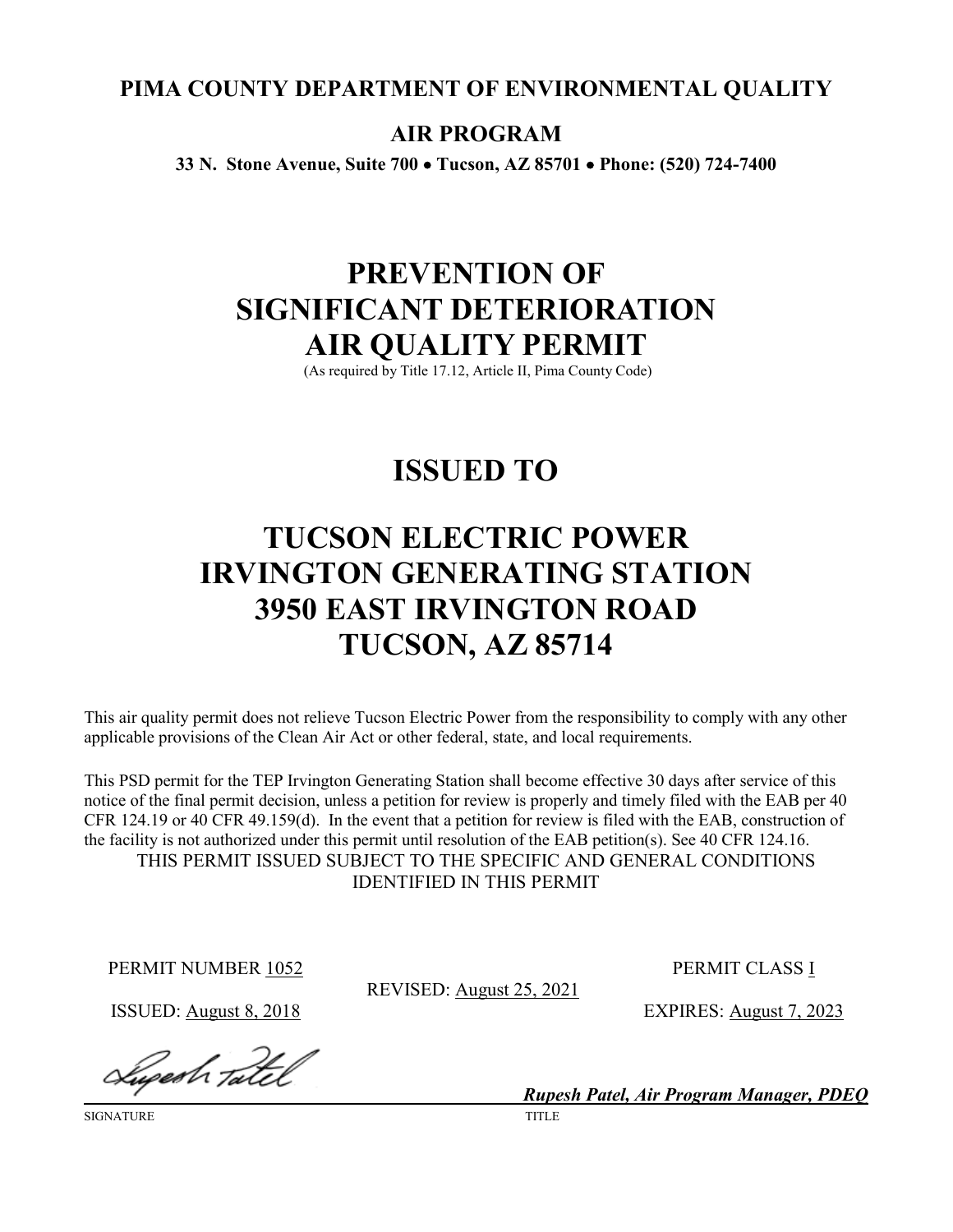# **Table of Contents**

| I.  |             |     |
|-----|-------------|-----|
| П.  |             |     |
|     |             |     |
|     |             |     |
|     |             |     |
|     |             |     |
| Ш.  |             |     |
|     |             |     |
|     |             |     |
|     |             |     |
|     |             |     |
| IV. |             |     |
|     |             |     |
|     |             |     |
|     |             |     |
|     |             |     |
| V.  |             |     |
|     |             |     |
|     |             |     |
|     |             |     |
|     |             |     |
| VI. |             |     |
|     |             |     |
|     |             |     |
|     |             |     |
|     |             |     |
|     |             |     |
|     | Definitions |     |
|     |             |     |
|     |             |     |
|     |             |     |
|     |             |     |
|     |             |     |
|     | Reporting   |     |
|     |             |     |
|     |             | .42 |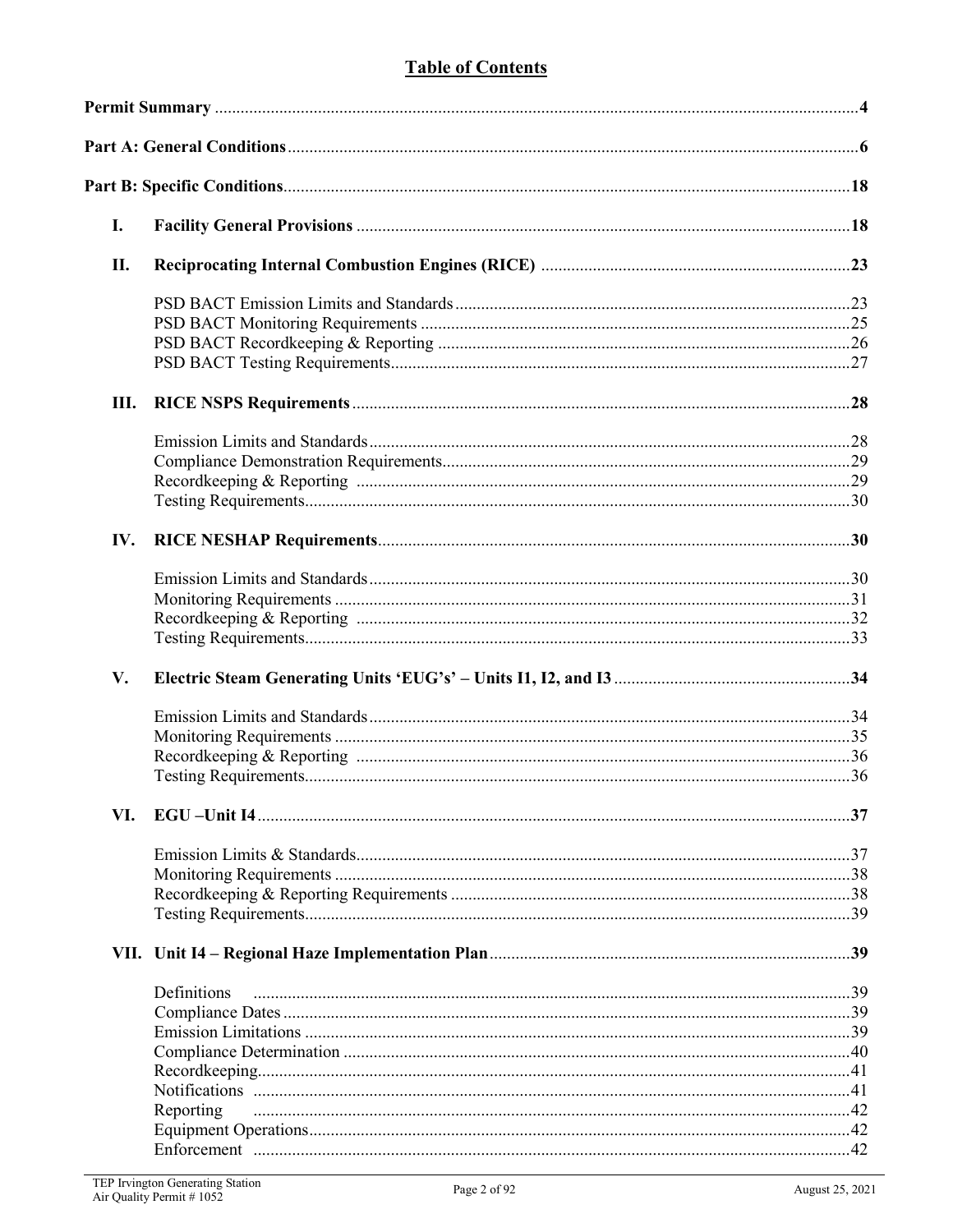| IX. |                                                                          |  |
|-----|--------------------------------------------------------------------------|--|
|     |                                                                          |  |
|     |                                                                          |  |
|     |                                                                          |  |
|     |                                                                          |  |
| X.  |                                                                          |  |
|     |                                                                          |  |
|     |                                                                          |  |
| XI. | <b>NESHAP Subpart ZZZZ Requirements for Emergency Generators - EGEN1</b> |  |
|     |                                                                          |  |
|     |                                                                          |  |
|     |                                                                          |  |
|     |                                                                          |  |
|     |                                                                          |  |
|     |                                                                          |  |
|     |                                                                          |  |
|     |                                                                          |  |
|     |                                                                          |  |
|     |                                                                          |  |
|     |                                                                          |  |
|     |                                                                          |  |
|     |                                                                          |  |
|     |                                                                          |  |
|     |                                                                          |  |
|     |                                                                          |  |
|     |                                                                          |  |
|     |                                                                          |  |
|     |                                                                          |  |
|     |                                                                          |  |
|     |                                                                          |  |
|     |                                                                          |  |
|     |                                                                          |  |
|     |                                                                          |  |
|     |                                                                          |  |
|     |                                                                          |  |
|     |                                                                          |  |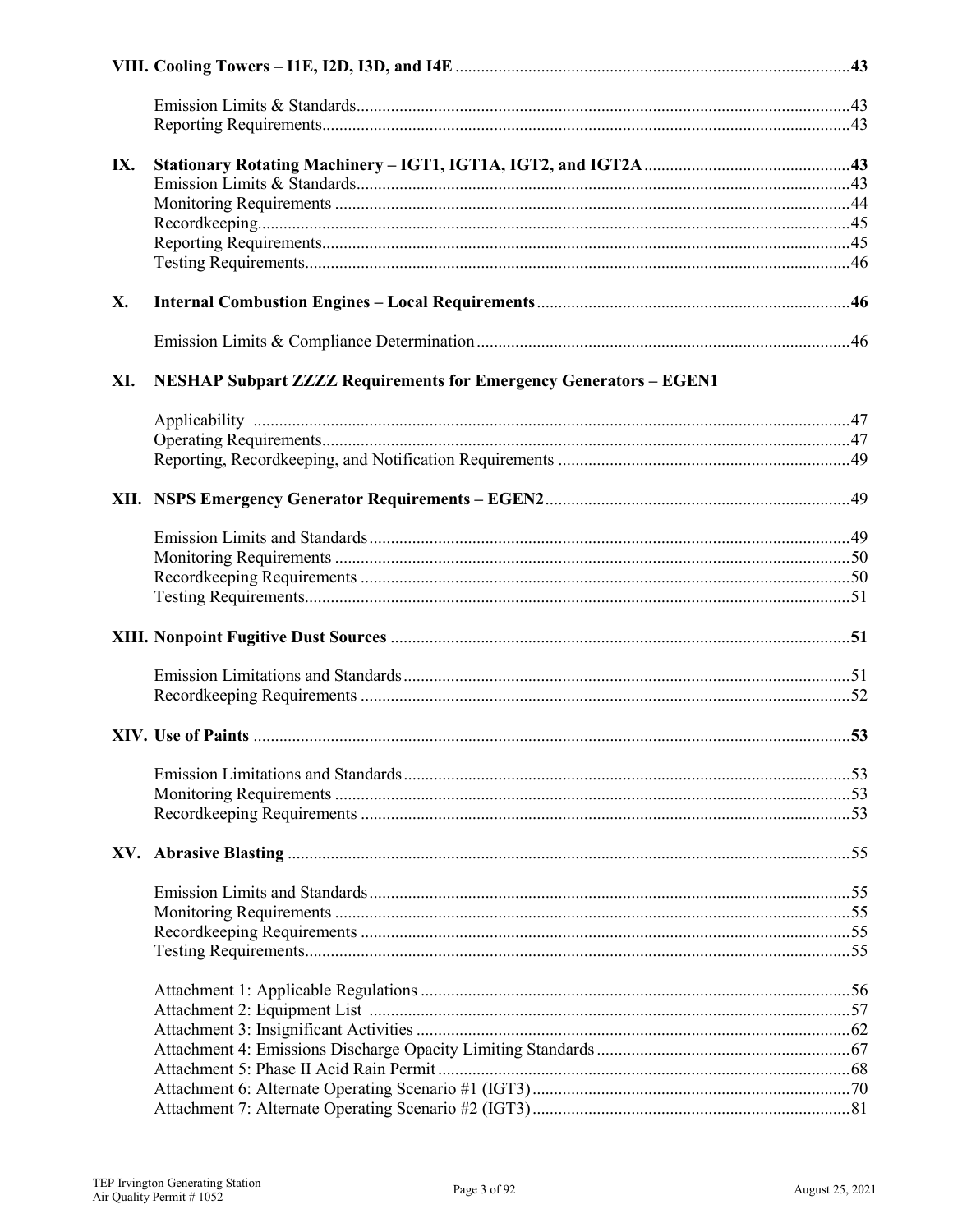#### **SUMMARY**

This Class I, Title V air quality permit is issued to Tucson Electric Power Company (TEP), the Permittee, for the continued operation of its Irvington Generating Station (IGS), also known as the H. Wilson Sundt Generating Station. This permit allows the permittee to construct and operate the equipment listed in Attachment 2. Approval to construct becomes invalid if construction is not commenced within 18 months after the Department issues this permit or if construction is discontinued for a period of 18 months or longer.

TEP-IGS is a Class I Major Source. The potential emission rates of  $PM_{10}$ ,  $PM_{2.5}$ ,  $SO_2$ ,  $NO_X$ ,  $CO$ , and VOC exceed 100 tons. In addition, TEP-IGS has potential emission rates of hazardous air pollutants in excess of 25 tons per year Total HAPs, and in excess of 10 tons per year of a single HAP; and  $CO<sub>2</sub>e$  in excess of 100,000 tpy. The facility operates within an area classified as being in attainment for all criteria pollutants.

The facility is a stationary source which generates electricity and consists primarily of fossil-fuel fired electric utility steam generating units (EGU's), stationary combustion turbines with starter engines, cooling towers, emergency generators, and other processes and equipment associated with power production. There are four fossil fuel fired EGU's, designated as Units I1 through I4, and two simple cycle peaking internal combustion turbines with black start capability, designated as IGT1 and IGT2. The net generating capability for each of the EGU's is 81 megawatts (MW), 81 MW, 104 MW, and 156 MW respectively and the combined net capability total for IGT1 and IGT2 is 48 MW.

The EGU's, Units I1-I4 are subject to applicable provisions of the Acid Rain Program of the Clean Air Act (40 Code of Federal Regulations (CFR) 72-80).

In addition, Unit I4 is subject to the Arizona Regional Haze State and Interstate Visibility Transport State Implementation Program requirements for Best Available Retrofit Technology (BART) (FIP Final Rule, 40 CFR 52.145(j), Promulgated September 3, 2014, Federal Register Vol. 79, No. 170.) This rule is effective October 3, 2014 and requires compliance no later than December 31, 2017 when choosing to combust only natural gas or natural gas combined with landfill gas. TEP provided notification to the United States Environmental Protection Agency (US EPA) Director of Enforcement Division (EPA Region 9) for IGS Unit I4 that it will comply with the Regional Haze requirements by selecting the better than BART (switching to firing natural gas and landfill gas exclusively). The Permittee has stopped burning coal and fuel oil in Unit I4 and suspended the use of equipment necessary to fire coal and fuel oil in unit I4.

Reciprocating Internal Combustion Engine (RICE) Project: TEP has proposed to expand operations at the IGS facility to maintain load-interchange-generation balance within its designated distribution area. The proposed expansion includes the addition of up to ten RICE units, each with a nominal net generating capacity of 19 MW. Each RICE will be equipped with an oxidation catalyst system and a selective catalytic reduction (SCR) system. The oxidation catalyst will control emissions of volatile organic compounds (VOC), carbon monoxide (CO), and organic hazardous air pollutants and the SCR system will control emissions of nitrogen oxides (NOx).

The RICE project constitutes a major modification pursuant to Pima County Code (PCC) §17.04.340(A)(127) and 40 CFR §52.21(a)(2)(iv) and (b)(2). The emissions increases from the RICE project exceed the prevention of significant deterioration (PSD) significant levels for six pollutants: NOx, VOC, CO, PM10, PM2.5, and GHG. The Permittee has accepted the following requirements to ensure that the net emissions increase in  $NO<sub>X</sub>$  as a result of the RICE project is not significant and therefore not subject to PSD requirements:

- 1. Both of the existing fossil fuel fired units (Unit 1 and Unit 2) will be shut down permanently prior to the initial startup of any one of the RICE units (RICE01 through RICE10).
- 2. The  $NO<sub>X</sub>$  emissions from the ten RICE will be limited to 170.0 tpy.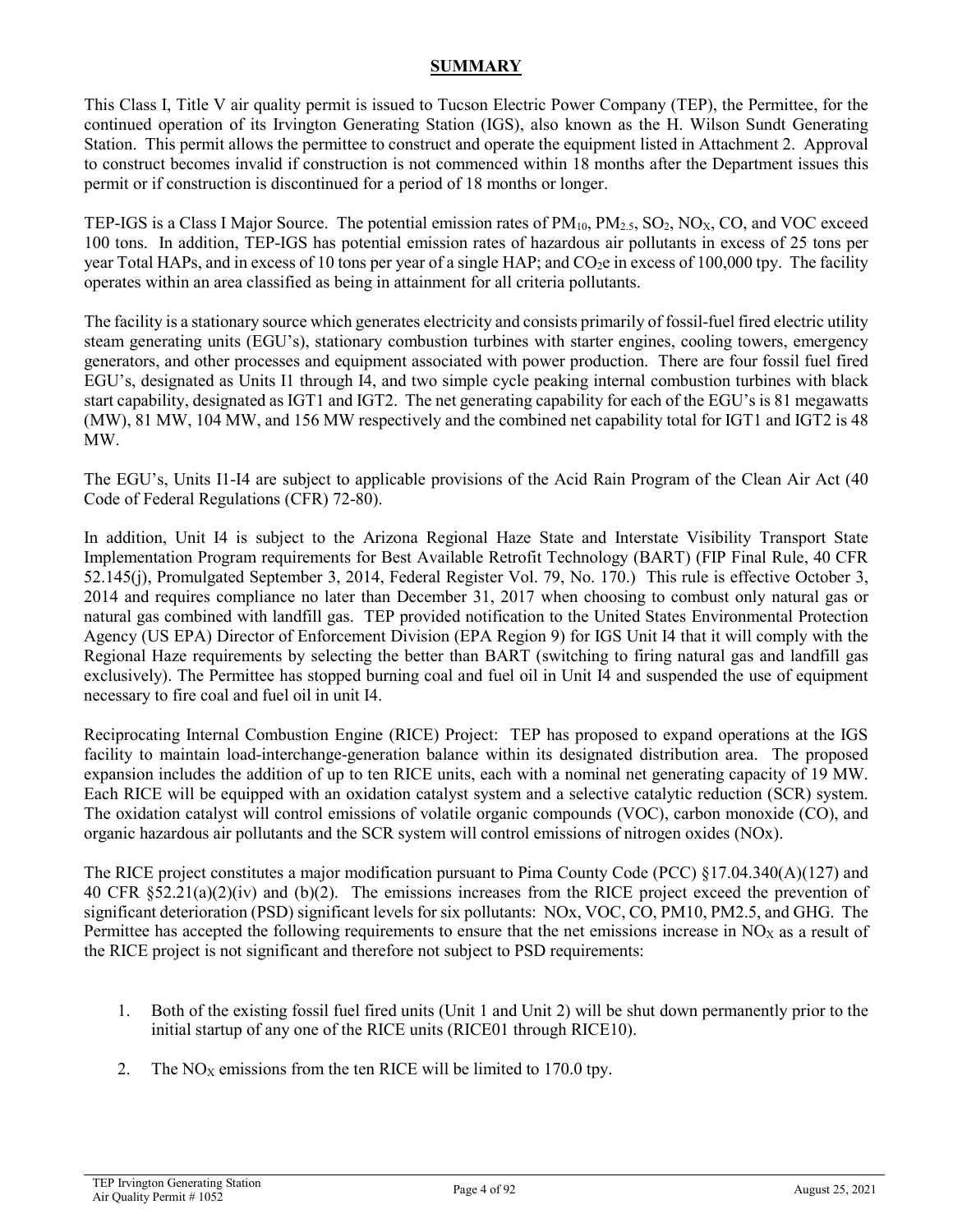Pursuant to PSD requirements, an air dispersion modeling impact analysis, an additional impact analysis, and a BACT determination were conducted as part of the permit application process for the RICE project. BACT-based emission limitations were determined for the RICE and for fugitive emissions of VOC, and CO2e.

The RICE units (RICE01-RICE10), each are subject to applicable provisions of the New Source Performance Standard (NSPS) for Stationary Spark Ignition RICE (40 CFR 60, Subpart JJJJ) and National Emissions Standards for Hazardous Air Pollutants (NESHAP) for Stationary RICE (40 CFR 63 subpart ZZZZ).

This Class I, Title V air quality permit, includes the significant revision to the existing permit to incorporate the RICE Project expansion of the TEP-IGS operations.

Alternate Operating Scenarios: The permit contains two alternate operating scenarios to install and operate a third internal combustion turbine < 25 MW (IGT3) limited to less than significant levels of  $NO<sub>X</sub>$  and CO and to be fired exclusively with natural gas. The proposed installation of Unit IGT3 will be subject to 40 CFR 60 Subpart GG or 40 CFR 60, Subpart KKKK.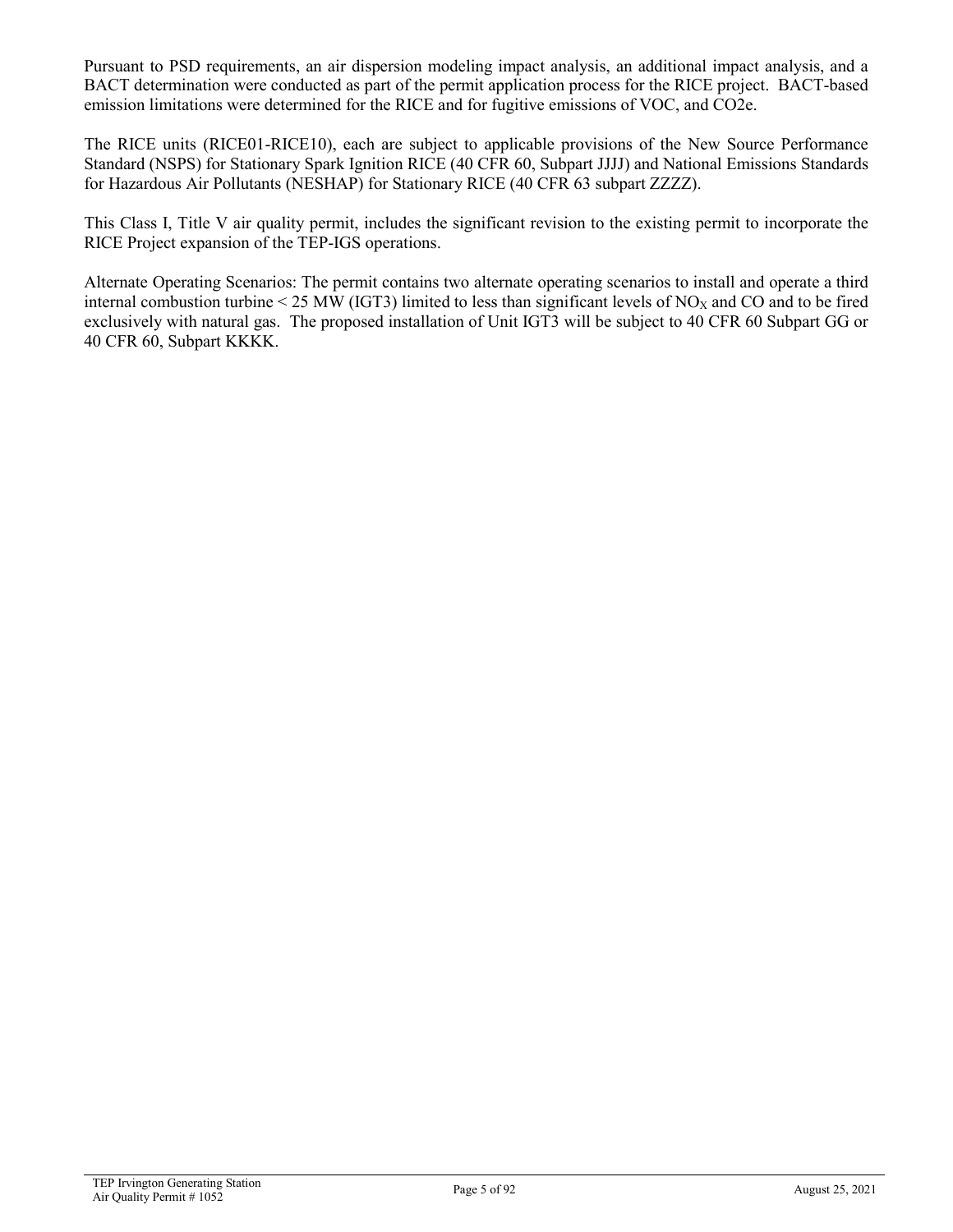#### **PART A: GENERAL CONDITIONS**

*(References to A.R.S. are references to the Arizona Revised Statutes, references to A.A.C. are references to the Arizona Administrative Code, and references to PCC are references to Title 17 of the Pima County Code)*

#### **I. PERMIT EXPIRATION AND RENEWAL** [PCC 17.11.090.A & PCC 17.12.010.D.1]

- This permit is valid for a period of five years from the date of issuance.
- B. The Permittee shall submit an application for renewal of this permit at least 6 months, but not more than 18 months prior to the date of permit expiration.

#### **II. COMPLIANCE WITH PERMIT CONDITIONS** [PCC 17.12.040.A.8.a & b]

- A. The Permittee shall comply with all conditions of this permit including all applicable requirements of the Arizona air quality statutes and Pima County air quality rules. Any permit noncompliance constitutes a violation of the Arizona Revised Statutes and is grounds for enforcement action; for permit termination, revocation and reissuance, or revision; or for denial of a permit renewal application. In addition, noncompliance with any federally enforceable requirement constitutes a violation of the Clean Air Act.
- B. It shall not be a defense for a Permittee in an enforcement action that it would have been necessary to halt or reduce the permitted activity in order to maintain compliance with the conditions of this permit.

### **III. PERMIT REVISION, REOPENING, REVOCATION AND REISSUANCE, OR TERMINATION FOR CAUSE** [PCC 17.12.040.A.8.c & PCC 17.12.130]

- A. The permit may be revised, reopened, revoked and reissued, or terminated for cause. The filing of a request by the Permittee for a permit revision, revocation and reissuance, termination; or of a notification of planned changes or anticipated noncompliance does not stay any permit condition.
- B. The permit shall be reopened and revised under any of the following circumstances:
	- 1. Additional applicable requirements under the Clean Air Act become applicable to a Class I source. Such a reopening shall only occur if there are three or more years remaining in the permit term. The reopening shall be completed no later than 18 months after promulgation of the applicable requirement. No such reopening is required if the effective date of the requirement is later than the date on which the permit is due to expire, unless an application for renewal has been submitted pursuant to PCC 17.12.140.B. Any permit revision required pursuant to this subparagraph shall comply with the provisions in PCC 17.12.140 for permit renewal and shall reset the five-year permit term.
	- 2. Additional requirements, including excess emissions requirements, become applicable to an affected source under the acid rain program. Upon approval by the Administrator, excess emissions offset plans shall be deemed to be incorporated into the Class I permit.
	- 3. The Control Officer or the Administrator determines that the permit contains a material mistake or that inaccurate statements were made in establishing the emissions standards or other terms or conditions of the permit.
	- 4. The Control Officer or the Administrator determines that the permit needs to be revised or revoked to assure compliance with the applicable requirements.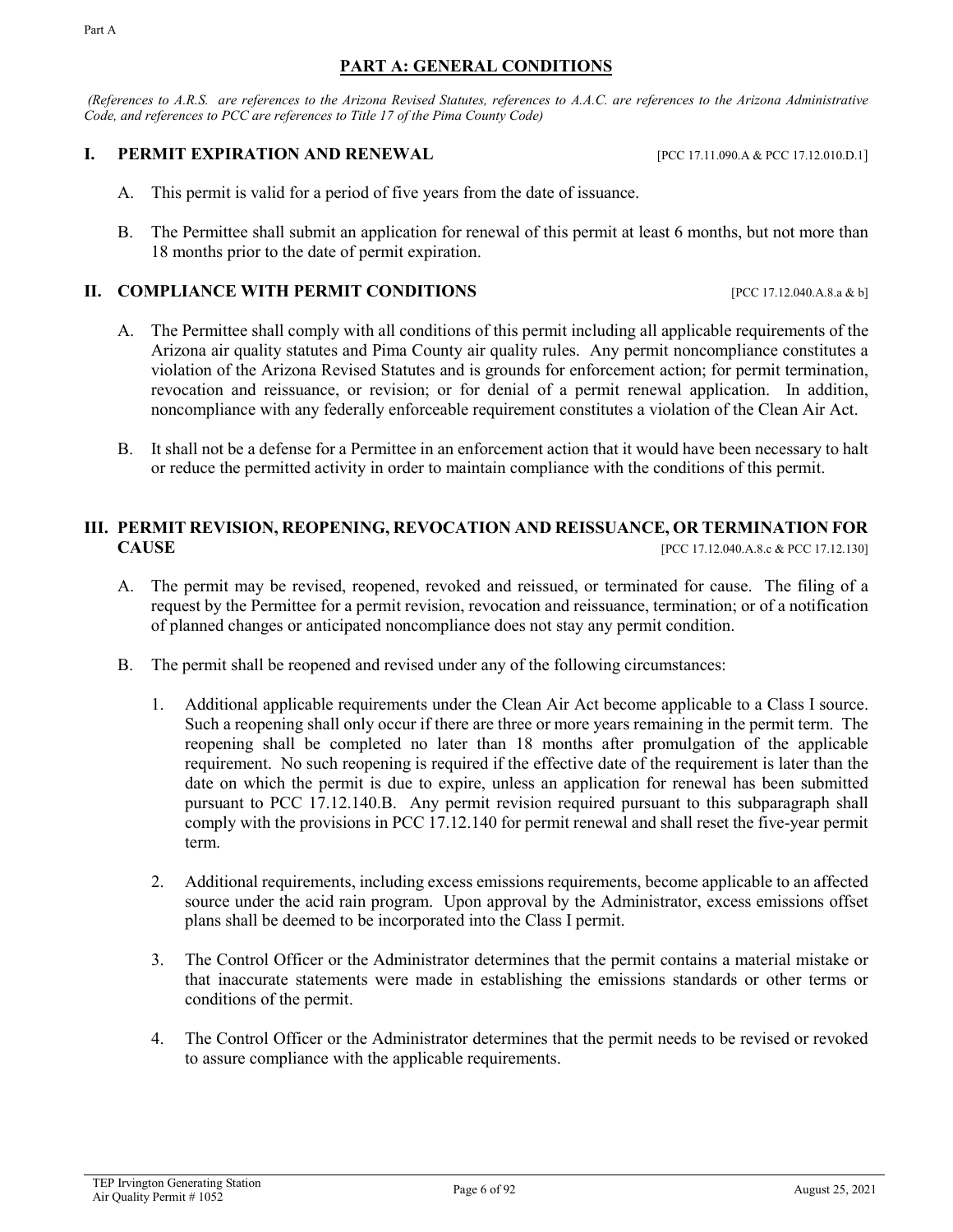C. Proceedings to reopen and reissue a permit, including appeal of any final action relating to a permit reopening, shall follow the same procedures as apply to initial permit issuance. and shall affect only those parts of the permit for which cause to reopen exists. Such reopenings shall, except for reopenings under condition III.B.1 above, affect only those parts of the permit for which cause to reopen exist. Such reopenings shall be made as expeditiously as practicable. Permit reopenings for reasons other than those stated in condition III.B.1 above shall not result in a resetting of the five-year permit term.

# **IV. POSTING OF PERMIT** [PCC 17.11.060 & ARS 49-485]

The Permittee, who has been granted an individual permit by PDEQ or a general permit and authorization to operate (ATO), shall maintain a complete copy of the permits and ATO's onsite. If it is not feasible to maintain a copy of the permit and ATO onsite, the Permittee may request, in writing, to maintain a copy of the permit at an alternate location. Upon written approval by the Control Officer, the Permittee must maintain a complete copy of the permit at the approved alternative location. In addition, the machine(s), equipment, device(s), or other article(s) for which the permit or ATO has been issued shall be affixed with a unique and clearly visible and accessible identification (ID).

# **V. FEE PAYMENT** [PCC 17.12.040.A.9 & PCC 17.12.220]

The Permittee shall pay fees to the Control Officer pursuant to PCC 17.12.510.

# **VI. ANNUAL EMISSIONS INVENTORY QUESTIONNAIRE** [PCC 17.12.160]

- A. The Permittee shall complete and submit to the Control Officer an annual emissions inventory questionnaire. The questionnaire is due by March 31 or ninety days after the Control Officer makes the request and inventory form available, whichever occurs later, and shall include emission information for the previous calendar year. These requirements apply whether or not a permit has been issued and whether or not a permit application has been filed.
- B. The questionnaire shall be on a form provided by or approved by the Control Officer and shall include the information required by PCC 17.12.160.

# **VII. COMPLIANCE CERTIFICATION** [PCC 17.12.040.A.5 & PCC 17.12.080.A.2]

The Permittee shall submit a compliance certification to the Control Officer that describes the compliance status of the source with respect to each permit condition. Certifications shall be submitted on the dates and frequency specified in Part B of this permit.

- A. The compliance certification shall include the following:
	- 1. Identification of each term or condition contained in the permit including emission limitations, standards, or work practices that are the basis of the certification;
	- 2. Identification of the method(s) or other means used by the Permittee for determining the compliance status with each term and condition during the certification period. Such methods and other means shall include, at a minimum, the methods and means required under PCC  $17.12.040(A)(3)$ , (monitoring including the related recordkeeping and reporting sections of this permit. If necessary, the Permittee also shall identify any other material information that must be included in the certification to comply with Section  $113(c)(2)$  of the Clean Air Act, which prohibits knowingly making a false certification or omitting material information;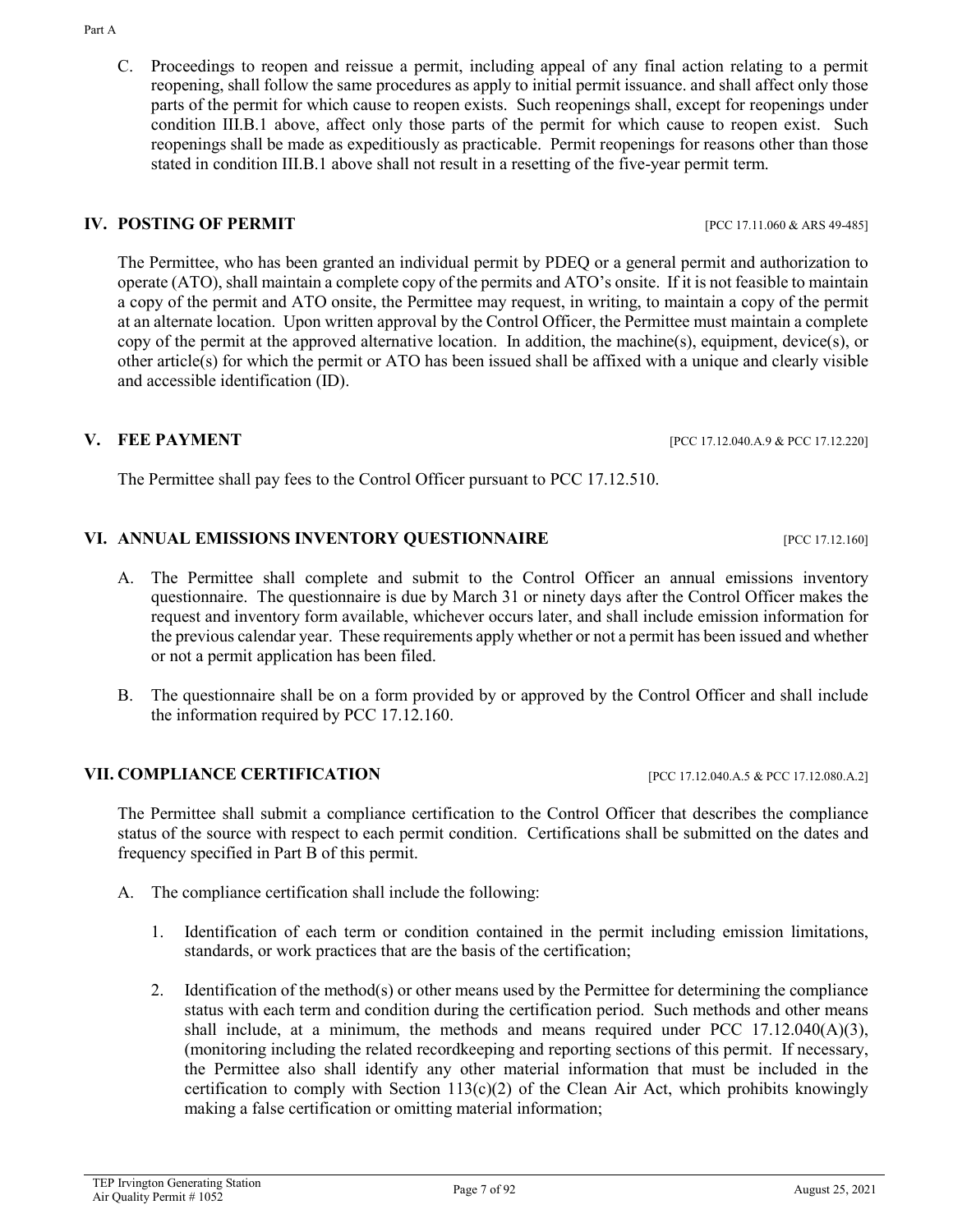- 3. The status of compliance with the terms and conditions of the permit for the period covered by the certification, including whether compliance during the period was continuous or intermittent. The certification shall be based on the methods or means designated in condition VII.A.2 above. The certification shall identify each deviation and take it into account for consideration in the compliance certification;
- 4. For emission units subject to 40 CFR Part 64, the certification shall also identify as possible exceptions to compliance any period during which compliance is required and in which an excursion or exceedance defined under 40 CFR Part 64 occurred;
- 5. All instances of deviations from permit requirements reported pursuant to condition XI.B of Part A as well as progress reports on all outstanding compliance schedules submitted pursuant to PCC 17.12.080; and
- 6. Other facts the Control Officer may require to determine the compliance status of the facility.
- B. A copy of all compliance certifications for Class I permits shall also be submitted to the EPA Administrator. The address for the EPA Administrator is:

# **EPA Region 9 Enforcement Office, 75 Hawthorne St (Air-5), San Francisco, CA 94105**

# **VIII. CERTIFICATION OF TRUTH, ACCURACY AND COMPLETENESS** [PCC 17.12.080.A.3]

Any document required to be submitted by this permit, including reports, shall contain a certification by a responsible official of truth, accuracy, and completeness. This certification and any other certification required by this permit shall state that, based on information and belief formed after reasonable inquiry, the statements and information in the document are true, accurate, and complete.

#### **IX. INSPECTION AND ENTRY IVERTY INSPECTION AND ENTRY**

The Permittee shall allow the Control Officer or the authorized representative of the Control Officer upon presentation of proper credentials to:

- A. Enter upon the Permittee's premises where a source is located, emissions-related activity is conducted, or where records are required to be kept under the conditions of the permit;
- B. Have access to and copy, at reasonable times, any records that are required to be kept under the conditions of the permit;
- C. Inspect, at reasonable times, any facilities, equipment (including monitoring and air pollution control equipment), practices, or operations regulated or required under the permit;
- D. Sample or monitor, at reasonable times, substances or parameters for the purpose of assuring compliance with the permit or other applicable requirements; and
- E. Record any inspection by use of written, electronic, magnetic and photographic media.

#### **X. PERMIT REVISION PURSUANT TO FEDERAL HAZARDOUS AIR POLLUTANT STANDARD**

[PCC 17.12.010.D.3]

If this source becomes subject to a standard promulgated by the Administrator pursuant to Section 112(d) of the Clean Air Act (National Emission Standards for Hazardous Air Pollutants - NESHAP), then the Permittee shall, within twelve months of the date on which the standard is promulgated, submit an application for a permit revision demonstrating how the source will comply with the standard.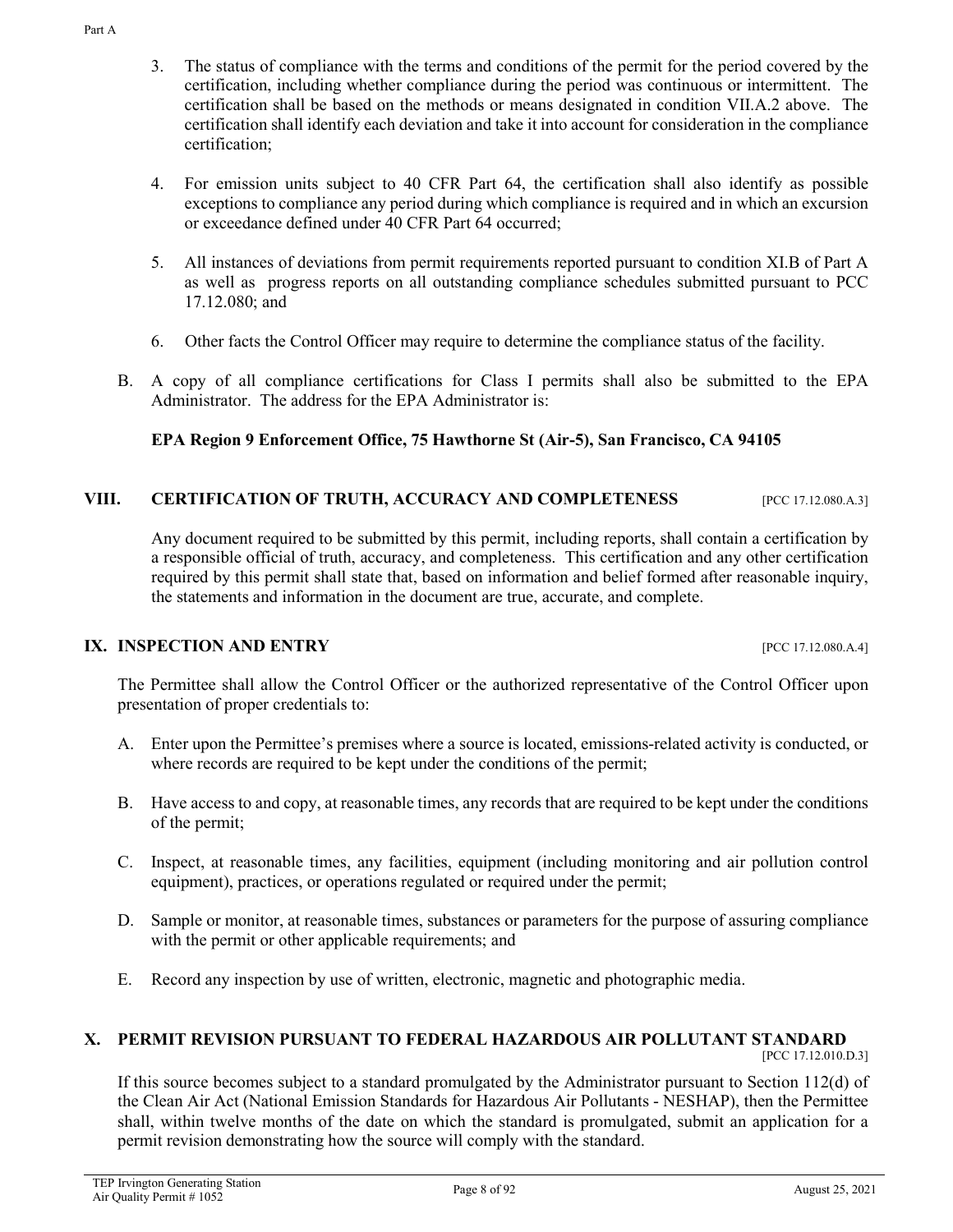#### **XI. EXCESS EMISSIONS, PERMIT DEVIATIONS, AND EMERGENCY REPORTING**

A. Excess Emissions Reporting  $[PC 17.13.170]]$ 

- 1. Excess emissions shall be reported as follows:
	- a. The Permittee shall report to the Control Officer any emissions in excess of the limits established by this permit. Such report shall be in two parts as specified below:
		- i. Notification by telephone, facsimile or e-mail within 24 hours of the time when the Permittee first learned of the occurrence of excess emissions including all available information in condition XI.A.1.b below. The number to call to report excess emissions is **520-724-7400.** The facsimile number to report excess emissions is **520-838-7432.** The email to report excess emissions is **[Air.Notices@pima.gov](mailto:Air.Notices@pima.gov)**
		- ii. Detailed written notification by submission of an excess emissions report within 72 hours of the notification in XI.A.1.a.i above. Notifications should be mailed or e-mailed to:

#### **PDEQ Air Program 33 N. Stone Avenue, Suite 700, Tucson, Arizona 85701. [Air.Notices@pima.gov](mailto:Air.Notices@pima.gov)**

- b. The report shall contain the following information:
	- i. Identity of each stack or other emission point where the excess emission occurred;
	- ii. Magnitude of the excess emissions expressed in the units of the applicable emission limitation and the operating data and calculations used in determining the magnitude of the excess emissions;
	- iii. Date, time, and duration or expected duration of the excess emissions;
	- iv. Identity of the equipment from which the excess emissions emanated;
	- v. Nature and cause of the emissions;
	- vi. If the excess emissions were the result of a malfunction, steps taken to remedy the malfunction and the steps taken or planned to prevent the recurrence of such malfunctions; and
	- vii. The steps that were or are being taken to limit the excess emissions; If the excess emissions resulted from start-up or malfunction, the report shall contain a list of the steps taken to comply with permit procedures.
- 2. In the case of continuous or recurring excess emissions, the notification requirements of this section shall be satisfied if the source provides the required notification after excess emissions are first detected and includes in such notification an estimate of the time the excess emissions will continue. Excess emissions occurring after the estimated time period or changes in the nature of the emissions as originally reported shall require additional notification pursuant to XI.A.1 above.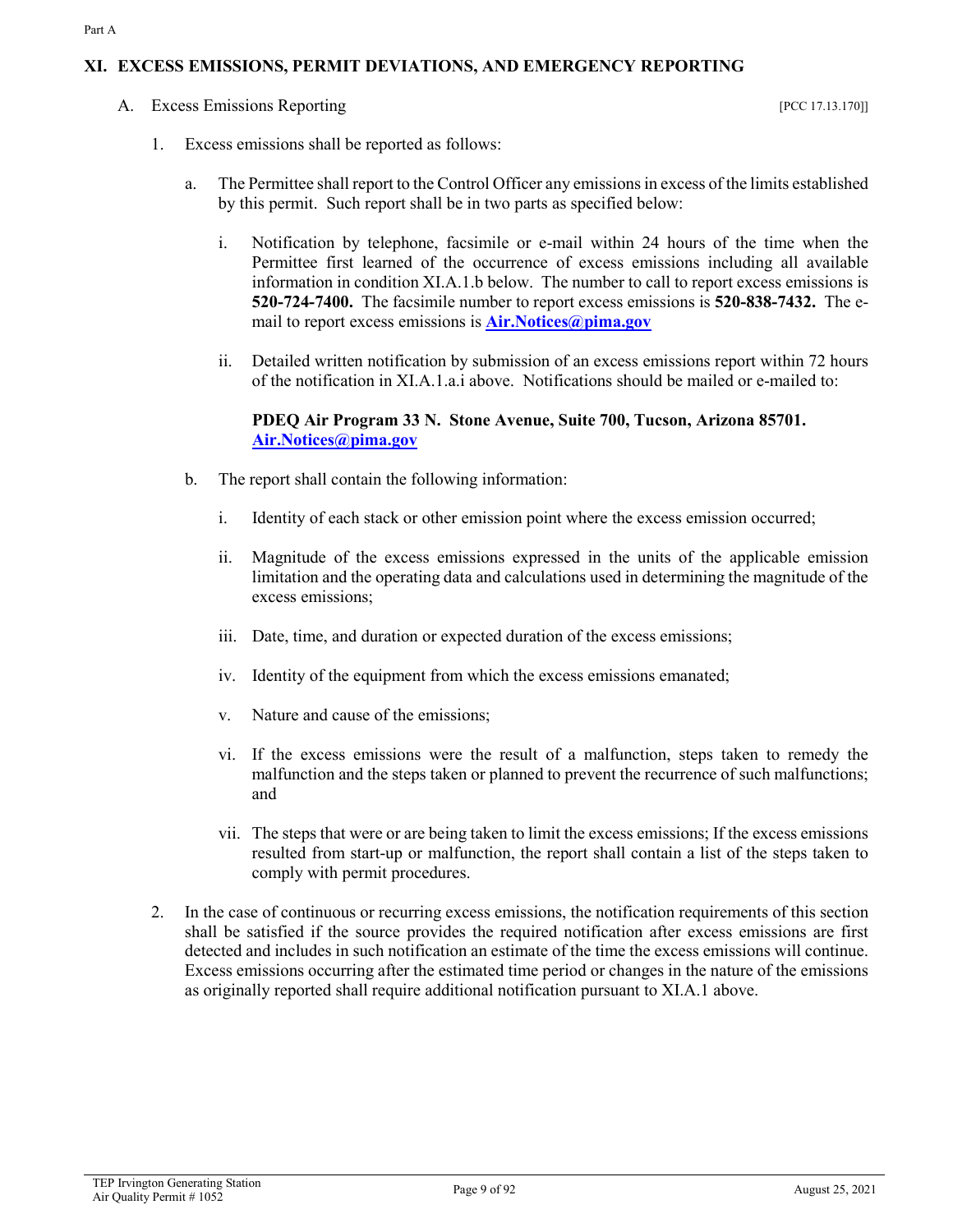# B. Permit Deviations Reporting **Example 2018** [PCC 17.12.040.A.5.b]

The Permittee shall promptly report deviations from permit requirements, including those attributable to upset conditions as defined in the permit, the probable cause of such deviations, and any corrective actions or preventive measures taken. Prompt reporting shall mean that the report was submitted to the Control Officer by certified mail, facsimile, e-mail (Air.Permits@pima.gov) or hand delivery within two working days of the time when emission limitations were exceeded due to an emergency or within two working days of the time when the Permittee first learned of the occurrence of a deviation from a permit requirement.

# C. Emergency Provision [PCC 17.12.040.E]

1. An "emergency" means any situation arising from sudden and reasonably unforeseeable events beyond the control of the source, including acts of God, that requires immediate corrective action to restore normal operation and that causes the source to exceed a technology-based emission limitation under the permit, due to unavoidable increases in emission attributable to the emergency. An emergency shall not include noncompliance to the extent caused by improperly designed equipment, lack of preventive maintenance, careless or improper operation, or operator error.

- 2. An emergency constitutes an affirmative defense to an action brought for noncompliance with the technology-based emission limitations if condition XI.C.3 below is met.
- 3. The affirmative defense of emergency shall be demonstrated through properly signed, contemporaneous operating logs, or other relevant evidence that:
	- a. An emergency occurred and that the Permittee can identify the cause or causes of the emergency;
	- b. The permitted facility was being properly operated at the time of the emergency;
	- c. During the period of the emergency the Permittee took all reasonable steps to minimize levels of emissions that exceeded the emissions standards or other requirements in the permit; and
	- d. The Permittee submitted notice of the emergency to the Control Officer by certified mail, facsimile, e-mail [\(Air.Notices@pima.gov\)](mailto:Air.Notices@pima.gov) or hand delivery within two working days of the time when emission limitations were exceeded due to the emergency. This notice shall contain a description of the emergency, any steps taken to mitigate emissions, and corrective action taken.
- 4. In any enforcement proceeding, the Permittee seeking to establish the occurrence of an emergency has the burden of proof.
- 5. This provision is in addition to any emergency or upset provision contained in any applicable requirement.
- D. Compliance Schedule [ARS § 49-480.F.3 & 5]

For any excess emission or permit deviation that cannot be corrected within 72 hours, the Permittee is required to submit a compliance schedule to the Control Officer within 21 days of such occurrence. The compliance schedule shall include a schedule of remedial measures, including an enforceable sequence of actions with milestones, leading to compliance with the permit terms or conditions that have been violated.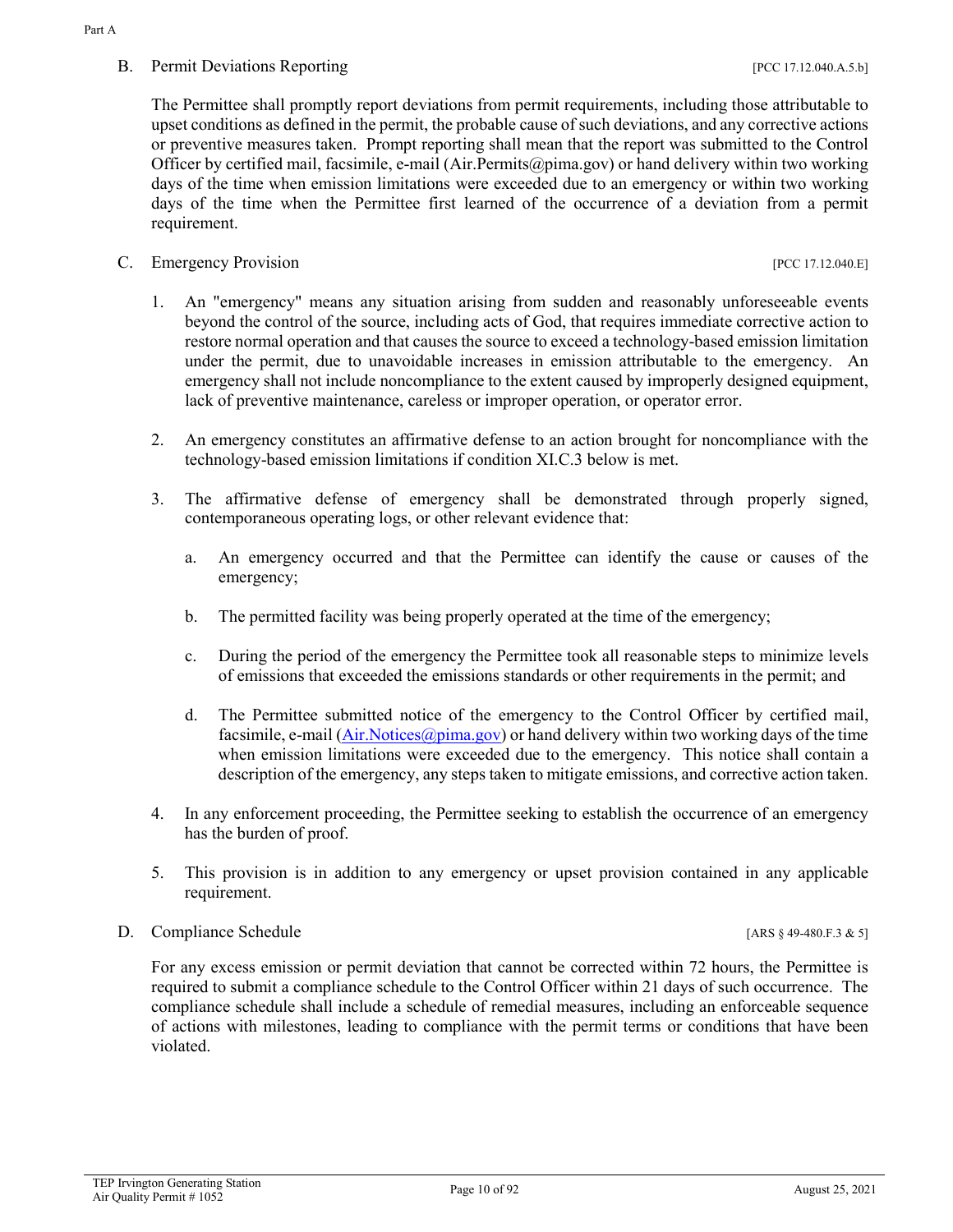Part A

- E. Affirmative Defenses for Excess Emissions Due to Malfunctions, Startup, and Shutdown. [PCC 17.12.180]
	- 1. Applicability

This rule establishes affirmative defenses for certain emissions in excess of an emission standard or limitation and applies to all emission standards or limitations except for standards or limitations:

- a. Promulgated pursuant to Sections 111 or 112 of the Clean Air Act;
- b. Promulgated pursuant to Titles IV or VI of the Clean Air Act;
- c. Contained in any Prevention of Significant Deterioration (PSD) or New Source Review (NSR) permit issued by the U.S. EPA; or
- d. Included in a permit to meet the requirements of PCC 17.16.590.A.5.
- 2. Affirmative Defense for Malfunctions

Emissions in excess of an applicable emission limitation due to malfunction shall constitute a violation. When emissions in excess of an applicable emission limitation are due to a malfunction, the Permittee has an affirmative defense to a civil or administrative enforcement proceeding based on that violation, other than a judicial action seeking injunctive relief, if the Permittee has complied with the reporting requirements of section XI.A above and has demonstrated all of the following:

- a. The excess emissions resulted from a sudden and unavoidable breakdown of process equipment or air pollution control equipment beyond the reasonable control of the Permittee;
- b. The air pollution control equipment, process equipment, or processes were at all times maintained and operated in a manner consistent with good practice for minimizing emissions;
- c. If repairs were required, the repairs were made in an expeditious fashion when the applicable emission limitations were being exceeded. Off-shift labor and overtime were utilized where practicable to ensure that the repairs were made as expeditiously as possible. If off-shift labor and overtime were not utilized, the Permittee satisfactorily demonstrated that the measures were impracticable;
- d. The amount and duration of the excess emissions (including any bypass operation) were minimized to the maximum extent practicable during periods of such emissions;
- e. All reasonable steps were taken to minimize the impact of the excess emissions on ambient air quality;
- f. The excess emissions were not part of a recurring pattern indicative of inadequate design, operation, or maintenance;
- g. During the period of excess emissions there were no exceedances of the relevant ambient air quality standards established in PCC Chapter 17.08 that could be attributed to the emitting source;
- h. The excess emissions did not stem from any activity or event that could have been foreseen and avoided, or planned, and could not have been avoided by better operations and maintenance practices;
- i. All emissions monitoring systems were kept in operation if at all practicable; and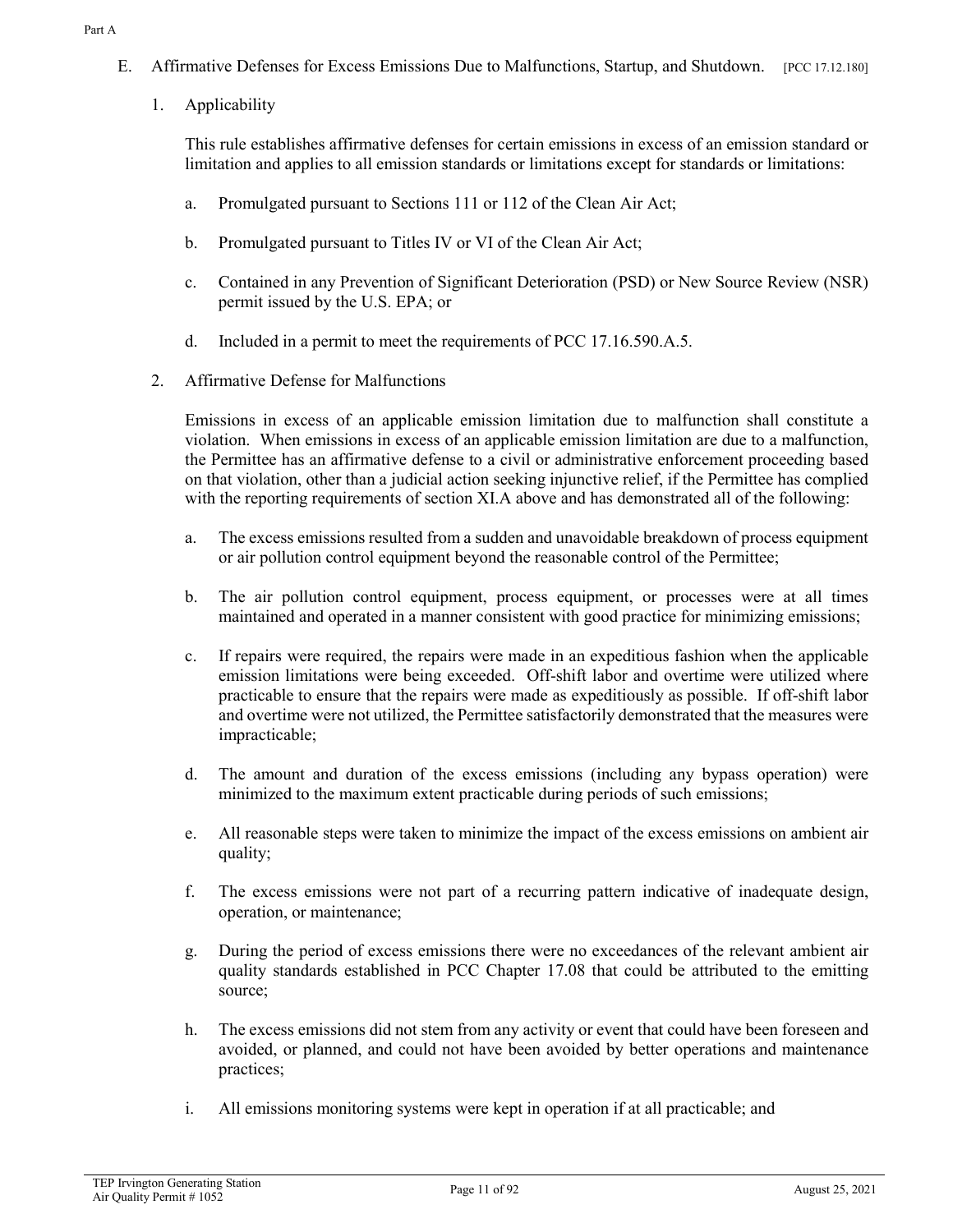- 3. Affirmative Defense for Startup and Shutdown
	- a. Except as provided in condition XI.E.3.b above, and unless otherwise provided for in the applicable requirement, emissions in excess of an applicable emission limitation due to startup and shutdown shall constitute a violation. When emissions in excess of an applicable emission limitation are due to startup and shutdown, the Permittee has an affirmative defense to a civil or administrative enforcement proceeding based on that violation, other than a judicial action seeking injunctive relief, if the Permittee has complied with the reporting requirements of XI.A above and has demonstrated all of the following:
		- i. The excess emissions could not have been prevented through careful and prudent planning and design;
		- ii. If the excess emissions were the result of a bypass of control equipment, the bypass was unavoidable to prevent loss of life, personal injury, or severe damage to air pollution control equipment, production equipment, or other property;
		- iii. The source's air pollution control equipment, process equipment, or processes were at all times maintained and operated in a manner consistent with good practice for minimizing emissions;
		- iv. The amount and duration of the excess emissions (including any bypass operation) were minimized to the maximum extent practicable during periods of such emissions;
		- v. All reasonable steps were taken to minimize the impact of the excess emissions on ambient air quality;
		- vi. During the period of excess emissions there were no exceedances of the relevant ambient air quality standards established in PCC Chapter 17.08 that could be attributed to the emitting source;
		- vii. All emissions monitoring systems were kept in operation if at all practicable; and
		- viii. Contemporaneous records documented the Permittee's actions in response to the excess emissions.
	- b. If excess emissions occur due to a malfunction during routine startup and shutdown, then those instances shall be treated as other malfunctions subject to condition XI.E.2 above.
- 4. Affirmative Defense for Malfunctions during Scheduled Maintenance

If excess emissions occur due to a malfunction during scheduled maintenance, then those instances will be treated as other malfunctions subject to condition XI.E.2 above.

5. Demonstration of Reasonable and Practicable Measures

For an affirmative defense under conditions XI.E.2 or 3 above, the Permittee shall demonstrate, through submission of the data and information required by conditions  $XLE.1 - 5$  and  $XIA$  of Part A, that all reasonable and practicable measures within the Permittee's control were implemented to prevent the occurrence of the excess emissions.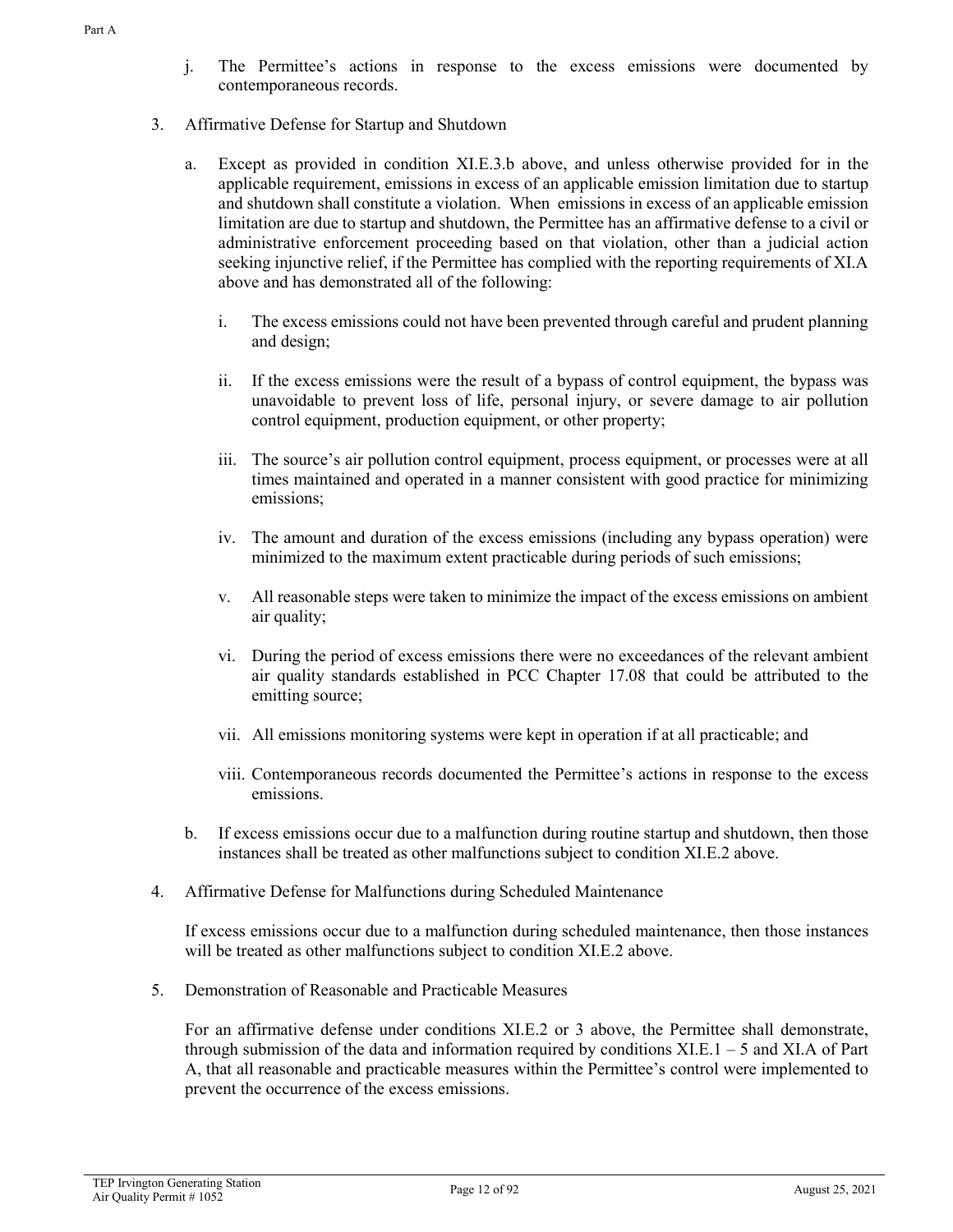# **XII. RECORDKEEPING REQUIREMENTS** [PCC 17.12.040.A.4]

- A. The Permittee shall keep records of all required monitoring information including but not limited to the following:
	- 1. The date, place as defined in the permit, and time of sampling or measurements;
	- 2. The date(s) analyses were performed;
	- 3. The name of the company or entity that performed the analyses;
	- 4. A description of the analytical techniques or methods used;
	- 5. The results of such analyses; and
	- 6. The operating conditions as existing at the time of sampling or measurement.
- B. The Permittee shall retain records of all required monitoring data and support information for a period of at least 5 years from the date of the monitoring sample, measurement, report, or application. Support information includes all calibration and maintenance records and all original strip-chart recordings or other data recordings for continuous monitoring instrumentation, and copies of all reports required by the permit.
- C. All required records shall be maintained either in an unchangeable electronic format or in a handwritten logbook utilizing indelible ink.

# **XIII. REPORTING REQUIREMENTS** [PCC 17.12.040.A.5]

The Permittee shall submit the following reports:

- A. Compliance Certification pursuant to section VII above.
- B. Excess emission; permit deviation, and emergency reports in accordance with section XI above.
- C. Performance test results in accordance with section XVII.G. below.
- D. Other reports required by any condition in Part B of this permit.

#### **XIV. DUTY TO PROVIDE INFORMATION** [PCC 17.12.040.A.8.e, PCC 17.12.270.G, & PCC 17.12.270.H]

- A. The Permittee shall furnish to the Control Officer, within a reasonable time, any information that the Control Officer may request in writing to determine whether cause exists for revising, revoking and reissuing, or terminating the permit or to determine compliance with the permit. Upon request, the Permittee shall also furnish to the Control Officer copies of records required to be kept by the permit. For information claimed to be confidential, the Permittee, shall furnish an additional copy of such records directly to the Administrator along with a claim of confidentiality.
- B. If the Permittee has failed to submit any relevant facts or has submitted incorrect information in the permit application, the Permittee shall, upon becoming aware of such failure or incorrect submittal, promptly submit such supplementary facts or corrected information. In addition, an applicant shall provide additional information as necessary to address any requirements that become applicable to the source after the date it filed a complete application but prior to release of a proposed permit.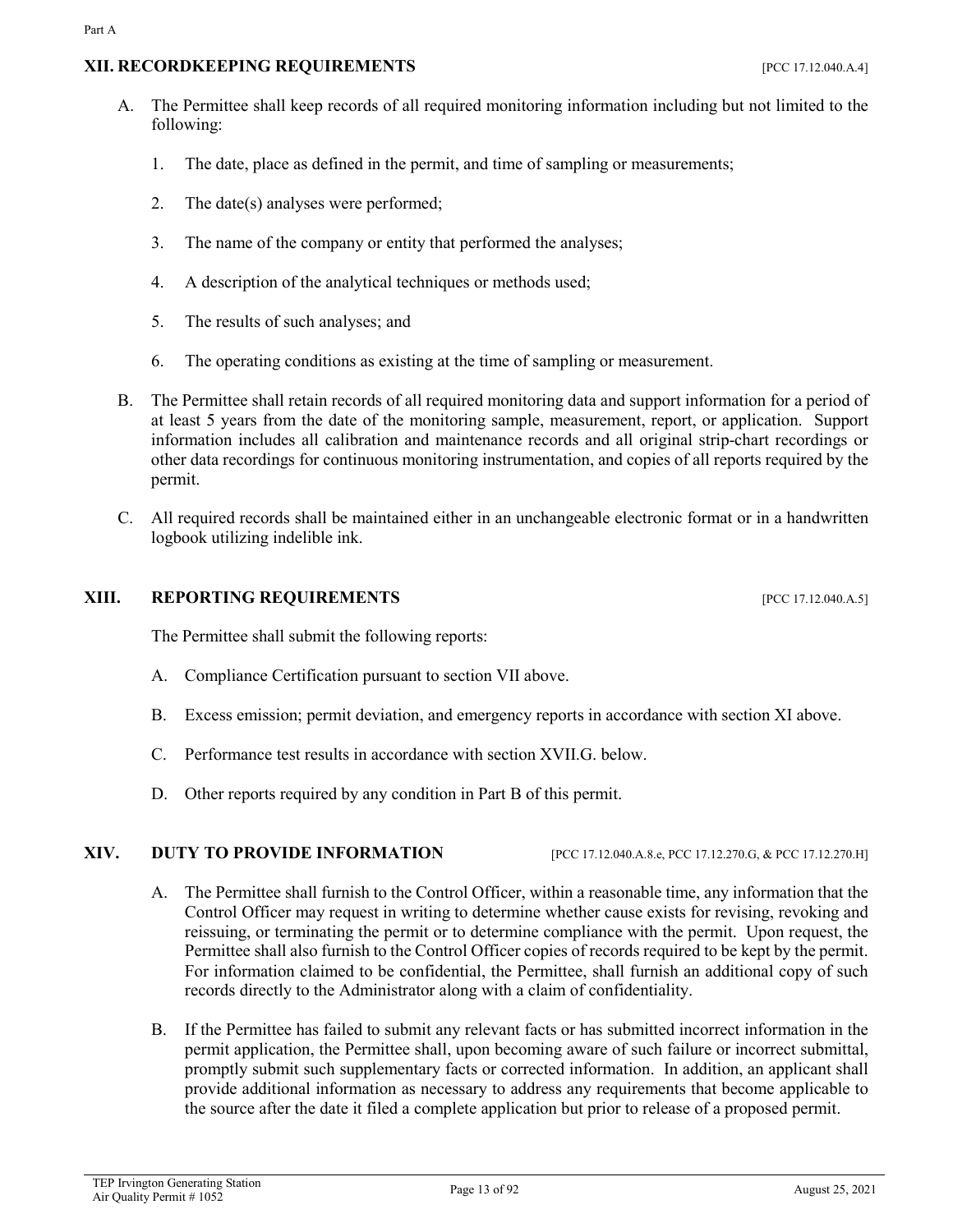#### **XV. PERMIT AMENDMENT OR REVISION** [PCC 17.13.120, PCC 17.12.110 & PCC 17.12.120]

The Permittee shall apply for a permit amendment or revision for changes to the facility which do not qualify for a facility change without revision under section XVI below as follows:

- A. Administrative Permit Amendment (PCC 17.12.100);
- B. Minor Permit Revision (PCC 17.12.110);
- C. Significant Permit Revision (PCC 17.12.120).

The applicability and requirements for such action are defined in the above referenced regulations.

# **XVI. FACILITY CHANGES ALLOWED WITHOUT PERMIT REVISIONS** [PCC 17.12.090]

- A. The Permittee may make changes at the permitted source without a permit revision if all of the following apply:
	- 1. The changes are not modifications under any provision of Title I of the Clean Air Act (Air Pollution Prevention and Control) or under modifications as defined in A.R.S. 49-401.01;
	- 2. The changes do not exceed the emissions allowable under the permit whether expressed therein as a rate of emissions or in terms of total emissions;
	- 3. The changes do not violate any applicable requirements or trigger any additional applicable requirements;
	- 4. The changes satisfy all requirements for a minor permit revision under PCC 17.12.110; and
	- 5. The changes do not contravene federally enforceable permit terms and conditions that are monitoring (including test methods), record keeping, reporting, or compliance certification requirements.
- B. The substitution of an item of process or pollution control equipment for an identical or substantially similar item of process or pollution control equipment shall qualify as a change that does not require a permit revision, if it meets all of the requirements of conditions XVI.A, D and E below.
- C. Except for sources with authority to operate under general permits, permitted sources may trade increases and decreases in emissions within the permitted facility, as established in the permit under PCC 17.12.040.A.12 if an applicable implementation plan provides for the emissions trades, without applying for a permit revision and based on the seven working days' notice prescribed in section XVI.D below. This provision is available if the permit does not provide for the emissions trading as a minor permit revision.
- D. For each change under conditions XVI.A through C above, a written notice, by certified mail or hand delivery, shall be received by the Control Officer and the Administrator a minimum of seven (7) working days in advance of the change. Notifications of changes associated with emergency conditions, such as malfunctions necessitating the replacement of equipment, may be provided less than 7 working days in advance of the change but must be provided as far in advance of the change, or if advance notification is not practicable as soon after the change as possible.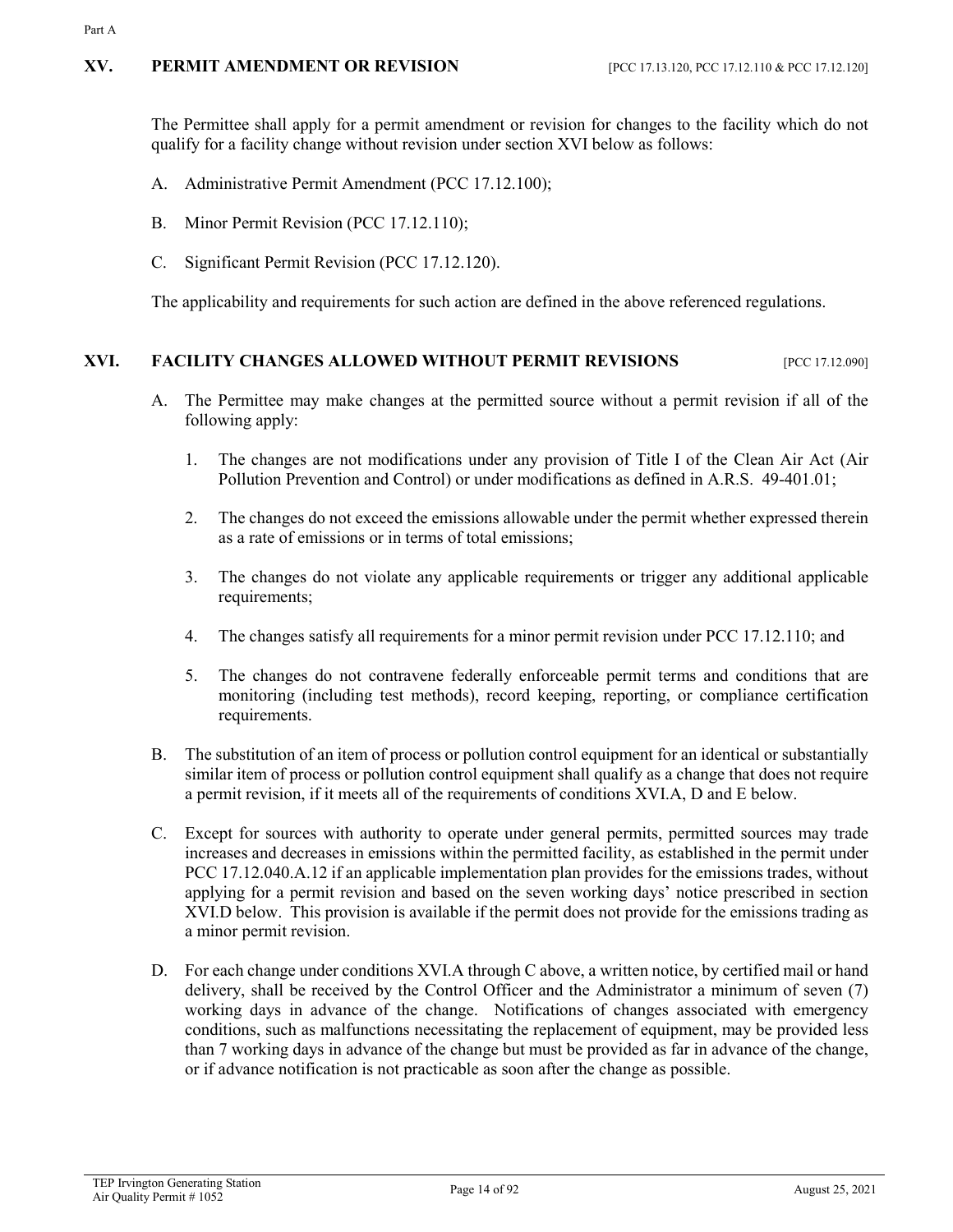- E. Each notification shall include:
	- 1. When the proposed change will occur;
	- 2. A description of the change;
	- 3. Any change in emissions of regulated air pollutants;
	- 4. The pollutants emitted subject to the emissions trade, if any;
	- 5. The provisions in the implementation plan that provide for the emissions trade with which the source will comply and any other information as may be required by the provisions in the implementation plan authorizing the trade;
	- 6. If the emissions trading provisions of the implementation plan are invoked, then the permit requirements with which the source will comply; and
	- 7. Any permit term or condition that is no longer applicable as a result of the change.
- F. The permit shield described in Condition XX shall not apply to any change made under this section. Compliance with the permit requirements that the source will meet using the emissions trade shall be determined according to requirements of the implementation plan authorizing the emissions trade.
- G. Except as otherwise provided for in the permit, making a change from one alternative operating scenario to another as provided under PCC 17.12.040.A.11 shall not require any prior notice under this section..
- H. Notwithstanding any other part of this section, the Control Officer may require a permit to be revised for any change that when considered together with any other changes submitted by the same source under the provisions of this condition over the term of the permit, do not satisfy the conditions in XVI.A above.

# **XVII. TESTING REQUIREMENTS** [PCC 17.11.210]

- A. New sources required to conduct performance testing shall do so within 60 days after the source has achieved the capability to operate at its maximum production rate on a sustained basis but no later than 180 days after initial startup of such sources. The Permittee shall conduct performance testing as specified in Part B of the permit and at such other times as may be required by the Control Officer. The Permittee shall furnish the control officer a written report or the results of the tests.
- B. Operational Conditions During Testing

Performance tests shall be conducted while the unit is operating at full load under representative operational conditions unless other conditions are required by the applicable test method or in this permit. With prior written approval from the Control Officer, testing may be performed at a lower rate. Operations during start-up, shutdown, and malfunction (as defined in PCC 17.04.340.A) shall not constitute representative operational conditions unless otherwise specified in the applicable requirement.

C. Tests shall be conducted and data reduced in accordance with the test methods and procedures contained in the Arizona Testing Manual, 40 CFR 52; Appendices D and E, 40 CFR 60; Appendices A through F; and 40 CFR 61, Appendices B and C unless modified by the Control Officer pursuant to PCC 17.11.210.B or by the Director pursuant to A.A.C. R18-2-312.B.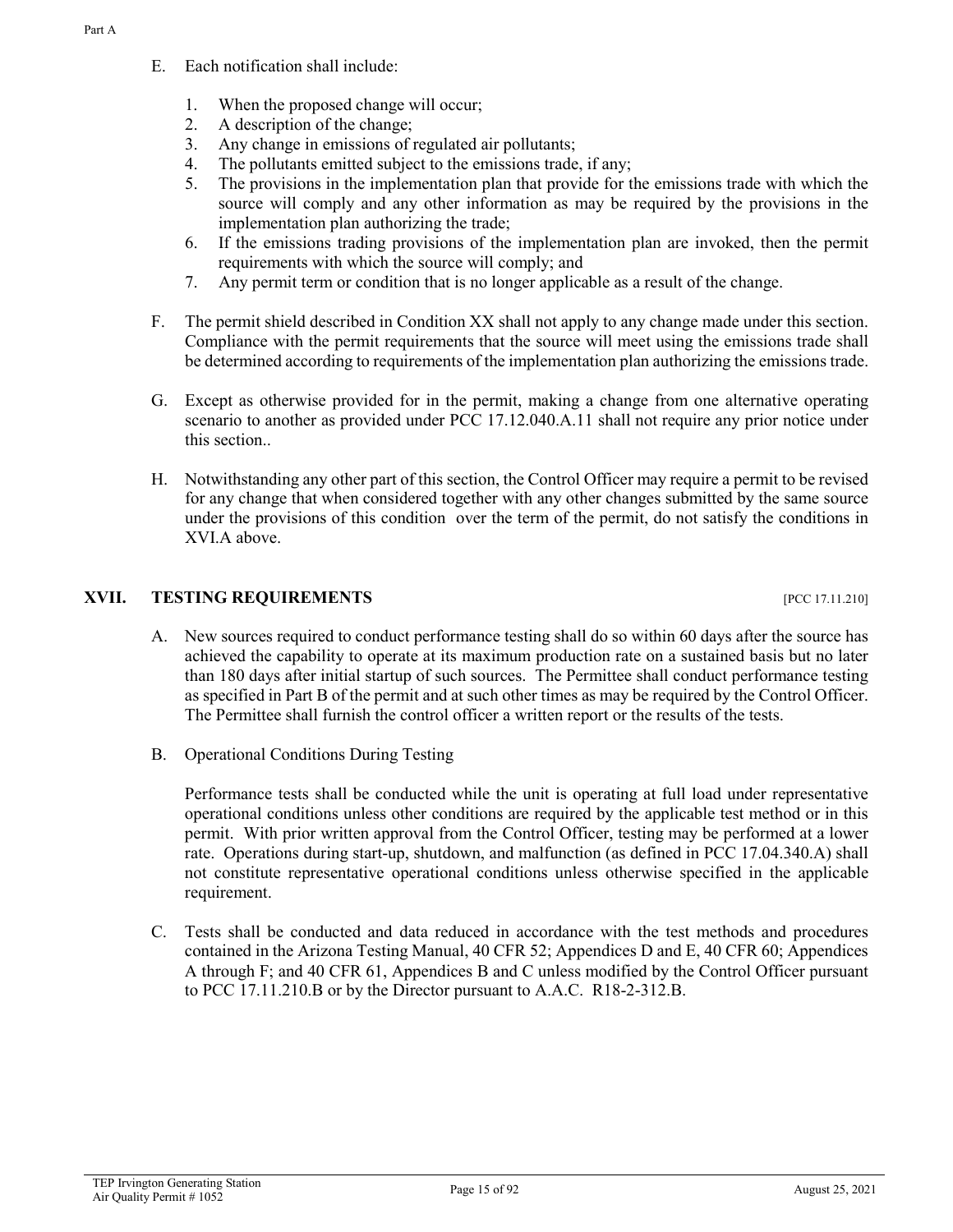D. Test Plan

At least 14 calendar days prior to performing a test, the Permittee shall submit a test plan to the Control Officer, in accordance with PCC 17.11.210.D and the Arizona Testing Manual. This test plan must include the test duration, test location(s), test methods, and source operation and other parameters that may affect the test results.

E. Stack Sampling Facilities

The Permittee shall provide or cause to be provided, performance testing facilities as follows:

- 1. Sampling ports adequate for test methods applicable to the facility;
- 2. Safe sampling platform(s);
- 3. Safe access to sampling platform(s); and,
- 4. Utilities for sampling and testing equipment.
- F. Interpretation of Final Results

Each performance test shall consist of three separate runs using the applicable test method. Each run shall be conducted for the time and under the conditions specified in the applicable standard. For the purpose of determining compliance with an applicable standard, the arithmetic mean of the results of the three runs shall apply. In the event that a sample is accidentally lost or conditions occur in which one of the three runs is required to be discontinued because of forced shutdown, failure of an irreplaceable portion of the sample train, extreme meteorological conditions, or other circumstances beyond the Permittee's control, compliance may, upon the Control Officer's approval, be determined using the arithmetic mean of the results of the other two runs. If the Control Officer or the Control Officer's designee is present, tests may only be stopped with the Control Officer's or such designee's approval. If the Control Officer or the Control Officer's designee is not present, tests may only be stopped for good cause. Good cause includes: forced shutdown, failure of an irreplaceable portion of the sample train, extreme meteorological conditions, or other circumstances beyond the Permittee's control. Termination of any test without good cause after the first run is commenced shall constitute a failure of the test. Supporting documentation, which demonstrates good cause, must be submitted.

G. Report of Final Test Results

A written report of the results of all performance tests shall be submitted to the Control Officer within 30 days after the test is performed. The report shall be submitted in accordance with the Arizona Testing Manual and PCC 17.11.210.A.

#### **XVIII. PROPERTY RIGHTS** [PCC 17.12.040.A.8.d]

This permit does not convey any property rights of any sort, or any exclusive privilege.

#### **XIX. SEVERABILITY CLAUSE INCLUSE EXAMPLE 17.12.040.A.7**

The provisions of this permit are severable. In the event of a challenge to any portion of this permit, or if any portion of this permit is held invalid, the remaining permit conditions remain valid and in force.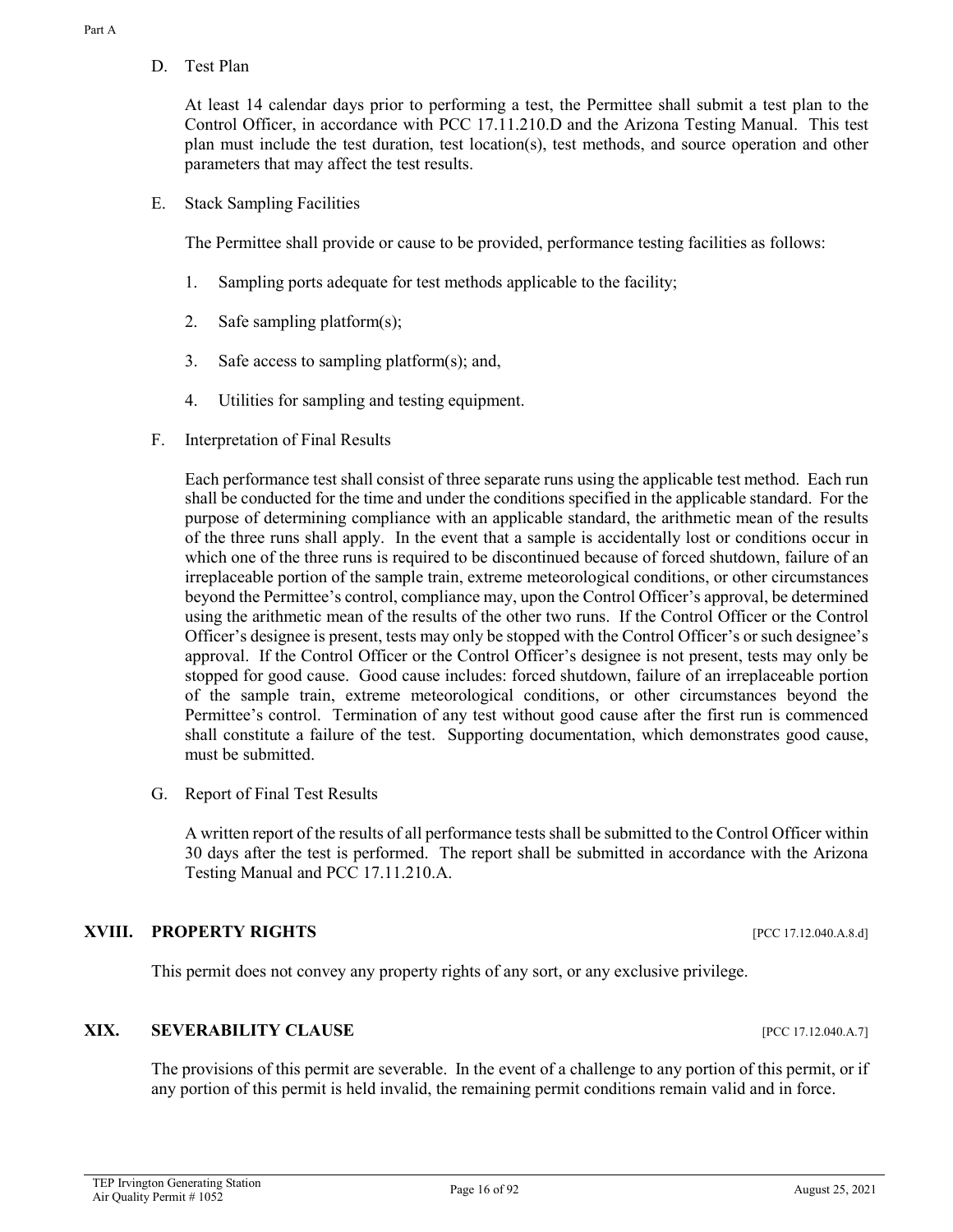#### **XX. PERMIT SHIELD** [PCC 17.11.080]

Compliance with the conditions of this permit shall be deemed compliance with any applicable requirement identified in the permit as of the date of permit issuance, provided that such applicable requirements are included and expressly identified in the permit. The permit shield shall not apply to any change made pursuant to conditions XV.B and XVI above.

# **XXI. ACCIDENT PREVENTION REQUIREMENTS UNDER THE CLEAN AIR ACT (CAA Section 112(r))**

Should this stationary source, as defined in 40 CFR Part 68.3, become subject to the accidental release prevention regulations in Part 68, then the Permittee shall submit a risk management plan (RMP) by the date specified in Section 68.10 and shall certify compliance with the requirements of Part 68 as part of the annual compliance certification as required by 40 CFR Part 70 and Part B of this permit.

#### **XXII. ASBESTOS REQUIREMENTS (Demolition/ Renovation)**

Should this stationary source, pursuant to 40 CFR 61, Subpart M become subject to the National Emission Standards for Hazardous Air Pollutants - Asbestos regulations when conducting any renovation or demolition at this premises, then the Permittee shall submit proper notification as described in 40 CFR Subpart M and shall comply with all other applicable requirements of subpart M. The Permittee shall keep a record of all relevant paperwork on file. [40 CFR 61, Subpart M]

#### **XXIII. STRATOSPHERIC OZONE DEPLETING SUBSTANCES**

The Permittee shall not use, sell, or offer for sale any fluid as a substitute material for use in any motor vehicle, residential, commercial, or industrial air conditioning system, refrigerator or freezer unit, or other cooling or heating device designed to use a chlorofluorocarbon (CFC) or hydrochlorofluorocarbon (HCFC) compound as a working fluid, unless such fluid has been approved for sale and such use by the Administrator. The Permittee shall keep a record of all paperwork relevant to the applicable requirements of 40 CFR 82, Subpart F onsite. [40 CFR 82 & PCC 17.16.710]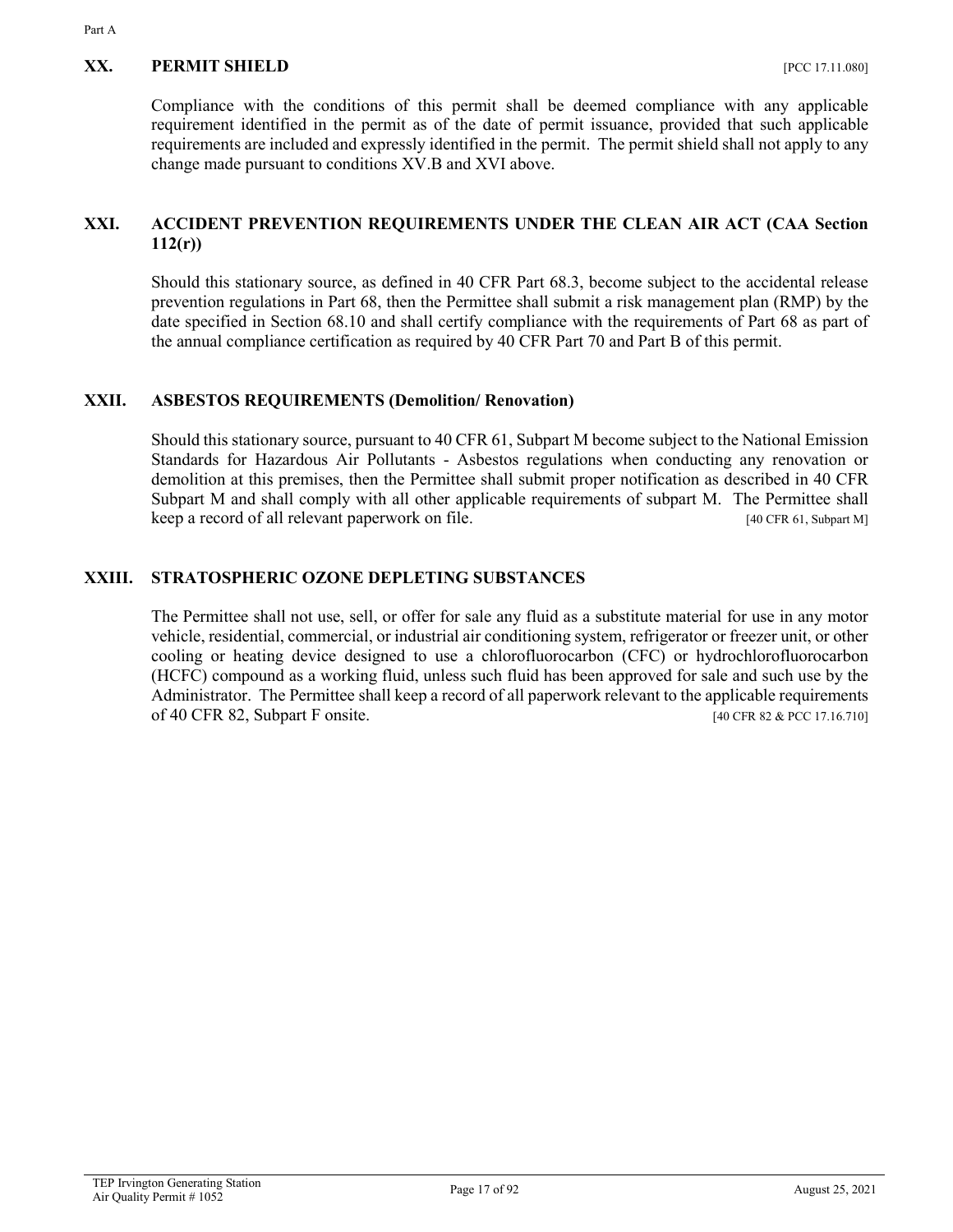### **PART B: SPECIFIC CONDITIONS**

**All standards are Federally Enforceable unless otherwise noted**

*[References are to Title 17 of the Pima County Code unless otherwise noted]*

# **I. FACILITY GENERAL PROVISIONS**

Emissions from this facility, specifically the emissions from the equipment described in Attachment 2 of this permit, fall under primary SIC Code 4911 and are subject to enforceable limitations as provided in the Specific Conditions in this permit. This permit is issued pursuant to (ARS) §49-480 and authorizes the construction and/or operation of the equipment enumerated in the "Equipment List" in Attachment 2. This authorization is based on the regulations in effect on the date of issuance of this permit, and a finding that the allowable emissions from this facility constitute an existing "major source" within the meaning of PCC 17.04.340.A.128. Notwithstanding the above findings, the issuance of this air quality permit shall not relieve the Permittee from compliance with all local, county, state and federal air quality laws, statutes, and codes. **EXECUTER 2008 EXECUTER EXECUTER EXECUTER EXECUTER EXECUTER EXECUTER EXECUTER EXECUTER EXECUTER EXECUTER EXECUTER EXECUTER EXECUTER EXECUTER EXECUTER EXECUTER EXECUTER EXECUTE** 

#### **B. Permit Classification IPCC 17.11.090]**

Class I; Major Source; Stationary: The permitted facility sources constitute a major source of all criteria pollutants except lead (Pb), and a major source of combined HAPs based on the equipment capacity, fuel limitations, and emission limitations contained in this permit and when considering the emissions from sources aggregated under the same primary SIC Code at this facility.

#### **C. Permitted Facility Sources**

The Specific Conditions contained in this permit apply to the equipment listed in Attachment 2 of this permit and the following source categories:

- Electric Utility Steam Generating Units
- a.
- 
- c. Stationary Rotating Machinery h. Use of Paints
- d. Emergency Generators Local Requirements i. Abrasive Blasting
- 
- Effective Unity Steam Ocherating Units<br>
f. NSPS Subpart IIII Requirements<br>
f.
- b. Cooling Towers g. Nonpoint Fugitive Dust Sources
	-
	-
- e. NESHAP Subpart ZZZZ Requirements j. Reciprocating Internal Combustion
	- Engine (RICE)

#### **D. Compliance Certification Reporting**

The Permittee shall submit annual compliance certification reports to the Control Officer and EPA Administrator pursuant to section VII of Part A. Annual compliance certification reports shall be due on February 15<sup>th</sup> of each year and shall cover the period January 1<sup>st</sup> through December 31<sup>st</sup>.

[40 CFR 70.6(c)(5) & PCC 17.12.080.A.2]

#### **E. Semiannual Summary Reports of Required Monitoring**

The Permittee shall submit a semiannual summary report of all permit deviations and exceedances that have occurred during the reporting period. Semiannual reports shall be due on January  $31<sup>st</sup>$  and July  $31<sup>st</sup>$ of each year and shall cover the period July 1<sup>st</sup> through December 31<sup>st</sup> and January 1<sup>st</sup> through June 30<sup>th</sup>, respectively. The first semiannual report may not cover a six-month period.

 $[40 \text{ CFR } 70.6(a)(3)(iii)(A)$  & PCC 17.12.040.A.5.a]

**A. Statutory Authority and** *IPCC 17.11.010.D & PCC 17.12.130, & SIP Rule 301]*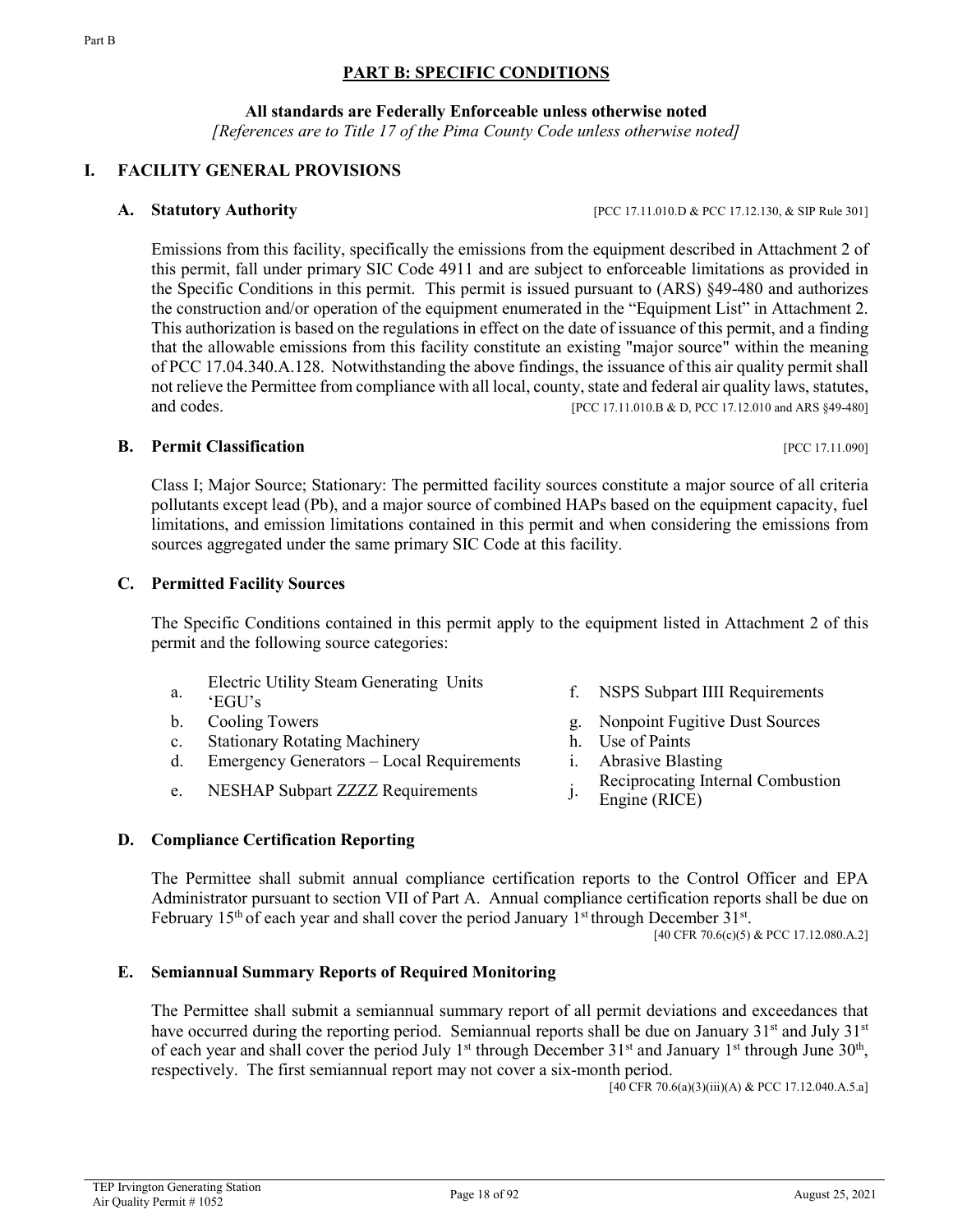1. The opacity of an emission from nonpoint sources shall not exceed 20% as measured in accordance with the Arizona Test Manual and EPA Reference Method 9 in 40 CFR Part 60, Appendix A. For purposes of this condition, a nonpoint source is any source of air contaminants which due to a lack of an identifiable emission point or plume cannot be considered a point source.

[PCC 17.16.050.B, & SIP Rule 321]

2. The opacity of all plumes and effluents from a single emission point, multiple emission point, or fugitive emission sources shall not equal or exceed an average optical density equal to or greater than 20%, except as otherwise specified in the Specific Conditions of this permit and the table in Attachment 4 subject to the following provisions:

[PCC 17.16.040, PCC 17.16.130.B.3, & SIP Rule 321, Installation Permit #1156, Condition #5]

a. Opacities (optical densities), as measured in accordance with Method 9, of an effluent shall be measured by a certified visible emissions evaluator with his natural eyes, approximately following the procedures which were used during his certification, or by an approved and precisely calibrated in-stack monitoring instrument.

[PCC 17.16.040 & SIP Rule 321, Installation Permit #1156, Condition #6]

- b. A violation of an opacity standard shall be determined by measuring and recording a set of consecutive, instantaneous opacities, and calculating the arithmetic average of the measurements within the set unless otherwise noted in this permit. The measurements shall be made at approximately fifteen-second intervals for a period of at least six minutes, and the number of required measurements shall be as specified in Attachment 4. Sets need not be consecutive in time, and in no case shall two sets overlap. If the average opacity of the set of instantaneous measurements exceeds the maximum allowed by any rule, this shall constitute a violation.
- c. The use of air or other gaseous diluents solely for the purpose of achieving compliance with an opacity standard is prohibited. [PCC 17.16.040.A.3 & SIP Rule 321]
- d. When the presence of uncombined water is the only reason for failure of a source to otherwise meet the requirements as specified in conditions I.F and I.E, conditions I.F and I.E shall not apply. [PCC 17.16.040.B & SIP Rule 321]
- 3. Unless otherwise required by the Specific Conditions in this permit, a demonstration to show compliance with the emission limitations for opacity in equipment listed in Attachment 2 of this permit when combusting natural gas and/or landfill gas shall not be required since the percent of opacity of visible emissions while combusting gaseous fuels is inherently low.

# **G. Visibility Limiting Standard**

- 1. The Permittee shall not cause, suffer, allow, or permit diffusion of visible emissions, including fugitive dust, beyond the property boundary line within which the emissions become airborne, without taking reasonably necessary and feasible precautions to control generation of airborne particulate matter. Sources may be required to cease temporarily the activity or operation which is causing or contributing to the emissions until reasonably necessary and feasible precautions are taken. This condition shall not apply to the generation of airborne particulate matter from undisturbed land. [PCC 17.16.050.D & SIP Rule 343]
- 2. I.G.2 of this section shall not apply when wind speeds exceed twenty-five (25) miles per hour (using the Beaufort Scale of Wind-Speed Equivalents, or as recorded by the National Weather Service). This exception does not apply if control measures have not been taken or were not commensurate with the size or scope of the emission source. [PCC 17.16.050.D & SIP Rule 343]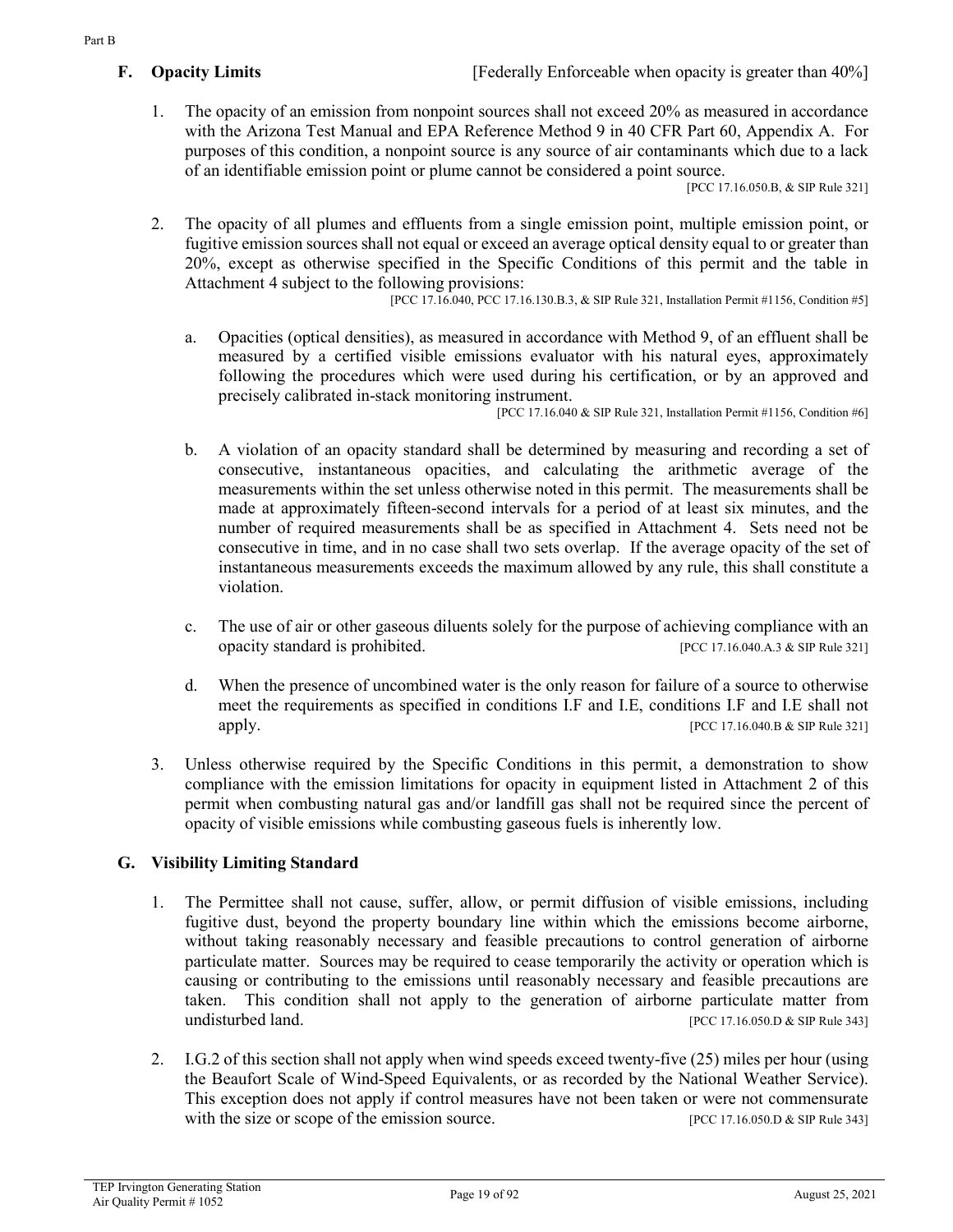3. The Permittee shall not cause, suffer, allow or permit operations or activities likely to result in excessive amounts of airborne dust without taking reasonable precautions to prevent excessive amounts of particulate matter from becoming airborne. [PCC 17.16.050.A]

#### **[Locally Enforceable Condition]**

#### **H. Odor Limiting Standard**

The Permittee shall not emit gaseous or odorous materials from equipment, operations, or premises in such quantities or concentrations to cause air pollution. [PCC 17.16.430.D & SIP Rule 344]

#### **I. General Control Standards**

- 1. The Permittee shall not commence construction of a new major source or the major modification of a source covered by this permit without first obtaining a permit or permit revision from the Control Officer. [PCC 17.16.550 & SIP Rule 301]
- 2. The Permittee shall not cause or permit the planning, construction, installation, erection, modification, use, or operation of an emission source which will cause or contribute to a violation of an applicable performance standard. [PCC 17.16.020 & SIP Rule 302]
- 3. Where a stack, vent or other outlet is at such a level that fumes, gas mist, odor, smoke, vapor or any combination thereof constituting air pollution are discharged to adjoining property, the Control Officer may require the installation of abatement equipment or the alteration of such stack, vent or other outlet by the owner or operator thereof to a degree that will adequately reduce or eliminate the discharge of air pollution to adjoining property. [PCC 17.16.020.B]

**[Locally Enforceable Condition]**

#### **J. General Materials Handling Standards [Locally Enforceable Conditions]**

- 1. The Permittee shall not transport or store VOCs without taking necessary and feasible measures to control evaporation, leakage, or other discharge into the atmosphere. [PCC 17.16.400.A]
- 2. Materials including solvents or other volatile compounds, paints, acids, alkalies, pesticides, fertilizers and manure shall be processed, stored, used and transported in such a manner and by such means that they will not evaporate, leak, escape or be otherwise discharged into the ambient air so as to cause or contribute to air pollution. Where means are available to reduce effectively the contribution to air pollution from evaporation, leakage or discharge, the installation and use of such control methods, devices, or equipment shall be mandatory. [PCC 17.16.430.F]

#### **K. Definition of Heat Input**

For purposes of sections II. through IV. of this Part, the heat input shall be the aggregate heat content of all fuels whose products of combustion pass through a stack or other outlet.

#### [PCC 17.16.160.B & PCC 17.16.340.B] **[Locally Enforceable Condition]**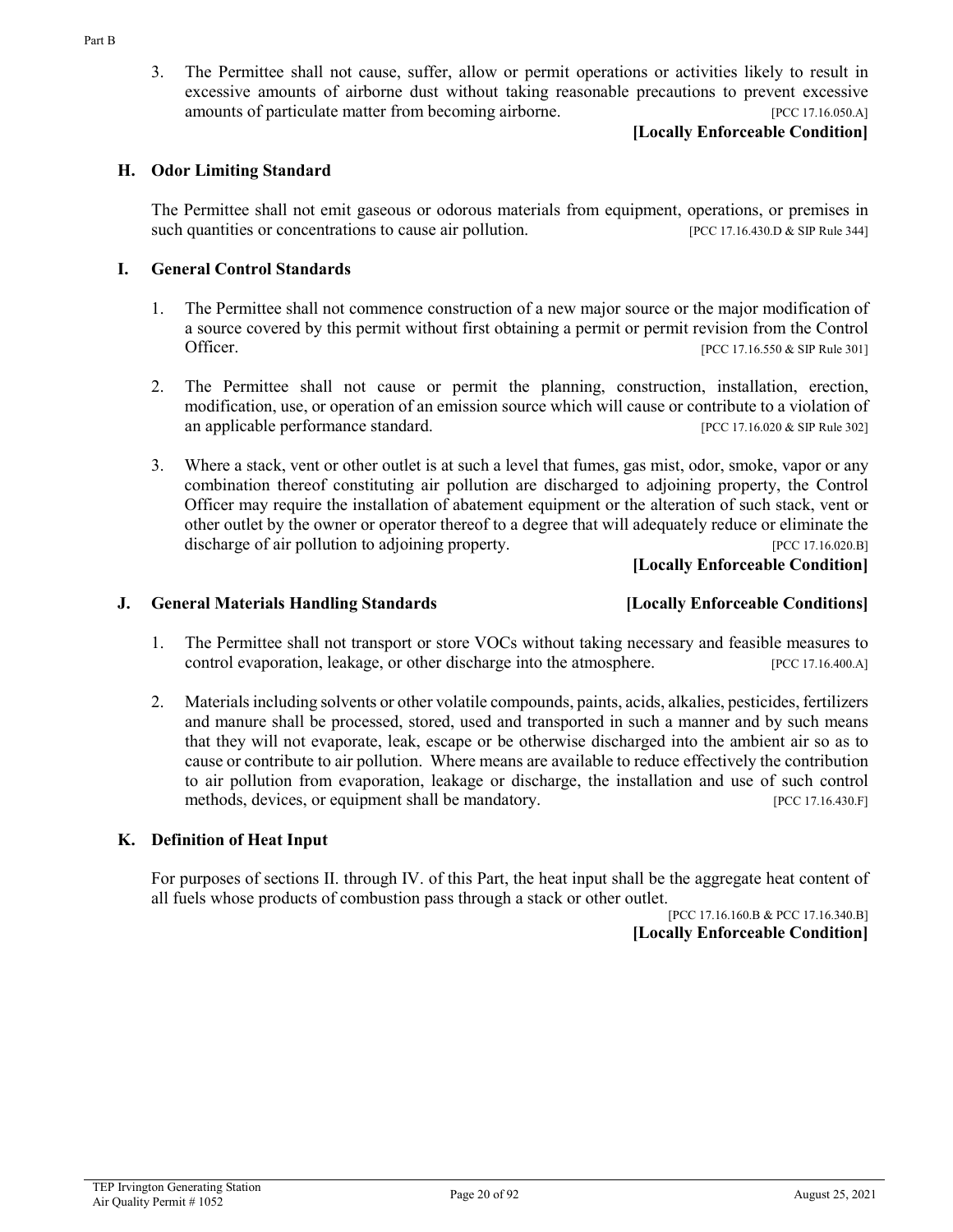# **L. Fuel Sulfur Limitations**

Except as otherwise specified in the Specific Conditions of this permit, the Permittee shall be considered in compliance with the fuel sulfur limitations in this permit by demonstrating that only the specified fuel allowed was fired in the applicable equipment. Such a demonstration may be made by making available to the Control Officer for his inspection, documentation, such as invoices or statements from the fuel supplier, or sample analysis which verify the sulfur content of the fuel being piped and/or delivered.

[PCC 17.12.180.A.3.c] **[Locally Enforceable Condition]**

#### **M. Applicability of More Than One Standard**

If more than one emission limit or emission standard in this permit is applicable to the same source, the more stringent standard or emission limit shall apply. [PCC 17.16.010.B]

#### **[Locally Enforceable Condition]**

#### **N. Authorization to Construct and Conditional Authorization to Operate Modifications to IGS**

- 1. This significant revision to the Class I, Title V air quality permit is an authorization to construct a major modification, i.e., to install up to ten reciprocating internal combustion engines (Units RICE01-RICE10) and ancillary equipment as set forth in Specific Conditions II.A through II.D below.
- 2. The stack for each RICE must be configured into two groups of five (ten stacks in total) clustered stacks. Within each group of five there are two clusters, one of three stacks and one of two stacks each separated by slightly less than one diameter (outside edge to outside edge) from the other stack(s) in the cluster for a total of four clusters in two groups. [40 CFR §52.21(k)]

#### **O. Compliance Assurance Monitoring Plan Compliance Assurance Monitoring Plan**

- 1. Compliance Assurance Monitoring (CAM) is applicable to the RICE for CO emissions. CAM requires monitoring, compliance certification, periodic reporting, and recordkeeping information collections by the Permittee because the RICE pre-control potential to emit CO exceeds the major source threshold. A CAM plan is required to provide a reasonable assurance of compliance with the applicable requirements (e.g. CO emission limits) for the emission units that rely on control device equipment to achieve compliance (the RICE).
- 2. CAM Operational Standards
	- a. The Permittee shall prepare and submit a CAM Plan to the Department for review within 30 days of issuance of this Permit.
	- b. The Plan will include monitoring the oxidation catalyst for the following parameters, at a minimum:
		- (1). Temperature at the inlet to the oxidation catalyst
		- (2). Pressure drop across the oxidation catalyst
		- (3). Monitoring shall be conducted continuously at all times that the RICE are operating. Data recorded during monitoring malfunctions, associated repairs, and required quality assurance or control activities shall not be used for purposes of this part. The Permittee shall use the data collected during all other periods in assessing the operation of the control device. A monitoring malfunction is any sudden, infrequent, not reasonably preventable failure of the monitoring to provide valid data. Monitoring failures that are caused in part by poor maintenance or careless operation are not malfunctions. [40 CFR 64.7(c)]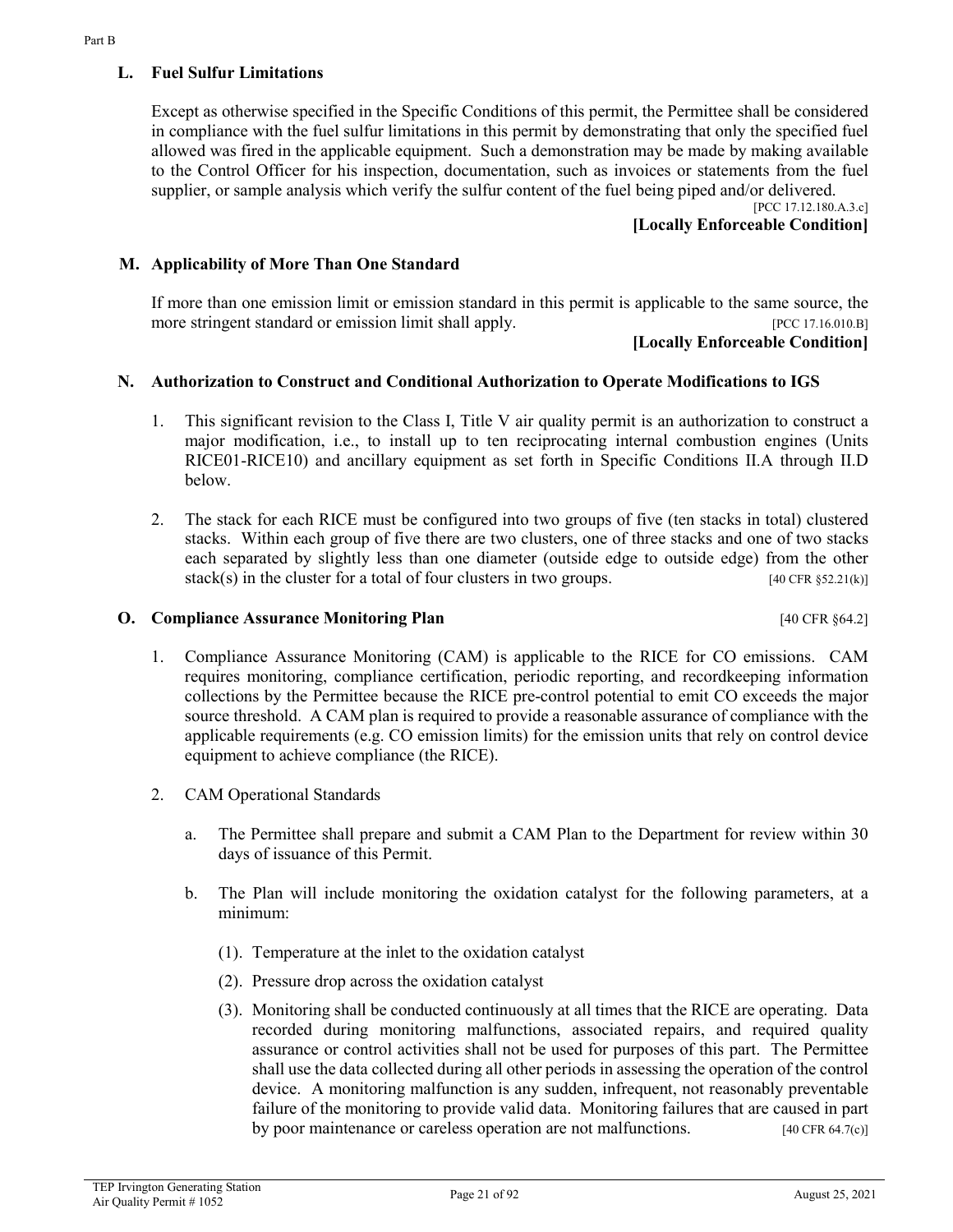- 3. Response to Excursions or Exceedances
	- a. Upon detecting an excursion or exceedance, the Permittee shall restore operation of the RICE (including the control device) to its normal or usual manner of operation as expeditiously as practicable in accordance with good air pollution control practices for minimizing emissions. The response shall include minimizing the period of any startup, shutdown, or malfunction, and taking any necessary corrective actions to restore normal operation and prevent the likely recurrence of the cause of an excursion or exceedance (other than those caused by excused startup or shutdown conditions). Such actions may include initial inspection and evaluation, recording that operations returned to normal without operator action, or any necessary followup actions to return operations to within the indicator range, designated condition, or below the emission limitation or standard, as applicable. [40 CFR 64.7(d)(1)]
	- b. Determination of whether the Permittee has used acceptable procedures in response to an excursion or exceedance will be based on information available, which may include but is not limited to, monitoring results, review of operation and maintenance procedures and records, and inspection of the control device, associated capture system, and the process.  $[40 \text{ CFR } 64.7(d)(2)]$
- 4. Approved Monitoring and Compliance Schedule
	- a. To provide a reasonable assurance of compliance with emission limitations or standards for the anticipated range of operations at a pollutant-specific emissions unit, the approved CAM plan document shall include monitoring criteria that satisfies 40 CFR 64.3 and 40 CFR 64.4. The Permittee shall submit monitoring 90 days after issuance of this permit, but in no case shall the Permittee submit revised monitoring more than 180 days from the date of issuance of the draft or final permit. [40 CFR 64.3, 40 CFR 60.4, 40 CFR 64.6(e)(2) and PCC 17.12.190.A]
	- b. If the Permittee does not submit the monitoring in accordance with the compliance schedule as required in I.O.4 of this Section or if the Control Officer disapproves the monitoring submitted, the source owner or operator shall be deemed not in compliance with 40 CFR Part 64, unless the Permittee successfully challenges the disapproval. [40 CFR 64.6(e)(3)]
- 5. Documentation of Need for Improved Monitoring.

After approval of monitoring under this part, if the Permittee identifies a failure to achieve compliance with an emission limitation or standard for which the approved monitoring did not provide an indication of an excursion or exceedance while providing valid data, or the results of compliance or performance testing document a need to modify the existing indicator ranges or designated conditions, the Permittee shall promptly notify the Control Officer and, if necessary, submit a proposed modification to the part 70 or 71 permit to address the necessary monitoring changes. Such a modification may include, but is not limited to, reestablishing indicator ranges or designated conditions, modifying the frequency of conducting monitoring and collecting data, or the monitoring of additional parameters. [40 CFR 64.7(e)]

6. Reporting and Recordkeeping Requirements

Excursions shall be reported as required by Condition VII.A.1 of Part ″A″ of this permit. The report shall include, at a minimum, the following:

[PCC 17.12.220.A.c.i] [Locally Enforceable Condition**]**

a. Summary information on the number, duration and cause (including unknown cause, if applicable) of excursion or exceedances, as applicable, and the corrective actions taken; and [40 CFR 64.9(a)(2)(i)]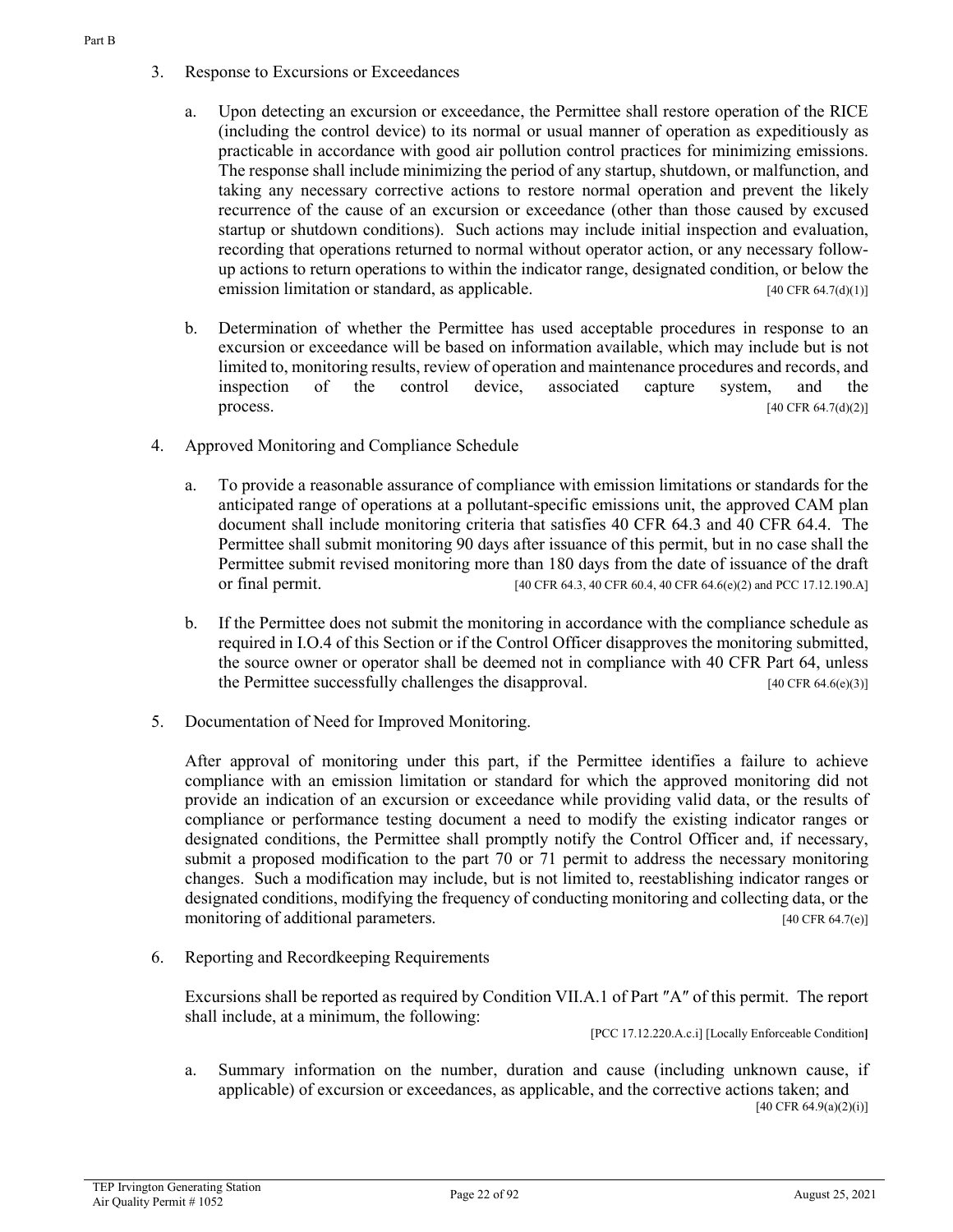- b. Summary information on the number, duration and cause (including unknown cause, if applicable) for monitoring downtime incidents (other than downtime associated with zero and span or other daily calibration checks, if applicable).  $[40 \text{ CFR } 64.9(a)(2)(ii)]$
- 7. Minimum data availability requirement

The Permittee is provided a 95% daily reading recordkeeping deviation allowance, which allows for up to 2 missed readings per month.  $[40 \text{ CFR } 64.6(c)(4)]$ 

#### **II. RECIPROCATING INTERNAL COMBUSTION ENGINES (RICE), PSD AND BEST AVAILABLE CONTROL TECHNOLOGY (BACT) REQUIREMENTS**

The conditions in this section apply to the RICE Units (RICE01, RICE02, RICE03, RICE04, RICE05, RICE06, RICE07, RICE08, RICE09, and RICE10).

#### **A. Rice PSD and Best Available Control Technology (BACT) Emission Limits and Standards**

1. Nitrogen Oxides (NO<sub>X</sub>) Emissions Cap [PCC 17.12.050]

- a. The combined total  $NO<sub>X</sub>$  from emissions units RICE01 through RICE10 shall not exceed 170.0 tons per year (tpy), based on a 12-month rolling total, calculated monthly.
- b. Compliance with the  $NO<sub>x</sub>$  emission limit shall be demonstrated by performance tests as detailed in Condition II.D, monitoring as detailed in Condition II.B., and recordkeeping as detailed in Conditions II.C.
- c. The permittee shall equip each RICE with an SCR system. The SCR system shall be operated at all times while fuel is flowing to the RICE, excluding periods of startup. The SCR system shall be maintained and operated in a manner consistent with good air pollution control practice for minimizing  $NO<sub>X</sub>$  emissions. Good engineering practices shall include the following:
	- i. The catalyst shall be cleaned and/or replaced in accordance with manufacturer recommendations.
	- ii. Routine maintenance and inspections shall be conducted in accordance with manufacturer recommendations.
	- iii. If the ammonia injection fails at any time, the permittee shall conduct an investigation of the SCR system. If the ammonia injection cannot be restored within 10 minutes, the RICE shall be shut down.
	- iv. Each SCR system shall be equipped with a continuous  $NO<sub>X</sub>$  process monitor capable of measuring and recording the  $NO<sub>X</sub>$  concentration in the SCR outlet gases.
- 2. Volatile Organic Compounds (VOC) Limit [40 CFR §52.21(j)(3)]

- a. VOC emissions from each emissions unit (RICE01 through RICE10) shall not exceed 4.49 pounds per hour (lbs/hr), excluding periods of startup.
- b. The permittee shall equip each RICE with an oxidation catalyst system. The oxidation catalyst system shall be operated at all times while fuel is flowing to the RICE, including periods of startup, shutdown, and malfunction. The oxidation catalyst system shall be maintained and operated in a manner consistent with good air pollution control practice for minimizing VOC emissions. Good engineering practices shall include the following: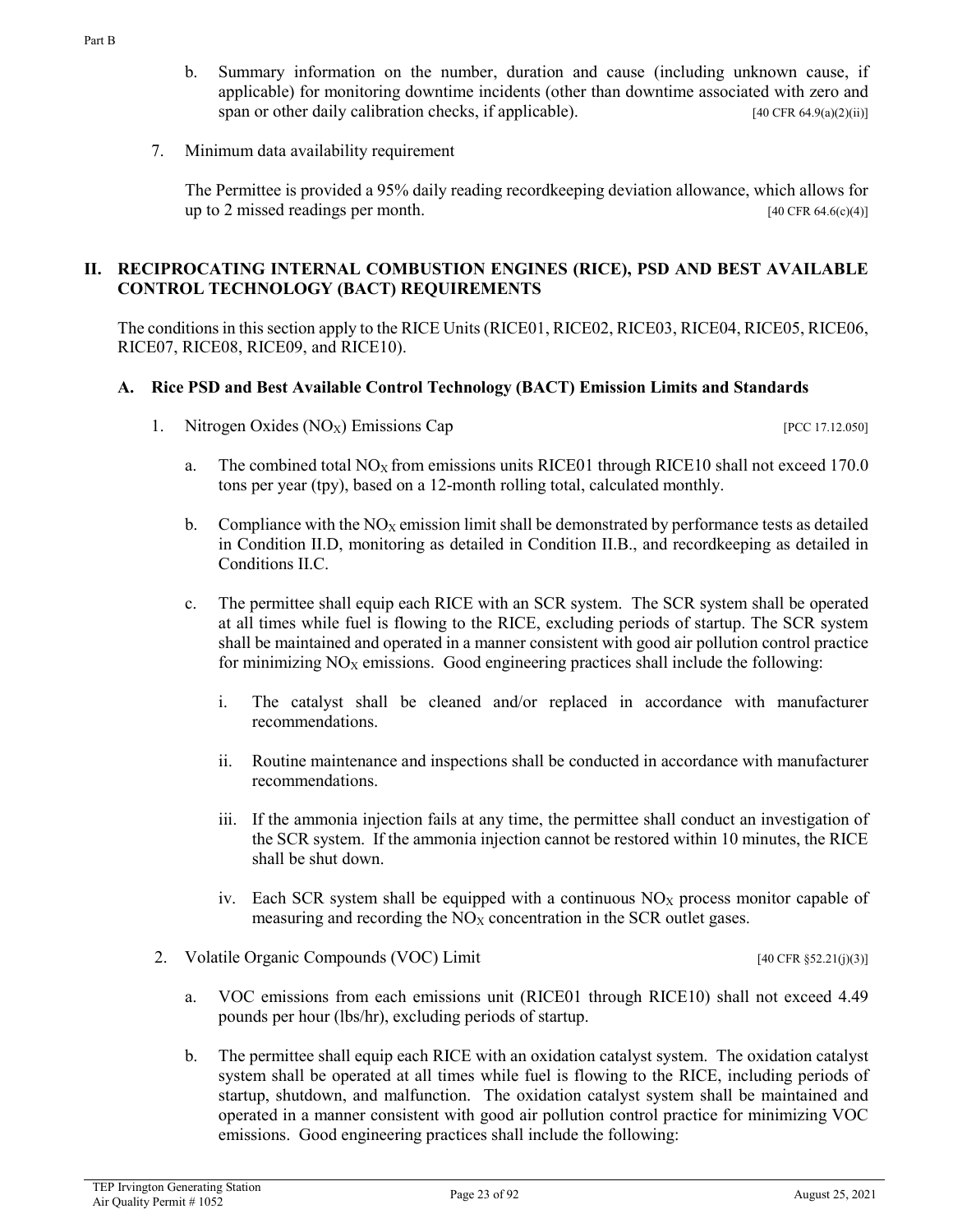- i. The catalyst shall be cleaned and/or replaced in accordance with manufacturer recommendations.
- ii. Routine maintenance and inspections shall be conducted in accordance with manufacturer recommendations.
- c. Compliance with this limit shall be demonstrated by a performance test as detailed in Condition II.D.3.
- 3. Carbon Monoxide  $(CO)$  Limit [40 CFR §52.21(j)(3)]
	- a. CO emissions from each emissions unit (RICE01 through RICE10) shall not exceed 4.43 lbs/hr, excluding periods of startup.
	- b. The permittee shall equip each RICE with an oxidation catalyst system. The oxidation catalyst system shall be operated at all times while fuel is flowing to the RICE, including periods of startup, shutdown, and malfunction. The oxidation catalyst system shall be maintained and operated in a manner consistent with good air pollution control practice for minimizing CO emissions. Good engineering practices shall include the following:
		- i. The catalyst shall be cleaned and/or replaced in accordance with manufacturer recommendations.
		- ii. Routine maintenance and inspections shall be conducted in accordance with manufacturer recommendations.
	- c. Compliance with this limit shall be demonstrated by a performance test as detailed in Condition II.D.4.
- 4 Particulate Matter  $(PM_{10}/PM_{2.5})$  Limit [40 CFR §52.21(j)(3)]
	- a.  $PM_{10}/PM_{2.5}$  emissions from each emissions unit (RICE01 through RICE10) shall not exceed 2.37 lb/hr, excluding periods of startup.
	- b. Compliance with this limit shall be demonstrated by a performance test as detailed in Condition II.D.5.
- 5. For emissions units RICE01 through RICE10, during periods of startup, the permittee shall minimize the engine's time spent at idle and shall minimize the startup time to a period needed for appropriate and safe loading of the engine. Startup shall not exceed 30 minutes in duration. After 30 minutes of operation, the non-startup emission limitations for CO, VOC, and PM10/PM2.5 applies.

[40 CFR §§52.21(j)(3), 52.21(k)]

6. The total number of startups per calendar day for each RICE shall not exceed 5.

[40 CFR §§52.21(j)(3), 52.21(k)]

7. The permittee shall, at all times, operate and maintain each RICE, including associated air pollution control equipment (oxidation catalysts and SCRs) and monitoring equipment, in a manner consistent with safety and good air pollution control practices for minimizing emissions.

[40 CFR §§52.21(j)(3), 52.21(k)]

8. Greenhouse Gases (GHG) Limit [40 CFR §52.21(j)(3)]

a. CO2 emissions from each emissions unit (RICE01 through RICE10) shall not exceed 1,100 lbs/MWh of gross electric output based on a 12-month rolling average, calculated monthly.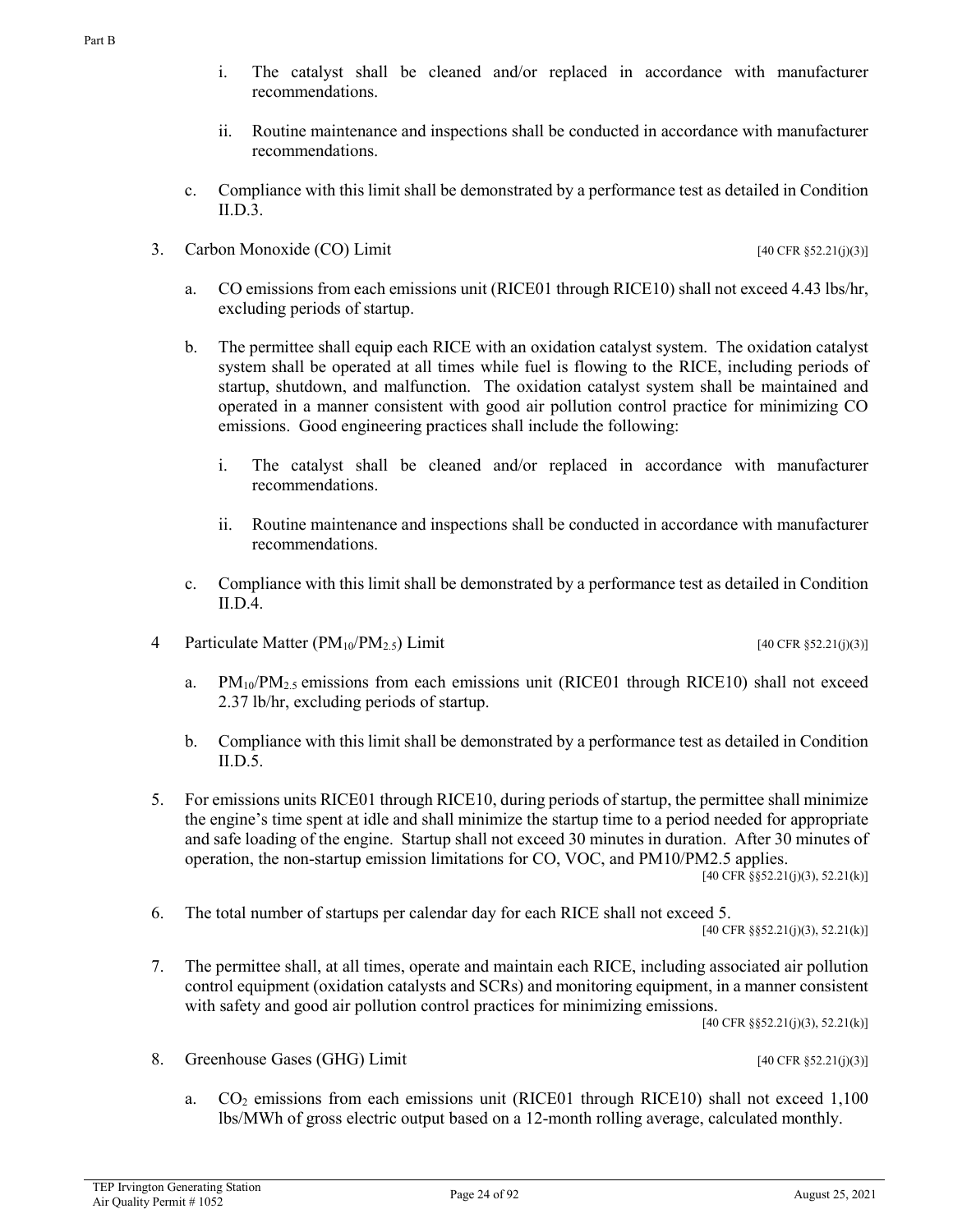- b. Compliance with this limit shall be demonstrated by monitoring as detailed in Condition II.B and recordkeeping as detailed in Condition II.C.12.
- 9. Greenhouse Gases (GHG) BACT Equipment Design Standard for sulfur hexafluoride (SF<sub>6</sub>)-Containing Circuit Breakers  $[40 \text{ CFR } $52.21(j)(3)]$ 
	- a. The permittee shall install and operate only enclosed SF6-containing high-voltage circuit breakers having a vendor-guaranteed leak rate of 0.5 percent or less per year.
	- b. The permittee shall implement a density monitor alarm system with a threshold of 10 percent or less. In the event of an alarm, the permittee shall investigate the event and take any necessary corrective action to address problems. Compliance with this requirement shall be demonstrated by recordkeeping as detailed in Condition II.C.9.
- 10. Greenhouse Gases (GHG) BACT Work Practice Requirement for Natural Gas Piping

 $[40 \text{ CFR } \S 52.21(j)(3)]$ 

- a. The permittee shall implement an auditory/visual/olfactory method for detecting leaking from natural gas piping components which shall involve making observations on no less than a daily basis.
- b. Compliance with this requirement shall be demonstrated by recordkeeping as detailed in Condition II.C.13.
- 11. Fuel Sulfur Content [PCC 17.12.180.A.3.c]

The maximum sulfur content in the pipeline quality natural gas is 7,500 grains per million cubic feet or less. Documentation shall be maintained that the sulfur content in the natural gas delivered does not exceed this sulfur content.

#### **B. PSD AND BACT Monitoring Requirements** [40 CFR §52.21(j)(3)]

- 1. Each emissions unit (RICE01 through RICE10) shall be equipped with a monitoring system capable of measuring and recording the hours of operation (in tenths of an hour) and natural gas consumption (in millions of British thermal units [MMBtu]).
- 2. Startup is defined as setting in operation any air pollution source for any purpose. Startup begins when fuel is first combusted in the engine and ends when the generator output is 4.75 MW (25% of net-rated capacity) or more and the temperature at the outlet of the SCR is 536 degrees Fahrenheit (˚F) or more. The duration of startup shall be monitored and recorded.
- 3. The following parameters shall be monitored for each SCR when the associated RICE is operational:
	- a. The ammonia injection rate to the SCR system shall be monitored continuously.
	- b. The temperature at the outlet of the SCR. The SCR is not considered operational until the temperature at the outlet of the SCR exceeds 536˚F.
- 4. The following parameters shall be monitored for each oxidation catalyst when the associated RICE is operational:
	- a. The pressure drop and temperature across the oxidation catalyst shall be monitored continuously.
- 5. Each emissions unit (RICE01 through RICE10) shall be equipped with a station grade watt-hour meter for monitoring the gross electrical power output of the associated generator.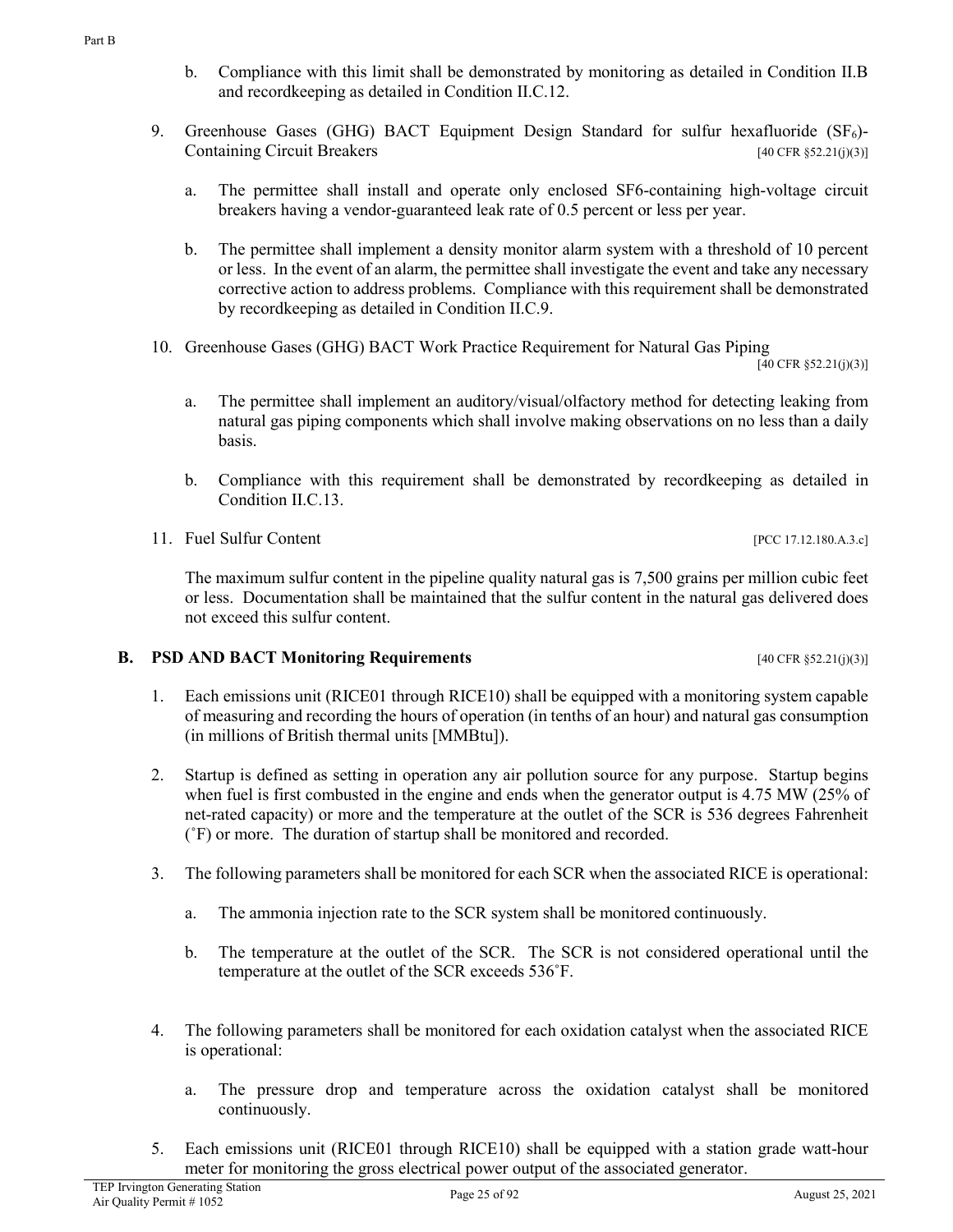# **C. PSD AND BACT Recordkeeping and Reporting Requirements**

- 1. For each hour (or tenth of an hour), the RICE operation shall be recorded as startup or operating. For any startup event, the duration of the startup event shall be recorded.  $[40 \text{ CFR } $52.21 \text{ (i)}(3)]$
- 2. The Permittee shall document that the associated SCR and oxidation catalyst are operable prior to starting each RICE.  $[40 \text{ CFR } $52.21(i)(3)]$
- 3. The number of startups per RICE unit shall be recorded daily. [40 CFR §52.21(j)(3) & PCC 17.12.050]
- 4. The following parameters shall be recorded for each SCR when the associated RICE is operational: [PCC 17.12.050]
	- a. The ammonia injection rate to the SCR system shall be recorded at least once every 15 minutes.
	- b. The temperature at the outlet to the SCR shall be recorded at least once every 15 minutes.
	- c. Records shall be kept of any event in which the ammonia injection fails for more than two minutes at any time while the RICE is operating, excluding periods of startup.
- 5. The following parameters shall be recorded for each oxidation catalyst when the associated RICE is operational:  $[40 \text{ CFR }\frac{852.21(i)(3)}{3}]$ 
	- a. The pressure drop across the oxidation catalyst and the temperature at the inlet to the oxidation catalyst shall be recorded at least once every 15 minutes.
- 6. The following parameters shall be recorded for each SCR when the associated RICE is operational: [PCC 17.12.050]
	- a. The Permittee shall maintain records of the catalyst cleaning, replacement, or reconditioning.
	- b. The Permittee shall maintain records of the operation and maintenance (O&M) procedures, maintenance schedules, and records of inspections and maintenance onsite.
- 7. The gross electrical power output of the associated generator for each emissions unit (RICE01 through RICE10) shall be recorded hourly during every hour of operation, including startup.
	- $[40 \text{ CFR } \frac{2}{3}$ 52.21(j)(3)]
- 8. For circuit breakers, the permittee shall document alarm events and corrective actions. The Permittee shall notify PDEQ within 7 days of alarm events. The notification shall include the planned corrective action, estimated timeframe for completion, and an estimate of emissions. Within 7 days of completion of corrective actions, the Permittee shall notify PDEQ of the completion of the corrective actions, including the corrective action taken, the calculated emissions, and the date of completion of the corrective action.  $[40 \text{ CFR } $52.21(i)(2)]$
- 9. On a monthly basis, for each RICE, the permittee shall calculate and record  $NO<sub>X</sub>$  emissions using the monthly records of heat input during periods other than startup, the  $NO<sub>X</sub>$  emission factor for nonstartup periods as determined during the most recent emission test for that RICE, the number of startup events during the month, and the vendor specified  $NO<sub>X</sub>$  cold startup emission rate for each startup event (see equation below).
	- $A = [Total heat input (BTU/month) Heat input during periods of startup (BTU/month)] X$  $[NO<sub>X</sub>$  emission factor (lbs  $NO<sub>X</sub>/B<sub>T</sub>U$ )]
	- $B =$ [Number of startup events per month (Startups/month)] X [Cold startup  $NO<sub>X</sub>$  emission factor (lbs  $NO<sub>X</sub>/Startup$ )]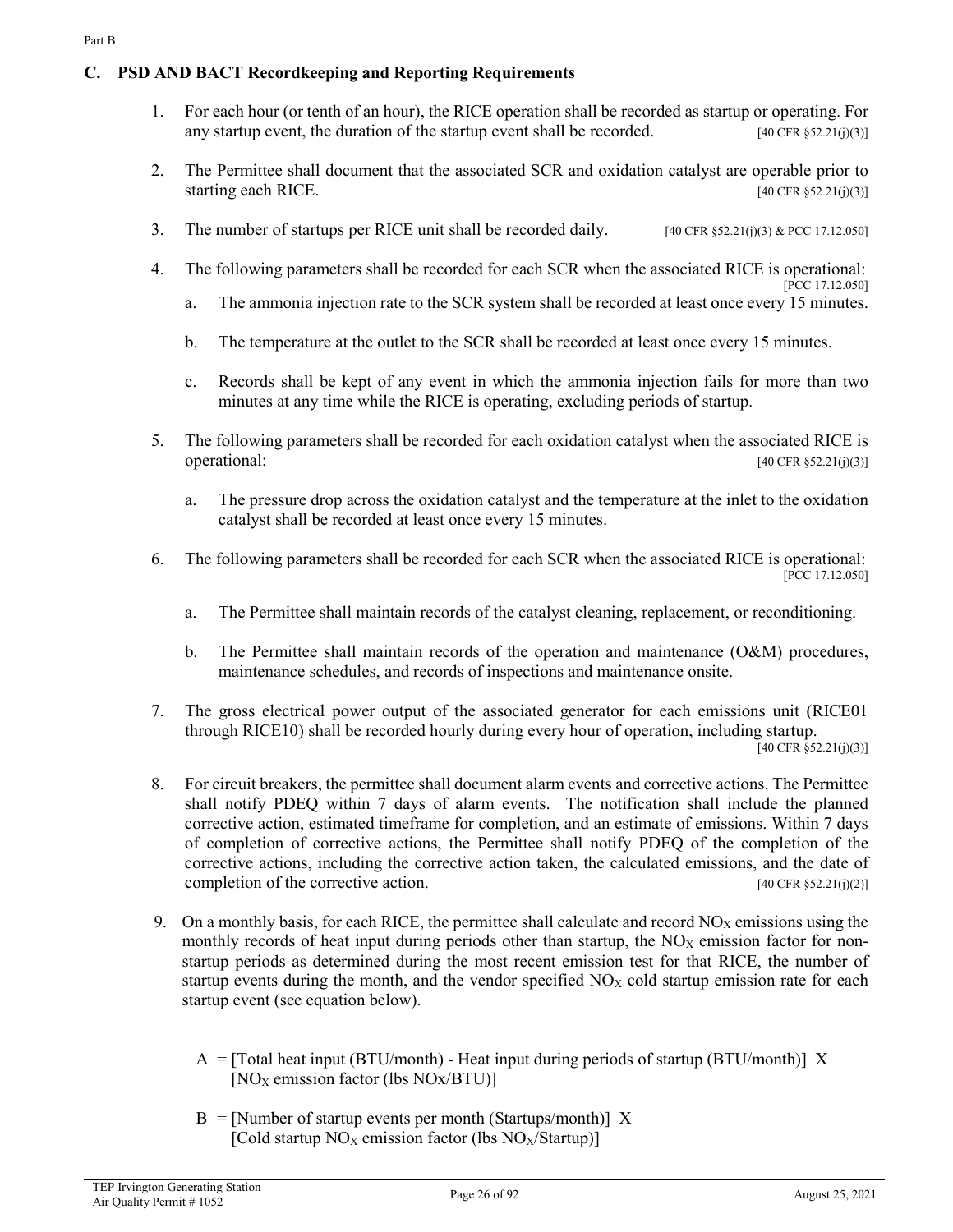- 10. On a monthly basis, the permittee shall calculate and record total  $NO<sub>X</sub>$  emissions for the ten RICE, both for the most recent month and as a 12-month rolling total calculated using data from the most recent month and the eleven immediately preceding months. [PCC 17.12.050]
- 11. On a monthly basis, for each RICE and its associated generator, the permittee shall calculate and record GHG emissions in pounds, using the monthly total heat input records and the applicable GHG emission calculation procedures in 40 CFR part 98, and in lbs/MWh, using the monitoring data from the associated watt-hour meter.  $[40 \text{ CFR }\frac{52.21(j)(3)}{3}]$
- 12. The permittee shall record any leaks detected in natural gas piping components, and any corrective actions taken, no less frequently than daily.  $[40 \text{ CFR }\frac{52.21(j)(3)}{3}]$

#### **D. PSD AND BACT Testing Requirements**

- 1. Performance tests to demonstrate compliance with the NO<sub>X</sub>, VOC, CO, and PM10/PM2.5 emission limitations shall be conducted annually, in accordance with the following schedule. Each RICE shall be subjected to a performance test within 60 days after achieving the maximum production rate, but not later than 180 days after initial startup. Thereafter, testing shall be conducted annually according to the following schedule: The Permittee shall conduct performance tests of at least five RICE in each calendar year, and each RICE shall be subjected to a performance test no less frequently than once in each period of two consecutive calendar years.
- 2. Nitrogen Oxides  $(NO<sub>X</sub>)$ 
	- a. The permittee shall perform  $NO<sub>X</sub>$  emissions testing of each RICE using the methods and procedures in 40 CFR § 60.4244 and Table 2 of 40 CFR part 60, subpart JJJJ.
	- b. Tests shall be performed at 25, 40, 70, and 100 percent of peak load or at a minimum and peak load capacity in the normal operating range of the engine, based upon the past twelve months of operation.
	- c. The Permittee shall establish a  $NO<sub>X</sub>$  emission factor for non-startup periods expressed in lb/MMBtu heat input using the results of the most recent  $NO<sub>X</sub>$  emissions test approved by PDEQ. The emission factor for each RICE shall be set as the maximum lb/MMBtu emission factor observed during testing of such RICE under any load conditions.
- 3. Volatile Organic Compounds (VOC)
	- a. The permittee shall measure the emission rate of VOC at the exhaust of the engines (RICE01 through RICE10) using US EPA Method 25A. US EPA Method 18 may be used in conjunction with US EPA Method 25A in order to quantify methane and ethane emissions.
	- b. Tests shall be performed at 25, 40, 70, and 100 percent of peak load or at a minimum and peak load capacity in the normal operating range of the engine, based upon the past twelve months of operation.
	- c. For emission inventory purposes, the Permittee shall establish a VOC emission factor for nonstartup periods expressed in lb/MMBTU heat input using the results of the most recent VOC emissions test approved by PDEQ. The emission factor for each RICE shall be set as the maximum lb/MMBtu emission factor observed during testing of such RICE under any load conditions.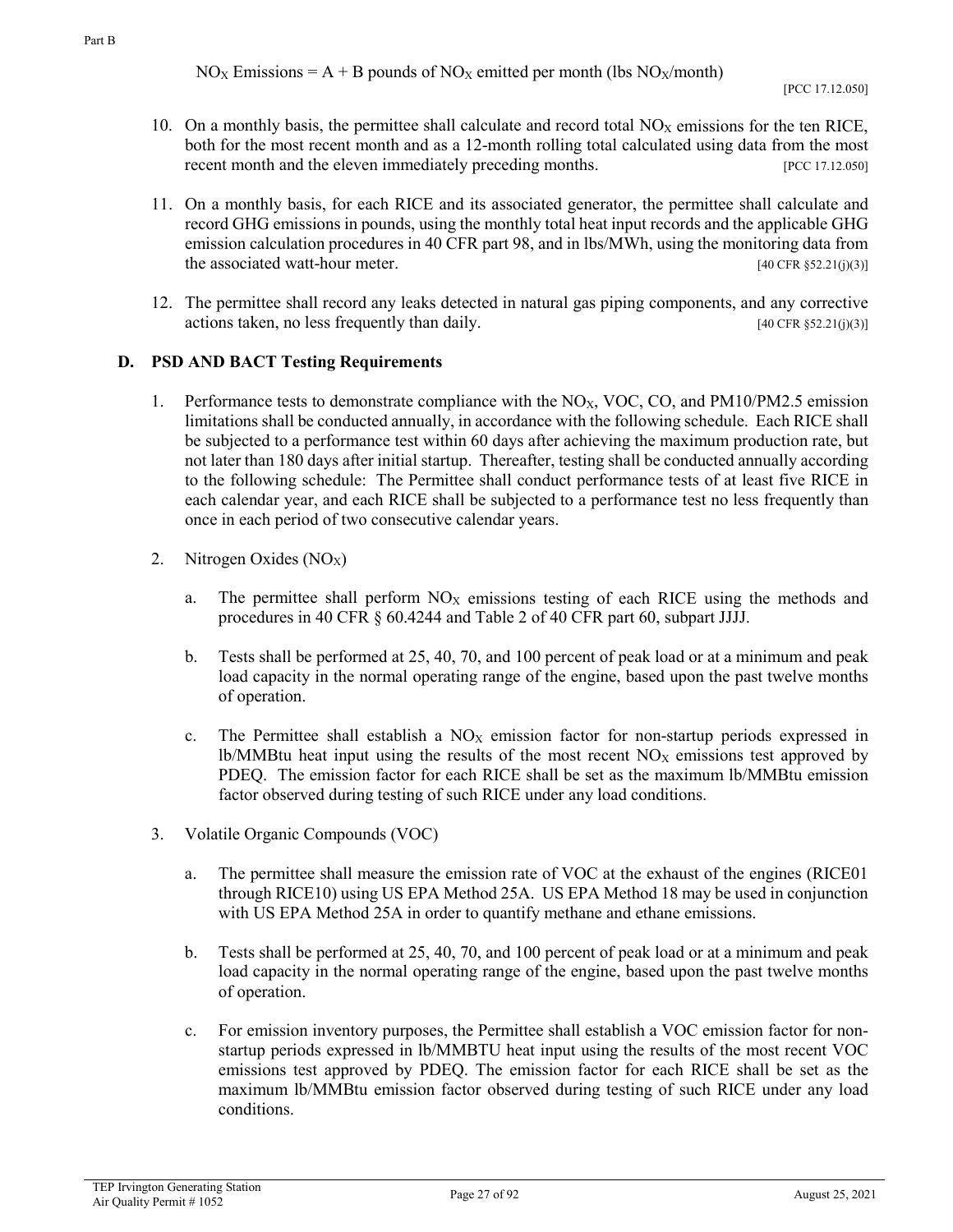- a. The permittee shall measure the emission rate of CO at the exhaust of the engines (RICE01 through RICE10) using US EPA Method 10.
- b. Tests shall be performed at 25, 40, 70, and 100 percent of peak load or at a minimum and peak load capacity in the normal operating range of the engine, based upon the past twelve months of operation.
- c. For emission inventory purposes, the Permittee shall establish a CO emission factor for nonstartup periods expressed in lb/MMBTU heat input using the results of the most recent CO emissions test approved by PDEQ. The emission factor for each RICE shall be set as the maximum lb/MMBtu emission factor observed during testing of such RICE under any load conditions.
- 5. Particulate Matter (PM10/PM2.5)
	- a. The permittee shall measure the emission rate of filterable and condensable particulate matter at the exhaust of the engines (RICE01 through RICE10) using EPA Method 5 and US EPA Method 202.
	- b. Tests shall be performed at 25, 40, 70, and 100 percent of peak load or at a minimum and peak load capacity in the normal operating range of the engine, based upon the past twelve months of operation.
	- c. Each test run shall be a minimum of 120 minutes with a minimum sample volume of 90 dry standard cubic foot (dscf).
	- d. For emission inventory purposes, the Permittee shall establish a PM10/PM2.5 emission factor for non-startup periods expressed in lb/MMBTU heat input using the results of the most recent PM10/PM2.5 emissions test approved by PDEQ. The emission factor for each RICE shall be set as the maximum lb/MMBtu emission factor observed during testing of such RICE under any load conditions.
- 6. A report of the results of the performance tests shall be submitted to the Department within 30 days after the test is performed in accordance with Part A Condition XVII.
- 7. Alternative test methods may be used with prior written approval from the Department.

# **III. RECIPROCATING INTERNAL COMBUSTION ENGINES, UNITS RICE01-RICE10 – NSPS SUBPART JJJJ REQUIREMENTS**

The conditions in this section apply to the reciprocating internal combustion engines – Units RICE01-RICE10 listed in Table VI, Attachment 2. The units are 18-cylinder, four-stroke, lean-burn spark ignition (SI) RICE fueled by pipeline natural gas, with a nominal mechanical output capacity of 26,820 horsepower (HP).

# **A. Emissions Limits and Standards**

The permittee shall comply with the applicable emission standards in Table 1 of subpart JJJJ. Pursuant to 40 CFR § 60.4234, these emission standards apply over the entire life of the RICE. Because each RICE to be installed at the IGS is a natural gas fueled, non emergency SI RICE with a maximum engine power  $\geq$  500 HP and with a manufacture date after July 1, 2010, the applicable standards in Subpart JJJJ, Table 1 are as follows: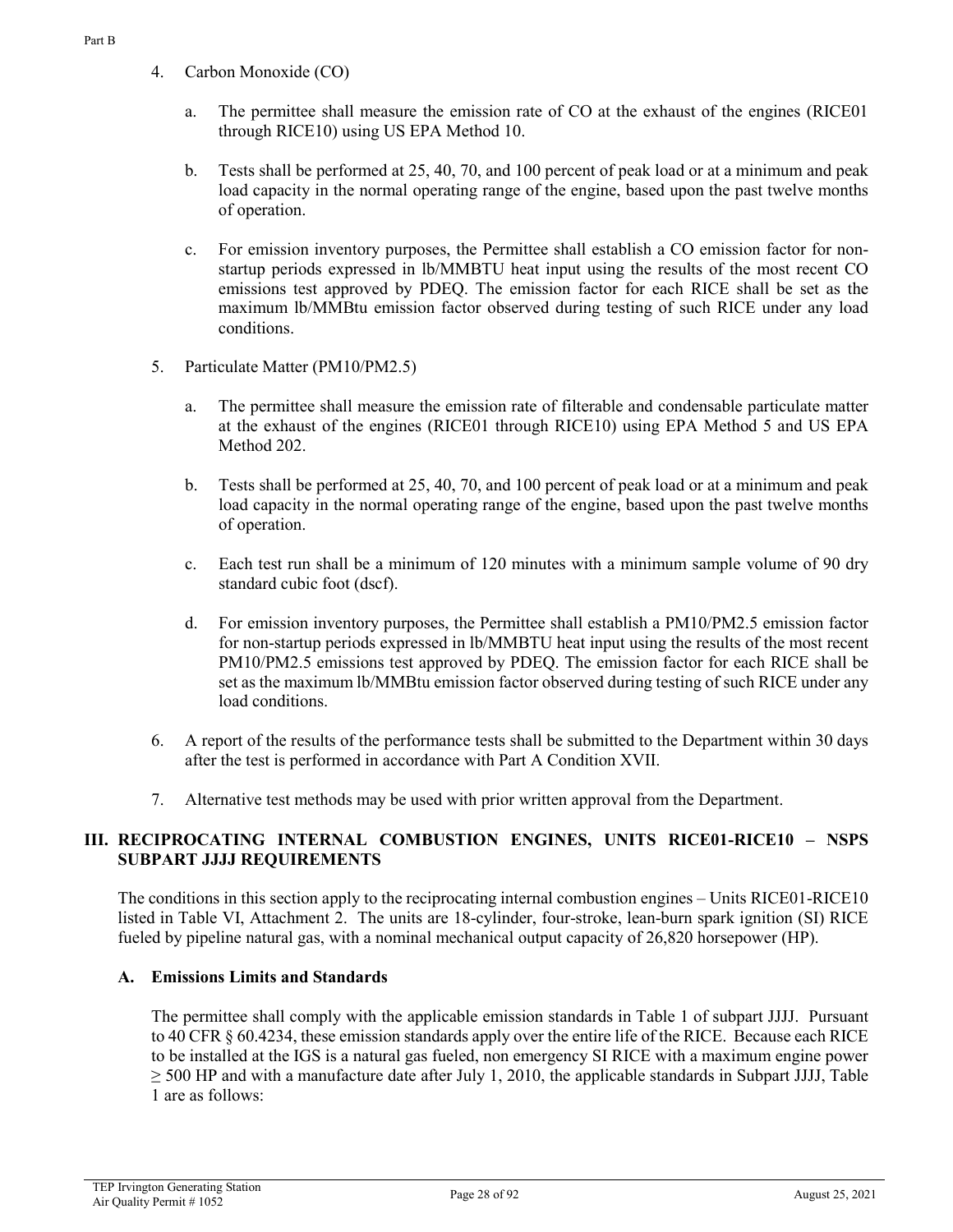- 2. The permittee must not cause to be discharged into the atmosphere from emissions units RICE01 through RICE10 any gases which contain CO in excess of 2.0 g/HP-hr brake work of the engine.
- 3. The permittee must not cause to be discharged into the atmosphere from emissions units RICE01 through RICE10 any gases which contain VOC in excess of 0.7  $g$ /HP-hr brake work of the engine,  $\alpha$ excluding formaldehyde. [40 CFR § 60.4233(e)]

### **B. Compliance Demonstration Requirements**

The permittee shall comply with one of the following three options for demonstrating compliance with the emission standards in Specific Conditions III.A.1-3:

[40 CFR § 60.4243(b)]

1. Purchase an engine certified according to procedures specified in Subpart JJJJ, for the same model year; operate and maintain the engine and control device according to the manufacturer's emissionrelated written instructions; and keep records of conducted maintenance.

[40 CFR § 60.4243(b)(1) and (a)(1)]

- 2. Purchase an engine certified according to procedures specified in Subpart JJJJ, for the same model year; keep a maintenance plan and records of conducted maintenance; to the extent practicable, maintain and operate the engine in a manner consistent with good air pollution control practice for minimizing emissions; conduct an initial performance test within 1 year of engine startup and conduct subsequent performance testing every 8,760 hours or 3 years, whichever comes first, thereafter. [40 CFR § 60.4243(b)(1) and (a)(2)(iii)]
- 3. Purchase a non-certified engine; keep a maintenance plan and records of conducted maintenance; to the extent practicable, maintain and operate the engine in a manner consistent with good air pollution control practice for minimizing emissions; conduct an initial performance test and conduct subsequent performance testing every 8,760 hours or 3 years, whichever comes first, thereafter.

[40 CFR § 60.4243(b)(2) and (b)(2)(ii)]

#### **C. Recordkeeping and Reporting Requirements**

- 1. The permittee shall maintain records of all notifications submitted to comply with 40 CFR 60 Subpart JJJJ, records of all documentation supporting any such notification, and records of maintenance conducted on the engine.  $[40 \text{ CFR } \frac{8}{3} \cdot 60.4245(a)(1) \text{ and } (a)(2)]$
- 2. If the permittee elects to comply with the emission standards in this section by purchasing a certified engine, the permittee shall maintain records of documentation from the manufacturer that the engine is certified to meet the applicable emission standards.

[40 CFR § 60.4245(a)(3)]

- 3. If the permittee elects to comply with the emission standards in this section through performance testing, the permittee shall:
	- a. Maintain records of documentation that the engine meets the applicable emission standards in Table 1 of Subpart JJJJ [40 CFR § 60.4245(a)(4)].
	- b. Submit written notification of the date construction of an affected facility is commenced postmarked no later than 30 days after such date.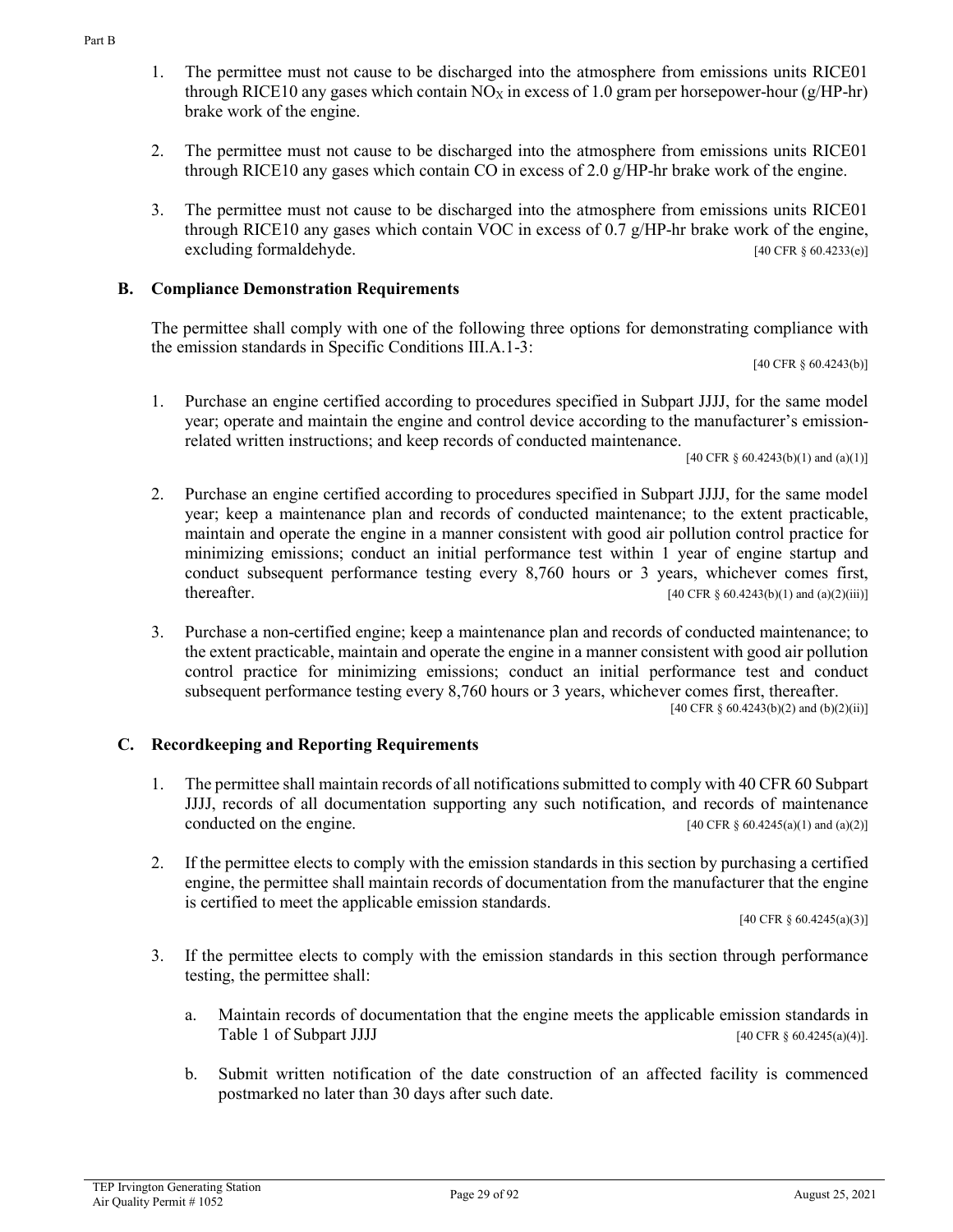- c. Submit an initial notification that includes: the name and address of the owner or operator; the address of the affected source; engine information including make, model, engine family, serial number, model year, maximum engine power, and engine displacement; emission control equipment; and fuel used  $[40 \text{ CFR } \frac{860.7(a)(1)}{1}$ .
- d. Submit a copy of each performance test within 60 days after the test has been completed. [40 CFR § 60.4244]
- e. Provide performance testing facilities, conduct performance tests, and submit reports of the results of such performance tests in accordance with § 60.8(a) through (i).

 $[40 \text{ CFR} \S 60.8(a)$  through (i)]

4. All required reports and other submittals under the NSPS program shall be submitted in duplicate to the Director, Region IX Air Division, US EPA, 75 Hawthorne Street, San Francisco, CA 94105. In addition, as required by 40 CFR 60.4(b), all reports and required submittals under the NSPS general provisions shall be submitted to PDEQ. [40 CFR § 60.4(b)]

#### **D. Testing Requirements**

For each RICE that is not certified, each performance test must be conducted following the requirements of 40 CFR  $\S 60.4244(a)$  through (g) and according to the requirements in 40 CFR  $\S 60.8$ .

- 1. Each performance test shall be conducted within 10% of the 100% peak (or highest achievable) load and according to the requirements in Table 2 of 40 CFR 60, Subpart JJJJ.
- 2. Performance tests shall not be conducted during periods of startup, shutdown, or malfunction as specified in 40 CFR §60.8(c). If the RICE is non-operational, the engine need not be started solely to conduct a performance test, but the performance test shall be conducted immediately upon startup of the engine.
- 3. For each required performance test, three separate test runs shall be performed. Each test run shall be conducted within 10% of the 100% peak (or highest achievable) load and last at least 1 hour.
- 4. To determine compliance with the NO<sub>X</sub>, CO, and VOC mass per unit output emission limitation, convert the concentration of each pollutant in the engine exhaust using Equations of 40 CFR §60.4244.

#### **IV. RECIPROCATING INTERNAL COMBUSTION ENGINES, UNITS RICE01-RICE10 – NESHAP SUBPART ZZZZ REQUIREMENTS**

The conditions in this section apply to the reciprocating internal combustion engines – Units RICE01-RICE10 listed in Table VI, Attachment 2.

#### **A. Emissions Limits and Standards**

- 1. As required by 40 CFR § 63.6600(b), the permittee shall comply with the applicable emission limitations in Table 2a and operating limitations of Table 2b of Subpart ZZZZ.
- 2. Compliance with the emission limitations is based on the average of three 1-hour runs using the testing requirements and procedures in 40 CFR § 63.6620 and Table 4 of subpart ZZZZ as detailed in IV.D. Because each RICE to be installed at the IGS is a new, four stroke, lean burn, stationary RICE with a site rating  $\geq$  500 brake horsepower and located at a major source of HAP emissions, the applicable emission limitations in Table 2a are as follows.
	- a. Except during periods of startup, when operating plus or minus 10 percent of 100 percent load, the Permittee shall reduce the CO emissions by 93 percent or more, or,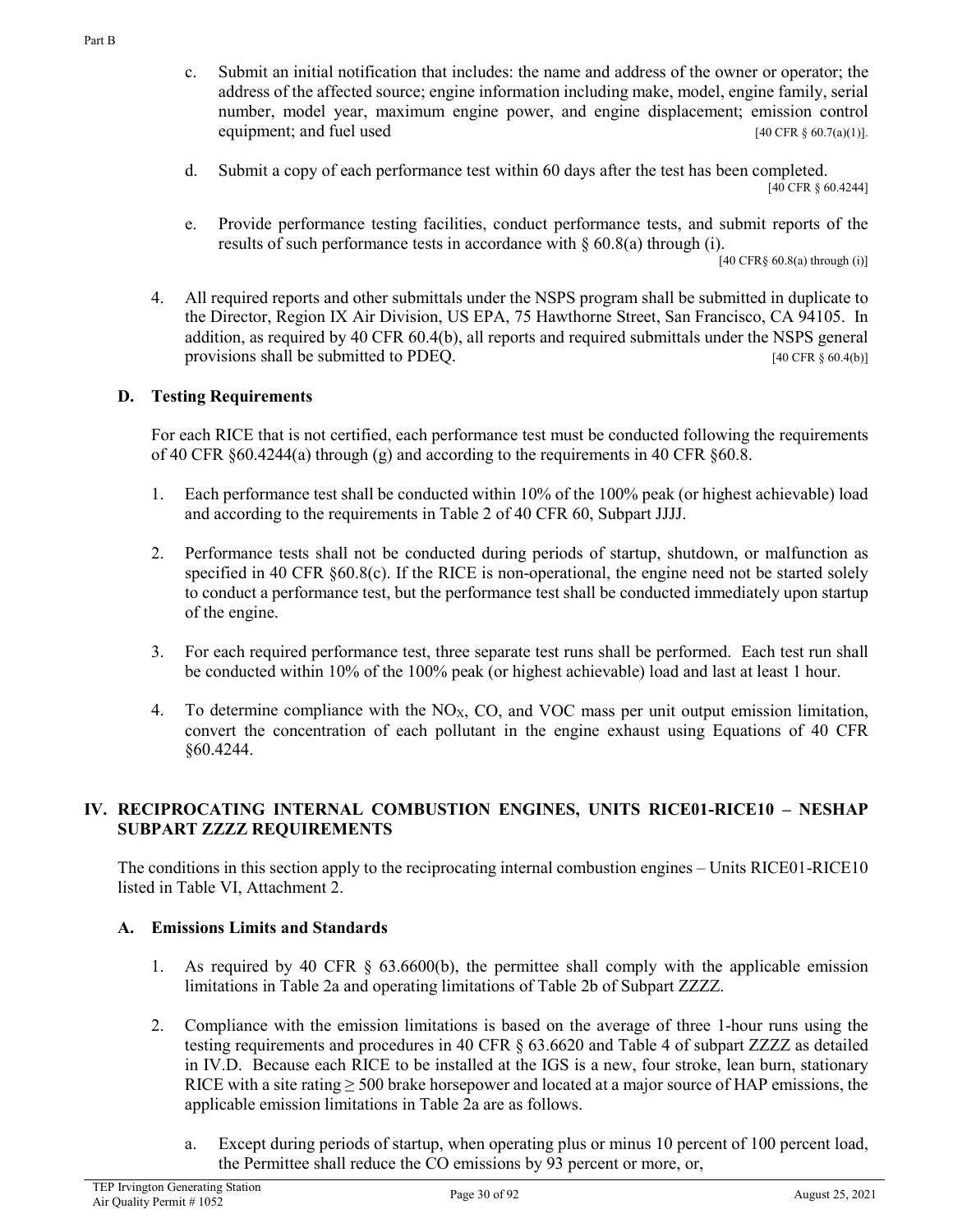b. Except during periods of startup, when operating within plus or minus plus or minus 10 percent of 100 percent load, the Permittee shall limit the concentration of formaldehyde in the stationary RICE exhaust to 14 ppmvd or less, corrected to 15 percent O2. [40 CFR § 63.6600(b)]

- 3. During periods of startup, the permittee shall minimize the engine's time spent at idle and minimize the engine's startup time to a period needed for appropriate and safe loading of the engine, not to exceed 30 minutes, after which time the non-startup emission limitation applies. [40 CFR § 63.6625(h)]
- 4. Except during periods of startup, the permittee shall maintain the oxidation catalyst so that the pressure drop across the catalyst does not change by more than 2 inches of water at 100 percent load plus or minus 10 percent from the pressure drop across the catalyst that was measured during the initial performance test. [40 CFR § 63.6600(b)]
- 5. Except during periods of startup, the permittee shall maintain the temperature of the stationary RICE exhaust so that the catalyst inlet temperature is greater than or equal to 450 °F and less than or equal to  $1350 \text{ }^{\circ}\text{F}$ . [40 CFR § 63.6600(b)]
- 6. The permittee shall, at all times, operate and maintain each RICE, including associated air pollution control equipment and monitoring equipment, in a manner consistent with safety and good air pollution control practices for minimizing emissions. The general duty to minimize emissions does not require the permittee to make any further efforts to reduce emissions if levels required under subpart ZZZZ have been achieved. [40 CFR § 63.6605]

# **B. Monitoring Requirements and the sequence of the sequence of the sequence of the sequence of the sequence of the sequence of the sequence of the sequence of the sequence of the sequence of the sequence of the sequen**

- 1. The Permittee shall prepare a site-specific monitoring plan that addresses the monitoring system design, data collection, and the quality assurance and quality control elements outlined in paragraphs (b)(1)(i) through (v) of 40 CFR §63.6625 and in §63.8(d). As specified in §63.8(f)(4), the Permittee may request approval of monitoring system quality assurance and quality control procedures alternative to those specified in paragraphs (b)(1) through (5) of 40 CFR §63.6625 in the site-specific monitoring plan.
- 2. The Permittee shall install, operate, and maintain continuous parameter monitoring system (CPMS) for each RICE. The CPMS shall be in continuous operation according to the procedures in the sitespecific monitoring plan. Except for monitor malfunctions, associated repairs, required performance evaluations, and required quality assurance or control activities, the Permittee shall monitor continuously at all times that the stationary RICE is operating. A monitoring malfunction is any sudden, infrequent, not reasonably preventable failure of the monitoring to provide valid data. Monitoring failures that are caused in part by poor maintenance or careless operation are not malfunctions.
- 3. The CPMS shall collect data at least once every 15 minutes.
- 4. For a CPMS for measuring temperature range, the temperature sensor must have a minimum tolerance of 2.8 degrees Celsius (5 degrees Fahrenheit) or 1 percent of the measurement range, whichever is larger.
- 5. The Permittee shall conduct the CPMS equipment performance evaluation, system accuracy audits, or other audit procedures specified in the site-specific monitoring plan at least annually.
- 6. The Permittee shall conduct a performance evaluation of each CPMS in accordance with the sitespecific monitoring plan.
- 7. The CPMS shall be installed and monitoring parameters shall be established during the initial performance test. The following parameters shall be monitored during the performance test and during operation: [40 CFR §63.6625(b) and 63.6635]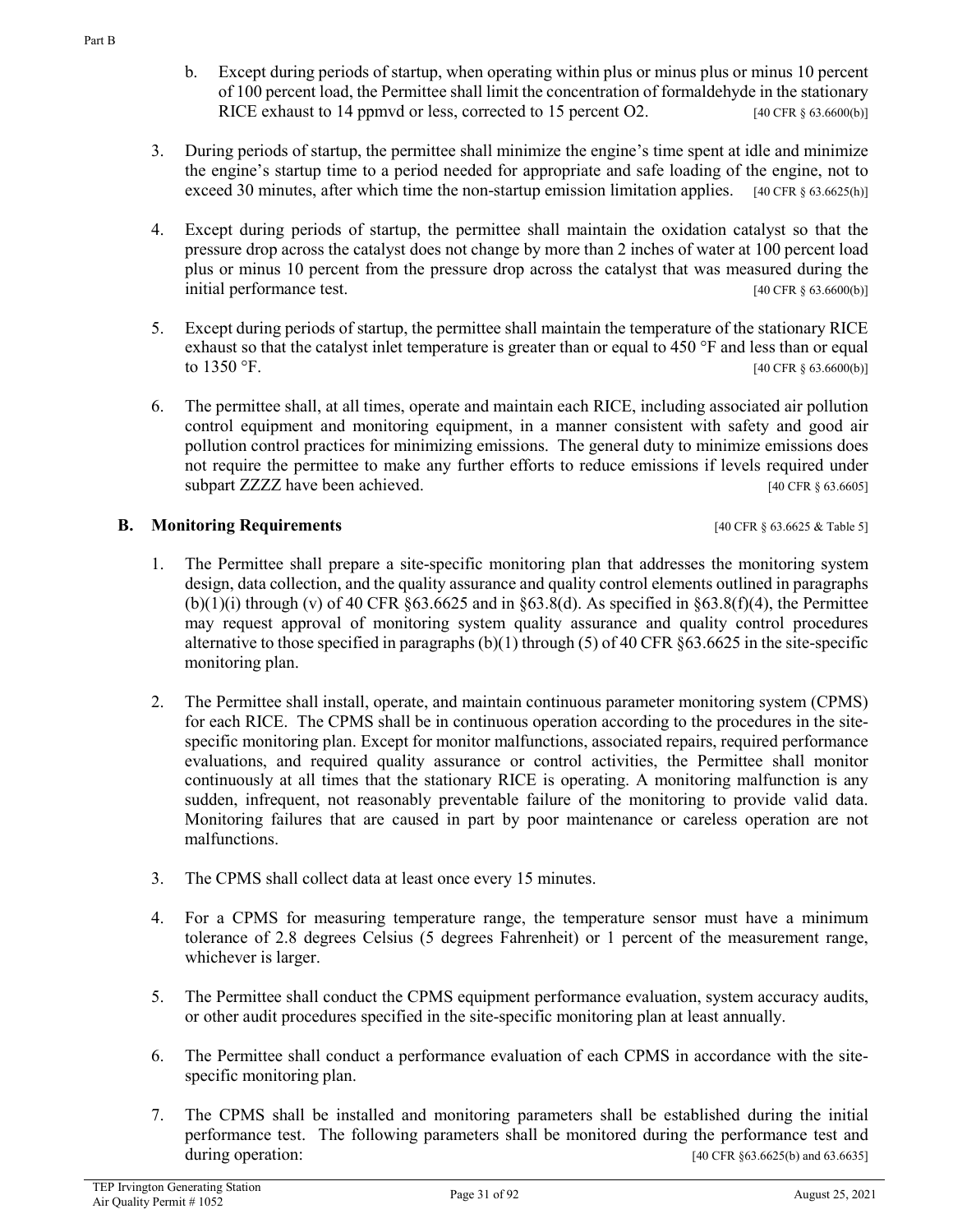- a. Catalyst inlet temperature
- b. Catalyst pressure drop

# **C. Recordkeeping and Reporting Requirements**

- 1. The Permittee shall submit semiannual compliance reports in accordance with the following provisions:
	- a. The first compliance report shall cover the period beginning on the date of startup and ending on June 30 or December 31, whichever date is the first date following the end of the first calendar half after the date of startup. The first compliance report shall be postmarked or delivered no later than July 31 or January 31, whichever date follows the end of the first calendar half after the date of startup.
	- b. Each subsequent compliance report shall cover the semiannual reporting period from January 1 through June 30 or the semiannual reporting period from July 1 through December 31 and shall be postmarked or delivered no later than July 31 or January 31, whichever date is the first date following the end of the semiannual reporting period.
	- c. Each compliance report shall contain the company name and address; a statement by a responsible official, with that official's name, title, and signature, certifying the accuracy of the content of the report; and the date of the report and the beginning and ending dates of the reporting period.
	- d. If there are no deviations from any applicable emission limitations or operating limitations under subpart ZZZZ, the compliance report shall contain a statement that there were no deviations from the emission limitations or operating limitations during the reporting period.
	- e. If there were no periods during which the CPMS required by subpart ZZZZ was out-of-control, as specified in 40 CFR  $\S$  63.8(c)(7), the compliance report shall contain a statement that there were no periods during which the CPMS was out-of-control during the reporting period.
	- f. If the permittee had a deviation from any applicable emission limitation or operating limitation under subpart ZZZZ and for which the permittee is not using a CPMS to demonstrate compliance with the emission or operating limitations, the report shall contain, for each such deviation during the reporting period, the total operating time of the stationary RICE at which the deviation occurred during the reporting period; information on the number, duration, and cause of deviations (including unknown cause, if applicable), as applicable; and the corrective action taken.
	- g. If the permittee had a deviation from any applicable emission limitation or operating limitation under subpart ZZZZ and for which the Permittee is using a CPMS to demonstrate compliance with the emission or operating limitations, the report shall contain, for each such deviation during the reporting period, including any periods during which the CPMS required by subpart ZZZZ was out-of-control as specified in 40 CFR  $\S$  63.8(c)(7), the date and time that any malfunction started and stopped; the date, time, and duration that each CPMS was inoperative, except for zero (low-level) and high-level checks; the date, time, and duration that each CPMS was out-of-control, including the information in 40 CFR  $\S$  63.8(c)(8); the date and time that each deviation started and stopped, and whether each deviation occurred during a period of malfunction or during another period; a summary of the total duration of the deviation during the reporting period, and the total duration as a percent of the total source operating time during that reporting period; a breakdown of the total duration of the deviations during the reporting period into those that are due to control equipment problems, process problems, other known causes, and other unknown causes; a summary of the total duration of CPMS downtime during the reporting period, and the total duration of CPMS downtime as a percent of the total operating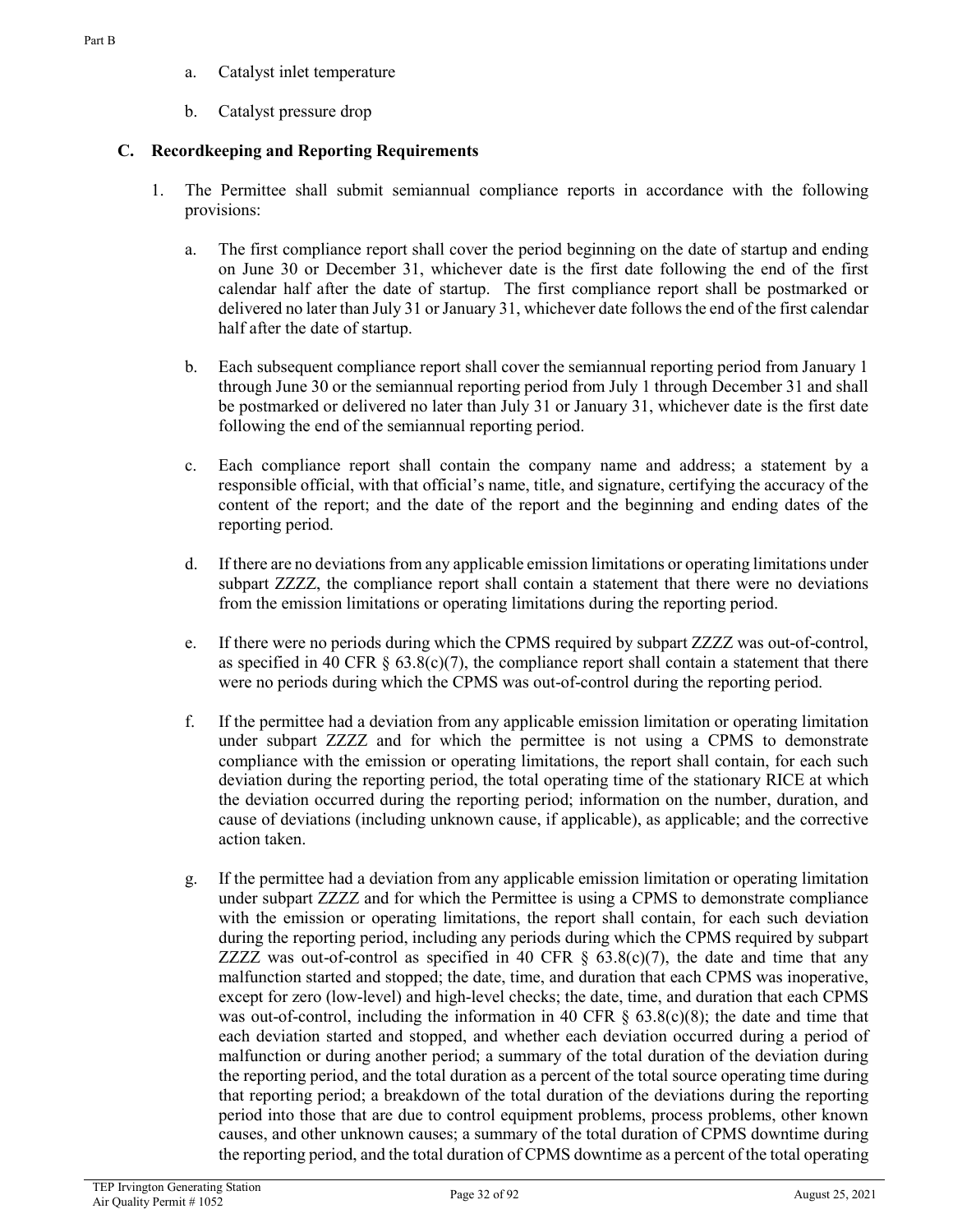time of the stationary RICE at which the CPMS downtime occurred during that reporting period; an identification of each parameter and pollutant (CO or formaldehyde) that was monitored at the stationary RICE; a brief description of the stationary RICE; a brief description of the CPMS; the date of the latest CPMS certification or audit; and a description of any changes in CPMS, processes, or controls since the last reporting period.

- h. If the permittee had a malfunction during the reporting period, the report shall include the number, duration, and a brief description for each type of malfunction which occurred during the reporting period and which caused or may have caused any applicable emission limitation to be exceeded. The report shall also include a description of actions taken by TEP during a malfunction of an affected source to minimize emissions in accordance with 40 CFR  $\S$ 63.6605(b), including actions taken to correct a malfunction. [40 CFR §63.6650]
- i. The Permittee shall maintain records of each notification and report submitted to comply with 40 CFR§ 63 Subpart ZZZZ. [40 CFR § 63.6655(a)(1)]
- j. The Permittee shall maintain records of the occurrence and duration of each malfunction of operation (i.e., process equipment) or the air pollution control and monitoring equipment required by 40 CFR§ 63 Subpart ZZZZ.  $[40 \text{ CFR } \frac{1}{2}]$
- k. The Permittee shall maintain records of performance tests and performance evaluations as required by 40 CFR§ 63.10(b)(2)(viii). [40 CFR § 63.6655(a)(3)]
- l. The Permittee shall maintain records of all required maintenance performed on the air pollution control and monitoring equipment. [40 CFR § 63.6655(a)4)]
- m. The Permittee shall maintain records of actions taken during periods of malfunction to minimize emissions in accordance with 40 CFR § 63.6605(b), including corrective actions to restore malfunctioning process and air pollution control and monitoring equipment to its normal or usual manner of operation.  $[40 \text{ CFR } \S 63.6655(a)(5)]$

#### **D. Testing Requirements**

- 1. Within 180 days after startup, the permittee shall conduct the initial performance test on each RICE required by Table 4 of subpart ZZZZ according to the provisions in 40 CFR  $\S$  63.7(a)(2) and (a)(4). [40 CFR §§ 63.6610(a) and 63.6620(a)-(b)]
- 2. The Permittee shall conduct subsequent performance tests on each RICE semiannually. After the Permittee has demonstrated compliance for two consecutive tests, the permittee may reduce the frequency of subsequent performance tests to annually. If the results of any subsequent annual performance test indicate the RICE is not in compliance with the applicable emission limitation, or the permittee deviates from any of the operating limitations required by 40 CFR § 63.6600(b), the permittee shall resume semiannual performance tests. [40 CFR §§ 63.6615 and 63.6620(a)-(b)]
- 3. Formaldehyde
	- a. If the permittee elects to comply with the limit on formaldehyde concentration, the Permittee shall conduct a performance test for formaldehyde on each RICE consisting of three valid runs using either US EPA Method 320 or 323 of 40 CFR Part 63 or ASTM D6348–03.
	- b. Each test run shall be a minimum of 120 minutes with a minimum sample volume of 90 dscf.
	- c. Each engine shall be tested during in accordance with the schedule set forth in Table 3 and 4 of 40 CFR 63 Subpart ZZZZ. [40 CFR §§ 63.6615]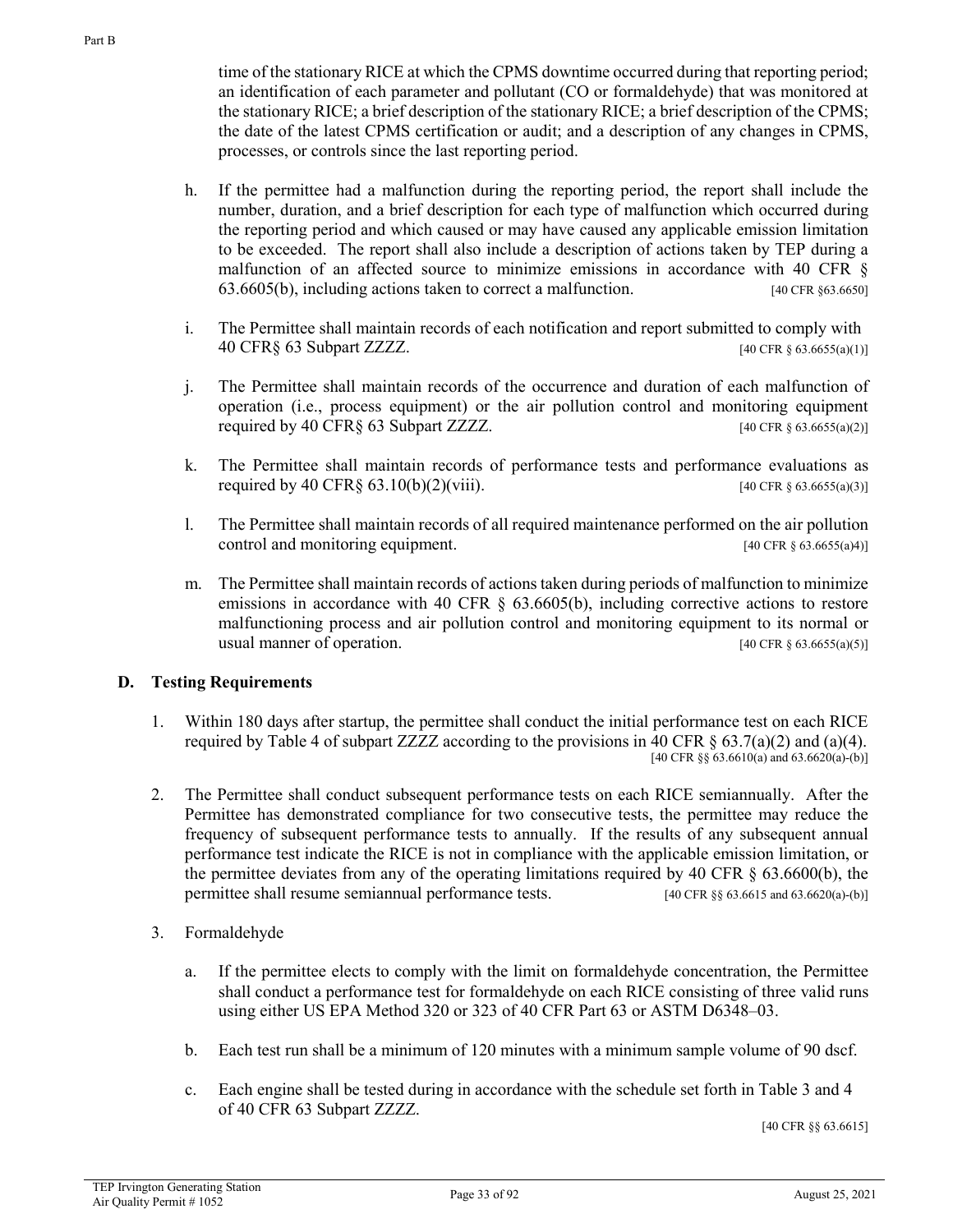Part B

- 4. Each initial and subsequent performance test shall be conducted at any load condition within plus or minus 10 percent of 100 percent load. [40 CFR § 63.6620(b)]
- 5. The engine percent load during a performance test shall be determined by documenting the calculations, assumptions, and measurement devices used to measure or estimate the percent load in a specific application. A written report of the average percent load determination shall be included in the notification of compliance status required by 40 CFR §§ 63.9(h) and 63.6645(h). The following information shall be included in the written report: the engine model number, the engine manufacturer, the year of purchase, the manufacturer's site-rated brake horsepower, the ambient temperature, pressure, and humidity during the performance test, and all assumptions that were made to estimate or calculate percent load during the performance test shall be clearly explained. If measurement devices such as flow meters, kilowatt meters, beta analyzers, strain gauges, etc. are used, the model number of the measurement device, and an estimate of its accuracy in percentage of true value shall be provided.  $[40 \text{ CFR } \S 63.6620(i)]$
- 6. Each initial and subsequent performance test shall comprise three separate test runs and each test run shall last at least 1 hour. [40 CFR § 63.6620(d)]
- 7. For each initial and subsequent performance test, data shall be reduced in accordance with 40 CFR  $§ 63.6620(e)(1)-(2)$ , as applicable.

[40 CFR § 63.6620(e)]

# **V. ELECTRIC STEAM GENERATING UNITS 'EGU'S' , UNITS I1, I2, AND I3**

The conditions in this section apply to the fossil fuel fired electric steam generating units 'EGU's' - Units I1, I2, and I3 listed in Table I, Attachment 2.

1. Particulate Matter Standard

The Permittee shall not allow or permit the emission of particulate matter from any fossil fuel-fired steam generator in excess of the amounts calculated by the following equation:

- $E = 1.02O^{0.769}$  where:
- $E =$  the maximum allowable particulate emissions rate in pounds-mass per hour.

 $Q =$  the heat input in million Btu per hour. [PCC 17.16.160.C.1] **[Locally Enforceable Condition]**

2. Sulfur Dioxide Standard

The Permittee shall not cause, allow, or permit the emission of more than 1.0 pound of sulfur dioxide as a three hour average per million Btu heat input when firing liquid fuel.

[PCC 17.16.160.D.1] **[Locally Enforceable Condition]**

**[Material Permit Conditions]**

- 3. Fuel Limitations
	- a. The Permittee shall only burn the following as fuel. [PCC 17.12.190 & PCC 17.12.350.a]

i. Natural gas;

- ii. Fuel Oils #2 through #6 or equivalent;
- iii. Co-firing Natural gas with Fuel Oils #2 through #6; or

**A. Emissions Limits and Standards** [PCC 17.12.180.A.2]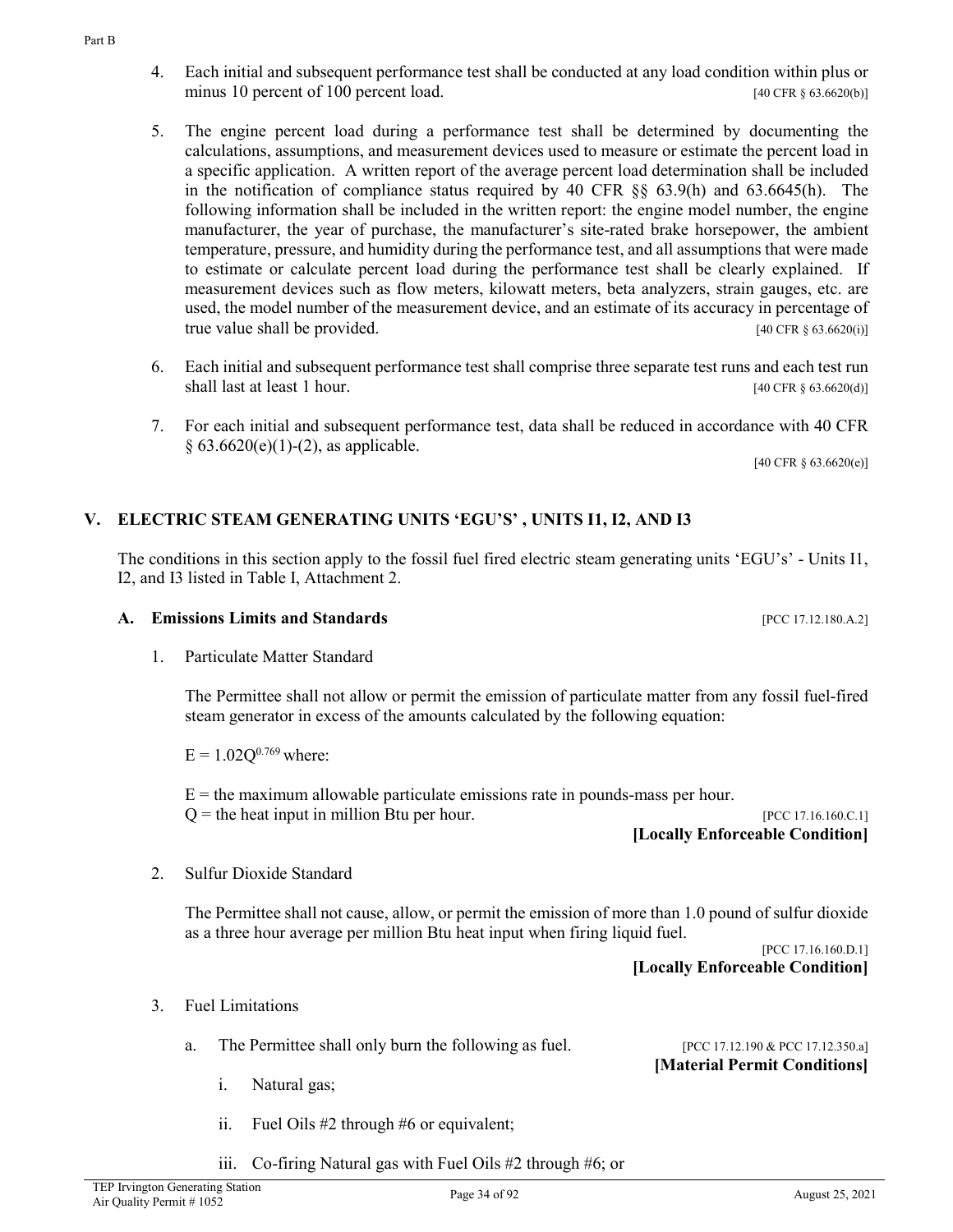- iv. Co-firing any of the fuels listed above (II.A.3.a.i through ii of this Part) with Landfill Gas.
- b. The Permittee shall not use high sulfur oil (fuel sulfur content  $> 0.90\%$  by weight) as a fuel unless the Permittee demonstrates to the satisfaction of the Control Officer that sufficient quantities of low sulfur oil are not available for use by the source and that it has adequate facilities and contingency plans to insure that the sulfur dioxide ambient air quality standards set forth in PCC 17.08.020 will not be violated. [PCC 17.16.160.G]

### **[Locally Enforceable Condition]**

#### **B. Monitoring Requirements pcc** 17.12.180.A.3]

- 1. Visible Emissions When Firing Liquid Fuel
	- a. If liquid fuel is combusted in the unit continuously for a time period greater than 48 hours but less than 168 hours, (equal to one week), at least one opacity reading will be observed at the exit of the unit's stack.
	- b. When continuously firing liquid fuel for a time period greater than 168 hours, the Permittee shall conduct at least one opacity reading during each 168-hour period at the exit of the unit's stack by an employee certified in Method 9.
	- c. All opacity readings shall be observed in accordance with EPA Reference Method 9. The Permittee shall log in ink or in an unchangeable electronic format and maintain a record of the opacity readings from above and the number of hours fuel oil is burned continuously.

#### **C. Recordkeeping & Reporting** *C.* **<b>Recording** *PCC 17.12.180.A.4 & 5]*

1. Particulate Matter

With regard to all liquid fuels, the Permittee shall keep on record, along with the fuel firing rate, the contractual agreement with the liquid fuel vendor indicating the following information concerning the liquid fuel being fired:

- a. The heating value; and
- b. The ash content.
- 2. Sulfur Dioxide

With regard to liquid fuel, the Permittee shall keep records of fuel supplier certifications including the following information:

- a. The name of the fuel oil supplier;
- b. The sulfur content of the oil from which the shipment came;
- c. The heating content of the oil from which the shipment came;
- d. The density of the fuel oil from which the shipment came; and
- e. The method used to determine the sulfur content of the oil.
- f. Engineering calculations demonstrating compliance with the standard shall be performed each time there is a change in conditions II.C.2.b, c, or d above. These calculations shall be performed according to the following equation and maintained in a record: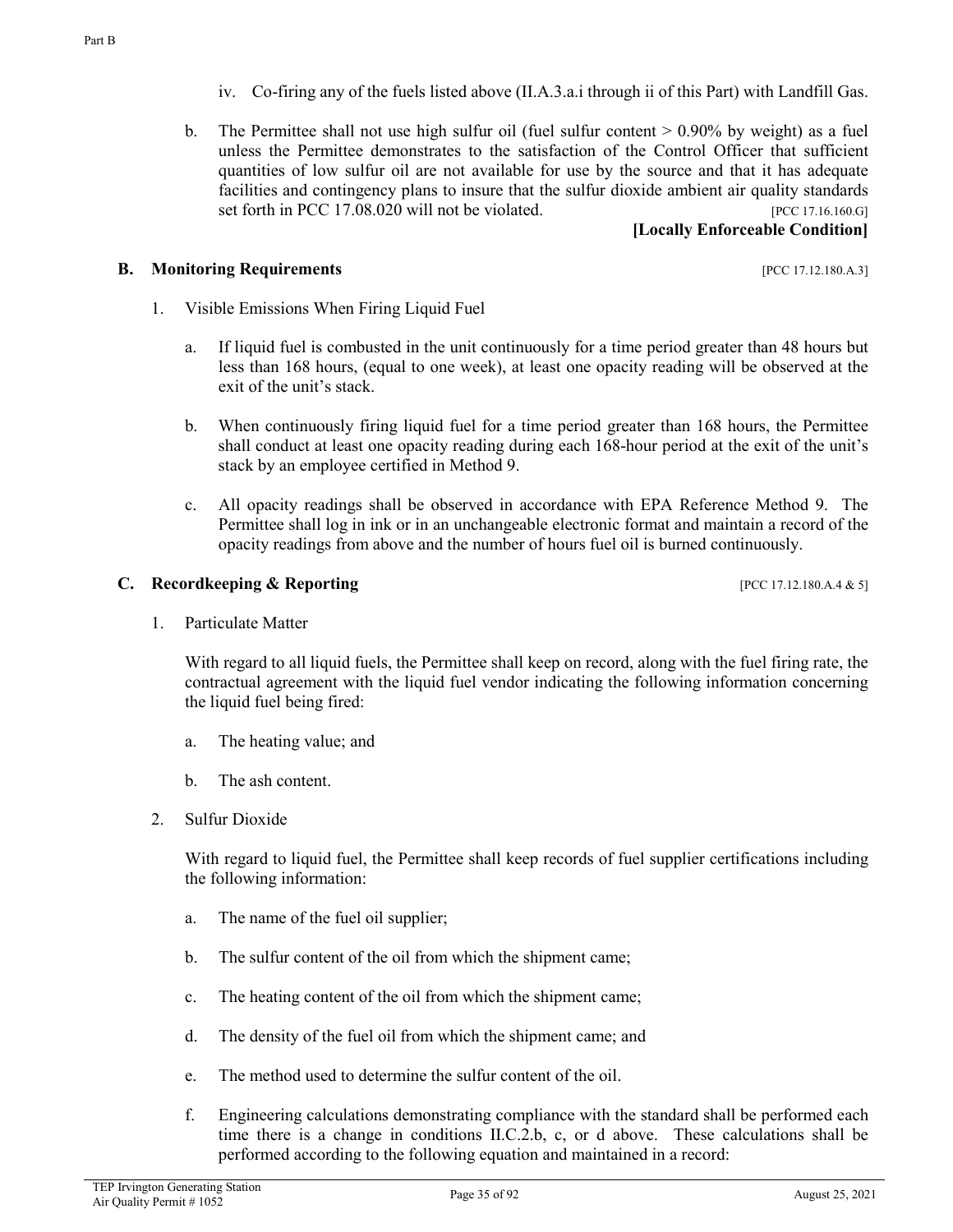$$
SO_2 = \frac{2.0 \times \%S \times D_f}{HV} \times \frac{1,000,000Btu}{1MMBtu}
$$

where:

 $SO_2$  = emissions of  $SO_2$  in lb/MMBtu

%S = Percent Sulfur by weight (decimal; i.e.  $1\% = 0.01$ )

 $D_f$  = Density of fuel in lb/gal

 $HV =$  Heating value of fuel in Btu/gal

3. Fuel Limitations

Except for fuels fired during startup and/or flame stabilization, the Permittee shall log in ink or in an electronic format a record of any change in fuel type including the following information:

- a. Type of fuel change; and
- b. Date and time of fuel change.
- 4. Hours of Operation

Until the performance tests specified in II.D.1 of this Part are completed, the Permittee shall compute and record the following information in an individual log for each unit within 5 working days of the end of each month:

- a. Date and time in which the unit began firing liquid fuel (exclusively or in combination); if liquid fuel combustion began in the previous month, the record shall state the fact;
- b. The date and time in which the unit ceased to fire liquid fuel (exclusively or in combination); if liquid fuel combustion continues into the next month the record shall state that fact;
- c. The hours of operation during which liquid fuel was fired (exclusively or in combination) in the previous month, including consecutive hours and total hours;
- d. The hours of operation during which liquid fuel was fired (exclusively or in combination) in the previous 12-consecutive month period.
- 5. Special Reporting for the Affected Source or Process

The Permittee shall promptly notify and submit written reports to the Control Officer of any instances of excess emissions or deviation from permit requirements. (Refer to XI.A & B, of Part A).

#### **D. Testing Requirements** [PCC 17.12.180.A.5]

For purposes of demonstrating compliance, these test methods shall be used, provided that for the purpose of establishing whether or not the facility has violated or is in violation of any provision of this permit, nothing in this permit shall preclude the use, including the exclusive use, of any credible evidence or information relevant to whether a source would have been in compliance with applicable federal requirements if the appropriate performance or compliance procedures or methods had been performed.

The Permittee shall use the following EPA approved reference test methods to conduct performance tests for the specified pollutants when required: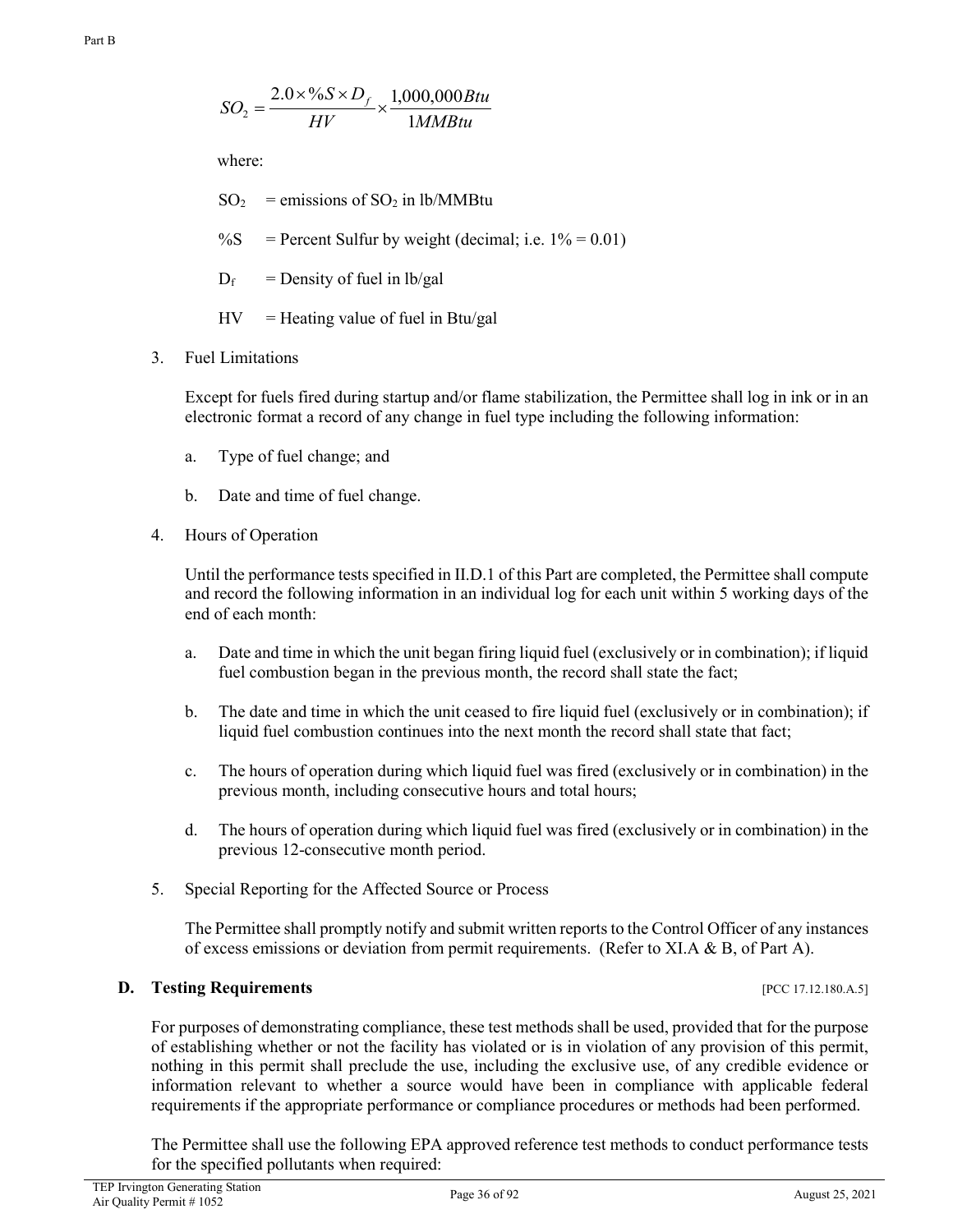1. Sulfur Dioxide

The Permittee shall perform an annual performance test in accordance with EPA Reference Method 6 or 6C when liquid fuel is fired greater than 1300 hours in a 12 consecutive month period.

## **E. Shutdown of Unit I1 and/or Unit I2**

1. The permittee shall permanently shutdown Unit I1 and Unit I2 prior to startup of the first RICE unit. [40 CFR 52.21(b)(4) & 40 CFR 60.2]

## **VI. ELECTRIC STEAM GENERATING UNIT 'EGU' – UNIT I4**

This section applies to the fossil fuel fired electric steam generating unit 'EGU' – Unit I4 listed in Table I, Attachment 2.

## **A. Emission Limits & Standards (Unit I4)** [PCC 17.12.180.A.2]

1. Particulate Matter Standard **Internal Contract Contract Contract Contract Contract Contract Contract Contract Contract Contract Contract Contract PCC 17.16.160.C.1]** 

**[Locally Enforceable Condition]**

The Permittee shall not cause, allow, or permit the emission of particulate matter from any fossil fuel-fired steam generator in excess of the amounts calculated by the following equation:

 $E = 1.02Q^{0.769}$  where:

 $E =$  the maximum allowable particulate emissions rate in pounds-mass per hour.  $Q =$  the heat input in million Btu per hour.

2. Nitrogen Oxides Standards

The Permittee shall not cause, allow, or permit the emission of more than 0.7 pounds of nitrogen oxides as a three hour average (calculated as nitrogen dioxide) per million BTU heat input.

[Installation Permit  $\#1156$ , Condition 5] **[Material Permit Condition]**

3. Fuel Limitations

|  | a. The Permittee shall only burn the following as fuel: | [PCC 17.12.190 & PCC 17.12.350.a] |
|--|---------------------------------------------------------|-----------------------------------|
|  |                                                         | [Material Permit Conditions]      |
|  | Natural Gas;                                            |                                   |

- ii. Co-Firing Natural Gas with Landfill Gas.
- 4. Regional Haze Requirements (See section IV.C and IV.D of Part B) [40 CFR 52.145(j)]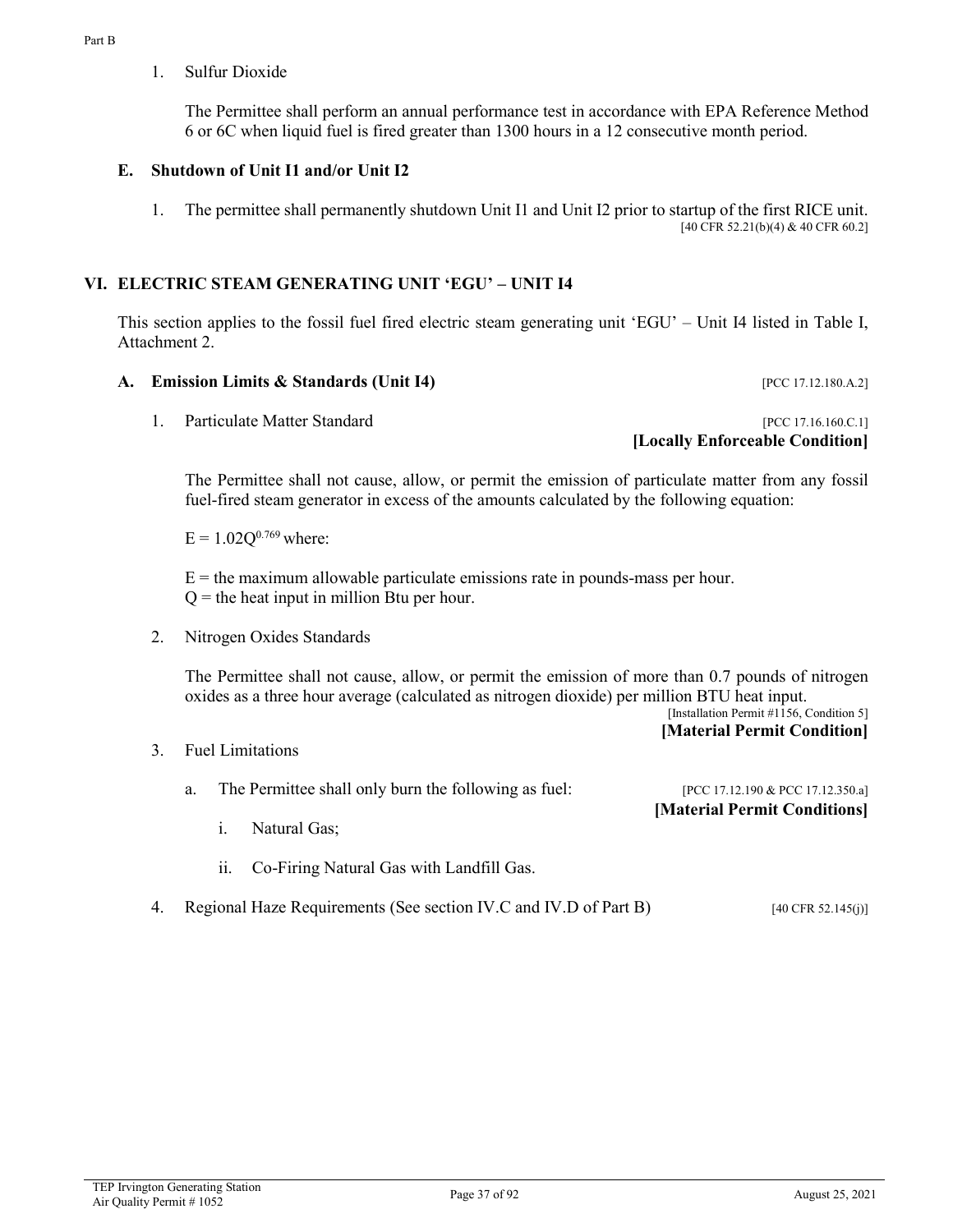## **B. Monitoring Requirements (Unit I4)** [PCC 17.12.180.A.3]

The Permittee shall install, certify, operate and maintain in accordance with the general operating requirements of 40 CFR Part 75.10 a  $NO<sub>X</sub>$  – diluent continuous emission monitoring system with an automated data acquisition and handling system (DAHS) to determine, measure, and record  $NO<sub>X</sub>$ concentration (in ppm),  $O_2$  or  $CO_2$  (in percent) and  $NO<sub>X</sub>$  emission rate (in lb/MMBtu) discharged to the atmosphere except as otherwise approved by the Administrator of the EPA.

2. Regional Haze Requirements

(See section VII.D of Part B).

## **C. Recordkeeping & Reporting (Unit I4)** [PCC 17.12.180.A.4 & 5]

- 1. Quarterly Reports for NO<sub>X</sub> CEMS [PCC 17.12.060.E.1 and 6, 40 CFR 75.10]
	-
	- a. Permittee shall submit a written report of all deviations to PDEQ on January 31st, April 30th, July 31st, and October 31st, covering October through December, January through March, April through June, and July through September, respectively. The reports shall include the following:
		- i. The magnitude of deviations computed in accordance with PCC 17.12.060, any conversion factor(s) used, and the date and time of commencement and completion of each time period of deviation.
		- ii. Specific identification of each period of deviation that occurs during startups, shutdowns, and malfunctions of the boiler. The nature and cause of any malfunction (if known) and the corrective action taken or preventative measures adopted shall also be reported.
		- iii. The date and time identifying each period during which the continuous monitoring system(s) were inoperative except for zero and span checks and the nature of the system repairs or adjustments. The Control Officer may require proof of continuous monitoring system performance whenever system repairs or adjustments have been made.

[PCC 17.12.060.E.4]

- iv. When no excess emissions have occurred and the continuous monitoring systems have not been inoperative, repaired, or adjusted, such information shall be clearly stated in the **report.** [PCC 17.16.060.E.5]
- b. In addition to the requirements of the above paragraph (III.C.2.a. of this Part), the Permittee shall report all deviations in accordance with XI.B of Part A.
- 2. Regional Haze Requirements

(See section V.E through IV.G of Part B).

3. Special Reporting for the Affected Source or Process

The Permittee shall promptly notify and submit written reports to the Control Officer of any instances of excess emissions or deviation from permit requirements. (Refer to XI.A & B of Part A).

**[Material Permit Condition]**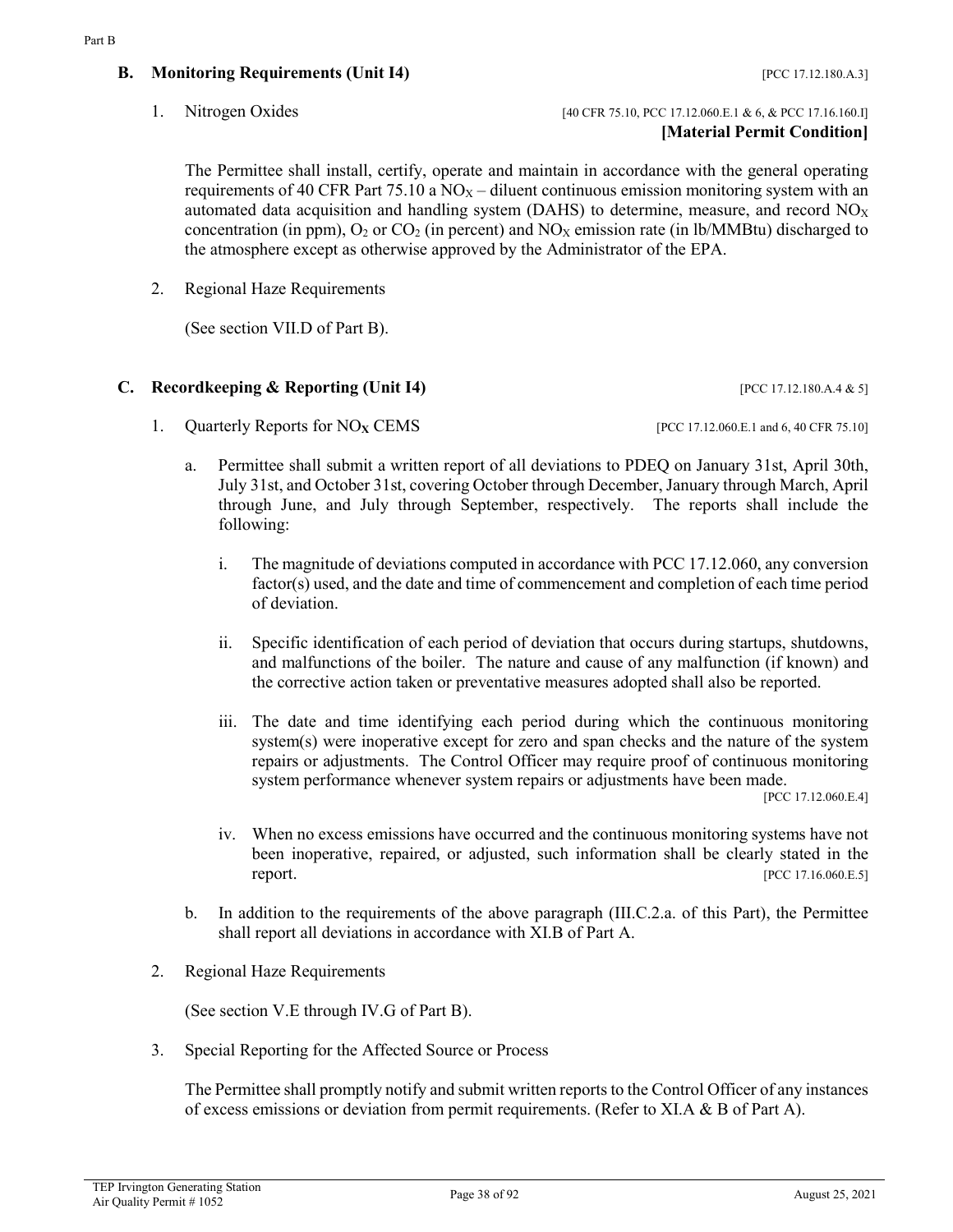## **D. Testing Requirements (Unit I4)** [PCC 17.12.180.A.3.a & PCC 17.20.010]

For purposes of demonstrating compliance, these test methods shall be used, provided that for the purpose of establishing whether or not the facility has violated or is in violation of any provision of this permit, nothing in this permit shall preclude the use, including the exclusive use, of any credible evidence or information relevant to whether a source would have been in compliance with applicable federal requirements if the appropriate performance or compliance procedures or methods had been performed.

The Permittee shall use the following EPA approved reference test methods to conduct performance tests or relative accuracy test audits (RATA's) for the specified pollutants when required:

- 1. Testing shall be conducted in accordance with EPA Reference Method 7 for nitrogen oxides.
- 2. Regional Haze Test Requirements (See Section IV.C and IV.D of Part B).

### **VII.** UNIT I4 – **REGIONAL HAZE IMPLEMENTATION PLAN** [40 CFR 52.145(j)]

This section applies to the fossil fuel fired electric steam generating unit 'EGU' - Unit I4 listed in Table I, Attachment 2. [40 CFR 52.145(j)(1)]

### **A. Definitions** [40 CFR 52.145(j)(2)]

For the purpose of this section:

- 1. *Boiler operating day* means a 24-hour period between 12 midnight and the following midnight during which any fuel is combusted at any time in the unit.
- 2. *Continuous emission monitoring system or CEMS* means the equipment required by 40 CFR Part 75 and this section.
- 3. *MMBtu* means one million British thermal units.
- 4. *Natural gas* means a naturally occurring fluid mixture of hydrocarbons as defined in 40 CFR 72.2.
- 5. *NOX* means oxides of nitrogen.
- 6. *PM10* means total particulate matter less than 10 microns in diameter.
- 7. *SO2* means sulfur dioxide.

### **B. Compliance Date**

The Permittee shall comply with the  $NO<sub>X</sub>$ ,  $SO<sub>2</sub>$ , and  $PM<sub>10</sub>$  emission limitations of condition IV.C of this section no later than December 31, 2017. [40 CFR 52.145(j)(6)]

## **C. Emissions Limitations** [PCC 17.12.180.A.2]

- 1. The Permittee shall combust only natural gas or natural gas combined with landfill gas.
- 2. The Permittee shall not emit or cause to be emitted pollutants in excess of the following limitations, in pounds of pollutant per million British thermal units (lb/MMBtu): [40 CFR 52.145(j)(4)(ii)]
	- a.  $NO<sub>X</sub> 0.25$  lbs/MMBtu
	- b.  $SO_2$  0.057 lbs/MMBtu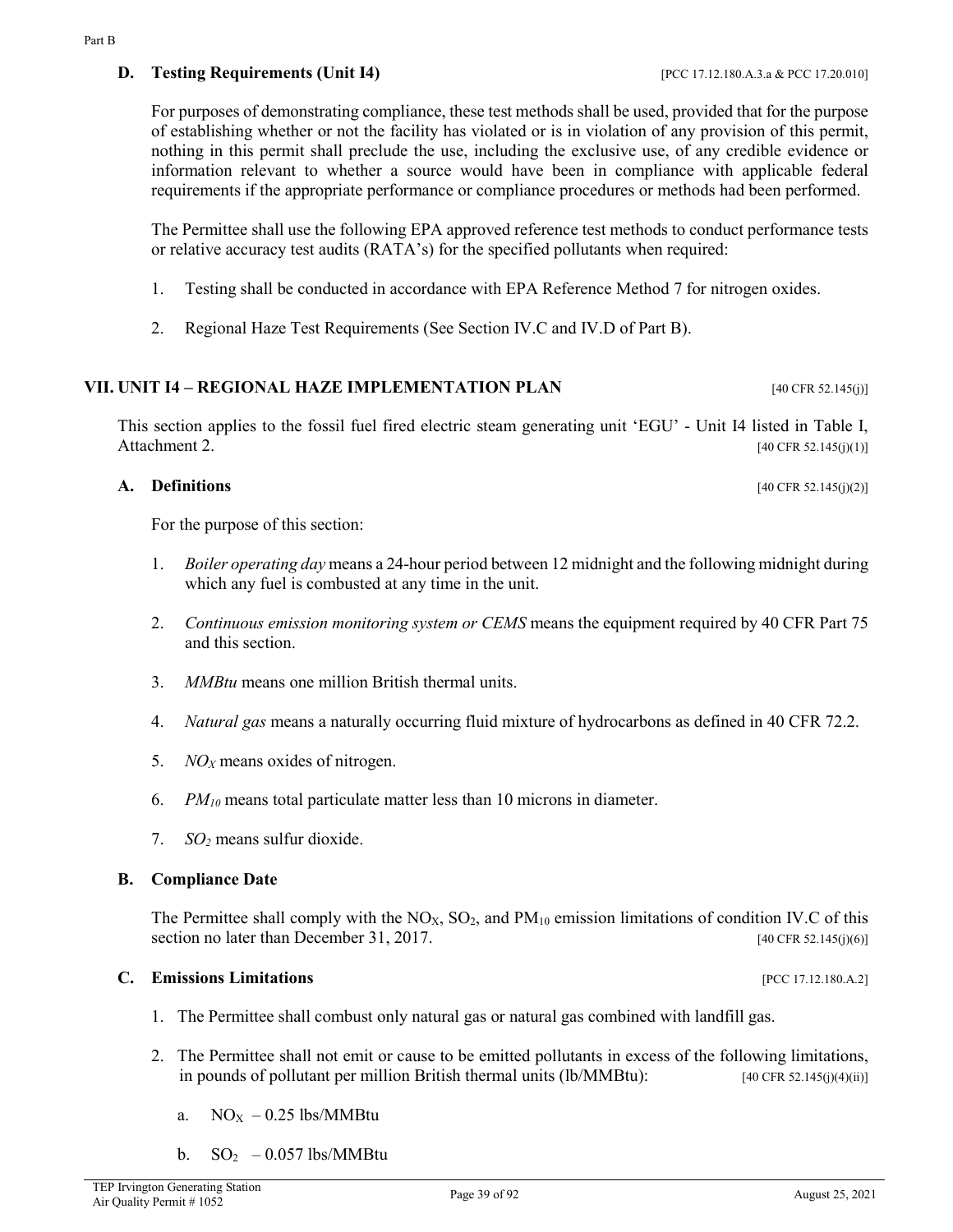- c.  $PM_{10} 0.010$  lbs/MMBtu
- 3. If the results of the initial performance test conducted in accordance with condition IV.D.4 of this section show  $PM_{10}$  emissions greater than the limit in condition IV.C.2.c of this section, the owner/operator may elect to comply with an emission limit equal to the result of the initial performance test, in lieu of the  $PM_{10}$  emission limit in condition IV.C.2.c of this section.

[40 CFR 52.145(j)(4)(iii)]

### **D. Compliance Determination** [PCC 17.12.180.A.3]

- 1. Continuous emission monitoring system (CEMS) [40 CFR 52.145(j)(8)(i)]
	- a. At all times after the compliance date specified in IV.B of this section, the Permittee of the unit shall maintain, calibrate, and operate CEMS, in full compliance with the requirements found at 40 CFR part 75. All valid CEMS hourly data shall be used to determine compliance with the emission limitation for NO<sub>X</sub> in IV.C.2.a of this section. When the CEMS is out-of-control as defined by 40 CFR Part 75, the CEMS data shall be treated as missing data and not used to calculate the emission average. Each required CEMS must obtain valid data for at least ninety (90) percent of the unit operating hours, on an annual basis.  $[40 \text{ CFR } 52.145(j)(8)(i)(A)]$
	- b. The Permittee of the unit shall comply with the quality assurance procedures for CEMS found in 40 CFR Part 75. The CEMS monitoring data shall not be bias adjusted. [40 CFR 52.145(j)(8)(B)]
- 2. Compliance Determination for NO<sub>X</sub> [40 CFR 52.145(j)(8)(ii)]

Compliance with the  $NO<sub>X</sub>$  emission limit described in condition IV.C.2.a of this section shall be determined based on a rolling 30 boiler-operating-day basis. The rolling 30-boiler-operating-day  $NO<sub>X</sub>$ emission rate for the unit shall be calculated for each boiler operating day in accordance with the following procedure:

- a. Step one, sum the hourly pounds of  $NO<sub>X</sub>$  emitted for the current boiler operating day and the preceding twenty-nine (29) boiler-operating-days to calculate the total pounds of  $NO<sub>X</sub>$  emitted over the most recent thirty (30) boiler-operating-day period for that unit;
- b. Step two, sum the total heat input, in MMBtu, during the current boiler operating day and the preceding twenty-nine (29) boiler-operating-days to calculate the total heat input over the most recent thirty (30) boiler-operating-day period for that unit;
- c. Step three, divide the total amount of  $NO<sub>X</sub>$  calculated from Step one by the total heat input calculated from Step two to calculate the rolling 30-boiler-operating-day  $NO<sub>X</sub>$  emission rate, in pounds per MMBtu for that unit. Each rolling 30-boiler-operating-day  $NO<sub>X</sub>$  emission rate shall include all emissions and all heat input that occur during all periods within any boiler operating day, including emissions from startup, shutdown, and malfunction. If a valid  $NO<sub>X</sub>$  pounds per hour or heat input is not available for any hour for the unit, that heat input and  $NO<sub>X</sub>$  pounds per hour shall not be used in the calculation of the rolling 30-boiler-operating-day emission rate.
- 3. Compliance Determination for  $SO_2$  [40 CFR 52.145(j)(8)(iii)]

Compliance with the  $SO_2$  emission limit shall be determined from fuel sulfur documentation demonstrating the use of either natural gas or natural gas combined with landfill gas.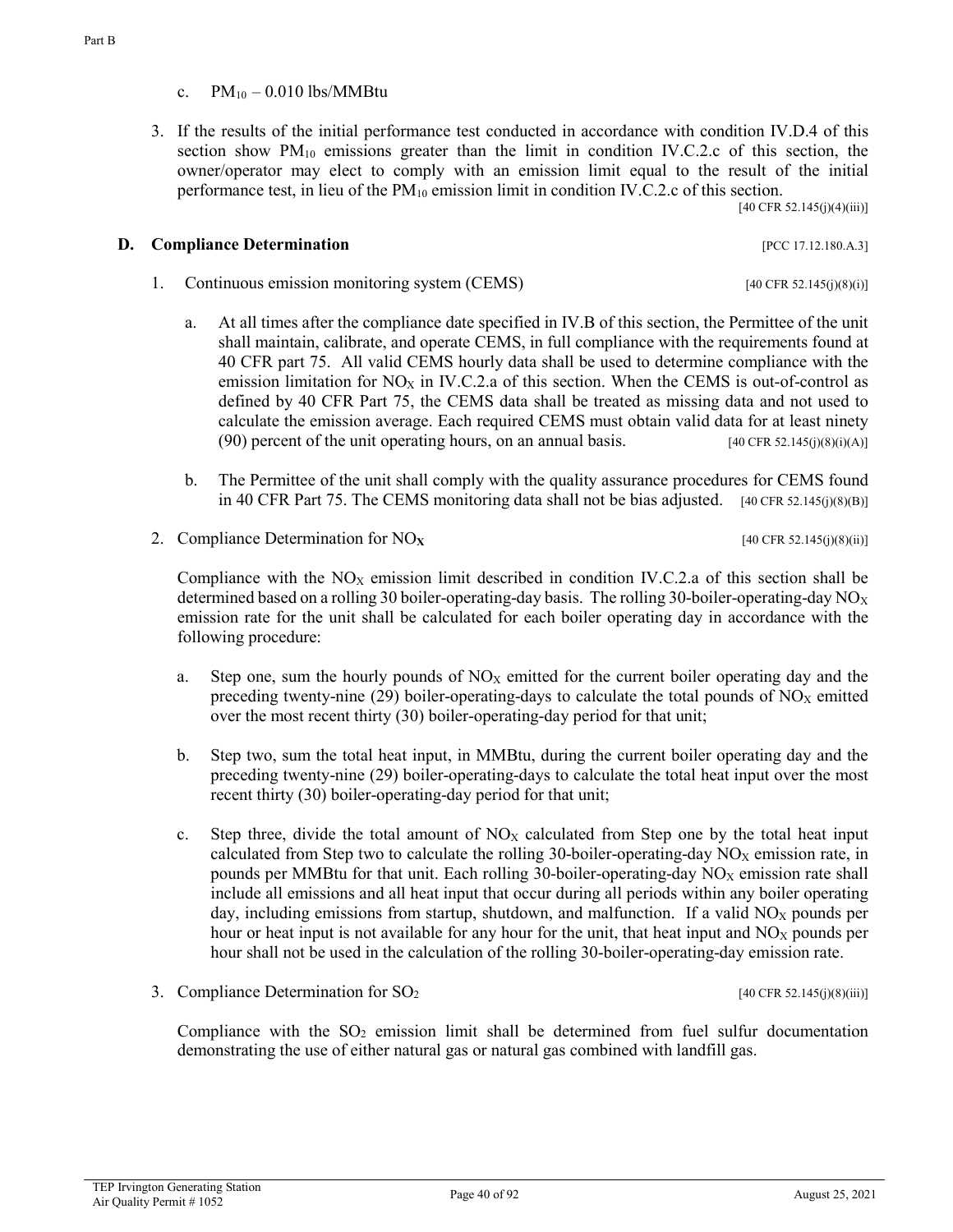4. Compliance Determination for  $PM_{10}$  [40 CFR 52.145(j)(8)(iv)]

Compliance with the  $PM_{10}$  emission limit shall be determined from performance stack tests. Within sixty (60) days following the compliance deadline specified in Condition IV.B of this section, and at the request of the Regional Administrator thereafter, the Permittee shall conduct a stack test to measure PM<sub>10</sub> using EPA Methods 1 through 4, 201A, and Method 202, per 40 CFR Part 51, Appendix M. Each test shall consist of three runs, with each run at least one hundred twenty (120) minutes in duration and each run collecting a minimum sample of sixty (60) dry standard cubic feet. Results shall be reported in lb/MMBtu using the calculation in 40 CFR Part 60, appendix A, Method 19.

**E. Recordkeeping interval in the set of the set of the set of the set of the set of the set of the set of the set of the set of the set of the set of the set of the set of the set of the set of the set of the set of t** 

The Permittee shall maintain the following records for at least five years:

- 1. CEMS data measuring  $NO<sub>X</sub>$  in lb/hr and heat input rate per hour.
- 2. Daily rolling 30-boiler operating day emission rates of  $NO<sub>X</sub>$  calculated in accordance with Condition IV.D.2 of Part B of this permit.
- 3. Records of the relative accuracy test for  $NO_X$  lb/hr measurement and hourly heat input measurement.
- 4. Records of quality assurance and quality control activities for emissions systems including, but not limited to, any records required by 40 CFR Part 75.
- 5. Records of all major maintenance activities conducted on emission units, air pollution control equipment, and CEMS.
- 6. Any other records required by 40 CFR Part 75.
- 7. Records sufficient to demonstrate that the fuel for the unit is natural gas or natural gas combined with landfill gas.
- 8. All PM<sub>10</sub> stack test results.

**F. Notifications** [PCC 17.12.180.A.5 & 40 CFR 52.145(j)(11)]

- 1. All notifications required under this section shall be submitted by the Permittee to the Director, Enforcement Division (Mail Code ENF-2-1), U.S. Environmental Protection Agency, Region 9, 75 Hawthorne Street, San Francisco, California 94105-3901.
- 2. By March 31, 2017, the Permittee shall submit notification by letter that it will comply with the emission limits in Condition IV.C. of this section.  $[40 \text{ CFR } 52.145(j)(11)(i)]$
- 3. The Permittee shall submit notification of its intent to comply with the  $PM_{10}$  emission limit in Condition IV.C.2.c of this section within one hundred twenty (120) days following the compliance deadline specified in condition IV.B of this section. The notification shall include results of the initial performance test and the resulting applicable emission limit. [40 CFR 52.145(j)(11)(v)]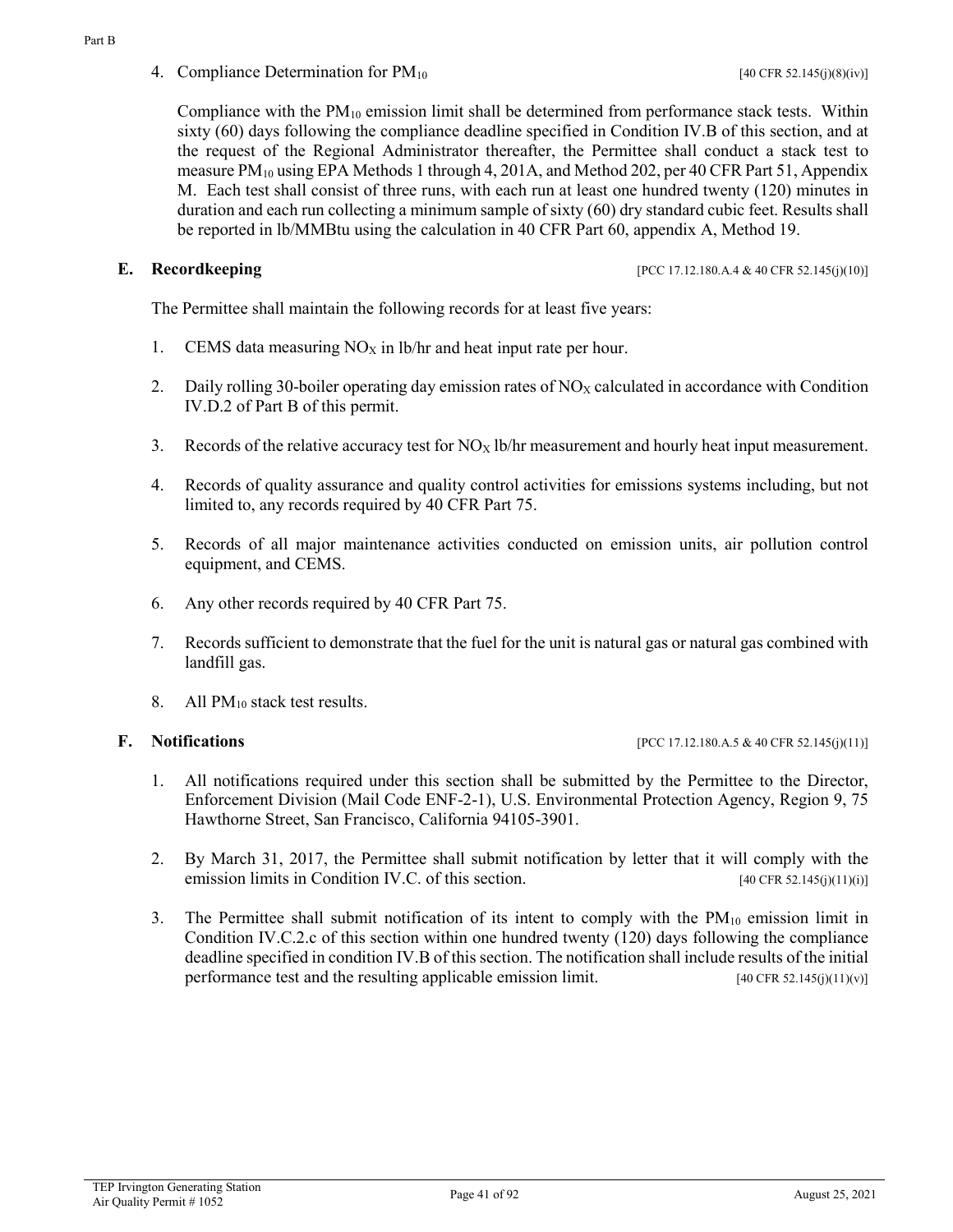- 1. All reports required under this condition shall be submitted by the Permittee to the Director, Enforcement Division (Mail Code ENF-2-1), U.S. Environmental Protection Agency, Region 9, 75 Hawthorne Street, San Francisco, California 94105-3901. All reports required under this Condition shall be submitted within 30 days after the applicable compliance date(s) in Condition IV.B of this section and at least semiannually thereafter, within 30 days after the end of a semiannual period. The Permittee may submit reports more frequently than semiannually for the purposes of synchronizing reports required under this section with other reporting requirements, such as the title V monitoring report required by 40 CFR 70.6(a)(3)(iii)(A), but at no point shall the duration of a semiannual period exceed six months.
- 2. The Permittee shall submit a report that lists the daily rolling 30-boiler operating day emission rates for  $NO_{X}$ . [40 CFR 52.145(j)(13)(i)]
- 3. The Permittee shall submit excess emissions reports for  $NO<sub>X</sub>$  limits. Excess emissions means emissions that exceed the emission limit specified in Condition IV.C.2.a of this section. The reports shall include the magnitude, date(s), and duration of each period of excess emissions; specific identification of each period of excess emissions that occurs during startups, shutdowns, and malfunctions of the unit; the nature and cause of any malfunction (if known); and the corrective action taken or preventative measures adopted.  $[40 \text{ CFR } 52.145(j)(13)(ii)]$
- 4. The Permittee shall submit CEMS performance reports, to include dates and duration of each period during which the CEMS was inoperative (except for zero and span adjustments and calibration checks), reason(s) why the CEMS was inoperative and steps taken to prevent recurrence, and any CEMS repairs or adjustments. [40 CFR 52.145(j)(13)(iii)]
- 5. The Permittee shall submit the results of any relative accuracy test audits performed during the two preceding calendar quarters. [40 CFR 52.145(j)(13)(iv)]
- 6. When no excess emissions have occurred or the CEMS has not been inoperative, repaired, or adjusted during the reporting period, the Permittee shall state such information in the semiannual report.
	- $[40 \text{ CFR } 52.145(j)(13)(iv)]$
- 7. The Permittee shall submit results of any PM<sub>10</sub> stack tests conducted for demonstrating compliance with the PM<sub>10</sub> limit specified in condition IV.C.2.c of this section. [40 CFR 52.145(j)(13)(vi)]

**H. Equipment Operations properations [PCC 17.12.180.A.2 & 40 CFR 52.145(j)(14)(i)]** 

At all times, including periods of startup, shutdown, and malfunction, the Permittee shall, to the extent practicable, maintain and operate the unit, in a manner consistent with good air pollution control practices for minimizing emissions. Determination of whether acceptable operating and maintenance procedures are being used will be based on information available, which may include, but is not limited to, monitoring results, review of operating and maintenance procedures, and inspection of the unit.

**I. Enforcement in Fig. 2.145(j)(15)] [PCC 17.12.180.A.3.a, PCC 17.20.010, & 40 CFR 52.145(j)(15)]** 

Notwithstanding any other provision in this implementation plan, any credible evidence or information relevant as to whether the unit would have been in compliance with applicable requirements if the appropriate performance or compliance test had been performed can be used to establish whether or not the owner/operator has violated or is in violation of any standard or applicable emission limit in the plan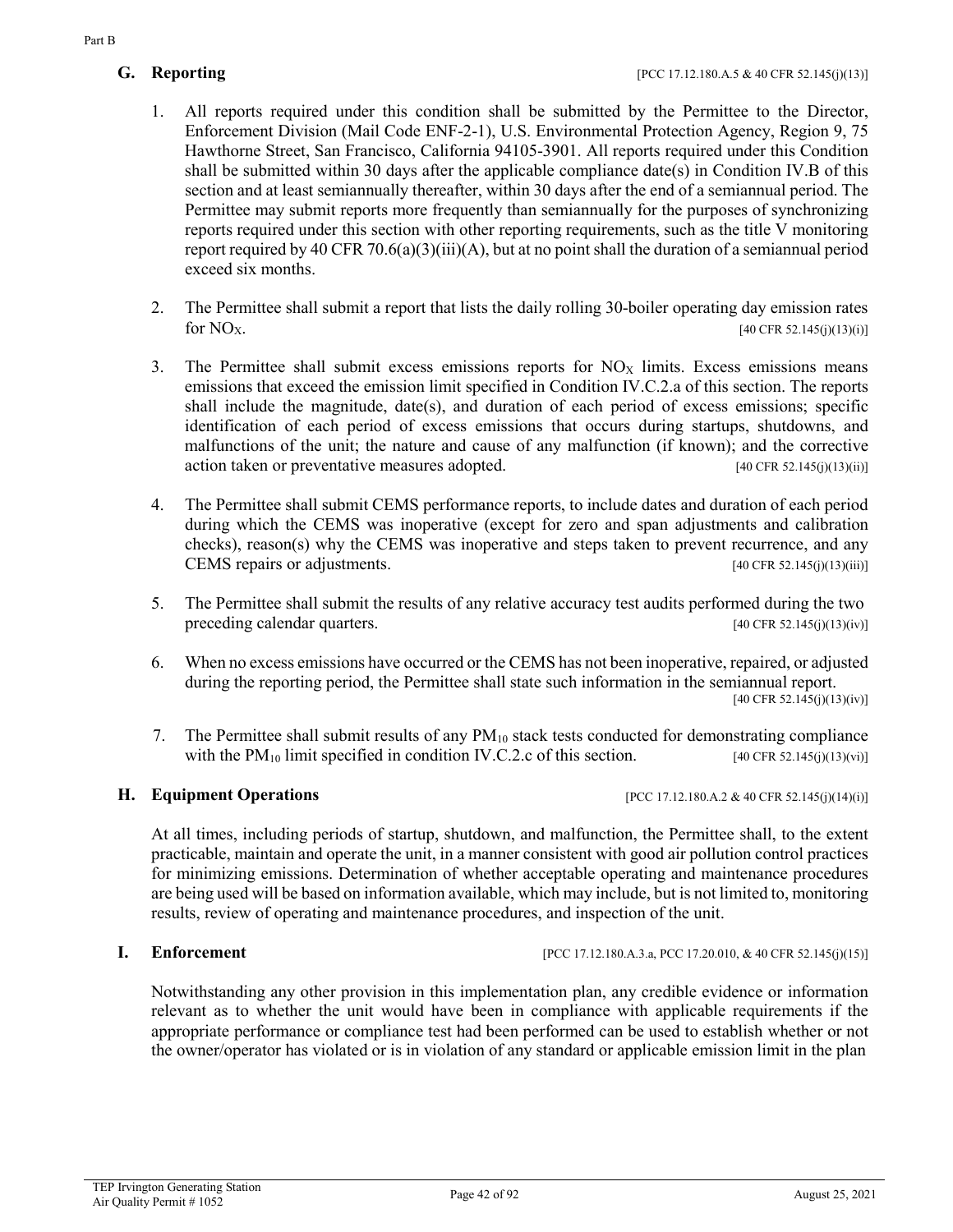## **VIII. COOLING TOWERS (I1E, I2D, I3D, & I4E)**

Part B

This section applies to the industrial process cooling towers (I1E, I2D, I3D, & I4E) in Table III of Attachment 2.

### **A. Emission Limits & Standards (I1E, I2D, I3D, & I4E)** [PCC 17.12.185.A.2]

1. Particulate Matter Standard [PCC 17.16.430.A.1.b] **[Locally Enforceable Condition]**

The Permittee shall not cause or allow particulate emissions from the cooling towers to exceed:

 $E = 17.31P^{0.16}$  where:

 $E =$  the maximum allowable particulate emissions rate in pounds-mass per hour.  $P =$  the process rate in tons-mass per hour.

2. Industrial Process Cooling Tower Standard

The Permittee shall not use chromium-based water treatment chemicals in the cooling towers. [40 CFR 63.402 & PCC 17.12.190.B] **[Material Permit Condition]**

#### **B. Reporting Requirements (I1E, I2D, I3D, & I4E)** [PCC 17.12.180.A.5]

1. Special Reporting for the Affected Source or Process

The Permittee shall promptly notify and submit written reports to the Control Officer of any instances of excess emissions or deviation from permit requirements. (Refer to XI.A & B of Part A).

### **IX. STATIONARY ROTATING MACHINERY**

This section applies to the gas turbines IGT1 and IGT2 listed in Table IV, Attachment 2.

#### **A. Emission Limits and Standards (IGT1, IGT2)** [PCC 17.12.180.A.2]

1. Particulate Matter Standard [PCC 17.16.340.C]

The Permittee shall cause, allow, or permit the emission of particulate matter, caused by combustion of fuel, from any of the stacks of stationary rotating machinery in excess of the amounts calculated by the following equation:

 $E = 1.02Q^{0.769}$  where:

 $E =$  the maximum allowable particulate emissions rate in pounds-mass per hour.

 $Q =$  the heat input in million Btu per hour.

2. Sulfur Dioxide Standard

The Permittee shall not emit more than 1.0 pounds of sulfur per million Btu heat input when firing low sulfur oil. [PCC 17.16.340.F]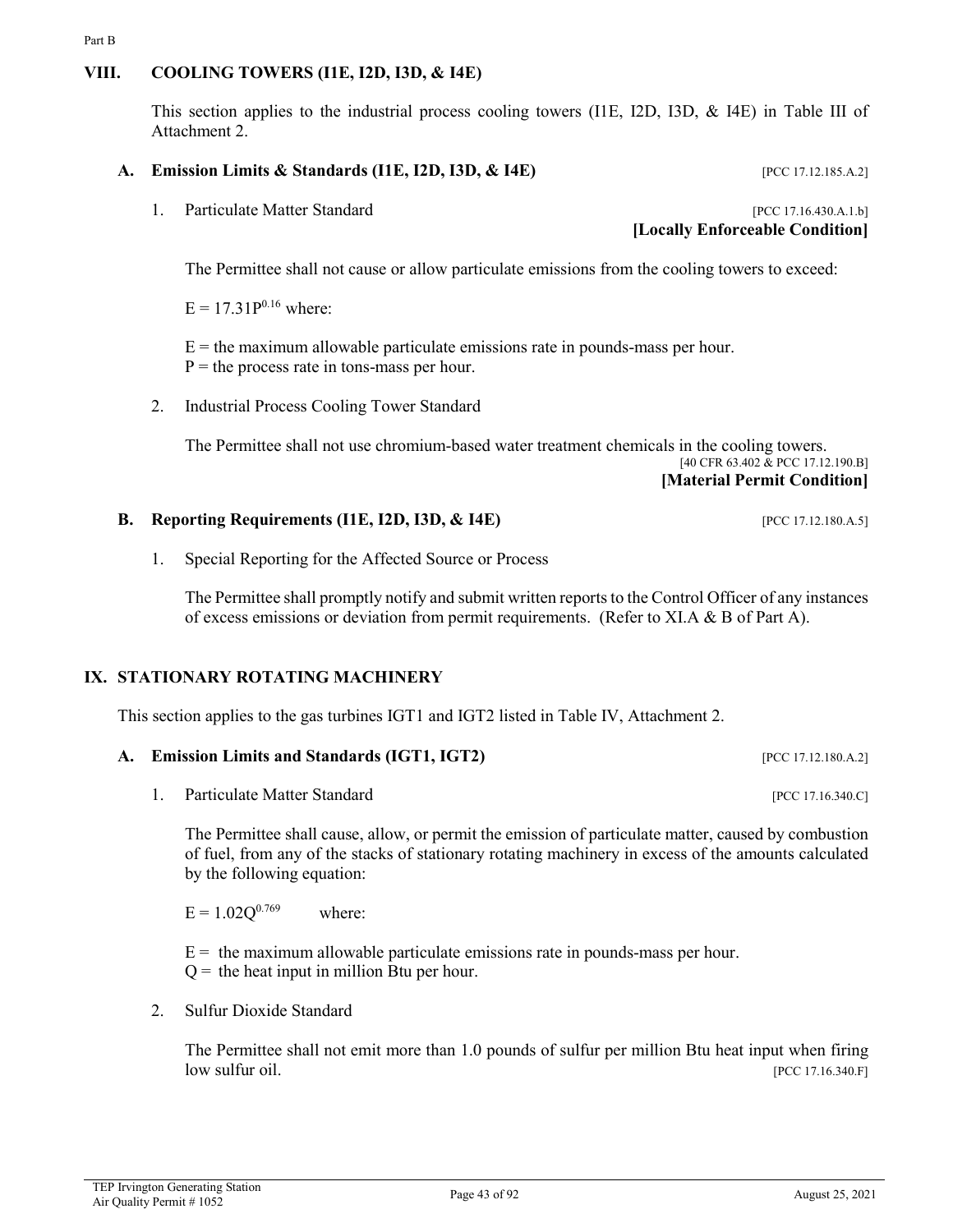3. Opacity Standard

The Permittee shall not cause, allow or permit to be emitted into the atmosphere from any stationary rotating machinery, smoke for any period of time greater than ten consecutive seconds which exceeds 40 percent opacity. Visible emissions when starting cold equipment shall be exempt from this requirement for the first ten minutes. [PCC 17.16.040, PCC 17.16.130.B & PCC 17.16.340.E]

## **[Federally Enforceable when opacity is greater than 40%]**

- 4. Fuel Limitations
	- a. The Permittee shall not use high sulfur oil (fuel sulfur content > 0.90% by weight) as a fuel unless the Permittee demonstrates to the satisfaction of the Control Officer that sufficient quantities of low sulfur oil are not available for use by the source and that it has adequate facilities and contingency plans to insure that the sulfur dioxide ambient air quality standards set forth in PCC 17.08.020 will not be violated. [PCC 17.16.340.H]

## **[Locally Enforceable Condition]**

b. The Permittee shall only burn the following as fuel in UNITS IGT1 and IGT2:

[PCC 17.12.190]

- i. Natural gas;
- ii. Fuel oil: #2 Distillate; or equivalent;
- iii. Co-firing natural gas with Fuel oil #2 Distillate or equivalent.
- c. The Permittee shall only burn diesel as fuel in UNITS IGT1A and IGT2A (stationary turbine starter engines). [PCC 17.12.190]

## **B. Monitoring Requirements pcc** 17.12.180.A.3]

- 1. Visible Emissions
	- a. If liquid fuel is burned in a unit continuously for a time period greater than 48 hours but less than 168 hours, at least one six minute opacity reading will be observed at the exit of the unit's stack.
	- b. If liquid fuel is burned in a unit continuously for a time period greater than 168 hours, at least one six-minute opacity reading will be observed during each 168-hour period, at the exit of the unit's stack.
	- c. All opacity readings will be observed in accordance with EPA Reference Method 9. The Permittee shall log in ink or in an unchangeable electronic format and maintain a record of the opacity readings from above and the number of hours fuel oil is continuously burned.
- 2. Sulfur Dioxide

For units firing gaseous fuels, the Permittee shall monitor daily, the sulfur content of the fuel being combusted in these machines. This requirement may be complied with by maintaining a vendorprovided copy of that part of the Federal Energy Regulatory Commission (FERC)-approved Tariff agreement that limits transmission of pipeline quality natural gas of sulfur content to less than 0.9 percent by weight. [PCC 17.16.340.I]

3. Hours of Operation

The Permittee shall keep track of the hours of operation, computed as a twelve-month rolling total, until the performance tests specified in VI.E.1 & 2 of this Part are completed.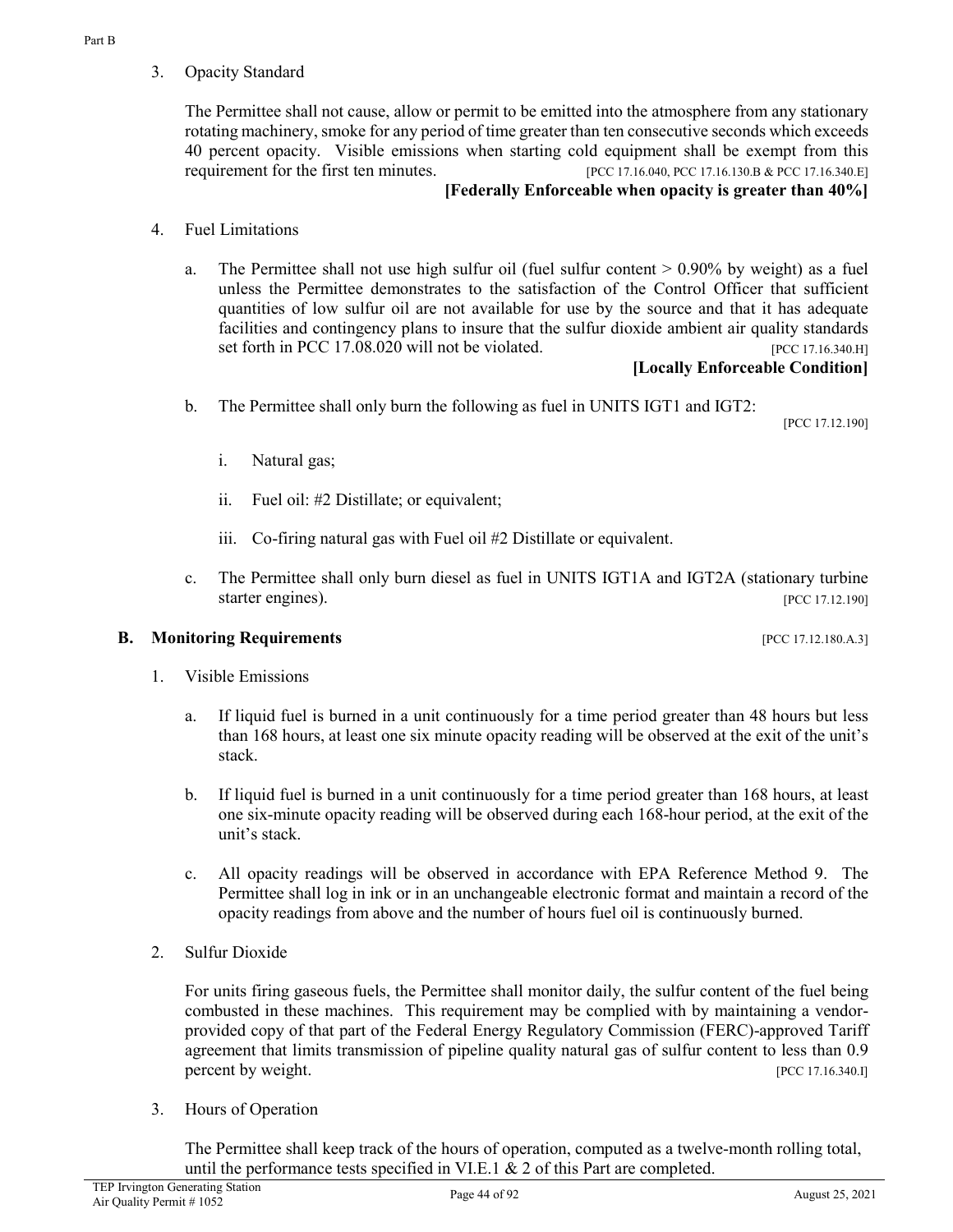- 1. Particulate Matter
	- a. The Permittee shall keep on record, along with the fuel firing rate, the contractual agreement with the liquid fuel vendor indicating the following information concerning the liquid fuel fired in any stationary rotating machinery:
		- i. The heating value; and
		- ii. The ash content:
	- b. The Permittee shall calculate the particulate matter emissions based on the above values for each applicable unit. The Permittee shall perform this calculation each time there is a change related to VI.C.1.a.i or ii of Part B above in the contractual agreement. These calculations shall be maintained in a record.
- 2. Sulfur Dioxide
	- a. For units firing liquid fuels, the Permittee shall keep records of fuel supplier certifications including the following information:
		- i. The name of the oil supplier;
		- ii. The sulfur content and the heating content of the oil from which the shipment came; and
		- iii. The method used to determine the sulfur content of the oil.
		- iv. Engineering calculations demonstrating compliance with VI.A.2 of Part B shall be performed each time there is a change in VI.C.2.ii of Part B above). These calculations shall be maintained in a record.
	- b. Fuel analysis shall be used to determine the sulfur content of fuel used. The Permittee may also use fuel sulfur content certifications that employ the following test methods: ASTM D 129-91 shall be used to determine the sulfur content of liquid fuels and ASTM D-1702-90, D 1072-80, D3031-81, D 4084-82, or D 3246-81 shall be used for the sulfur content of gaseous fuels. The applicable ranges of some ASTM methods mentioned above are not adequate to measure the levels of sulfur in some fuel gases. Dilution of samples before analysis (with verification of the dilution ratio) may be used, subject to the approval of the Control Officer.

## **D. Reporting Requirements IPCC 17.12.180.A.5**]

1. Sulfur Content of Fuels

The Permittee shall report any daily period during which the sulfur content of fuels fired in any piece of stationary rotating machinery exceeds 0.8 percent by weight in the semiannual report of required monitoring in I.E of this Part. [PCC 17.16.340.J]

2. Special Reporting for the Affected Source or Process

The Permittee shall promptly notify and submit written reports to the Control Officer of any instances of excess emissions or deviation from permit requirements. (Refer to XI.A & B of Part A).

Part B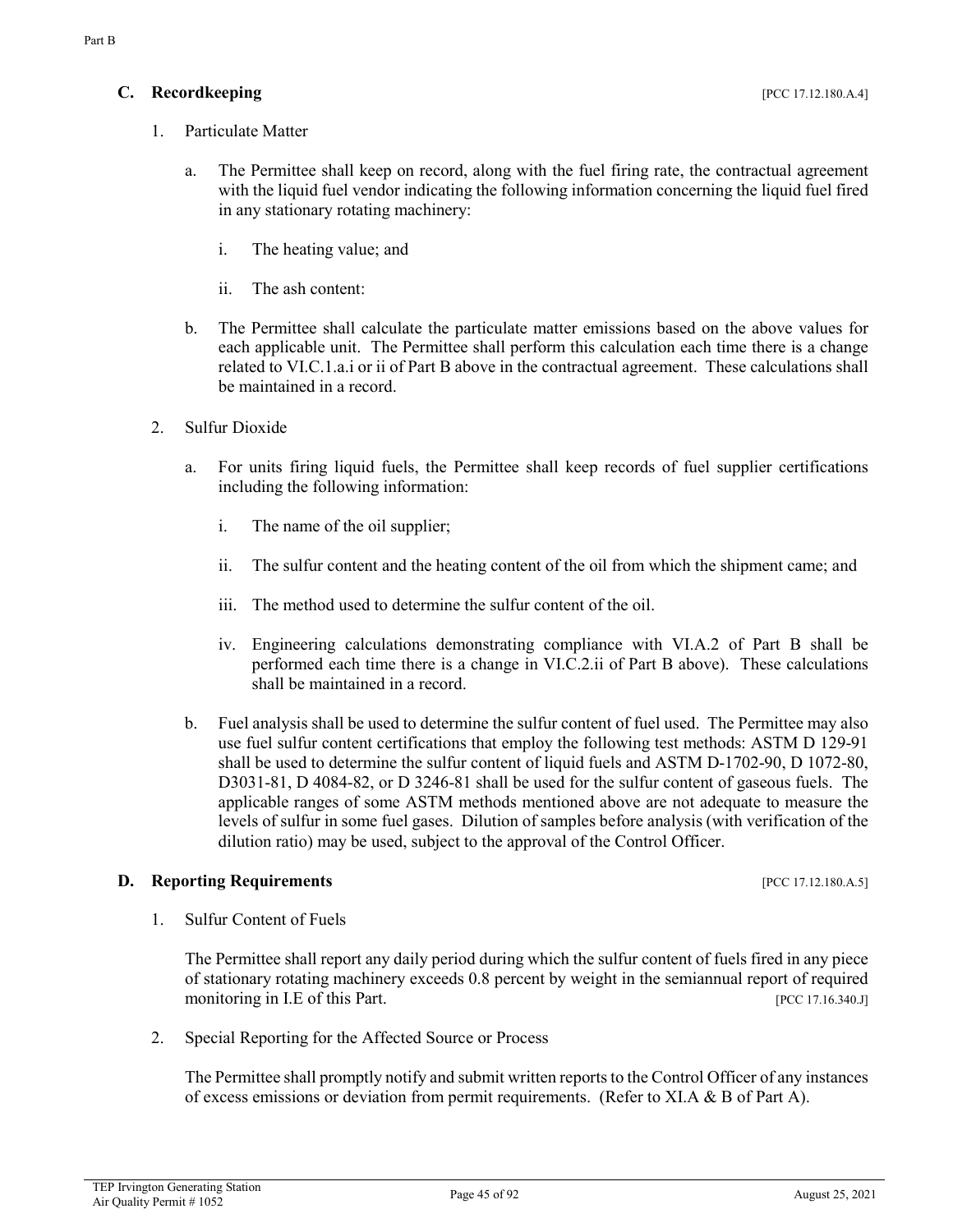Part B

For purposes of demonstrating compliance, these test methods shall be used, provided that for the purpose of establishing whether or not the facility has violated or is in violation of any provision of this permit, nothing in this permit shall preclude the use, including the exclusive use, of any credible evidence or information relevant to whether a source would have been in compliance with applicable federal requirements if the appropriate performance or compliance procedures or methods had been performed.

The Permittee shall use the following EPA approved reference test methods to conduct performance tests for the specified pollutants when required:

1. Sulfur Dioxide

The Permittee shall perform an annual performance test in accordance with EPA Reference Method 6 or 6C when liquid fuel is fired greater than 1300 hours in a 12 consecutive month period.

2. Carbon Monoxide [A.R.S. 49-422.A.3]

The Permittee shall perform a performance test to measure the emission rate of carbon monoxide. This performance test shall be conducted after the twelve month rolling total hours of operation exceeds 4500 hours. The performance test shall be performed in accordance with EPA Reference Method 10.

## **X. INTERNAL COMBUSTION ENGINES - LOCAL REQUIREMENTS**

In addition to sections VIII or IX, as applicable, this section applies to EGEN1 and the gas turbine starter engines identified in Table V of Attachment 2, regulated under NESHAP program.

## A. **Emission Limits and Compliance Determination** [PCC 17.12.180.A.2, 3 &4]

1. Opacity Standard [PCC 17.12.180.A.2, 3 & 4] **[Locally Enforceable Conditions]**

- a. The Permittee shall not cause, allow or permit to be emitted into the atmosphere from any stationary rotating machinery, smoke for any period of time greater than ten consecutive seconds which exceeds 40 percent opacity. Visible emissions when starting cold equipment shall be exempt from this requirement for the first ten minutes. [PCC 17.16.040, & PCC 17.16.340.E] **[Federally Enforceable when opacity is greater than 40%]**
- b. The Permittee shall not cause or permit the effluent from a single emission point, multiple emission point, or a fugitive emissions source to have an average optical density equal to or greater than 60 percent when a cold diesel engine is started or when a diesel engine is accelerated under load as measured in accordance with EPA Method 9. [PCC 17.16.040]
- c. The Permittee shall conduct a visible emissions check on the exhaust stack of each emergency generator (excluding starter engines) at least quarterly while the generator is operating. For the purposes of this permit, a visible emission check is verification that abnormal emissions are not present at the generator stack. The Permittee shall record the date and time of the check, the name of the person conducting the check, the results of the check, and the type of corrective action taken (if required). All records shall be maintained for five years. [PCC 17.12.180.A.3]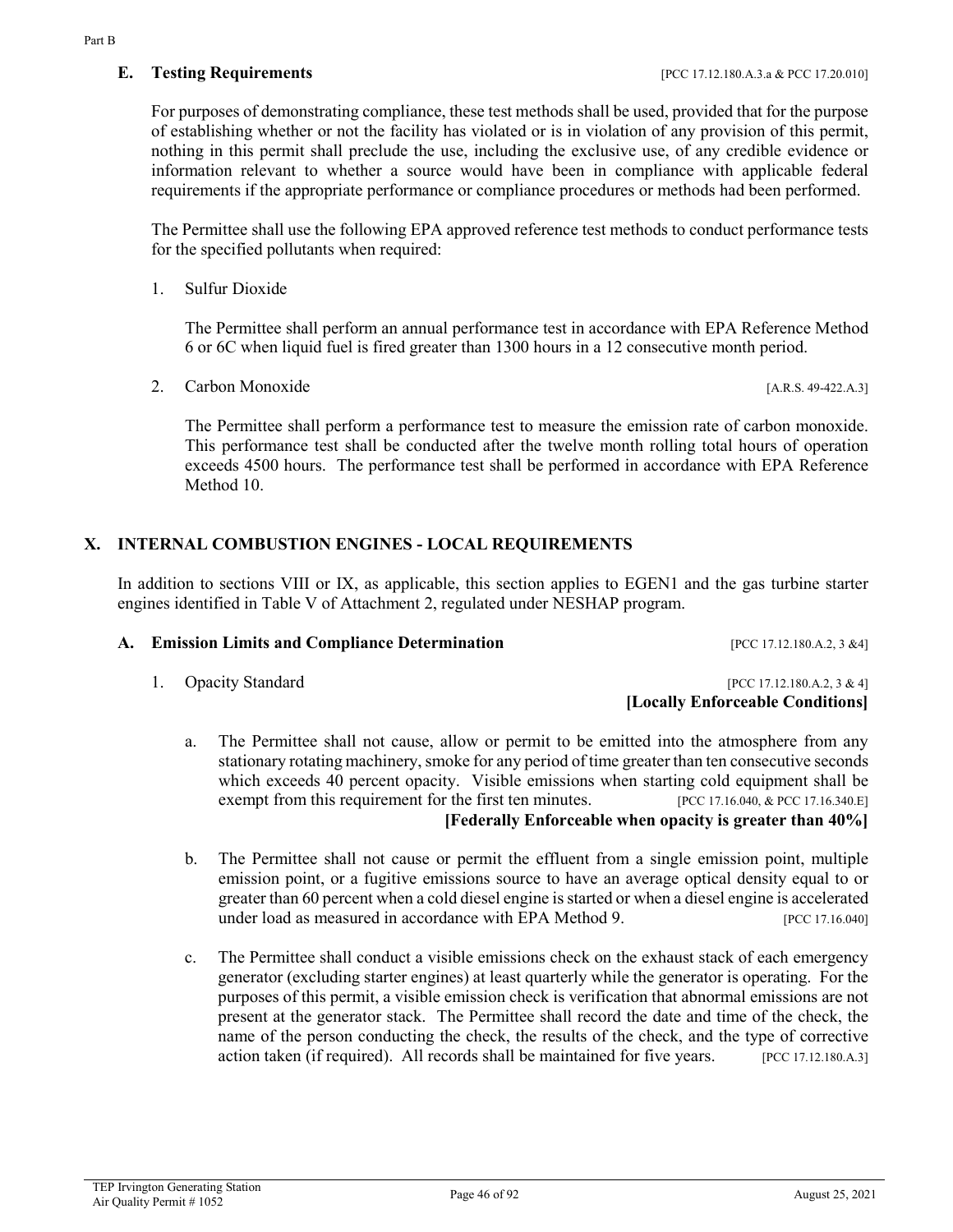- d. When requested by the Control Officer, the Permittee shall perform EPA Method 9 visible emissions observations on the RICE and the generator(s) to demonstrate compliance with the opacity standard. At any time that the permittee is burning natural gas in emissions units RICE01 through RICE10, the permittee is not required to conduct any visible emissions or particulate matter monitoring because it is extremely unlikely that these standards could be violated while burning natural gas.
- 2. Fuel Limitation [PCC 17.12.180.A.2, 3 & 4]

- a. The Permittee shall burn only the specified fuel(s) allowed for each generator in the equipment list. The Permittee shall only fire fuel less than 0.90% by weight of sulfur. [PCC 17.12.190.B] **[Material Permit Condition]**
- b. In order to demonstrate compliance with the fuel limitation required in VII.A.3.a.of this Attachment, the Permittee shall maintain records of fuel supplier specifications which verify the sulfur content of the fuel, piped and/or as delivered. All records shall be maintained for five years.

## **XI. NESHAP SUBPART ZZZZ REQUIREMENTS FOR EMERGENCY GENERATORS – IGT1A, IGT2A, & EGEN1**

This section applies to the starter engines IGT1A and IGT2A and the emergency generator identified as EGEN1 in Table V of Attachment 2.

## **A. Applicability**

- 1. This section applies to existing stationary RICE with a site rating of more than 500 brake horsepower located at a major source of HAP emissions that commenced construction or reconstruction before December 19, 2002, or existing stationary RICE with a site rating less than or equal to 500 hp at a major source of HAP emissions that commenced construction or reconstruction before June 12, 2006 that are identified as such in Table V of Attachment 2. [40 CFR 63.6590(a)(1)(i and ii) and 6675]
- 2. The Permittee shall comply with the terms of this Section no later than May 3, 2013 for existing stationary RICE with a site rating less than or equal to 500 brake horsepower, and no later than June 15, 2007 for existing stationary RICE with a site rating more than 500 brake horsepower. [40 CFR 63.6595(a)(1)]

### **B. Operating Requirements** [PCC 17.12.180.2]

- 1. The Permittee must be in compliance with the applicable emissions/operating limitations at all times. [40 CFR 63.6605(a)]
- 2. At all times the Permittee shall operate and maintain the ICE, including associated air pollution control equipment and monitoring equipment, in a manner consistent with safety and good air pollution control practices for minimizing emissions. The general duty to minimize emissions does not require the Permittee to make any further efforts to reduce emissions if levels required by this standard have been achieved. Determination of whether such operation and maintenance procedures are being used will be based on information available to the Director which may include, but is not limited to, monitoring results, review of operation and maintenance procedures, review of operation and maintenance records, and inspection of the source. [40 CFR 63.6605(a)]
- 3. The Permittee shall minimize the ICE's time at idle during startup and minimize the engine's startup time to a period needed for appropriate and safe loading of the engine, not to exceed 30 minutes. [40 CFR 63.6625(h)]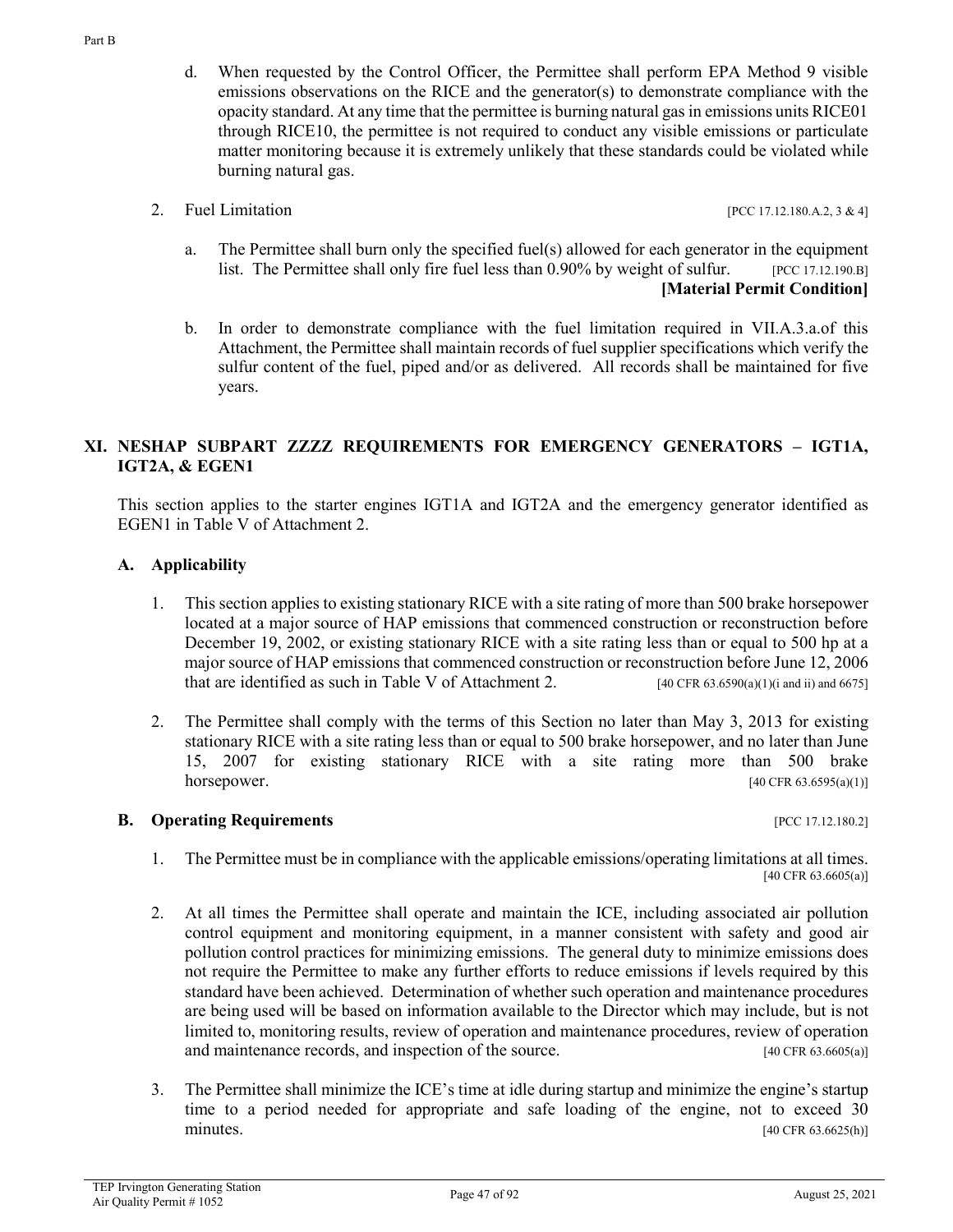- 4. Except during periods of startup, the Permittee shall meet the following requirements for each generator and gas turbine diesel starter engine:
	- a. Change oil and filter every 500 hours of operation or annually, whichever comes first;
	- b. Inspect air cleaner every 1,000 hours of operation or annually, whichever comes first; and
	- c. Inspect all hoses and belts every 500 hours of operation or annually, whichever comes first, and replace as necessary. [40 CFR 63.6602: Table 2c - Row 1 of Subpart ZZZZ]
- 5. The Permittee may opt to utilize an oil analysis program in order to extend the oil change requirement specified in Condition VIII.B.4 in this section. The oil analysis shall be performed at the same frequency specified in Condition IX.B.4. The analysis program shall at a minimum analyze the following three parameters: [40 CFR 63.6625(i)]
	- a. Total base number;
	- b. Viscosity; and
	- c. Percent water content.

The condemning limits for these parameters are as follows:

- a. Total base number is less than 30 percent of the total base number when oil is new;
- b. Viscosity of the oil has changed by more than 20 percent from the viscosity of oil when new; and
- c. Percent water content by volume is greater than 0.5.
- 6. The Permittee shall operate and maintain each generator subject to this section according to manufacturer's emission-related written instructions or develop its own maintenance plan which must provide to the extent practicable for the maintenance and operation of the engine in a manner consistent with good air pollution control practice for minimizing emissions.

[40 CFR 63.6625(e): Table 6, Item 9]

- 7. The Permittee must install a non-resettable hour meter on EGEN1 if one is not already  $[40 \text{ CFR } 63.6625(f)]$
- 8. The Permittee shall operate the emergency stationary RICE under this section according to the requirements in paragraphs VIII.B.8.a through c below. In order for the engine to be considered an emergency stationary RICE, any operation other than emergency operation, maintenance and testing, and operation in non-emergency situations for 50 hours per year, as described in paragraphs VIII.B.8.a through c below, is prohibited. If not operated according to the requirements in paragraphs VIII.B.8.a through c below, the engine will not be considered an emergency engine under this section and must meet all requirements for non-emergency engines. [40 CFR 63.6640(f)]
	- a. The emergency stationary RICE under this section may be operated to provide electrical power or mechanical work during an emergency situation, such as its use to produce power for critical networks or equipment (including power supplied to portions of a facility) when electric power from the local utility (or the normal power source, if the facility runs on its own power production) is interrupted. There is no time limit on the use of the emergency stationary RICE in emergency situations.  $[40 \text{ CFR } 63.6640(f)(1) \text{ and } 6675]$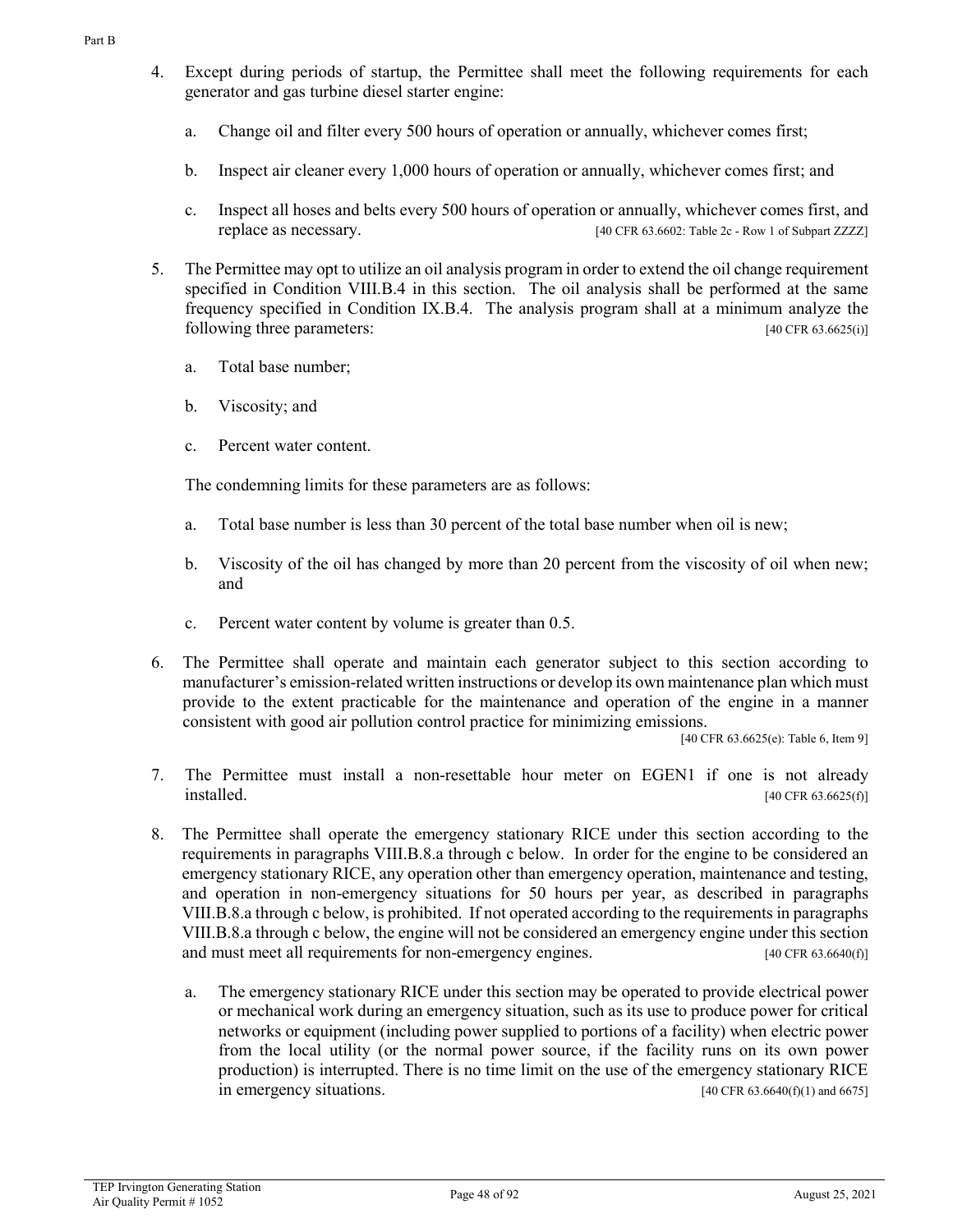Part B

- b. The emergency stationary RICE under this section may be operated for maintenance checks and readiness testing for a maximum of 100 hours per calendar year, provided that the tests are recommended by federal, state or local government, the manufacturer, the vendor, the regional transmission organization or equivalent balancing authority and transmission operator, or the insurance company associated with the engine. The Permittee may petition for approval of additional hours to be used for maintenance checks and readiness testing, but a petition is not required if the Permittee maintains records indicating that federal, state, or local standards require maintenance and testing of emergency RICE beyond 100 hours per calendar year. Any operation for non-emergency situations as allowed by paragraph VIII.B.8.c below counts as part of the 100 hours per calendar year allowed under this paragraph.  $[40 \text{ CFR } 63.6640(f)(2)]$
- c. The emergency stationary RICE under this section may be operated for up to 50 hours per calendar year in non-emergency situations. The 50 hours of operation in non-emergency situations are counted as part of the 100 hours per calendar year for maintenance and readiness testing provided in paragraph VIII.B.8.b above.

[40 CFR 63.6640(f)(3)]

### **C. Reporting, Recordkeeping, and Notification Requirements**

[PCC 17.12.180.3, 4, & 5]

- 1. The Permittee shall keep records in a form suitable and readily available for expeditious review  $\alpha$  according to 40 CFR 63.10(b)(1). [40 CFR 63.6660(a)]
- 2. The Permittee shall keep each record for 5 years following the date of each occurrence, maintenance, corrective action, report, or record. [40 CFR 63.6660(b)]
- 3. The Permittee shall keep each record readily accessible in hard copy or electronic form for at least 5 years after the date of each occurrence, maintenance, corrective action, report, or **record.** [40 CFR 63.6660(c)]

### **XII. NSPS SUBPART IIII EMERGENCY GENERATOR REQUIREMENTS**

This section applies to the NSPS emergency generators identified as EGEN2, EGEN3 and EGEN4 in Table V of Attachment 2. All standards are federally enforceable unless indicated otherwise.

#### **A. Emission Limits and Standards** [PCC 17.12.180.A.2 & 3]

- 1. Certified Emission Limits [40 CFR 4205(b), 40 CFR 60.4202(a) & (2), 40 CFR 89.112(a)]
	- a. New Compression Ignition Internal Combustion Engines (CI ICE) subject to this Section shall be certified by the manufacturer at or below the applicable emission standards and shall continue to meet them for the useful life of the engine. [40 CFR 60.4206]
	- b. For 2007 model year and later stationary CI ICE subject to this Attachment, the Permittee shall comply with the emission standards by purchasing an engine certified to the emission standards of permit condition IX.A.1.b. (40 CFR 60.4205(b), for the same model year and maximum engine power. The engine must be installed and configured according to the manufacturer's specifications. Applicable emission standards are identified in the table overpage:

[40 CFR 60.4211(c)] [PCC 17.12.180.A.4]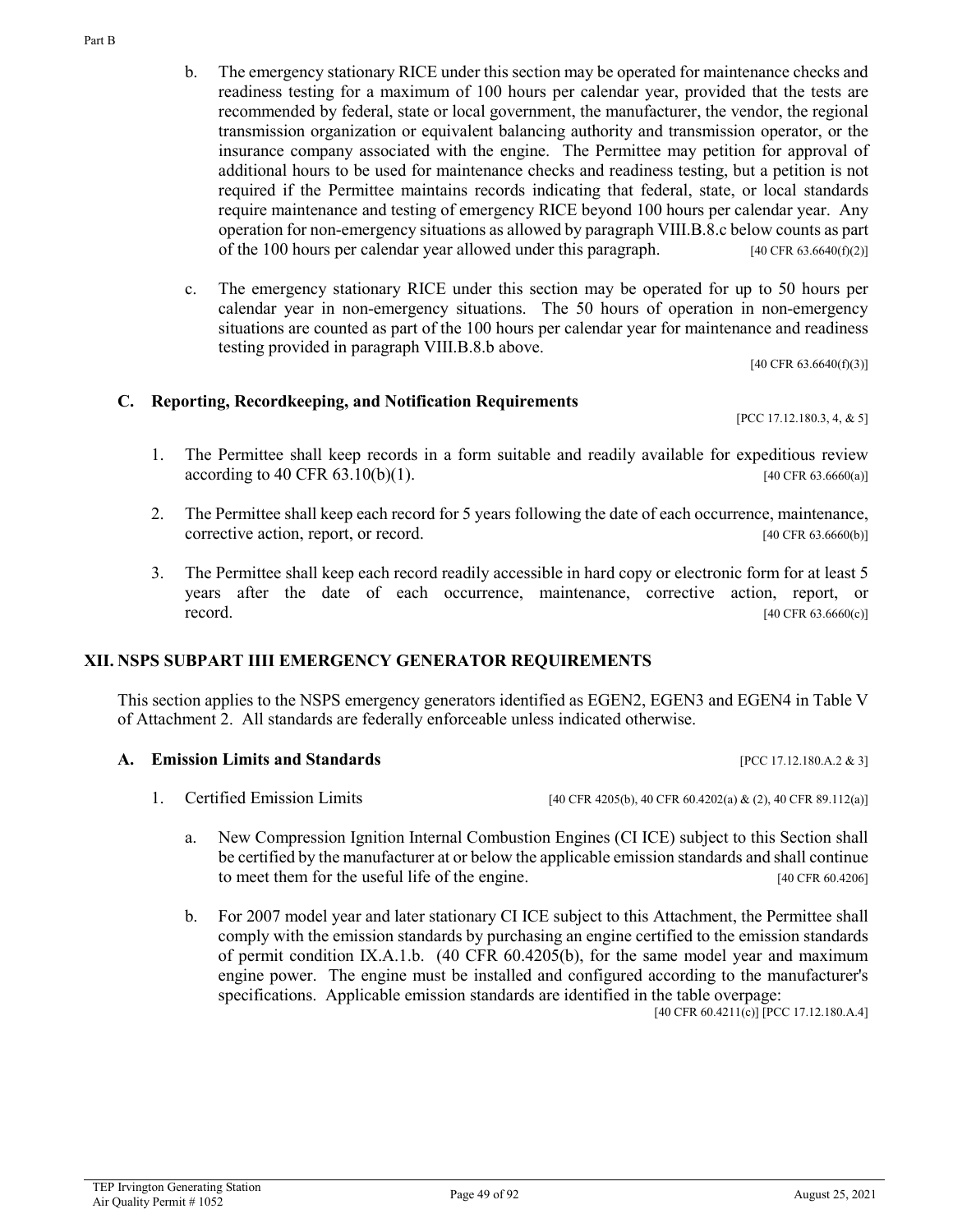| <b>Maximum</b><br><b>Engine Power</b> | <b>Model Year</b> | NMHC+ $NOX$<br>$(g/kW-hr)$ | CO <sub>0</sub><br>$(g/kW-hr)$ | <b>PM</b><br>$(g/kW-hr)$ |
|---------------------------------------|-------------------|----------------------------|--------------------------------|--------------------------|
| $605 <$ HP $< 750$                    | >2007             | 4.0                        | 3.5                            | 0.20                     |
| HP > 750                              | >2007             | 6.4                        | 3.5                            | 0.20                     |

- c. The Permittee must operate and maintain applicable units according to the manufacturer's written instructions or procedures developed by the Permittee that are approved by the engine manufacturer, over the entire life of the engine. [40 CFR 60.4206]
- 

2. Operational Limitation  $[40 \text{ CFR } 60.4211(f)]$   $[PCC 17.12.190.B.2]$ 

- a. Emergency stationary ICE may be operated for the purpose of maintenance checks and readiness testing, provided that the tests are recommended by Federal, State, or local government, the manufacturer, the vendor, or the insurance company associated with the engine. Maintenance checks and readiness testing of such units is limited to 100 hours per year. There is no time limit on the use of emergency stationary ICE in emergency situations. The Permittee may petition the Control Officer for approval of additional hours to be used for maintenance checks and readiness testing, but a petition is not required if the Permittee maintains records indicating that Federal, State, or local standards require maintenance and testing of emergency ICE beyond 100 hours per year. Any operation other than emergency operation, and maintenance and testing as permitted in this Attachment, is prohibited.
- b. The Permittee must operate and maintain the applicable stationary CI ICE and control device (if any) according to the manufacturer's written instructions or procedures developed by the Permittee that are approved by the engine manufacturer. In addition, the Permittee may only change those settings that are permitted by the manufacturer. The Permittee must also meet the requirements of 40 CFR Part 89, as they apply to the Permittee. [40 CFR 60.4211(a)]
- 3. Fuel Limitation **[PCC 17.12.180.A.2]**

Stationary CI ICE subject to this section that use diesel fuel must use diesel fuel that meets the following requirements on a per-gallon basis: [40 CFR 60.4207(b) & 80.510(b)]

- a. Sulfur content: 15 ppm maximum;
- b. Centane index or aromatic content, as follows:
	- i. A minimum Centane index of 40; or
	- ii. A maximum aromatic content of 35 volume percent.
- 4. Additional Requirements [40 CFR 60.4218 & 60.4214(b)]

The General Provisions of 40 CFR 60.1 through 19 apply to applicable sources as indicated in Table 8 of 40 CFR Subpart IIII except that the Permittee is not required to submit an initial notification.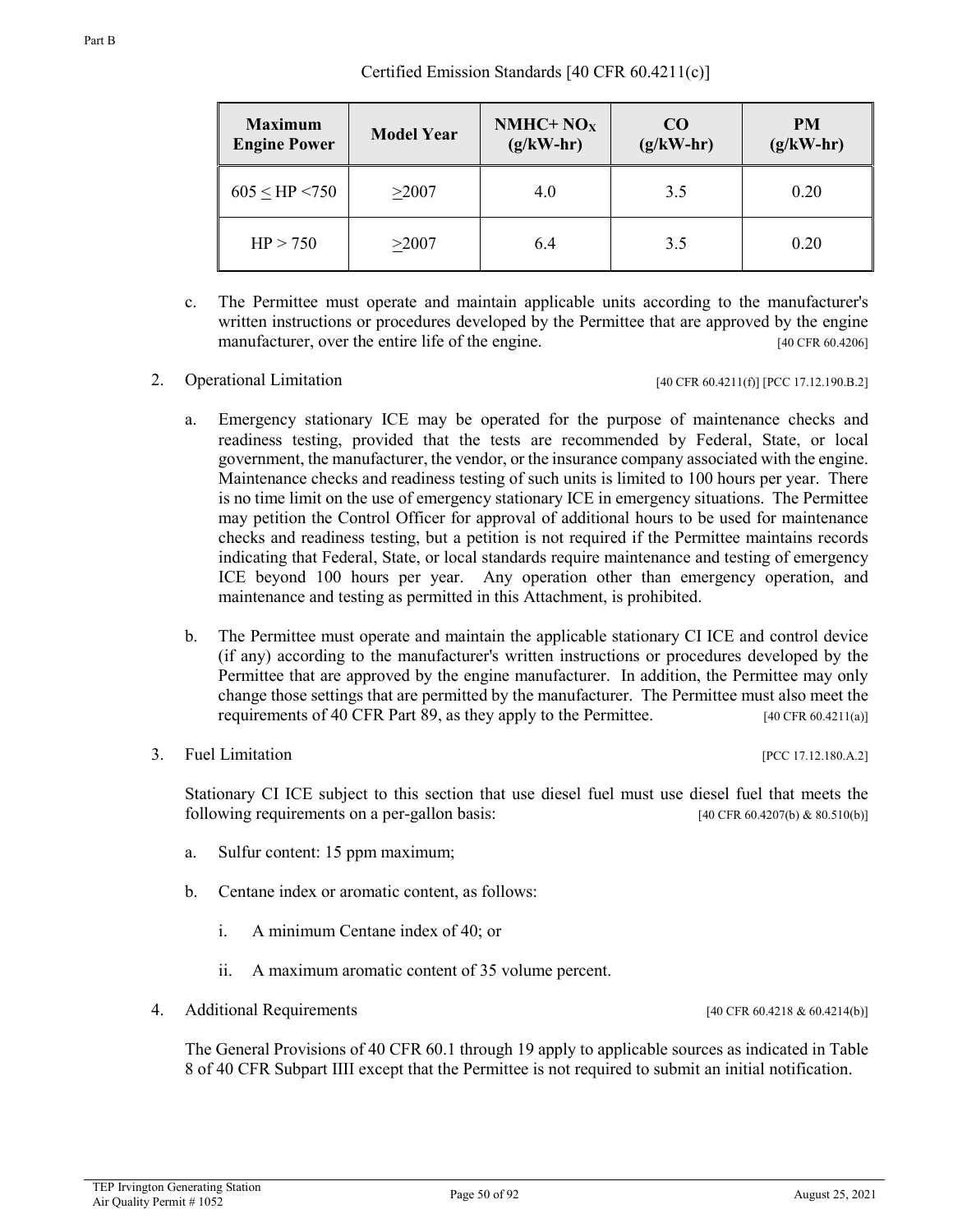## **C.** Recordkeeping Requirements **EXECUTER 2008** [PCC 17.12.180.A.4]

1. The Permittee shall show compliance with condition IX.A.1.b. in this section by maintaining manufacturer purchase records that show compliance with the emission rates.

The Permittee shall install and maintain a non-resettable hour meter on each applicable stationary CI ICE prior to startup of each engine. [40 CFR 60.4209(a)]

- 2. The Permittee shall record the monthly operating hours and recalculate a rolling twelve (12) month total within 10 calendar days following the end of the month. [PCC 17.12.180.A.3  $\& 4$ ]
- 3. The Permittee shall maintain records of fuel supplier certifications that show and verify compliance with all the diesel fuel requirements in IX.A.3.of this attachment.
- 4. All records required by, this section, shall be maintained for five years from the date of record.

## **D. Testing Requirements** [40 CFR 60.4212 & PCC 17.12.180.A.3.a]

Should the Permittee elect to or be required to conduct performance testing to demonstrate compliance with the applicable standards of this Attachment, the Permittee shall do so in accordance with 40 CFR 60.4212.

## **XIII. NONPOINT FUGITIVE DUST SOURCES**

#### **A. Emission Limits and Standards Contract 2008** [PCC 17.12.180.A.2 & 3]

- 1. The Permittee is authorized to conduct fugitive dust producing activities at the facility in accordance with PCC 17.16.060 and is responsible for controlling windblown dust, dust from haul roads, and dust emitted from land clearing, earthmoving, demolition, trenching, blasting, road construction, mining, racing event, and other activities, as applicable.
	- a. Until the area becomes permanently stabilized by paving, landscaping or otherwise, dust emissions shall be controlled by applying adequate amounts of water, chemical stabilizer, or other effective dust suppressant. [PCC 17.16.060.A]
	- b. The Permittee shall not leave land in such a state that fugitive dust emissions (including windblown dust or dust caused by vehicular traffic on the area) would violate conditions I.F or I.G of Part B of this permit. [PCC. 17.16.060.B]
- 2. Vacant Lots and Open Spaces
	- a. The Permittee shall not cause, suffer, allow, or permit a building or its appurtenances, or a building site, or a driveway, or a parking area, or a vacant lot or other open area to be constructed, used, altered, repaired, demolished, cleared, or leveled, or the earth to be moved or excavated, without taking reasonable precautions to limit excessive amounts of particulate matter from becoming airborne. Dust and other types of air contaminants shall be kept to a minimum by good modern practices such as using an approved dust suppressant or adhesive soil stabilizer, paving, covering, landscaping, continuous wetting, detouring, barring access, or other acceptable means. [PCC 17.16.080.A & SIP Rule 318.A]

[40 CFR 60.4211(c) & PCC 17.12.180.A.4]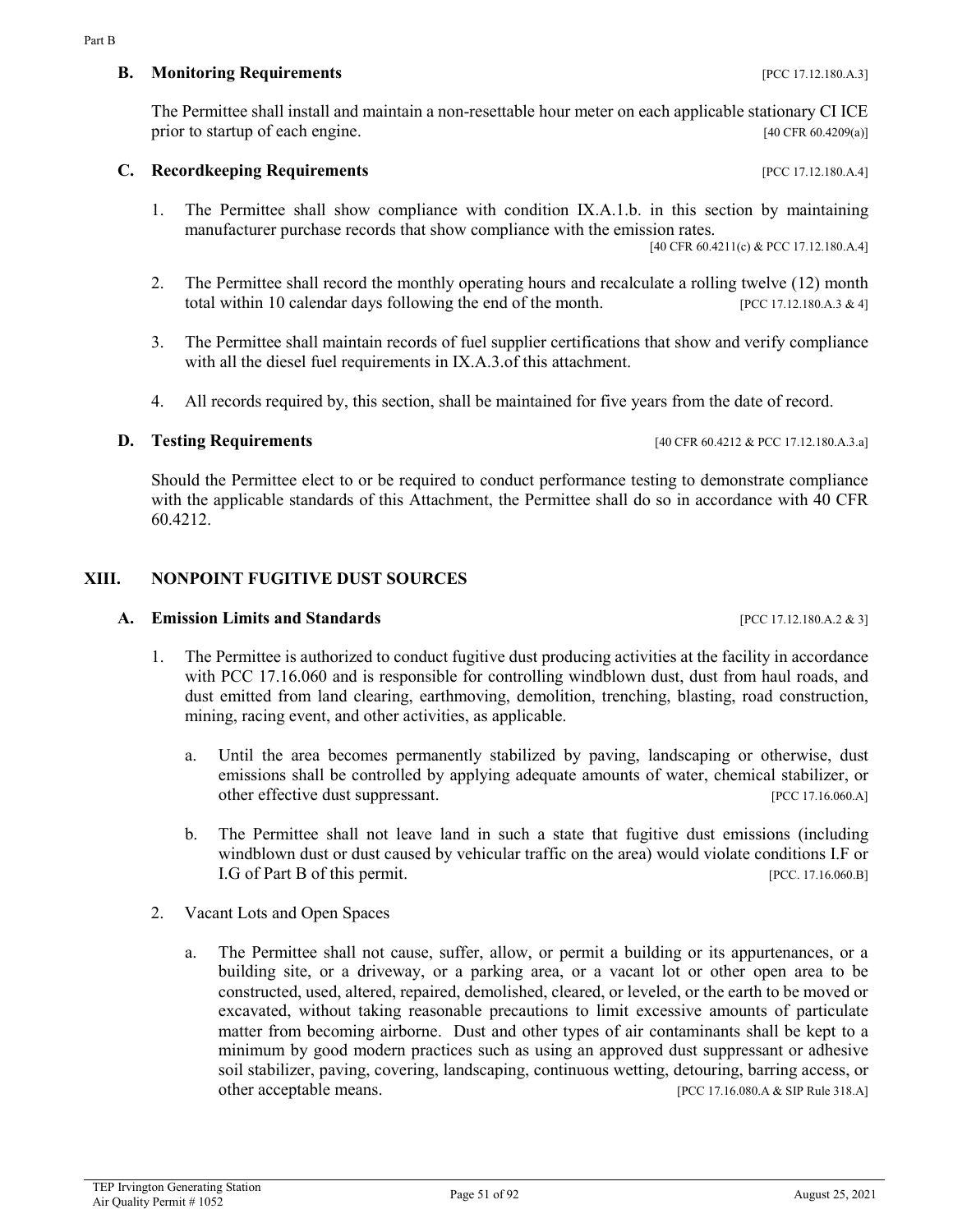- b. The Permittee shall not leave any vacant lot, building site, parking area, or other open area in such a state after construction, alteration, clearing, leveling, or excavation that naturally induced wind blowing over the area causes a violation the standards in I.F or I.G of this Part B. Dust and other types of air contaminants shall be kept to a minimum by good modern practices such as landscaping, covering with gravel or vegetation, paving, or applying equivalently effective controls. [PCC 17.16.080.B & SIP Rule 318.B]
- c. No vacant lot, parking area, sales lot, or other open urban area shall be used by motor vehicles in such a manner that visible dust emissions induced by vehicular traffic on the area cause a violation of the standards in I.F or I.G of Part B. [PCC 17.16.080.C & SIP Rule 318.C]
- 3. Roads and Streets
	- a. The Permittee shall not cause, suffer, allow or permit the use, repair, construction or reconstruction of a roadway or alley without taking reasonable precautions to prevent excessive amounts of particulate matter from becoming airborne. Dust and other particulates shall be kept to a minimum by employing temporary paving, dust suppressants, wetting down, detouring or by other reasonable means. [PCC 17.16.090.A & SIP Rule 315 A & B]
	- b. The surfacing of roadways with asbestos tailings is prohibited.  $[PCC 17.16.090.F & SP Rule 315.F]$
	- c. No person shall cause, suffer, allow or permit transportation of materials likely to give rise to airborne dust without taking reasonable precautions, such as wetting, applying dust suppressants, or covering the load, to prevent particulate matter from becoming airborne. Earth or other material that is deposited by trucking or earth moving equipment shall be removed from paved streets by the person responsible for such deposits. [PCC 17.16.090.G.]
- 4. Particulate Materials

The Permittee shall not cause, suffer, allow, or permit crushing, screening, handling, transporting, or conveying of materials or other operations likely to result in significant amounts of airborne dust without taking reasonable precautions, such as the use of spray bars, wetting agents, dust suppressants, covering the load, and hoods to prevent excessive amounts of particulate matter from becoming airborne. [PCC 17.16.100.A & 316.A through C]

5. Storage Piles

The Permittee shall not cause, suffer, allow, or permit organic or inorganic dust producing material to be stacked, piled or otherwise stored without taking reasonable precautions such as chemical stabilization, wetting, or covering to prevent excessive amounts of particulate matter from becoming airborne. [PCC 17.16.110.A & SIP Rule 316.D]

### **B.** Recordkeeping Requirements **EXECUTER 2008** [PCC 17.12.180.A.4]

The Permittee shall maintain records of dates and types of control measures adopted pursuant to X.A.1through 5 of this section.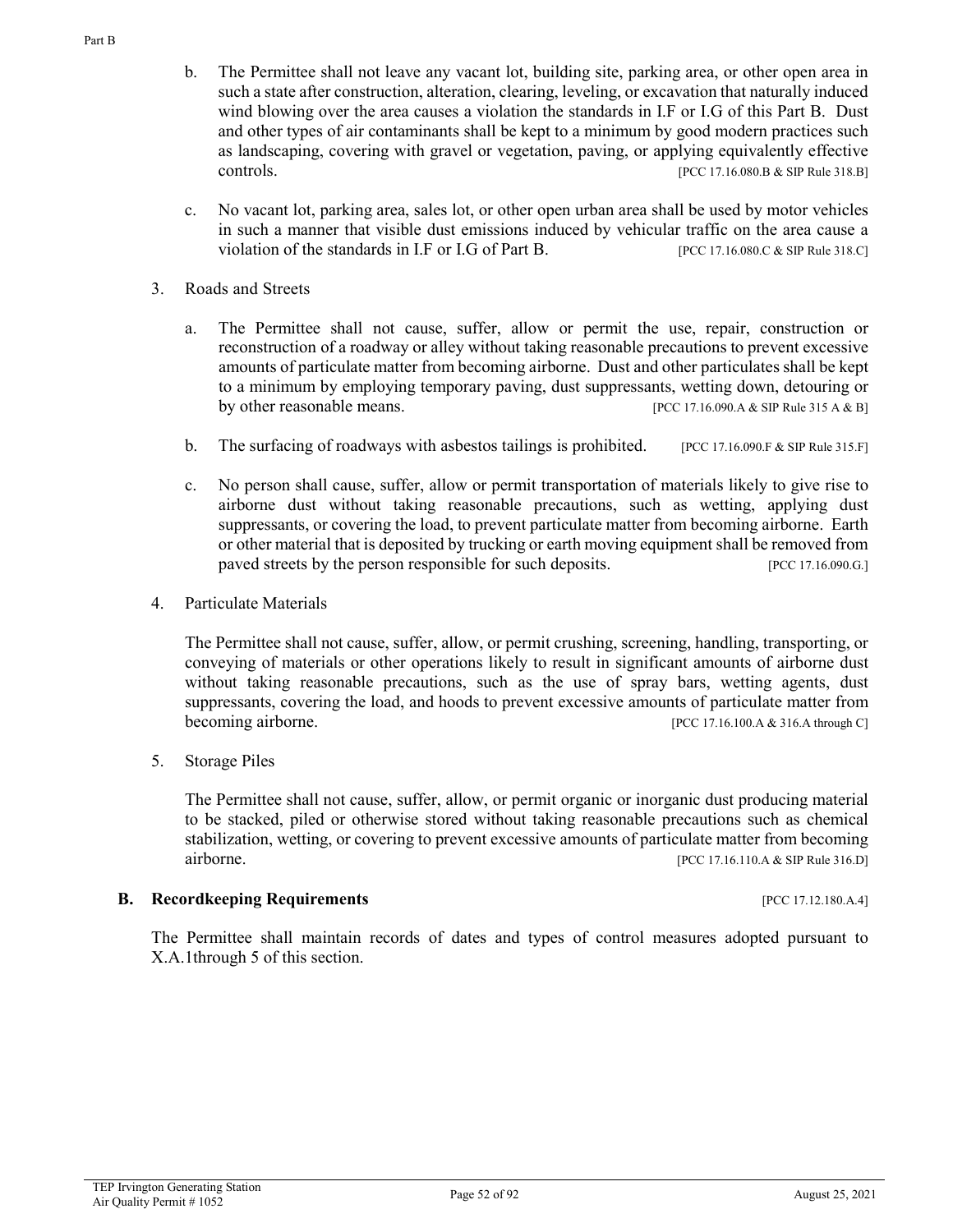# 1. Surface Coating Operations

TEP Irvington Generating Station Page 53 of 92<br>Air Quality Permit # 1052 August 25, 2021

a. Paint Booth Requirements (Enclosed surface coating operations)

The Permittee shall not conduct any spray paint operation without minimizing organic solvent emissions. Such operations, other than architectural coating and spot painting, shall be conducted in an enclosed area equipped with controls containing no less than ninety-six percent of overspray. [PCC 17.16.400.C.1]

b. Architectural Coatings

The Permittee (or contractor) shall not employ, evaporate or dry any architectural coating containing photochemically reactive solvents (PRS) for industrial or commercial purposes, or thin or dilute any architectural coating with a PRS. A PRS shall be any solvent with an aggregate of more than 20% of its total volume composed of the chemical compounds as classified below, or which exceeds any of the percentage composition limitations as stated below. Whenever any organic solvent or any constituent of an organic solvent may be classified from its chemical structure into more than one of the groups of organic compounds described below, it shall be considered to be a member of the group having the least allowable percent of the total volume of solvents: [PCC 17.16.400.C.2-4]

- i. A combination of the following types of compounds having an olefinic or cyclo-olefinic type of unsaturation-hydrocarbons, alcohols, aldehydes, esters, ethers, or ketones: *5%.*
- ii. A combination of aromatic compounds with eight or more carbon atoms to the molecule, except ethylbenzene: *8%*.
- iii. A combination of ethylbenzene, ketones having branched hydrocarbon structures, trichloroethylene or toluene: *20%*.

## **B. Monitoring Requirements Exercise 2.12.180.A.3**]

- 1. Surface Coating Operations
	- a. The Permittee shall monitor the amount of volatile organic compounds (VOCs) and hazardous air pollutants (HAPs) in each coating and solvent product used in all surface coating operations at the facility to include those surface coating operations contracted to vendors and used onsite.
	- b. The Permittee shall monitor the amount of each coating and solvent product used in surface coating operations at the facility during each calendar month. Onsite operations contracted to vendors, other than spot painting (e.g., touchup work), shall be included in the monthly totals.

## **C. Recordkeeping Requirements**

- 1. Surface Coating Operations [PCC 17.12.180.A.4]
	- a. The Permittee shall maintain documentation demonstrating that enclosed surface coating operations meet the overspray control requirements in condition XI.A.1.a in this section by using filters that have a minimum ASHRAE arrestance rating of at least 96%, or an equivalent system which can be shown to meet the over-spray control requirement, and that the enclosure and controls are operated and maintained consistent with manufacturer's guidelines or good engineering practice.

**A. Emission Limits and Standards CONSERVING PROPERTY ASSESSED FOR A 21 INCLUSION PROPERTY**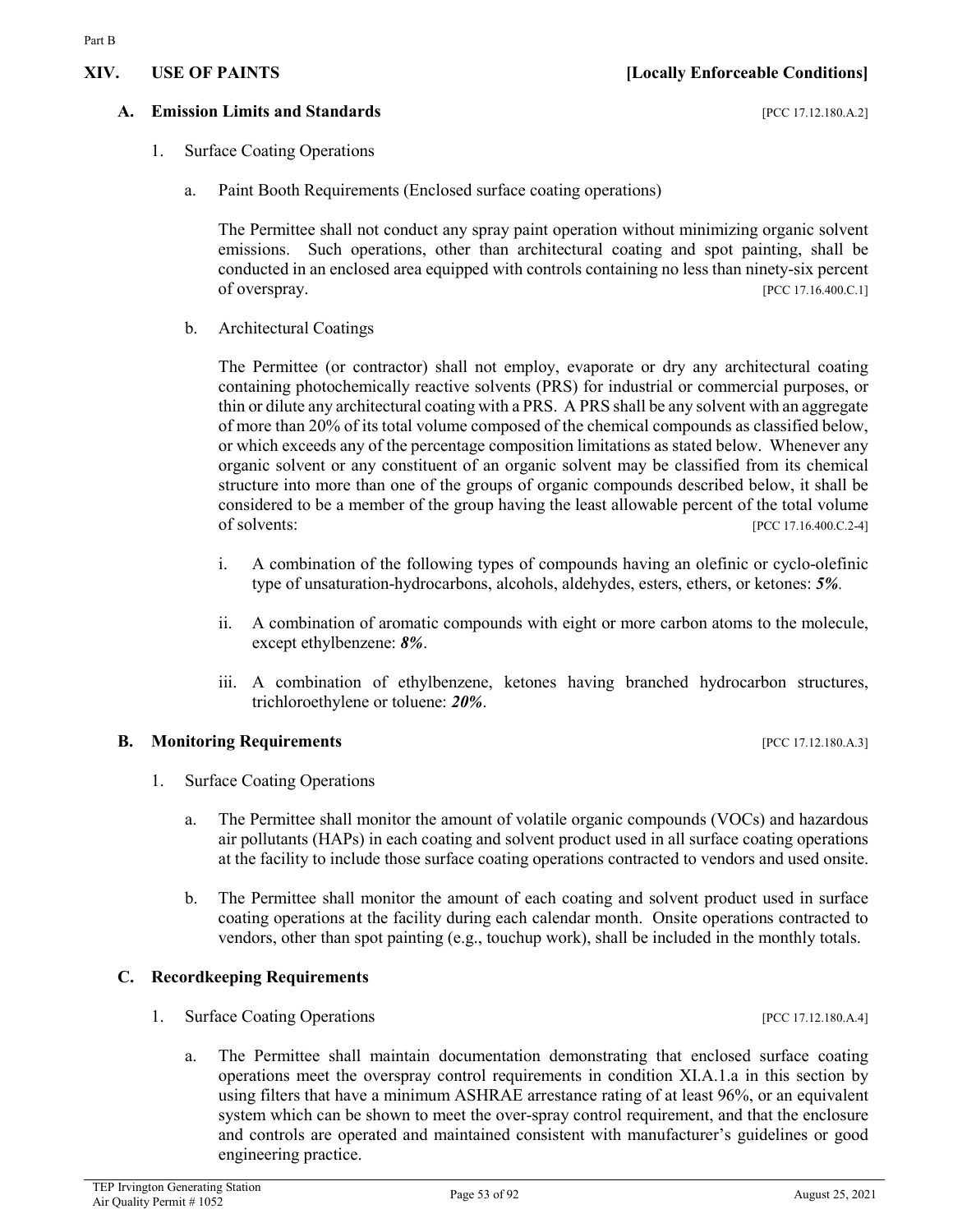- b. The Permittee shall maintain a file of Material Safety Data Sheets (MSDS) or equivalent manufacturer's product data sheet for each coating and solvent product used at the facility to include coatings and solvents used by contracted vendors (for work other than spot painting).
- c. Upon request of the control officer, the Permittee shall prepare a list of architectural coatings used at the facility. The list shall be made available to the control officer within 30 calendar days of the request and shall be accompanied by the Material Safety Data Sheets (MSDS) or equivalent manufacturer's product information and content sheet for each of the architectural coatings listed.
- d. The Permittee shall maintain a record of the amounts of each coating and solvent product used during each calendar month (excluding spot painting conducted by vendors). Within 30 calendar days of the beginning of a new month, the Permittee shall sum the amounts of each coating and solvent products used during the previous month and record and clearly identify that entry in a log.
- e. The files shall be retained for a minimum of five years and shall be made available to the control officer upon request.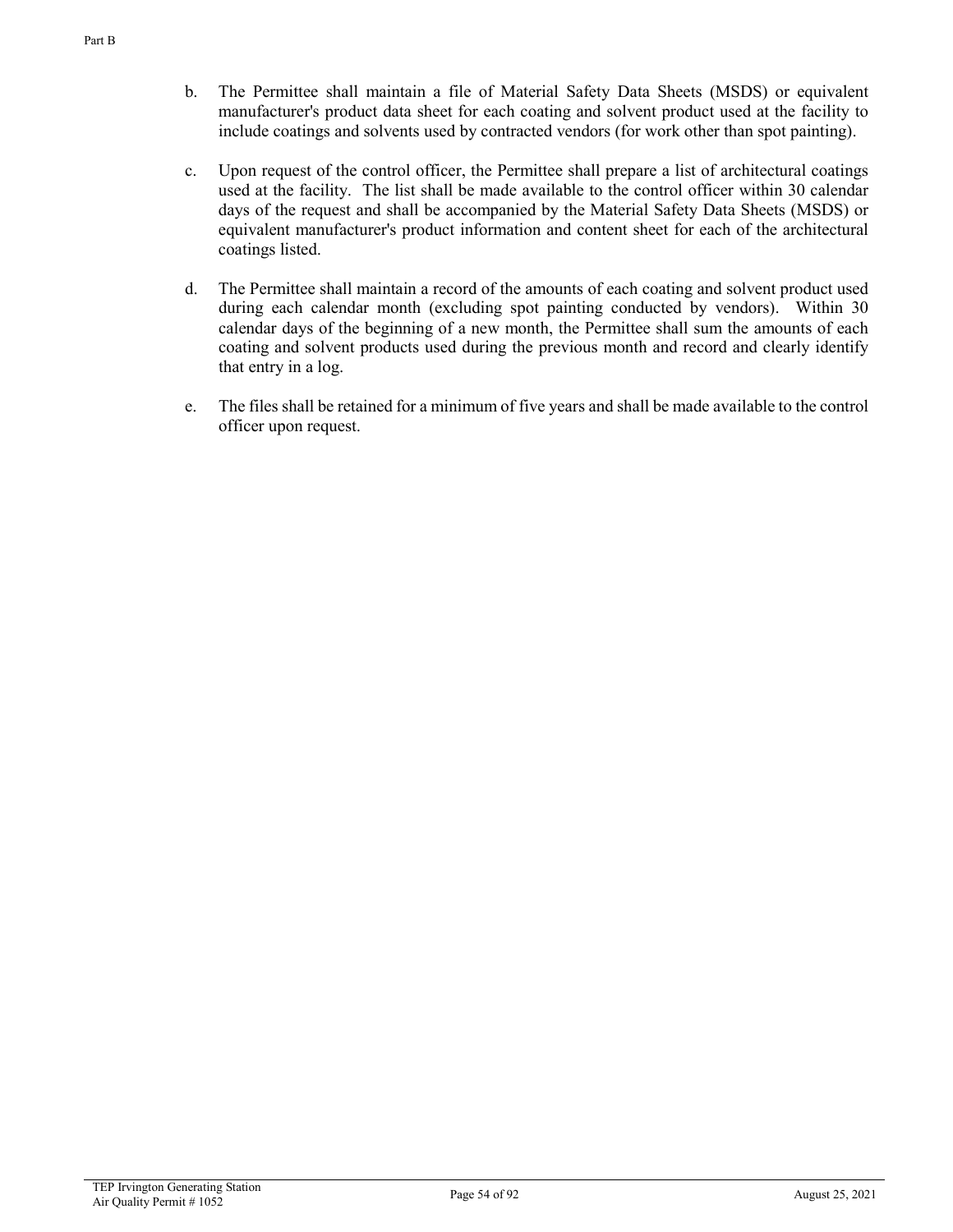## **XV. ABRASIVE BLASTING**

Part B

## **A. Emission Limits and Standards CONSERVING PROPERTY (PCC 17.12.180.A.2]**

Emissions from a sandblasting or other abrasive blasting operation shall be effectively controlled by applying water to suppress visible emissions (wet blasting), enclosing the operation, or use of other equivalently effective controls. [PCC 17.16.100]

## **B. Monitoring Requirements** [PCC 17.12.180.A.3]

The Permittee shall monitor the type of control or control device used to minimize emissions from abrasive blasting operations. For the purpose of this condition, monitoring shall not be required for small commercial abrasive blasting cabinets which shall be considered insignificant activities, provided they are equipped with filtration control devices.

## **C. Recordkeeping Requirements** [PCC 17.12.180.A.4]

The Permittee shall record the type of control or control device used to minimize emissions from each abrasive blasting operation. Such records shall be retained on site for a minimum of five years and shall be made available to the control officer upon request.

## **D. Testing Requirements**

- 1. A certified Method 9 observer shall conduct a visual survey of visible emissions during abrasive blasting operations. The Permittee shall record the location observed, the name of the observer, date on which the observation was made, and the results of the observation.
- 2. If the observer sees a plume from an emission point that appears to exceed 20% opacity on an instantaneous basis, the observer shall take a six-minute Method 9 observation of the plume if possible.
- 3. If the six-minute opacity of the plume exceeds 20%, the Permittee shall do the following:
	- a. Adjust or repair the controls or equipment to reduce opacity to below 20%; and
	- b. Report it as an excess emission in accordance with XII.A of Part A of this permit.
- 4. If the six-minute opacity of the plume is less than 20%, the observer shall make a record of the following:
	- a. Date and time of the observation; and
	- b. The results of the Method 9 observation.

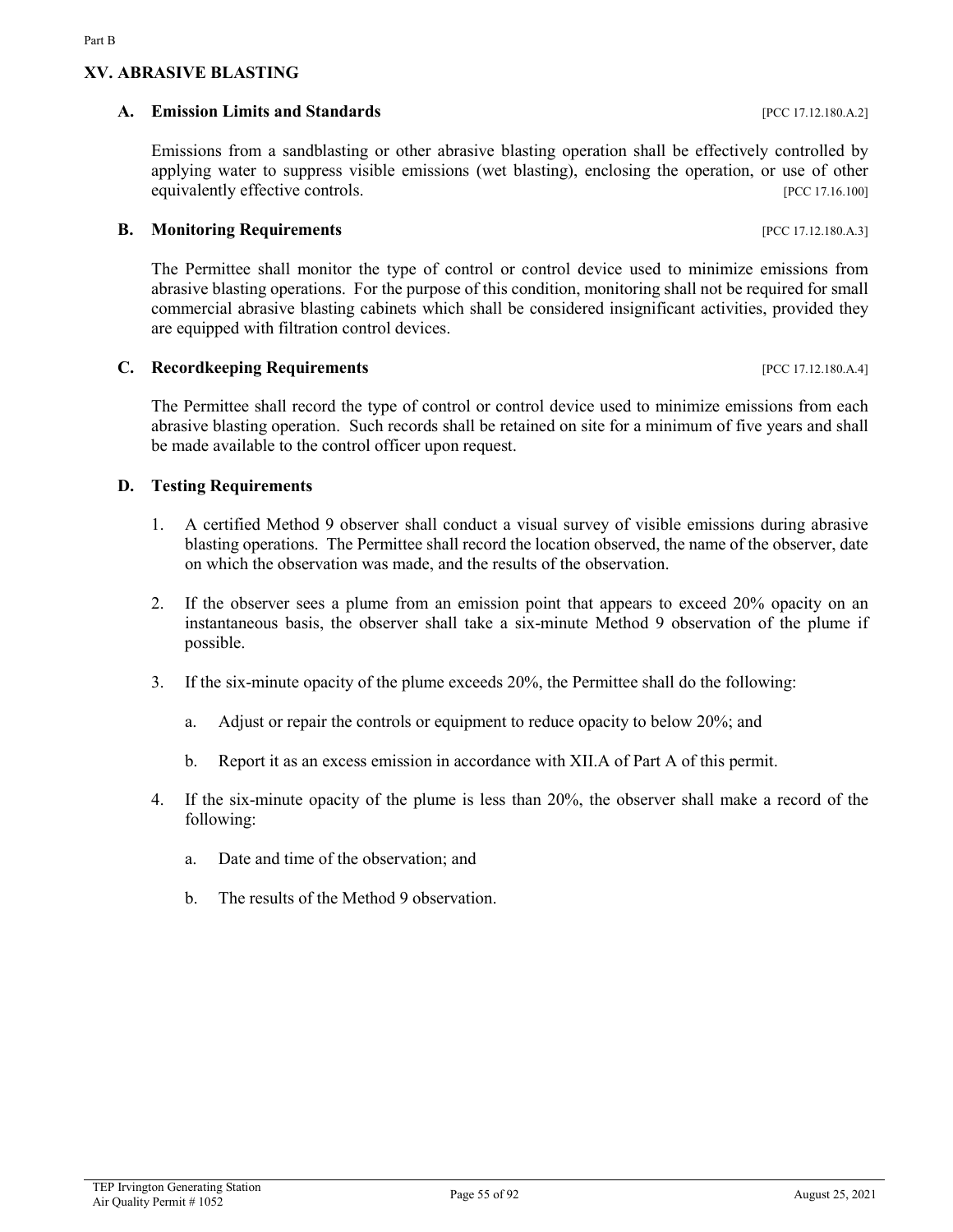## **ATTACHMENT 1: APPLICABLE REGULATIONS**

### Requirements Specifically Identified as Applicable:

Pima County State Implementation Plan (SIP):

- Rule 301 Planning Construction, or Operating without a Permit
- Rule 302 Non-Compliance with Applicable Standards
- Rule 315 Roads and Streets
- Rule 316 Particulate Materials
- Rule 318 Vacant Lots and Open Spaces
- Rule 321 Standards and Applicability & Table 321
- Rule 343 Visibility Limiting Standard<br>Rule 344 Odor Limiting Standards
- **Odor Limiting Standards**

Code of Federal Regulations Title 40:

| Part 60 Subpart      | KKKK New Source Performance Standards for Stationary combustion Turbines           |
|----------------------|------------------------------------------------------------------------------------|
| Part 60 Subpart      | GG New Source Performance Standards for Stationary combustion Turbines             |
| Part 60 Appendix A   | <b>Test Methods</b>                                                                |
| Part 60 Appendix B   | Performance Specifications                                                         |
| Part 63 Subpart ZZZZ | NESHAPS for Stationary Reciprocating Internal Combustion Engines                   |
| Part 63 Subpart Q    | <b>NESHAPS</b> for Industrial Process Cooling Towers                               |
| Part 75              | <b>Continuous Emission Monitoring</b>                                              |
| Part 75 Appendix A   | Specifications and Test Procedures                                                 |
| Part 75 Appendix B   | Quality Assurance and Quality Control                                              |
| Part 75 Appendix D   | Optional SO <sub>2</sub> Emissions Data Protocol for Gas Fired and Oil-Fired Units |
| Part 75 Appendix F   | <b>Conversion Procedures</b>                                                       |
| Part 75 Appendix G   | Determination of $CO2$ Emissions                                                   |
|                      |                                                                                    |

Pima County Code (PCC) Title 17, Chapter 17.16:

- 17.12.060 Existing Source Emission Monitoring
- 17.16.020 Noncompliance with Applicable Standards
- 17.16.030 Odor Limiting Standards
- 17.16.040 Standards and Applicability (Includes NESHAP)
- 17.16.050 Visibility Limiting Standards
- 17.16.060 Fugitive Dust Producing Activities
- 17.16.080 Vacant Lots and Open Spaces
- 17.16.090 Roads and Streets
- 17.16.100 Particulate Materials
- 17.16.110 Storage Piles
- 17.16.130 Applicability
- 17.16.160 Standards of Performance for Fossil-Fuel Fired Steam Generators and General Fuel Burning Equipment
- 17.16.165 Standards of Performance for Fossil-Fuel Fired Industrial and Commercial Equipment
- 17.16.340 Standards of Performance for Stationary Rotating Machinery
- 17.16.400 Organic Solvents and other organic materials
- 17.16.430 Standards of Performance for Unclassified Sources

Installation Permit #1156 – October 14, 1981 by Arizona Department of Health Services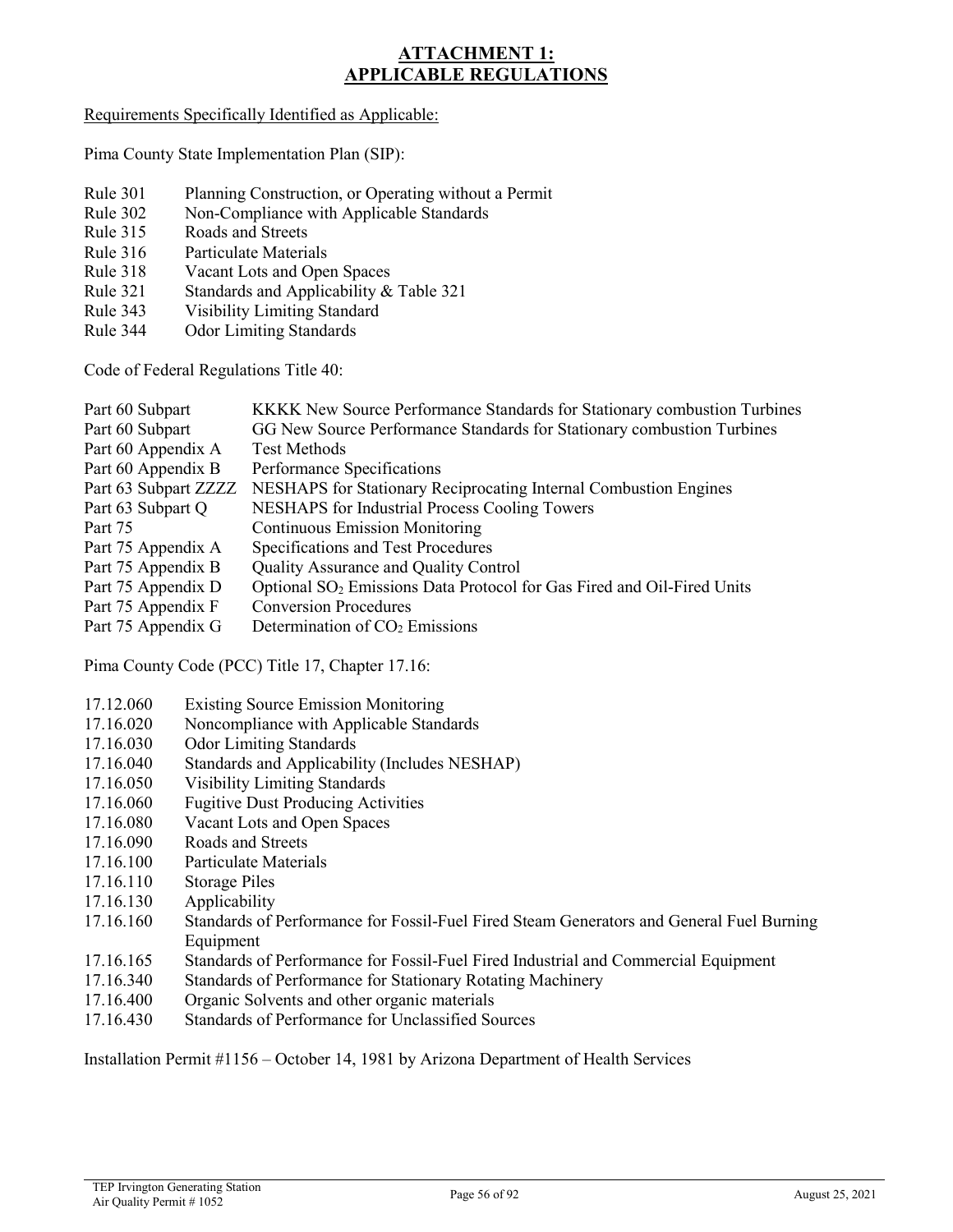## **ATTACHMENT 2: EQUIPMENT LIST**

## **I. Electric Utility Steam Generating Units – EGU's /Fossil Fuel Fired Steam Generators**

| Equipment      |                                            | <b>MFR/Model</b>          | <b>Serial</b><br>Number/ |                             | <b>Maximum</b><br>Date of MFR              |                               | <b>Allowable Fuels</b>                   |                    |                                               |  |
|----------------|--------------------------------------------|---------------------------|--------------------------|-----------------------------|--------------------------------------------|-------------------------------|------------------------------------------|--------------------|-----------------------------------------------|--|
| <b>Number</b>  | <b>Description</b>                         | <b>Model</b>              | Unique<br>ID             | Rated<br>Capacity           | <b>Installation</b> , or<br>Reconstruction | <b>Gaseous Fuels</b>          | <b>Liquid Fuels</b><br>$(\%S wt. < 0.9)$ | <b>Solid Fuels</b> | <b>Regional Haze</b><br>Rule<br>40 CFR 52.145 |  |
| I <sub>1</sub> | Electric Steam<br>Generating Unit<br>(EGU) | Combustion<br>Engineering | 18589                    | 81 MW Net<br>803 MMBtu/hr   | 1957                                       | Natural Gas &<br>Landfill Gas | Fuel Oils No.2<br>through No. 6          | N/A                | No                                            |  |
| 12             | Electric Steam<br>Generating Unit<br>(EGU) | Combustion<br>Engineering | 19065                    | 81 MW Net<br>803 MMBtu/hr   | 1959                                       | Natural Gas &<br>Landfill Gas | Fuel Oils No.2<br>through No. 6          | N/A                | No                                            |  |
| I3             | Electric Steam<br>Generating Unit<br>(EGU) | Combustion<br>Engineering | 19485                    | 104 MW Net<br>1043 MMBtu/hr | 1961                                       | Natural Gas &<br>Landfill Gas | Fuel Oils No.2<br>through No. 6          | N/A                | No                                            |  |
| I4             | Electric Steam<br>Generating Unit<br>(EGU) | Foster<br>Wheeler         | 75-19487                 | 156 MW Net<br>1701 MMBtu/hr | 1964                                       | Natural Gas &<br>Landfill Gas | N/A                                      | N/A                | Yes                                           |  |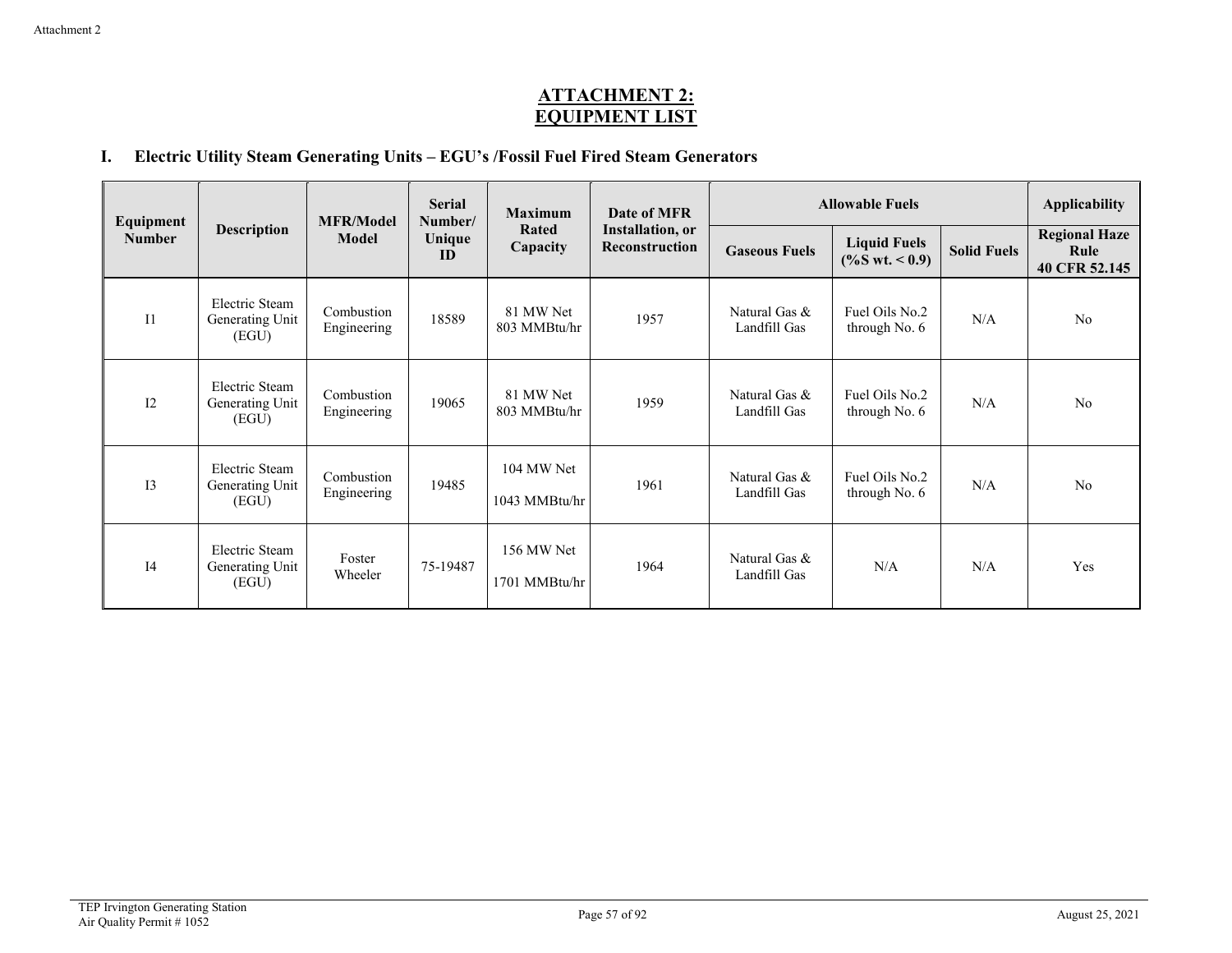|  | II. EGU/ Fossil Fuel Fired Steam Generators – Installed and Certified Continuous Emissions Monitoring Systems |  |
|--|---------------------------------------------------------------------------------------------------------------|--|
|  |                                                                                                               |  |

| Unit           | <b>Pollutant/Parameter</b> | <b>Method</b>                                    | Range           |  |
|----------------|----------------------------|--------------------------------------------------|-----------------|--|
|                | Oxygen                     | Paramagnetic                                     | $0 - 21%$       |  |
| I <sub>1</sub> | NO <sub>X</sub>            | Chemiluminesence                                 | $0-400$ ppm     |  |
|                | Fuel Flow - Gas            | Differential Pressure (DP)                       | $0-9000$ hscfh  |  |
|                | Fuel Flow - Oil            | Positive Displacement (PDP)                      | 0-50000 lb/hr   |  |
|                | Oxygen                     | Paramagnetic                                     | $0 - 21%$       |  |
|                | NO <sub>X</sub>            | Chemiluminesence                                 | $0-400$ ppm     |  |
| I2             | Fuel Flow - Gas            | Differential Pressure (DP)                       | 0-9000 hscfh    |  |
|                | Fuel Flow - Oil            | Positive Displacement (PDP)                      | 0-50000 lb/hr   |  |
|                | Oxygen                     | Paramagnetic                                     | $0 - 21%$       |  |
|                | NO <sub>X</sub>            | Chemiluminesence                                 | $0-400$ ppm     |  |
| I <sub>3</sub> | Fuel Flow - Gas            | Differential Pressure (DP)                       | 0-12000 hscfh   |  |
|                | Fuel Flow - Oil            | Positive Displacement (PDP)                      | 0-75000 lb/hr   |  |
|                | Oxygen                     | Paramagnetic                                     | $0 - 21%$       |  |
|                | Oxygen                     | Paramagnetic                                     | $0 - 21\%$      |  |
|                | NO <sub>X</sub>            | Chemiluminesence                                 | $0-400$ ppm     |  |
| I4             | Fuel Flow - Gas            | Differential Pressure (DP)                       | 0-20,000 hscfh  |  |
|                | <b>Mass Flow</b>           | Constant temperature<br>anemometer thermal array | 3.29 x 107 scfh |  |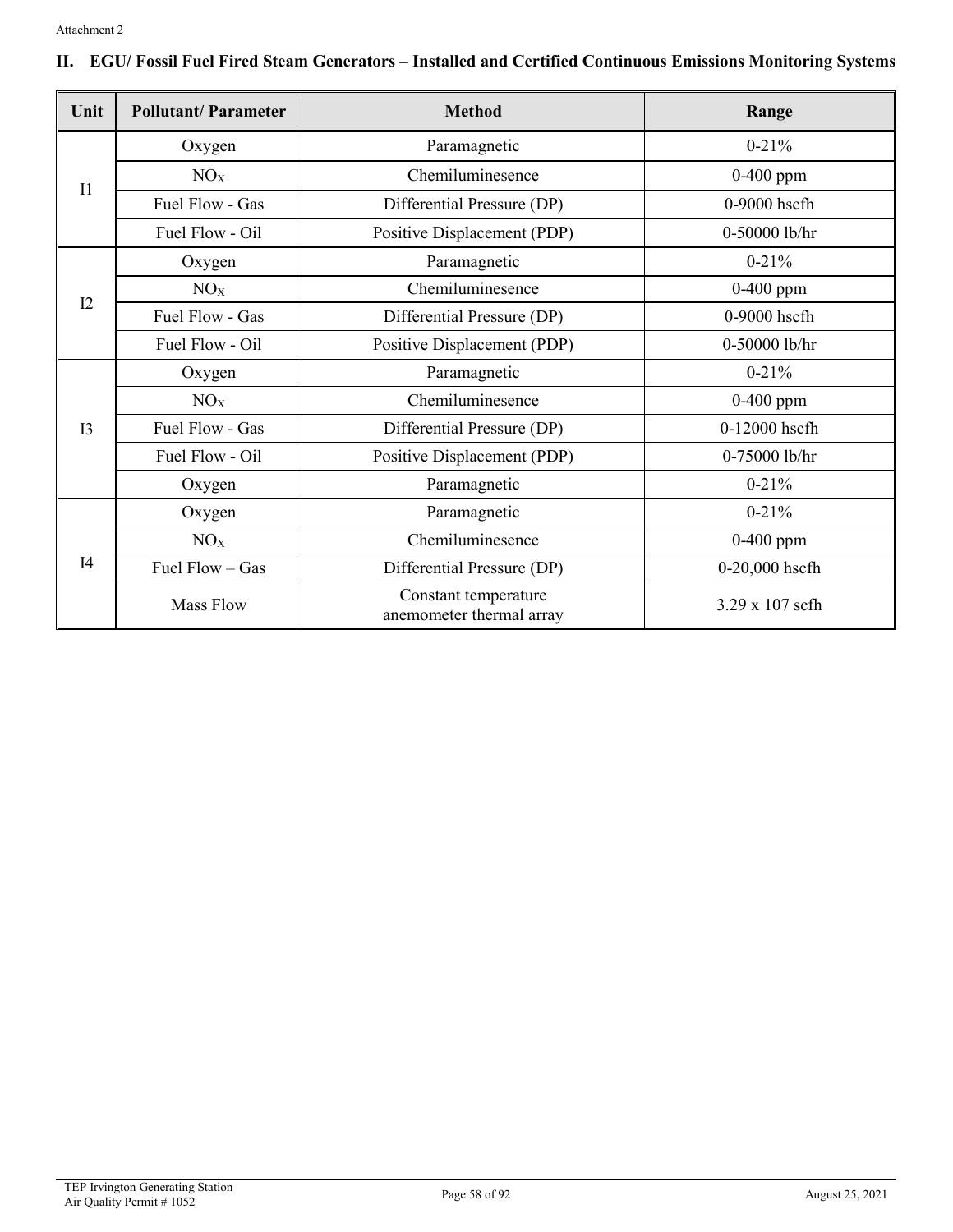## **III. Cooling Towers**

| Equipment<br>ID | <b>Description</b>                 | <b>Serial Number</b> | <b>Make</b>           | Date of Manufacture,<br><b>Installation</b> , or<br><b>Reconstruction</b> |
|-----------------|------------------------------------|----------------------|-----------------------|---------------------------------------------------------------------------|
| I1E             | <b>Steam Unit Cooling</b><br>Tower | FD90980              | <b>Fluor Products</b> | 1957                                                                      |
| I2D             | <b>Steam Unit Cooling</b><br>Tower | FD92580              | <b>Fluor Products</b> | 1959                                                                      |
| 13D             | <b>Steam Unit Cooling</b><br>Tower | $663 - 3 - 10$       | Marley Co.            | 1961                                                                      |
| I4E             | <b>Steam Unit Cooling</b><br>Tower | 6645-12-36-3         | Marley Co.            | 1964                                                                      |

## **IV. Stationary Rotating Machinery (Gas Turbines)**

| <b>Equipment</b><br>$\mathbf{ID}$ | <b>Description</b>                                | Capacity         | <b>Serial Number</b>             | <b>Make</b>                      | <b>Fuels</b>                                 | Date of<br>Manufacture,<br>Installation or |
|-----------------------------------|---------------------------------------------------|------------------|----------------------------------|----------------------------------|----------------------------------------------|--------------------------------------------|
| IGT1                              | Simple cycle<br>gas turbine<br>generating<br>unit | 24 MW Net        | 17A2088-1                        | Westinghouse                     | #2 Distillate Fuel<br>Oil; or<br>Natural Gas | 1972                                       |
| IGT <sub>2</sub>                  | Simple cycle<br>gas turbine<br>generating<br>unit | 24.5 MW<br>Net   | 17A2086-1                        | Westinghouse                     | #2 Distillate Fuel<br>Oil or<br>Natural Gas  | 1972                                       |
| IGT3                              | Simple cycle<br>gas turbine<br>generating<br>unit | $<$ 25 MW<br>Net | To be submitted<br>upon purchase | To be submitted<br>upon purchase | Natural Gas<br>Only                          | To be submitted<br>upon purchase           |

## **V. Gas Turbine Starter ICE and Emergency Generators**

| Equipment<br>ID   | <b>Description</b>                      | Capacity                      | <b>Serial Number Make/Model</b> |                      | <b>Fuels</b>  | Date of<br><b>Manufacture</b> | Rule<br><b>Applicability</b>  |
|-------------------|-----------------------------------------|-------------------------------|---------------------------------|----------------------|---------------|-------------------------------|-------------------------------|
| EGEN1             | <b>NESHAP</b><br>Emergency<br>Generator | 349 HP<br>$(260 \text{ kW})$  | 9NR03701                        | Caterpillar/<br>3306 | <b>Diesel</b> | 1999                          | <b>NESHAP</b><br>Subpart ZZZZ |
| EGEN <sub>2</sub> | <b>NSPS</b><br>Emergency<br>Generator   | 636 HP<br>$(474 \text{ kW})$  | 8CMAF6003ID                     | Kohler/<br>400REOZDD | <b>Diesel</b> | 2008                          | <b>NSPS</b><br>Subpart IIII   |
| EGEN3             | <b>NSPS</b><br>Emergency<br>Generator   | 900 HP<br>$(600 \text{ kW})$  | T3400446                        | Caterpillar/<br>C18  | Diesel        | 2018                          | <b>NSPS</b><br>Subpart IIII   |
| EGEN4             | <b>NSPS</b><br>Emergency<br>Generator   | 2937HP<br>$(2000 \text{ kW})$ | LY500415                        | Caterpillar<br>3516C | Diesel        | 2020                          | <b>NSPS</b><br>Subpart IIII   |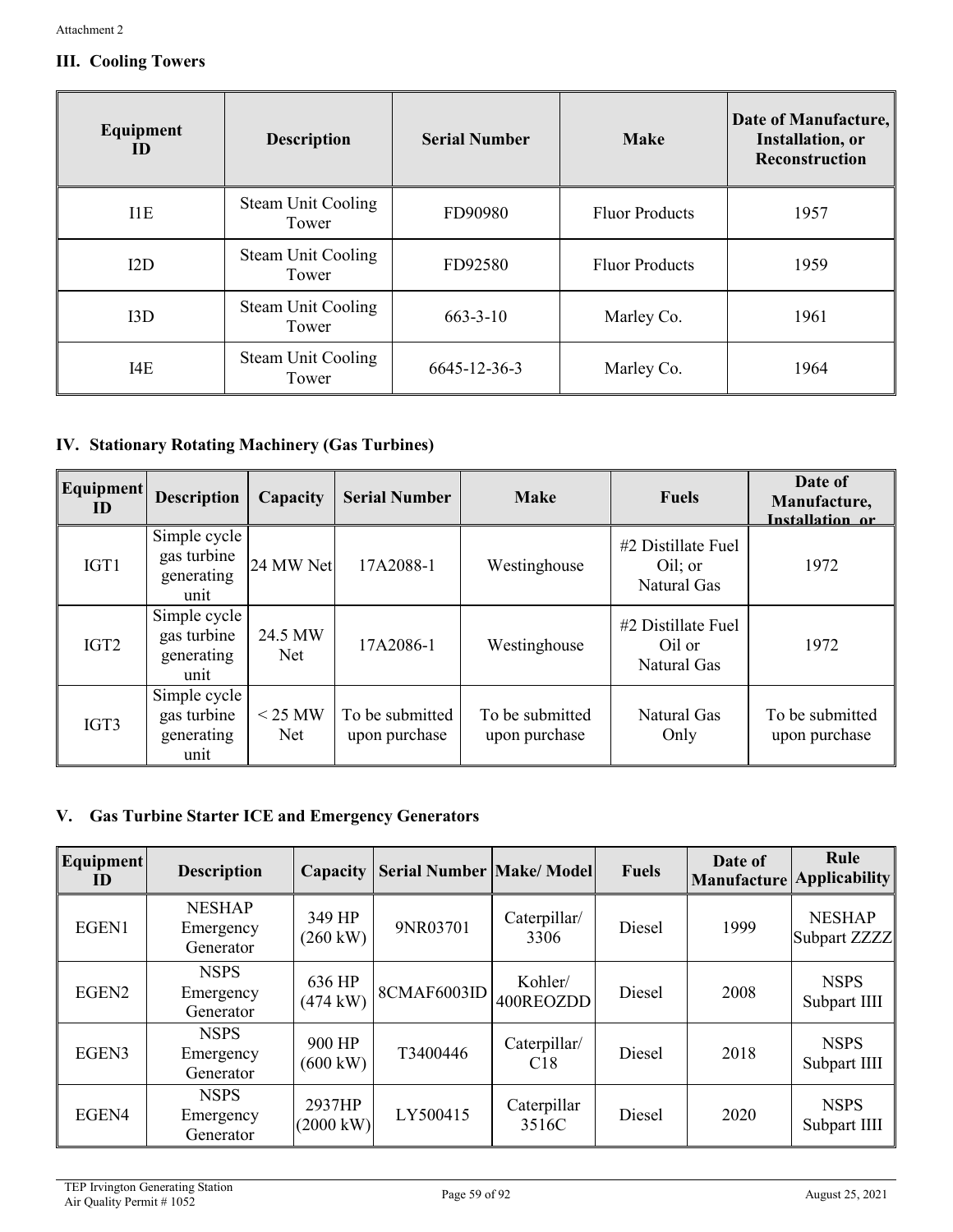## **Gas Turbine Starter ICE and Emergency Generators (Continued)**

| Equipment<br>ID | <b>Description</b>                             | Capacity | <b>Serial Number   Make/ Model</b> |          | <b>Fuels</b> | Date of<br>Manufacture Applicability | Rule                          |
|-----------------|------------------------------------------------|----------|------------------------------------|----------|--------------|--------------------------------------|-------------------------------|
| IGT1A           | <b>NESHAP</b><br>Gas turbine<br>starter engine | 635 hp   | 772267-3                           | Cummings | Diesel       | 1972                                 | <b>NESHAP</b><br>Subpart ZZZZ |
| IGT2A           | <b>NESHAP</b><br>Gas turbine<br>starter engine | 635 hp   | 769853-3                           | Cummings | Diesel       | 1972                                 | <b>NESHAP</b><br>Subpart ZZZZ |

## **VI. Reciprocating Internal Combustion Engines**

| Equipment<br>ID    | <b>Description</b>                                       | Capacity                       | <b>Serial Number</b> | Make/<br><b>Model</b> | <b>Fuels</b> | Date of<br>Manufacture | Rule<br><b>Applicability</b>                                 |
|--------------------|----------------------------------------------------------|--------------------------------|----------------------|-----------------------|--------------|------------------------|--------------------------------------------------------------|
| RICE01             | Reciprocating<br>Internal<br>Combustion<br>Engine (RICE) | 19 MW Net<br>154.5<br>MMBtu/hr | PAAE343876           | $TBD^a$               | Natural Gas  | est. 2017              | <b>NSPS</b><br>Subpart JJJJ<br><b>NESHAP</b><br>Subpart ZZZZ |
| RICE <sub>02</sub> | Reciprocating<br>Internal<br>Combustion<br>Engine (RICE) | 19 MW Net<br>154.5<br>MMBtu/hr | PAAE343877           | $TBD^a$               | Natural Gas  | est. 2017              | <b>NSPS</b><br>Subpart JJJJ<br><b>NESHAP</b><br>Subpart ZZZZ |
| RICE03             | Reciprocating<br>Internal<br>Combustion<br>Engine (RICE) | 19 MW Net<br>154.5<br>MMBtu/hr | PAAE343878           | $TBD^a$               | Natural Gas  | est. 2017              | <b>NSPS</b><br>Subpart JJJJ<br><b>NESHAP</b><br>Subpart ZZZZ |
| RICE04             | Reciprocating<br>Internal<br>Combustion<br>Engine (RICE) | 19 MW Net<br>154.5<br>MMBtu/hr | PAAE343879           | $TBD^a$               | Natural Gas  | est. 2017              | <b>NSPS</b><br>Subpart JJJJ<br><b>NESHAP</b><br>Subpart ZZZZ |
| RICE <sub>05</sub> | Reciprocating<br>Internal<br>Combustion<br>Engine (RICE) | 19 MW Net<br>154.5<br>MMBtu/hr | PAAE343880           | $TBD^a$               | Natural Gas  | est. 2017              | <b>NSPS</b><br>Subpart JJJJ<br><b>NESHAP</b><br>Subpart ZZZZ |
| RICE <sub>06</sub> | Reciprocating<br>Internal<br>Combustion<br>Engine (RICE) | 19 MW Net<br>154.5<br>MMBtu/hr | PAAE343881           | TBD <sup>a</sup>      | Natural Gas  | est. 2017              | <b>NSPS</b><br>Subpart JJJJ<br><b>NESHAP</b><br>Subpart ZZZZ |
| RICE07             | Reciprocating<br>Internal<br>Combustion<br>Engine (RICE) | 19 MW Net<br>154.5<br>MMBtu/hr | PAAE343882           | $TBD^a$               | Natural Gas  | est. 2017              | <b>NSPS</b><br>Subpart JJJJ<br><b>NESHAP</b><br>Subpart ZZZZ |
| RICE08             | Reciprocating<br>Internal<br>Combustion<br>Engine (RICE) | 19 MW Net<br>154.5<br>MMBtu/hr | PAAE343883           | $TBD^a$               | Natural Gas  | est. 2017              | <b>NSPS</b><br>Subpart JJJJ<br><b>NESHAP</b><br>Subpart ZZZZ |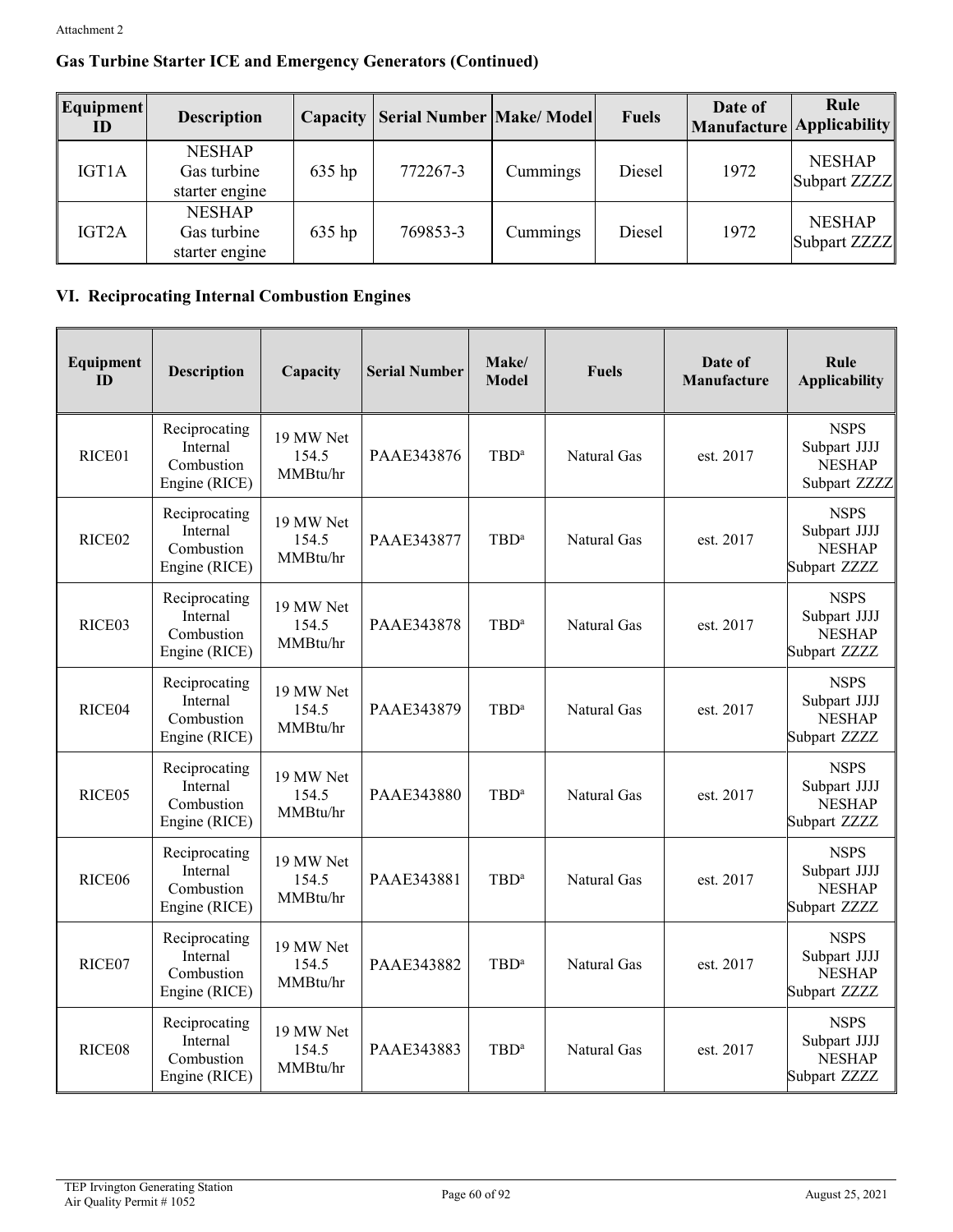| Equipment<br>ID    | <b>Description</b>                                       | Capacity                       | <b>Serial Number</b> | Make/<br><b>Model</b> | <b>Fuels</b> | Date of<br><b>Manufacture</b> | Rule<br><b>Applicability</b>                                 |
|--------------------|----------------------------------------------------------|--------------------------------|----------------------|-----------------------|--------------|-------------------------------|--------------------------------------------------------------|
| RICE <sub>09</sub> | Reciprocating<br>Internal<br>Combustion<br>Engine (RICE) | 19 MW Net<br>154.5<br>MMBtu/hr | PAAE343884           | $TBD^a$               | Natural Gas  | est. 2017                     | <b>NSPS</b><br>Subpart JJJJ<br><b>NESHAP</b><br>Subpart ZZZZ |
| RICE <sub>10</sub> | Reciprocating<br>Internal<br>Combustion<br>Engine (RICE) | 19 MW Net<br>154.5<br>MMBtu/hr | PAAE343885           | $TBD^a$               | Natural Gas  | est. 2017                     | <b>NSPS</b><br>Subpart JJJJ<br><b>NESHAP</b><br>Subpart ZZZZ |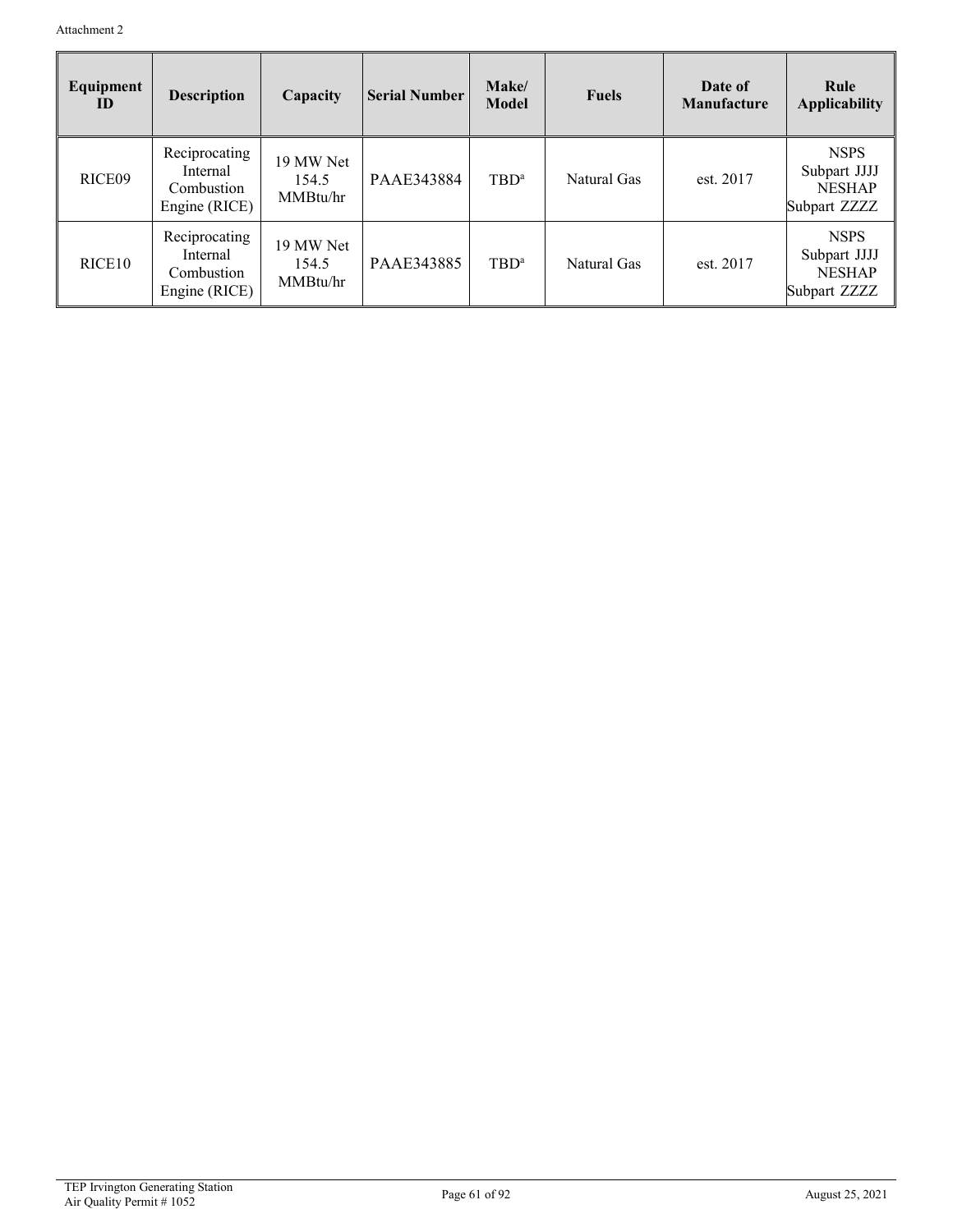## **ATTACHMENT 3: INSIGNIFICANT ACTIVITIES**

| <b>Equipment ID</b> | Description                                                                      | Capacity      | Date of<br>Manufacture,<br><b>Installation</b> , or<br>Reconstruction |
|---------------------|----------------------------------------------------------------------------------|---------------|-----------------------------------------------------------------------|
| A <sub>6</sub>      | Power Production - Flyash Latrine Vents                                          | <b>NA</b>     | NA                                                                    |
| C21                 | Power Production - Rotary Car Dumper Latrine Vent/Septic<br>System               | <b>NA</b>     | NA                                                                    |
| C22                 | Power Production - Crusher Tower Latrine Vent/Septic<br>System                   | <b>NA</b>     | <b>NA</b>                                                             |
| CHEM1               | Power Production - North 12,000 gal 93% Sulfuric Acid<br><b>Storage Tank</b>     | <b>NA</b>     | <b>NA</b>                                                             |
| CHEM2               | Power Production - North 12,000 gal 50% Liquid NaOH<br><b>Storage Tank</b>       | <b>NA</b>     | <b>NA</b>                                                             |
| CHEM3               | Power Production - North Water Treatment Chemical Storage<br><b>Bins/Barrels</b> | <b>NA</b>     | <b>NA</b>                                                             |
| CHEM4               | Power Production - North Cooling Tower Treatment Room                            | <b>NA</b>     | NA                                                                    |
| CHEM5               | Power Production - North Boiler Water Treatment Area                             | <b>NA</b>     | NA                                                                    |
| CHEM6               | Power Production - South 12,000 gal 93% Sulfuric Acid<br><b>Storage Tank</b>     | <b>NA</b>     | NA                                                                    |
| CHEM7               | Power Production - South Water Treatment Chemical Storage<br><b>Bins/Barrels</b> | <b>NA</b>     | NA                                                                    |
| CHEM8               | Power Production - South Cooling Tower Treatment Room                            | <b>NA</b>     | <b>NA</b>                                                             |
| CHEM9               | Power Production - South Boiler Water Treatment Area                             | <b>NA</b>     | NA                                                                    |
| CHEM11              | Power Production -Environmental Laboratory Latrine<br>Vent/Septic System         | <b>NA</b>     | <b>NA</b>                                                             |
| CHEM12              | Power Production - Environmental Laboratory Fume Hood                            | <b>NA</b>     | <b>NA</b>                                                             |
| CHEM13              | Power Production - Water Laboratory Fume Hood (2)                                | <b>NA</b>     | NA                                                                    |
| CHEM14              | Power Production - Environmental Laboratory Heater                               | <b>NA</b>     | NA                                                                    |
| CHEM15              | Power Production - Boiler Feedwater Storage Tanks (6)                            | <b>NA</b>     | NA                                                                    |
| FH1                 | Fuel Oil Storage Tank #1 - Vertical Fixed Roof AST                               | 524,072 gal   | 1957                                                                  |
| FH <sub>2</sub>     | Fuel Oil Storage Tank #2 - Vertical Fixed Roof AST                               | 524,072 gal   | 1958                                                                  |
| FH3                 | Fuel Oil Storage Tank #3 - Vertical Fixed Cone Roof AST                          | 756,084 gal   | 1961                                                                  |
| FH <sub>5</sub>     | Water Storage Tank #5 - Vertical Fixed Roof AST                                  | 3,034,858 gal | 1971                                                                  |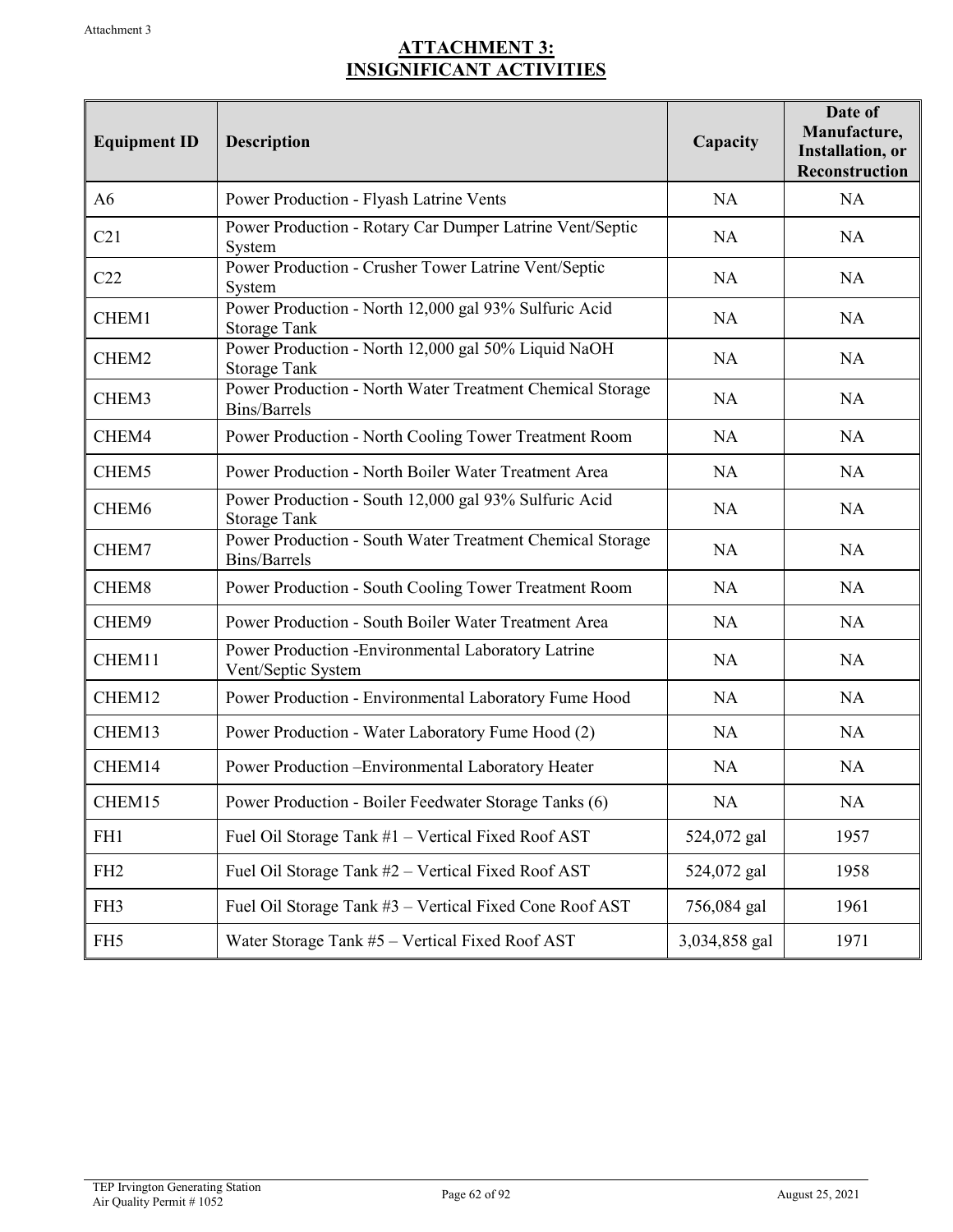| Attachment 5<br><b>Equipment ID</b> | Description                                                                     | Capacity      | Date of<br>Manufacture,<br><b>Installation</b> , or<br><b>Reconstruction</b> |
|-------------------------------------|---------------------------------------------------------------------------------|---------------|------------------------------------------------------------------------------|
| FH <sub>6</sub>                     | Fuel Oil Storage Tank #6 - Vertical Fixed Roof AST                              | 3,034,858 gal | 1971                                                                         |
| FH7                                 | Fuel Oil Storage Tank #7 - Vertical Fixed Roof AST                              | 3,034,858 gal | 1971                                                                         |
| FH <sub>9</sub>                     | Power Production - Condensate Return Collection Sump<br>Vents                   | NA            | <b>NA</b>                                                                    |
| <b>FH11</b>                         | Fuel Oil Storage Tank #11 - Vertical Fixed Roof AST                             | 3,034,858 gal | 1972                                                                         |
| <b>FH12</b>                         | Fuel Oil Storage Tank #12 - Vertical Fixed Roof AST                             | 3,034,858 gal | 1972                                                                         |
| <b>FH13</b>                         | Fuel Oil Storage Tank #13 - Vertical Fixed Roof AST                             | 3,034,858 gal | 1972                                                                         |
| <b>FH14</b>                         | Power Production - Condensate Return Collection Sump<br>Vents                   | <b>NA</b>     | NA                                                                           |
| <b>FH15</b>                         | Power Production - Fuel Oil<br>Unloading/Transfer/Pumping and Piping Facilities | <b>NA</b>     | <b>NA</b>                                                                    |
| FH16                                | Power Production - Waste Oil Drums                                              | <b>NA</b>     | <b>NA</b>                                                                    |
| GS9                                 | General Shop - Furnace 75 kBTU                                                  | NA            | NA                                                                           |
| GS10                                | General Shop - Latrine Vents                                                    | <b>NA</b>     | NA                                                                           |
| GS11                                | General Shop Paint Booth                                                        | <b>NA</b>     | NA                                                                           |
| I <sub>5</sub>                      | <b>Power Production - Power Block Latrine Vents</b>                             | NA            | NA                                                                           |
| <b>I6</b>                           | Power Production - Engineering Building Latrine Vents                           | <b>NA</b>     | <b>NA</b>                                                                    |
| I7                                  | Power Production - Power Block Used Oil Storage<br>Drums                        | <b>NA</b>     | <b>NA</b>                                                                    |
| 18                                  | Power Production - Power Block Battery Rooms                                    | NA            | <b>NA</b>                                                                    |
| <b>I9</b>                           | Power Production - Common Facilities Battery Room                               | <b>NA</b>     | <b>NA</b>                                                                    |
| I11                                 | Power Production - Mechanical Maintenance Flammable<br>Storage cabinets         | <b>NA</b>     | <b>NA</b>                                                                    |
| I12                                 | Power Production - Switchyard Circuit<br>Breakers/Transformers                  | NA            | <b>NA</b>                                                                    |
| I13                                 | Lube Oil/Paint Storage Room                                                     | NA            | NA                                                                           |
| <b>I14</b>                          | Power Production - Maintenance Shop Welding<br>Activities/Vents/ Solvent Tanks  | NA            | <b>NA</b>                                                                    |
| <b>I15</b>                          | <b>Electrical Shop Solvent Tank</b>                                             | <b>NA</b>     | NA                                                                           |
| I72                                 | Power Production - #5 Fire/Dust Control Water Storage<br>Tank 3,000,000 gal     | <b>NA</b>     | <b>NA</b>                                                                    |
| I73                                 | Power Production - Service Water Pressure/Storage Tank<br>$150,000$ gallons     | <b>NA</b>     | NA                                                                           |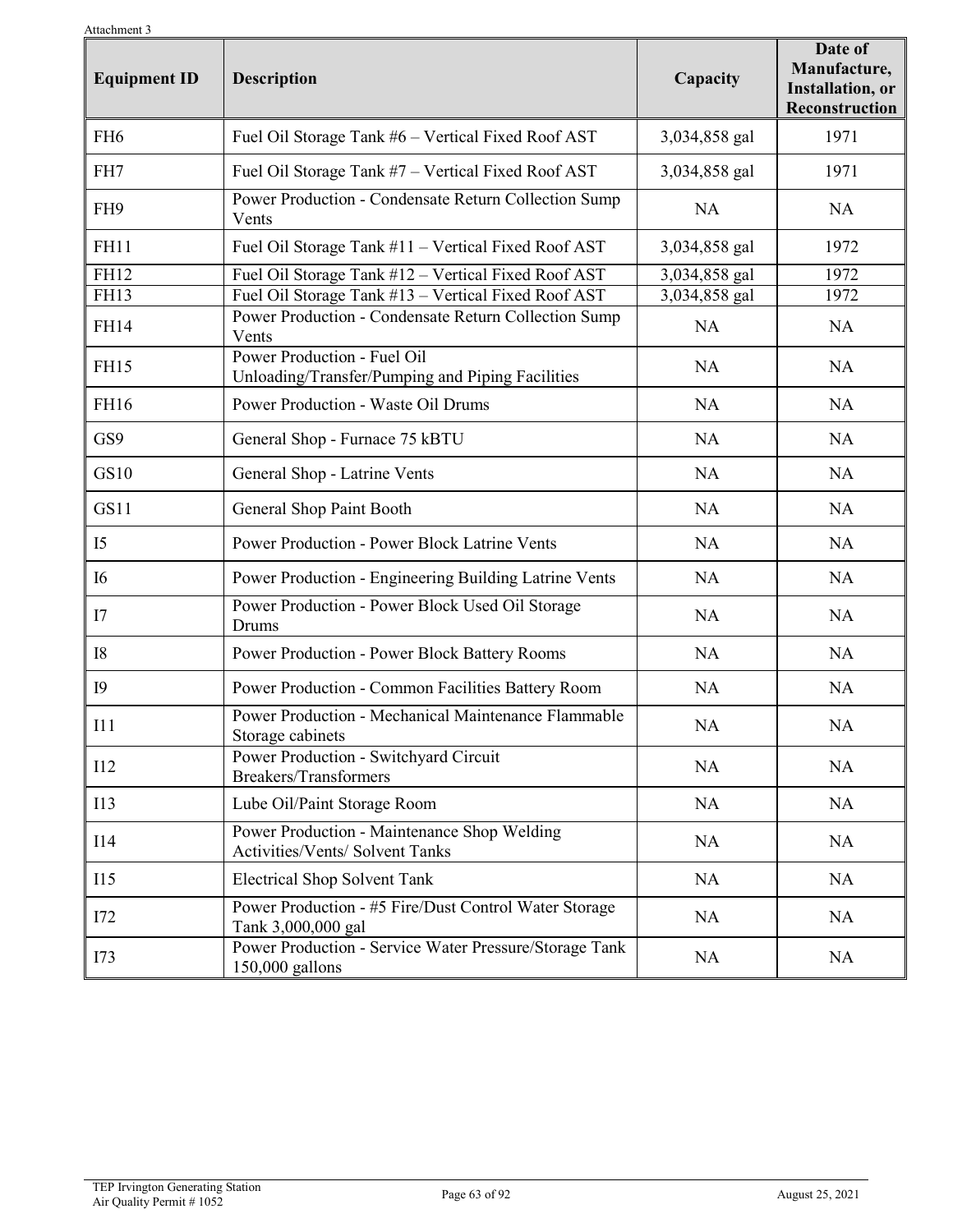| лиаспппент э<br><b>Equipment ID</b>           | <b>Description</b>                                          | Capacity  | Date of<br>Manufacture,<br><b>Installation</b> , or<br>Reconstruction |
|-----------------------------------------------|-------------------------------------------------------------|-----------|-----------------------------------------------------------------------|
| $I16-21,$<br>WH1-2, GS1-8,<br><b>TRAN4-12</b> | Miscellaneous hot water and space heaters                   | Misc.     | Misc.                                                                 |
| IIA                                           | Power Production - Unit #1 Boiler Blowdown Flashtank        | NA        | <b>NA</b>                                                             |
| 11B                                           | Turbine lube oil vapor extractor                            | NA        | <b>NA</b>                                                             |
| 11C                                           | Generator bearing drain vapor extractor                     | <b>NA</b> | <b>NA</b>                                                             |
| 11D                                           | Generator bearing drain vacuum pump                         | <b>NA</b> | <b>NA</b>                                                             |
| I1F                                           | Power Production - North Turbine Lube Oil Storage Tank      | <b>NA</b> | <b>NA</b>                                                             |
| I1G                                           | Power Production - Unit #1 Fuel Gas Piping                  | <b>NA</b> | <b>NA</b>                                                             |
| I1H                                           | Power Production - Unit #1 Fuel Gas Vents                   | <b>NA</b> | <b>NA</b>                                                             |
| 11I                                           | Power Production - Unit #1 Boiler Safety Relief Valve Vents | NA        | <b>NA</b>                                                             |
| 11J                                           | Power Production - Unit #1 Steam/Drain Vents                | NA        | <b>NA</b>                                                             |
| 11K                                           | Power Production - Unit #1 Main Transformer                 | NA        | NA                                                                    |
| 11L                                           | Power Production - Unit #1 Auxiliary Transformer            | <b>NA</b> | <b>NA</b>                                                             |
| I2A                                           | Power Production - Unit #2 Boiler Blowdown Flashtank        | <b>NA</b> | <b>NA</b>                                                             |
| 12B                                           | Turbine lube oil vapor extractor                            | <b>NA</b> | <b>NA</b>                                                             |
| I2C                                           | Generator bearing drain vapor extractor                     | <b>NA</b> | <b>NA</b>                                                             |
| I <sub>2</sub> E                              | Power Production - Unit #2 Fuel Gas Piping                  | NA        | <b>NA</b>                                                             |
| I <sub>2F</sub>                               | Power Production - Unit #2 Fuel Gas Vents                   | <b>NA</b> | <b>NA</b>                                                             |
| I2G                                           | Power Production - Unit #2 Boiler Safety Relief Valve Vents | <b>NA</b> | <b>NA</b>                                                             |
| I2H                                           | Power Production - Unit #2 Steam/Drain Vents                | <b>NA</b> | <b>NA</b>                                                             |
| 12I                                           | Power Production - Unit #2 Main Transformer                 | NA        | <b>NA</b>                                                             |
| I2J                                           | Power Production - Unit #2 Auxiliary Transformer            | <b>NA</b> | <b>NA</b>                                                             |
| I3A                                           | Power Production - Unit #3 Boiler Blowdown Flashtank        | <b>NA</b> | NA                                                                    |
| I3B                                           | Turbine lube oil vapor extractor                            | <b>NA</b> | <b>NA</b>                                                             |
| $_{\rm{IC}}$                                  | Generator bearing drain vapor extractor                     | <b>NA</b> | <b>NA</b>                                                             |
| I3E                                           | Power Production - South Turbine Lube Oil Storage Tank      | NA        | <b>NA</b>                                                             |
| 13F                                           | Power Production - Unit #3 Fuel Gas Piping                  | NA        | <b>NA</b>                                                             |
| I3G                                           | Power Production - Unit #3 Fuel Gas Vents                   | NA        | <b>NA</b>                                                             |
| I3H                                           | Power Production - Unit #3 Boiler Safety Relief Valve Vents | NA        | <b>NA</b>                                                             |
| I3I                                           | Power Production - Unit #3 Steam/Drain Vents                | <b>NA</b> | NA                                                                    |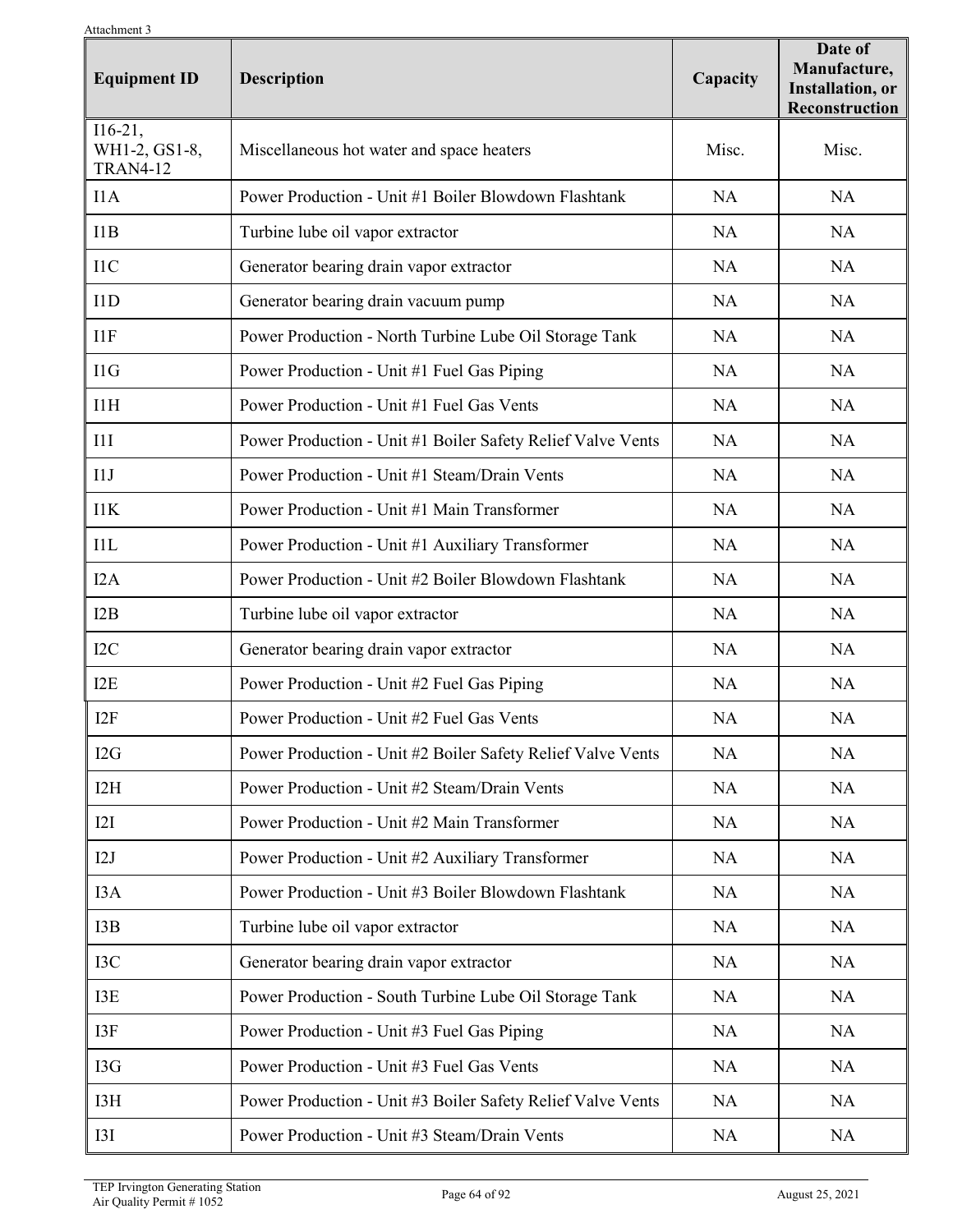| Attachment 3<br><b>Equipment ID</b> | <b>Description</b>                                            | Capacity          | Date of<br>Manufacture,<br><b>Installation</b> , or<br>Reconstruction |
|-------------------------------------|---------------------------------------------------------------|-------------------|-----------------------------------------------------------------------|
| I3J                                 | Power Production - Unit #3 Main Transformer                   | <b>NA</b>         | NA                                                                    |
| I3K                                 | Power Production - Unit #3 Auxiliary Transformer              | <b>NA</b>         | <b>NA</b>                                                             |
| I4A                                 | Power Production - Unit #4 Boiler Blowdown Flashtank          | <b>NA</b>         | <b>NA</b>                                                             |
| I4B                                 | Turbine lube oil vapor extractor                              | <b>NA</b>         | <b>NA</b>                                                             |
| I <sub>4</sub> C                    | Generator bearing drain vapor extractor $-6508-G-13$          | <b>NA</b>         | <b>NA</b>                                                             |
| I <sub>4</sub> D                    | Generator bearing drain vacuum pump                           | <b>NA</b>         | NA                                                                    |
| I4F                                 | Power Production - Unit #4 Fuel Gas Piping                    | <b>NA</b>         | <b>NA</b>                                                             |
| I4G                                 | Power Production - Unit #4 Fuel Gas Vents                     | <b>NA</b>         | NA                                                                    |
| I4H                                 | Power Production - Unit #4 Boiler Safety Relief Valve Vents   | NA                | <b>NA</b>                                                             |
| I4I                                 | Power Production - Unit #4 Steam/Drain Vents                  | <b>NA</b>         | <b>NA</b>                                                             |
| I4J                                 | Power Production - Unit #4 Main Transformer                   | <b>NA</b>         | <b>NA</b>                                                             |
| I4K                                 | Power Production - Unit #4 Auxiliary Transformer              | <b>NA</b>         | <b>NA</b>                                                             |
| IGT1B                               | Turbine lube oil vapor extractor                              | 0.5<br>hp/1A/230V | <b>NA</b>                                                             |
| IGT2B                               | Turbine lube oil vapor extractor                              | 0.5<br>hp/1A/230V | NA                                                                    |
| OH <sub>1</sub>                     | Operating Headquarters - HVAC Cooling Tower                   | <b>NA</b>         | <b>NA</b>                                                             |
| OH <sub>1</sub>                     | <b>ERTF Paint Booth</b>                                       | <b>NA</b>         | <b>NA</b>                                                             |
| OH <sub>1</sub>                     | ERTF Weld $Show -$ welding operations                         | <b>NA</b>         | <b>NA</b>                                                             |
| OH <sub>1</sub>                     | Fabrication Weld Shop Paint Booth                             | NA                | NA                                                                    |
| OH <sub>1</sub>                     | Glove Lab Paint Booth                                         | <b>NA</b>         | NA                                                                    |
| OH <sub>4</sub>                     | <b>Operating Headquarters - Latrine Vents</b>                 | <b>NA</b>         | <b>NA</b>                                                             |
| OH <sub>5</sub>                     | <b>Operating Headquarters - Training Center Latrine Vents</b> | <b>NA</b>         | <b>NA</b>                                                             |
| OH <sub>6</sub>                     | <b>Operating Headquarters - Trailer Latrine Vents</b>         | <b>NA</b>         | <b>NA</b>                                                             |
| <b>OH73</b>                         | Operating Headquarters Tool Room Solvent Tank                 | <b>NA</b>         | <b>NA</b>                                                             |
| SS <sub>1</sub>                     | Service Center - HVAC Cooling Tower                           | <b>NA</b>         | <b>NA</b>                                                             |
| SS <sub>2</sub>                     | Service Center - Reproduction Equipment                       | <b>NA</b>         | <b>NA</b>                                                             |
| SS <sub>4</sub>                     | Service Center - Latrine Vents                                | <b>NA</b>         | <b>NA</b>                                                             |
| TRAN1                               | Transportation - New/Used Lubricating Oil Storage             | <b>NA</b>         | <b>NA</b>                                                             |
| TRAN13                              | <b>Transportation - Latrine Vents</b>                         | <b>NA</b>         | <b>NA</b>                                                             |
| TRAN2                               | Transportation - Underground Diesel Storage Tank              | 15,000 gal        | <b>NA</b>                                                             |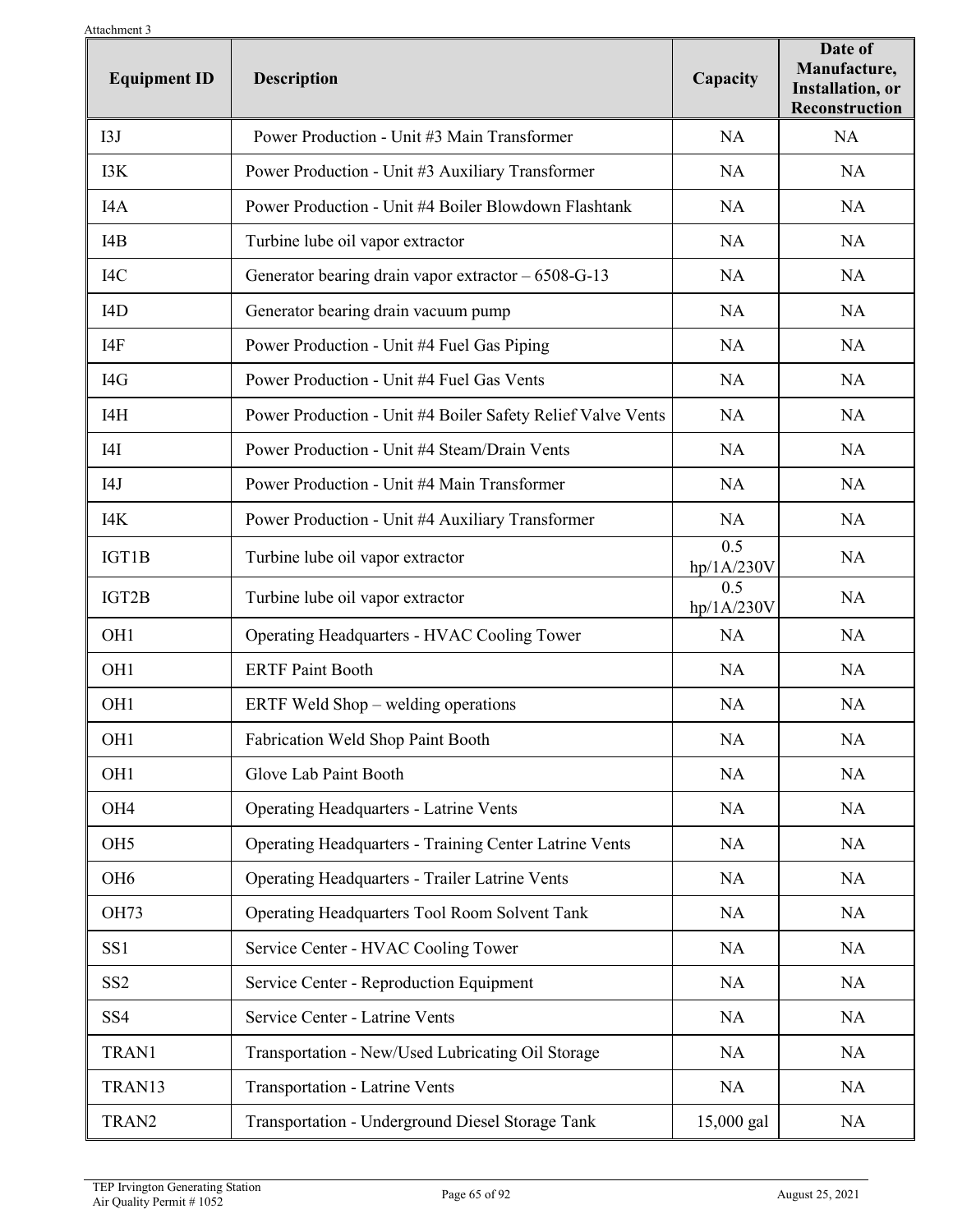| ruavillilulli <i>ə</i><br><b>Equipment ID</b> | <b>Description</b>                                                                                       | Capacity   | Date of<br>Manufacture,<br><b>Installation</b> , or<br><b>Reconstruction</b> |
|-----------------------------------------------|----------------------------------------------------------------------------------------------------------|------------|------------------------------------------------------------------------------|
| Tank 19                                       | Transportation - Aboveground Diesel Storage Tank                                                         | 10,000 gal | NA                                                                           |
| Tank 1                                        | Transportation - Underground Gasoline Storage Tank                                                       | 15,000 gal | 1989                                                                         |
| TRAN16                                        | <b>Transportation Steam Cleaner</b>                                                                      | <b>NA</b>  | <b>NA</b>                                                                    |
| <b>TRAN</b>                                   | Transportation Car Wash and three associated natural<br>gas-fired water heaters                          | <b>NA</b>  | <b>NA</b>                                                                    |
| WH4                                           | WH4 Warehouse - Latrine Vents                                                                            | NA         | <b>NA</b>                                                                    |
| WW1                                           | Power Production - North Collection Sump-Boiler<br>Blowdown.                                             | <b>NA</b>  | <b>NA</b>                                                                    |
| WW <sub>2</sub>                               | Power Production - South Collection Sump (2) - Rain<br>Runoff,<br>Ash/Coal Area Washdown                 | <b>NA</b>  | <b>NA</b>                                                                    |
| WW3                                           | Power Production - Bottom Ash Runoff Collection<br>Sump                                                  | NA         | <b>NA</b>                                                                    |
| WW4                                           | Basin-Boiler<br><b>Power Production Plant Waste</b><br>Blowdown Demineralizer Regenerant                 | <b>NA</b>  | <b>NA</b>                                                                    |
| WW5                                           | Power Production - Coal Pile Runoff Basin- Rain<br>Runoff, Ash/Coal Area Washdown                        | <b>NA</b>  | <b>NA</b>                                                                    |
| WW <sub>6</sub>                               | Power Production - Evaporation Basin (3) - Treated<br>Wastewater from Plant Waste/Coal Pile Runoff Basin | NA         | NA                                                                           |
| WW7                                           | Power Production-Waste<br>Water<br>Treatment<br>Latrine<br>Vent/Septic System                            | NA         | <b>NA</b>                                                                    |
| WW8                                           | WW8 Power Production - Waste Water Treatment<br>5,000 gal 93% Sulfuric Acid Tank                         | NA         | <b>NA</b>                                                                    |
| WW9                                           | Power Production - Waste Water Treatment 5,000 gal<br>50% Liquid NaOH Tank                               | <b>NA</b>  | <b>NA</b>                                                                    |
| WW10                                          | Power Production - Waste Water Treatment Clarifier<br>Wastewater 140,000 gal                             | NA         | NA                                                                           |
| WW11                                          | <b>Power Production - Waste Water Treatment Scum</b><br>Tank-Clarifier Scum for recycle 1170 gal         | NA         | NA                                                                           |
| WW12                                          | Power Production - Waste Water Treatment pH<br>Adjustment Tank- Pretreated Wastewater 6768 gal           | <b>NA</b>  | NA                                                                           |
| WW13                                          | Power Production - Waste Water Treatment pH<br>Adjustment Tank- Treated Wastewater 5000 gal              | NA         | NA                                                                           |
| WW14                                          | <b>Power Production - Waste Water Treatment Chemical</b><br>Mix Tank (2) - Alum 730 gal                  | <b>NA</b>  | NA                                                                           |
| WW15                                          | <b>Power Production - Waste Water Treatment Chemical</b><br>Mix Tank (2) - Polymer 148 gal               | <b>NA</b>  | NA                                                                           |
| N/A                                           | Compact Linear Fresnel Reflector - Solar Steam<br>Generator System                                       | N/A        | TBD                                                                          |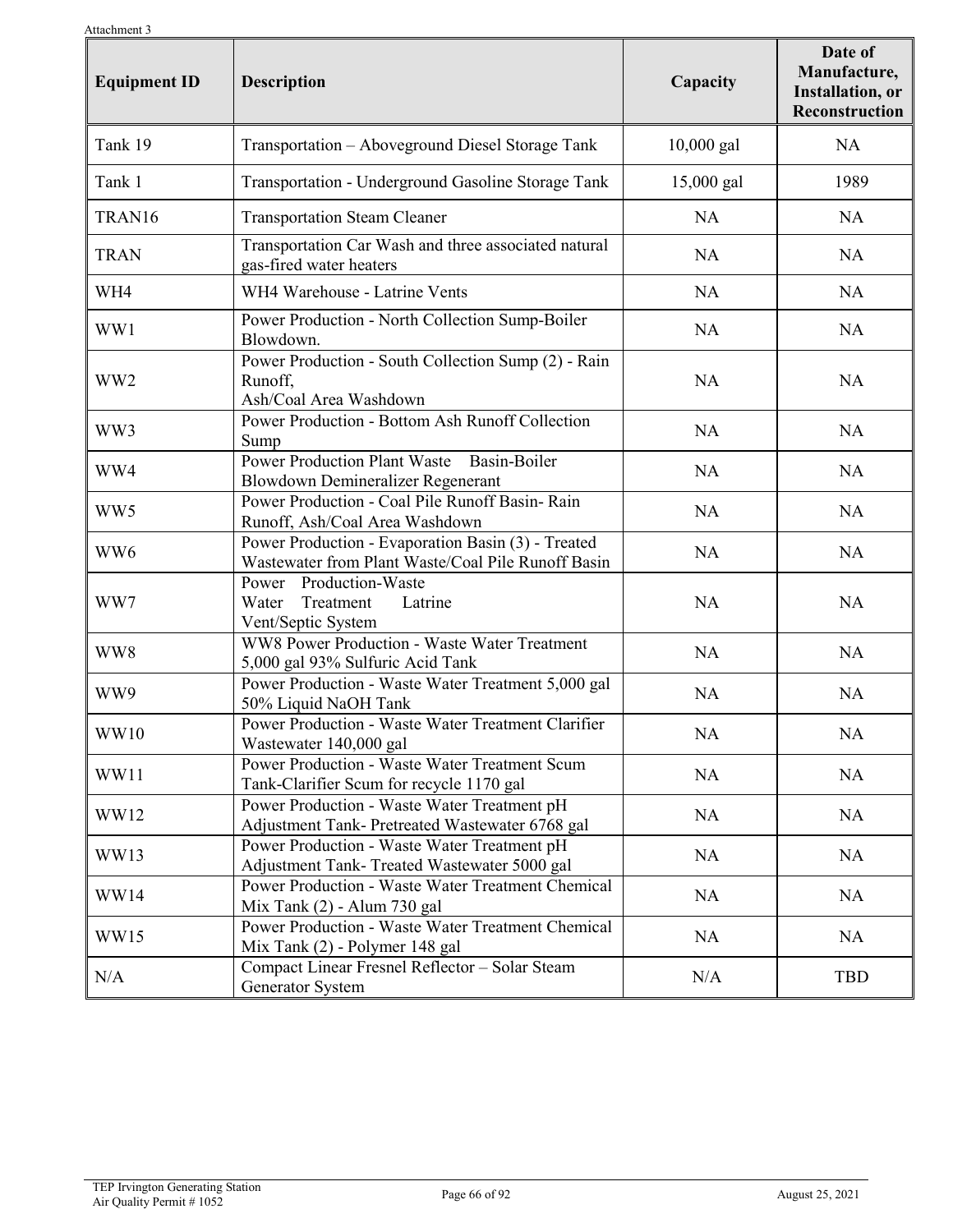## **ATTACHMENT 4: EMISSIONS DISCHARGE OPACITY LIMITING STANDARDS**

## **PCC 17.16.040**

|                                              | <b>Instantaneous Opacity Measurements</b> | <b>Maximum</b>                          |                            |                                        |  |
|----------------------------------------------|-------------------------------------------|-----------------------------------------|----------------------------|----------------------------------------|--|
| <b>Type of Source</b>                        | <b>Required No.</b><br>(For a Set)        | <b>Excluded No.</b><br>(Highest Values) | N. to Use For<br>Averaging | <b>Allowable Average</b><br>Opacity, % |  |
| Cold Diesel<br>Engines <sup>1</sup>          | 25                                        | 0                                       | 25                         | 60                                     |  |
| <b>Loaded Diesel</b><br>Engines <sup>2</sup> | 26                                        |                                         | 25                         | 60                                     |  |
| Other Sources <sup>3</sup>                   | 25                                        |                                         | 25                         | 20                                     |  |

<sup>1</sup> Applicable to the first 10 consecutive minutes after starting up a diesel engine.

<sup>2</sup> Applicable to a diesel engine being accelerated under load.

<sup>3</sup> Any source not otherwise specifically covered within this table, unless otherwise specifically covered in this permit.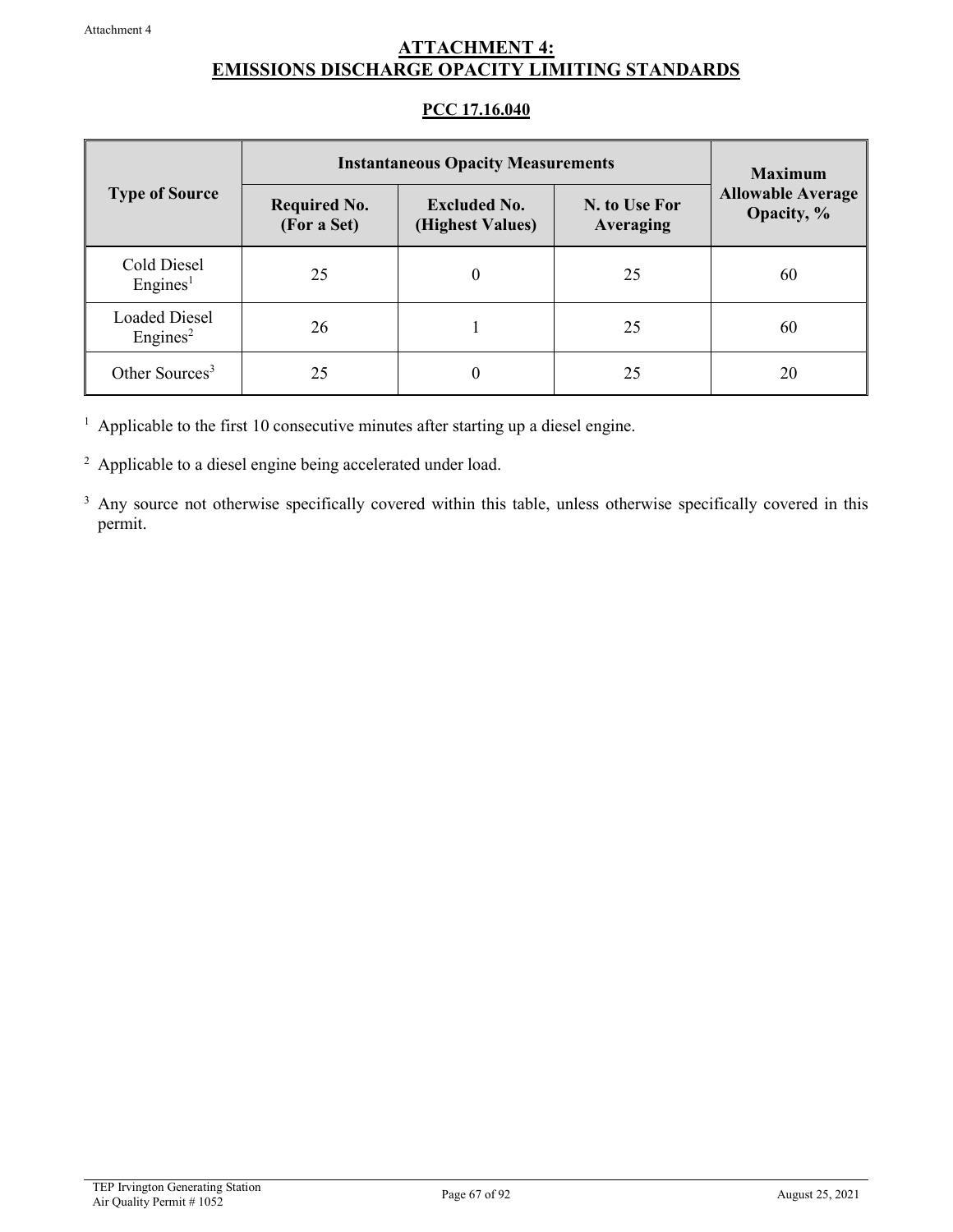## **ATTACHMENT 5: PHASE II ACID RAIN PERMIT**

## **I. STATEMENT OF BASIS**

Statutory and Regulatory Authorities: In accordance with Arizona Revised Statutes, Title 49, Chapter 3, Article 2, Section 426.N, and Titles IV and V of the Clean Air Act, the Pima County Department of Environmental Quality issues this Phase II Acid Rain Permit pursuant to Section 17.12.365 of Title 17 of the Pima County Code.

#### **II. SO2 ALLOWANCE1 ALLOCATIONS AND NOX REQUIREMENTS FOR EACH AFFECTED UNIT** [40 CFR Part 73 Table 2]

| Α. | UNIT 11 |  |
|----|---------|--|
|    |         |  |

| <b>Year:</b>                      | 2012    | 2013                                                            | 2014    | 2015    | 2016    | 2017    | 2018    |
|-----------------------------------|---------|-----------------------------------------------------------------|---------|---------|---------|---------|---------|
| Annual $SO2$<br><b>Allowances</b> | 14 tons | 14 tons                                                         | 14 tons | 14 tons | 14 tons | 14 tons | 14 tons |
| $NOx$ Limits:                     |         | This unit is not subject to a $NOX$ limit under 40 CFR Part 76. |         |         |         |         |         |

## **B. UNIT I2**

| <b>Year:</b>                      | 2012                                                            | 2013    | 2014    | 2015    | 2016    | 2017    | 2018    |
|-----------------------------------|-----------------------------------------------------------------|---------|---------|---------|---------|---------|---------|
| Annual $SO2$<br><b>Allowances</b> | 40 tons                                                         | 40 tons | 40 tons | 40 tons | 40 tons | 40 tons | 40 tons |
| $NOx$ Limits:                     | This unit is not subject to a $NOX$ limit under 40 CFR Part 76. |         |         |         |         |         |         |

## **C. UNIT I3**

| <b>Year:</b>                      | 2012                                                            | 2013   | 2014   | 2015   | 2016   | 2017   | 2018   |
|-----------------------------------|-----------------------------------------------------------------|--------|--------|--------|--------|--------|--------|
| Annual $SO2$<br><b>Allowances</b> | 2 tons                                                          | 2 tons | 2 tons | 2 tons | 2 tons | 2 tons | 2 tons |
| $NOx$ Limits:                     | This unit is not subject to a $NOX$ limit under 40 CFR Part 76. |        |        |        |        |        |        |

## **D. UNIT I4**

| Year:                             | 2012                                                                                                                                                                                                                                                                                                                                                                                                                                                                                                                                                                                                  | 2013        | 2014 | 2015                                              | 2016 | 2017 | 2018 |
|-----------------------------------|-------------------------------------------------------------------------------------------------------------------------------------------------------------------------------------------------------------------------------------------------------------------------------------------------------------------------------------------------------------------------------------------------------------------------------------------------------------------------------------------------------------------------------------------------------------------------------------------------------|-------------|------|---------------------------------------------------|------|------|------|
| Annual $SO2$<br><b>Allowances</b> | $2805$ tons                                                                                                                                                                                                                                                                                                                                                                                                                                                                                                                                                                                           | $2805$ tons |      | 2805 tons 2805 tons 2805 tons 2805 tons 2805 tons |      |      |      |
| $NOx$ Limits:                     | Pursuant to 40 CFR Part 76, the Pima County Department of Environmental Quality<br>approves a $NOX$ emission limitation for UNIT I4. This unit's annual average $NOX$<br>emission rate for each year, determined in accordance with 40 CFR Part 75, shall not<br>exceed the applicable emission limitation, under 40 CFR Part $76.7(a)(2)$ , of 0.46<br>lb/MMBTU for wall-fired boilers.<br>In addition, this unit shall comply with all other applicable requirements of 40 CFR Part<br>76, including the duty to reapply for a $NOX$ compliance plan and requirements covering<br>excess emissions. |             |      |                                                   |      |      |      |

As defined under 40 CFR §72.2, "Allowance" means an authorization by the Administrator under the Acid Rain Program to emit up to one ton of sulfur dioxide during or after a specified calendar year. The number of allowances actually held by an affected source in a unit account may differ from the number allocated by U.S. EPA. Neither of the aforementioned conditions necessitate a revision to the unit  $SO_2$  allowance allocations identified in this permit (See 40 CFR 72.84).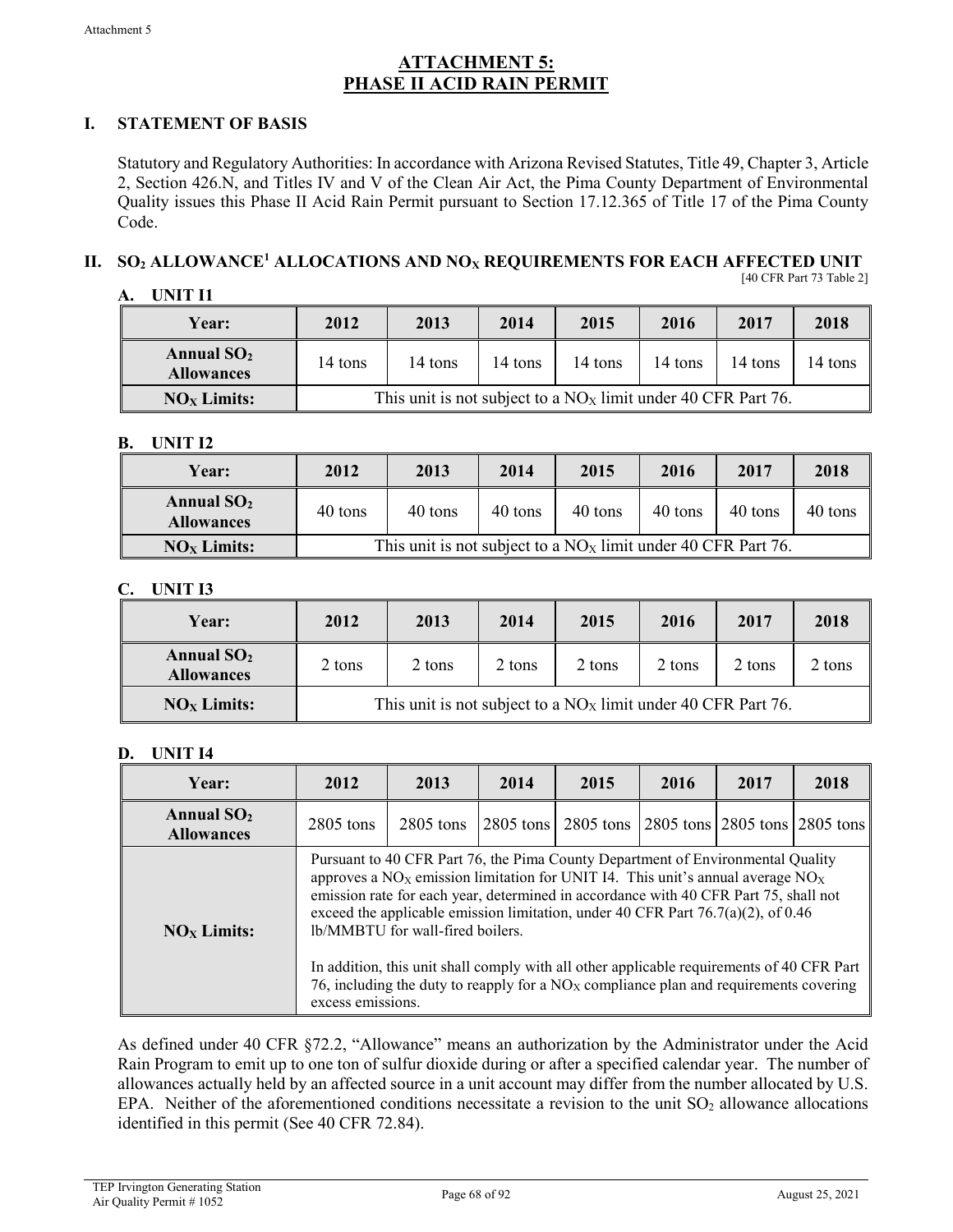## **III. ACID RAIN PERMIT APPLICATION**

The Permittee, and any other owners or operators of the units at this facility, shall comply with the requirements contained in the two attached acid rain permit applications. These applications are:

A. Phase II Permit Application (OMB No. 2060-0258) signed by the Designated Representative on 12/12/95.

B. Phase II NO<sub>X</sub> Compliance Plan (OMB No. 2060-0258) signed by the Designated Representative on 12/15/97.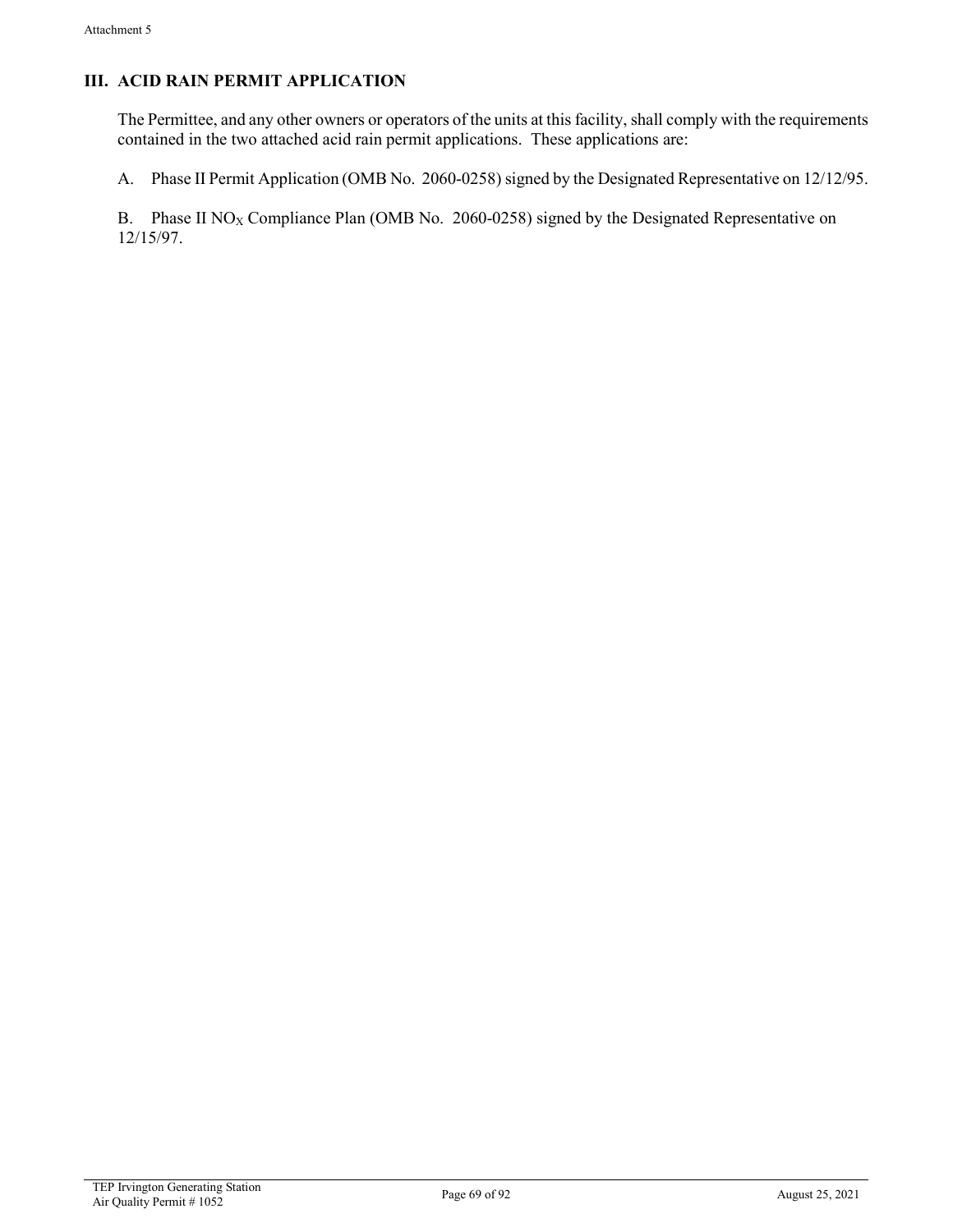## **ATTACHMENT 6: ALTERNATE OPERATING SCENARIO #1**

## **I. APPLICABILITY – 40 CFR 60 Subpart KKKK**

This alternate operating scenario #1 shall only apply to the turbine that will be identified as IGT3 upon purchase should the applicability date of IGT3 be subject to 40 CFR 60 Subpart KKKK. TEP-IGS shall notify PDEQ upon purchasing the turbine. The notification shall include all reporting requirements that are identified in this attachment.

## **II. GENERAL PROVISIONS**

The following requirements apply to the operation, maintenance, recordkeeping and testing of Unit IGT3 and its associated monitoring systems in accordance with 40 CFR Part 60, Subpart A – General Provisions. These requirements are in addition to any applicable requirements in the General Provisions in Part A of this permit, unless Attachment 6 is more stringent.

### **A. Mailing Address**

All requests, reports, applications, submittals, and other communications to the Administrator and Control Officer pursuant to 40 CFR Part 60 shall be submitted in duplicate to the Administrator and Control Officer at the following addresses: [40 CFR §60.4(a)]

Director Director 75 Hawthorne Street 33 North Stone Avenue, Suite 700 San Francisco, CA 94105 Tucson, AZ 85701

U.S. Environmental Protection Agency Pima County Department of Environmental Quality

### **B. Notification and Recordkeeping**

- 1. The Permittee shall furnish the Control Officer written notification as follows: [40 CFR 60.7(a)]
	- a. A notification of the date of construction of Unit IGT3 is commenced postmarked no later than 30 days after such date (date of construction). [40 CFR 60.7(a)(1)]
	- b. A notification of the actual date of initial startup of Unit IGT3 postmarked within 15 days of after such date (date of initial startup). [40 CFR 60.7(a)(3)]
	- c. A notification of any physical or operational change to an existing facility which may increase the emission rate of any air pollutant to which a standard applies, unless that change is specifically exempted under an applicable subpart or in 40 CFR 60.14(e). This notice shall be postmarked 60 days or as soon as practicable before the change is commenced and shall include information describing the precise nature of the change, present and proposed emission control systems, productive capacity of the facility before and after the change, and the expected completion date of the change. The Control Officer may request additional relevant information subsequent to this notice.  $[40 \text{ CFR } 60.7(a)(4)]$
	- d. A notification of the date upon which demonstration of the continuous monitoring system performance commences in accordance with 40 CFR 60.13(c) postmarked not less than 30 days prior to such date.  $[40 \text{ CFR } 60.7(a)(5)]$
	- e. A notification of the anticipated date for conducting the opacity observations required by 40 CFR  $60.11(e)(1)$ . The notification shall also include, if appropriate, a request for the Administrator to Provide a visible emissions reader during a performance test. The notification shall be postmarked not less than 30 days prior to such date. [40 CFR 60.7(a)(6)]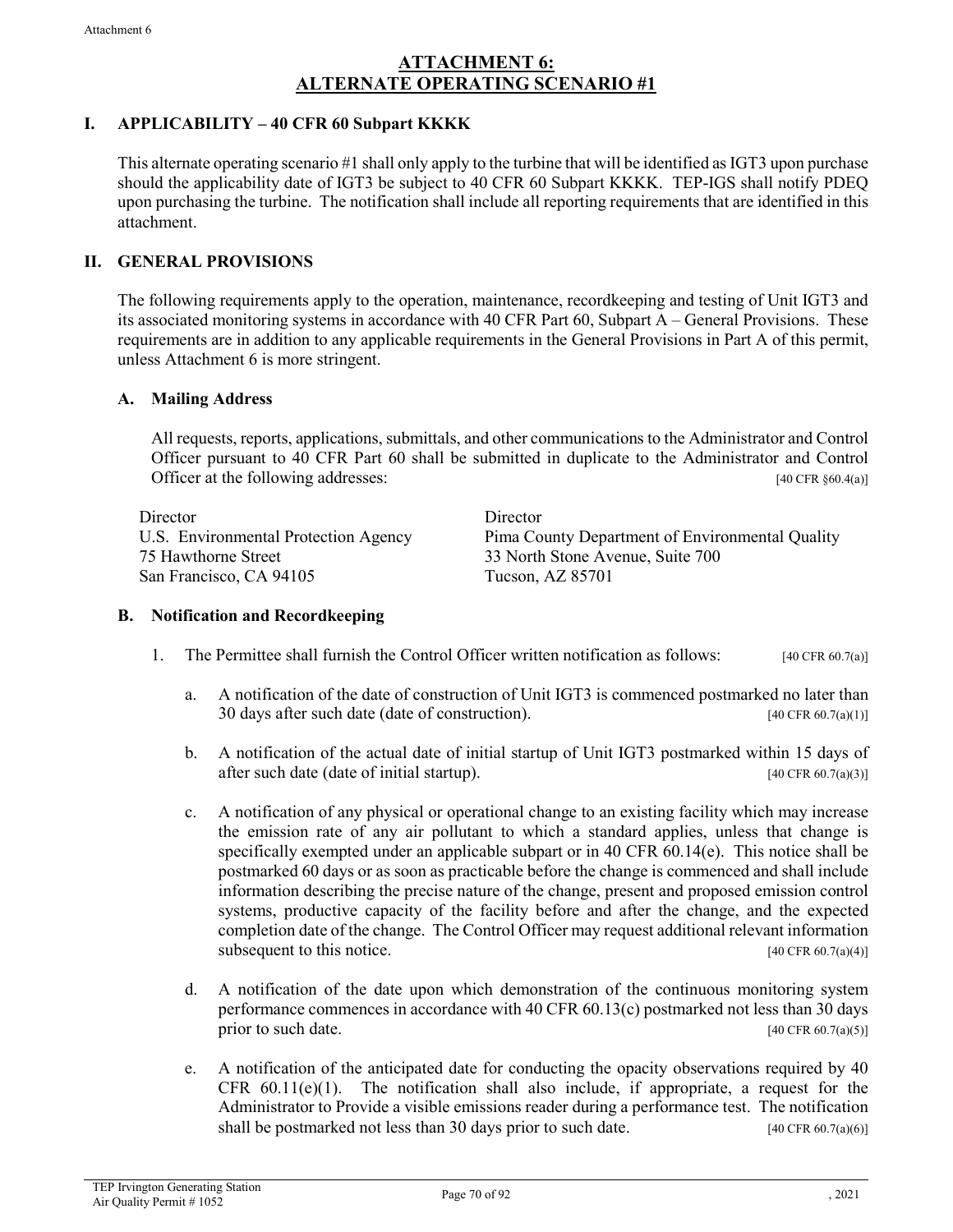f. A notification that continuous opacity monitoring system data results will be used to determine compliance with the applicable opacity standard during a performance test required by 40 CFR 60.8 in lieu of Method 9 observation data as allowed by 40 CFR 60.11(e)(5). This notification shall be postmarked not less than 30 days prior to the date of the performance test.

[40 CFR 60.7(a)(7)]

- 2. The Permittee shall maintain records of the occurrence and duration of any startup, shutdown, or malfunction in the operation of an affected facility; any malfunction of the air pollution control equipment; or any periods during which a continuous monitoring system or monitoring device is inoperative.  $[40 \text{ CFR } 60.7(b)]$
- 3. The Permittee shall submit excess emissions and monitoring systems performance reports and/or summary report form to the Control Officer semi-annually, except when: more frequent reporting is specifically required by an applicable subpart; or the Control Officer, on a case-by-case basis, determines that more frequent reporting is necessary to accurately assess the compliance status of the source. All reports shall be postmarked by the 30th day following the end of each six-month period. Written reports of excess emissions shall include the following information:

[40 CFR 60.7(c), 40 CFR 60.4375(a), 40 CFR 60.4395 & PCC 17.12.040.B]

a. The magnitude of excess emissions computed in accordance with 40 CFR 60.13(h), any conversion factor(s) used, and the date and time of commencement and completion of each time period of excess emissions and the process operating time during the reporting period.

 $[40 \text{ CFR } 60.7(c)(1)]$ 

- b. Specific identification of each period of excess emissions that occurs during startups, shutdowns, and malfunctions of the affected facility. The nature and cause of any malfunction (if known), the corrective action taken or preventative measures adopted.  $[40 \text{ CFR } 60.7 \text{ (c)}(2)]$
- c. The date and time identifying each period during which the continuous monitoring system was inoperative except for zero and span checks and the nature of the system repairs or adjustments. [40 CFR 60.7(c)(3)]
- d. When no excess emissions have occurred or the continuous monitoring system(s) have not been inoperative, repaired, or adjusted, such information shall be stated in the report.

[40 CFR 60.7(c)(4)]

- 4. The summary report form submitted by the Permittee shall contain the information and be in the format shown in 40 CFR 60.7(d) Figure 1 unless otherwise specified by the Administrator. One summary report form shall be submitted for each pollutant monitored at IGT3.  $[40 \text{ CFR } 60.7(d)]$ 
	- a. If the total duration of excess emissions for the reporting period is less than 1 percent of the total operating time for the reporting period and CMS downtime for the reporting period is less than 5 percent of the total operating time for the reporting period, only the summary report form shall be submitted and the excess emission report described in II.B.3 of Attachment 6 need not be submitted unless requested by the Administrator. [40 CFR 60.7(d)(1)]
	- b. If the total duration of excess emissions for the reporting period is 1 percent or greater of the total operating time for the reporting period or the total CMS downtime for the reporting period is 5 percent or greater of the total operating time for the reporting period, the summary report form and the excess emission report described in II.B.3 of Attachment 6 shall both be submitted. [40 CFR 60.7(d)(2)]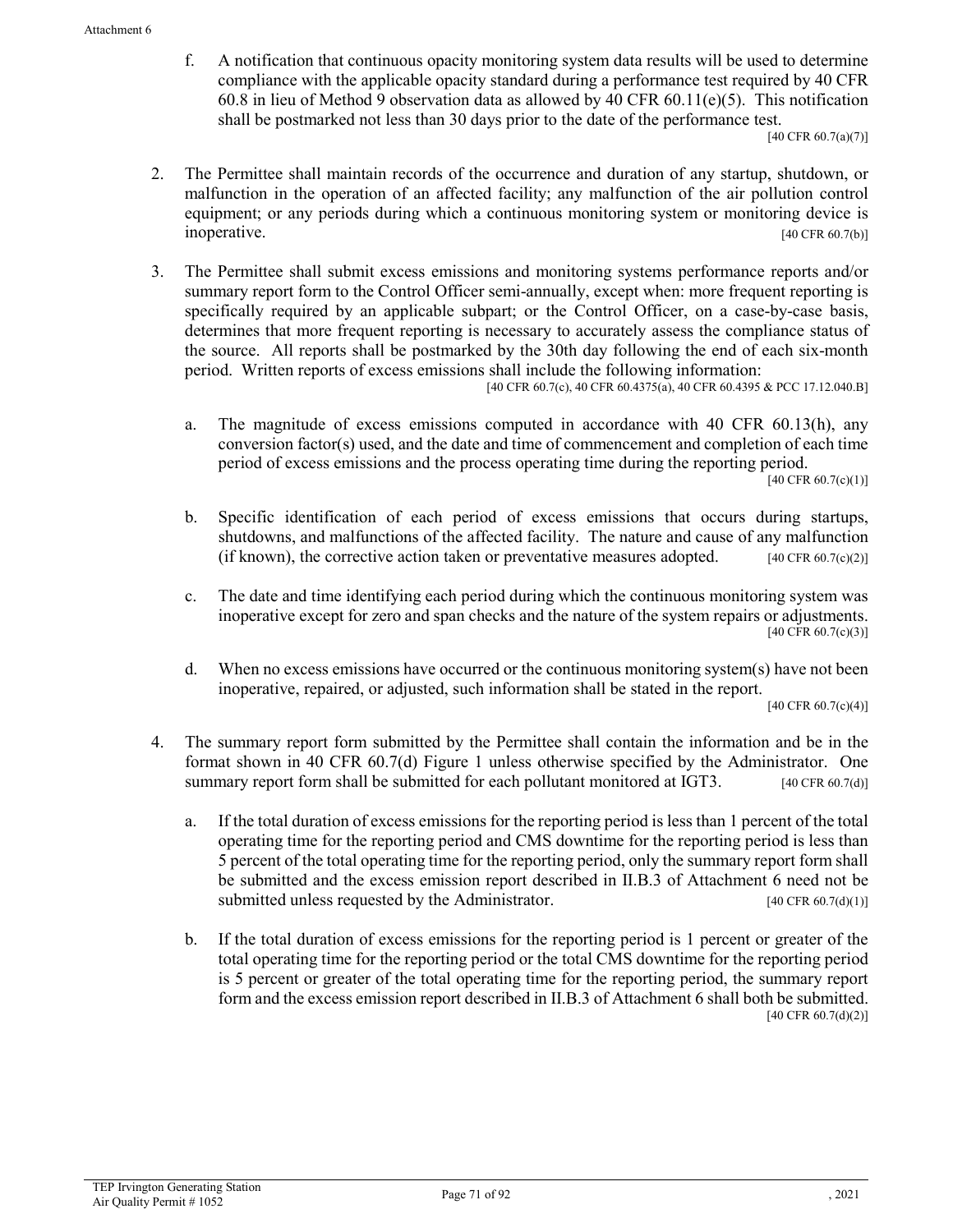- 5. The Permittee shall maintain a file of all measurements, including continuous monitoring system, monitoring device, and performance testing measurements; all continuous monitoring system performance evaluations; all continuous monitoring system or monitoring device calibration checks; adjustments and maintenance performed on these systems or devices; and all other information required in a permanent form suitable for inspection. The file shall be retained for at least two years following the date of such measurements, maintenance, reports, and records, except as  $f_{40}$  CFR 60.7(f)]  $[40 \text{ CFR } 60.7 \text{]}$ 
	- a. If the Permittee is required to install a continuous emissions monitoring system (CEMS) where the CEMS installed is automated, and where the calculated data averages do not exclude periods of CEMS breakdown or malfunction. An automated CEMS records and reduces the measured data to the form of the pollutant emission standard through the use of a computerized data acquisition system. In lieu of maintaining a file of all CEMS sub-hourly measurements as required in II.B.5 of Attachment 6, the Permittee shall retain the most recent consecutive three averaging periods of sub-hourly measurements and a file that contains a hard copy of the data acquisition system algorithm used to reduce the measured data into the reportable form of the standard. [40 CFR 60.7(f)(1)]
	- b. If the Permittee is required to install a CEMS where the measured data is manually reduced to obtain the reportable form of the standard, and where the calculated data averages do not exclude periods of CEMS breakdown or malfunction. In lieu of maintaining a file of all CEMS subhourly measurements as required under II.B.5 of Attachment 6 the Permittee shall retain all subhourly measurements for the most recent reporting period. The sub-hourly measurements shall be retained for 120 days from the date of the most recent summary or excess emission report submitted to the Administrator.  $[40 \text{ CFR } 60.7 \text{ (f)}(2)]$
	- c. The Administrator or Control Officer, upon notification to the source, may require the Permittee to maintain all measurements as required by II.B.5 of Attachment 6, if the Administrator or Control Officer determines these records are required to more accurately assess the compliance status of the affected source.  $[40 \text{ CFR } 60.7(f)(3)]$

## **C. Performance Tests**

Within 60 days after achieving the maximum production rate at which IGT3 will be operated, but not later than 180 days after initial startup of IGT3 and at such other times as may be required by the Control Officer under section 114 of the Act, the Permittee shall conduct emissions performance test(s) for  $NO_X$ and  $SO<sub>2</sub>$ , and furnish the Control Officer a written report of the results of such performance  $test(s)$ . [40 CFR 60.8(a)]

## **D. Compliance with Standards and Maintenance Requirements**

- 1. At all times, including periods of startup, shutdown, and malfunction, the Permittee shall to the extent practicable, maintain and operate IGT3 including associated air pollution control equipment in a manner consistent with good air pollution control practice for minimizing emissions. Determination of whether acceptable operating and maintenance procedures are being used will be based on information available to the Control Officer which may include, but is not limited to, monitoring results, opacity observations, review of operating and maintenance procedures, and inspection of the source. [40 CFR 60.11(d)]
- 2. For the purpose of submitting compliance certifications or establishing whether or not the Permittee has violated or is in violation of any standard in 40 CFR Part 60, nothing shall preclude the use, including the exclusive use, of any credible evidence or information, relevant to whether a source would have been in compliance with applicable requirements if the appropriate performance or compliance test or procedure had been performed. [40 CFR 60.11(g)]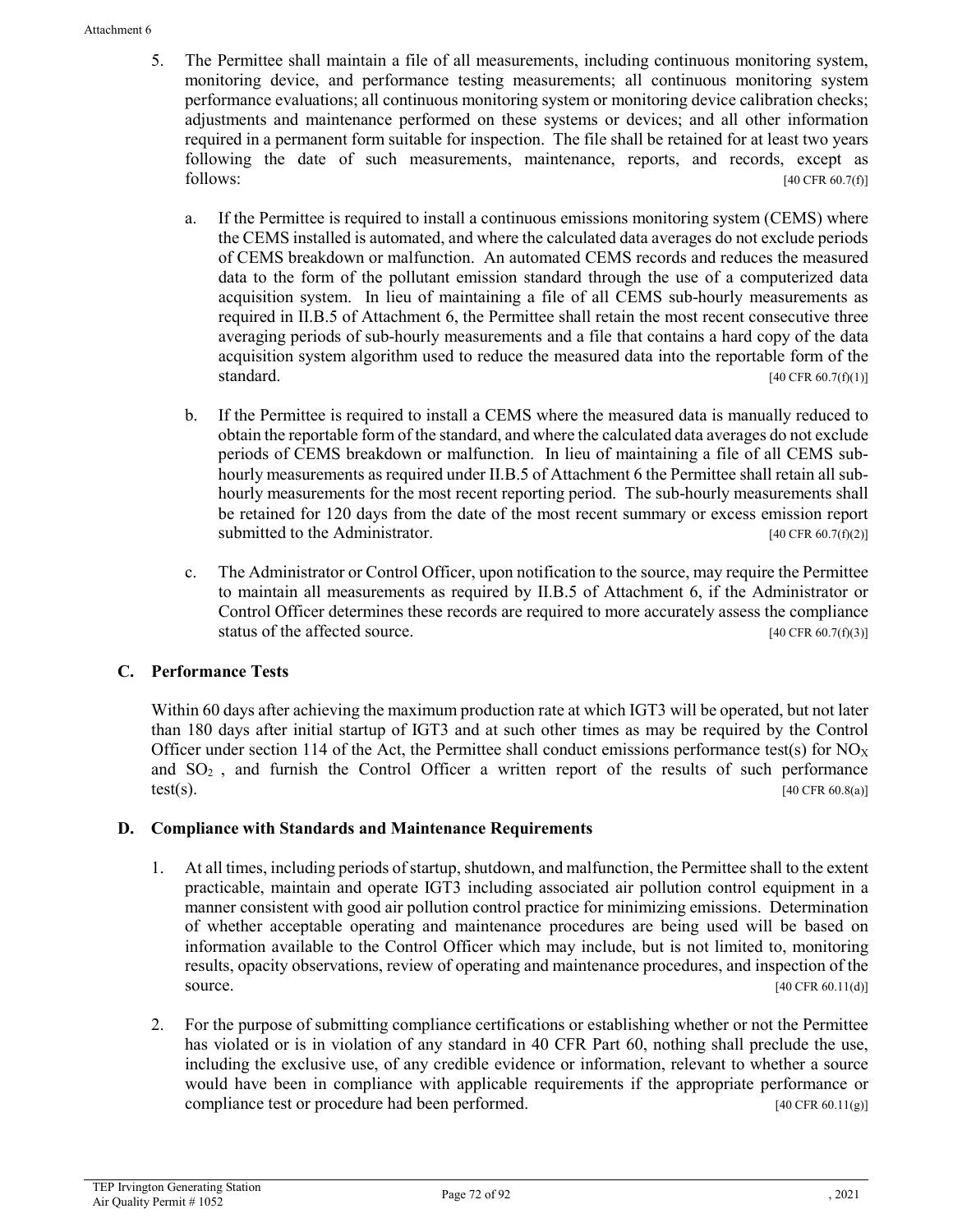### **E. Circumvention**

The Permittee shall not build, erect, install, or use any article, machine, equipment or process, the use of which conceals an emission, which would otherwise constitute a violation of an applicable standard. Such concealment includes, but is not limited to, the use of gaseous diluents to achieve compliance with opacity standard or with a standard, which is based on the concentration of a pollutant in the gases discharged to the atmosphere. [40 CFR 60.12]

# **F. General Notification and Reporting Requirements**

The Permittee shall comply with the "General Notification and Reporting Requirements" found in 40 CFR  $60.19$ . [40 CFR 60.19]

### **III SPECIFIC CONDITIONS**

### **A. Operational Limitations**

The Permittee shall not cause or allow the combustion of any fuel in Unit IGT3 other than pipeline quality natural gas. [PCC 17.12.190.B]

### **B. Nitrogen Oxide**

- 1. Emission Limitations/Standards [PCC 17.12.180.A.2]
	- a. The Permittee shall not allow the  $NO<sub>X</sub>$  concentration to exceed 25 ppm at 15 percent O2 or 1.2 pound per megawatt-hour as determined by the  $NO<sub>X</sub>$  and diluent CEMS based on a 4-hour rolling average. [40 CFR 60.4320 Table 1, 60.4325 & 60.4380(b)(1)]
	- b. The Permittee shall not allow the total combined emissions of  $NO<sub>X</sub>$  from Unit IGT3 to equal or exceed 40 tons per year, calculated as a 12-month rolling total. [PCC 17.12.190.B] **[Material Permit Condition]**
- 2. Air Pollution Control Equipment

The Permittee must operate and maintain the stationary combustion turbine, air pollution control equipment, and monitoring equipment in a manner consistent with good air pollution control practices for minimizing  $NO<sub>X</sub>$  emissions at all times including during startup, shutdown, and malfunction. [40 CFR 60.4333(a)]

### **[Material Permit Condition]**

3. Monitoring, Recordkeeping and Reporting Requirements [PCC 17.12.180A.3, A.4 & A5]

a. The Permittee must install and certify each  $NO<sub>X</sub>$  diluent CEMS according to 40 CFR 60 Appendix B, Performance Specification 2 (PS 2), except the 7-day calibration drift is based on unit operating days, not calendar days and the relative accuracy test audit (RATA) shall be performed in lb/MMBtu basis. [40 CFR 60.4345(a)]

**[Material Permit Condition]**

- b. The Permittee shall demonstrate compliance with the  $NO<sub>X</sub>$  emission limitation in III.B.1.a of Attachment 3 as follows:
	- i. Install, calibrate, maintain, and operate a continuous monitoring system (CMS) to monitor and record the fuel consumption and the ratio of water to fuel being fired in Unit IGT3 when burning a fuel that requires water injection for compliance; or [40 CFR 60.4335(a)]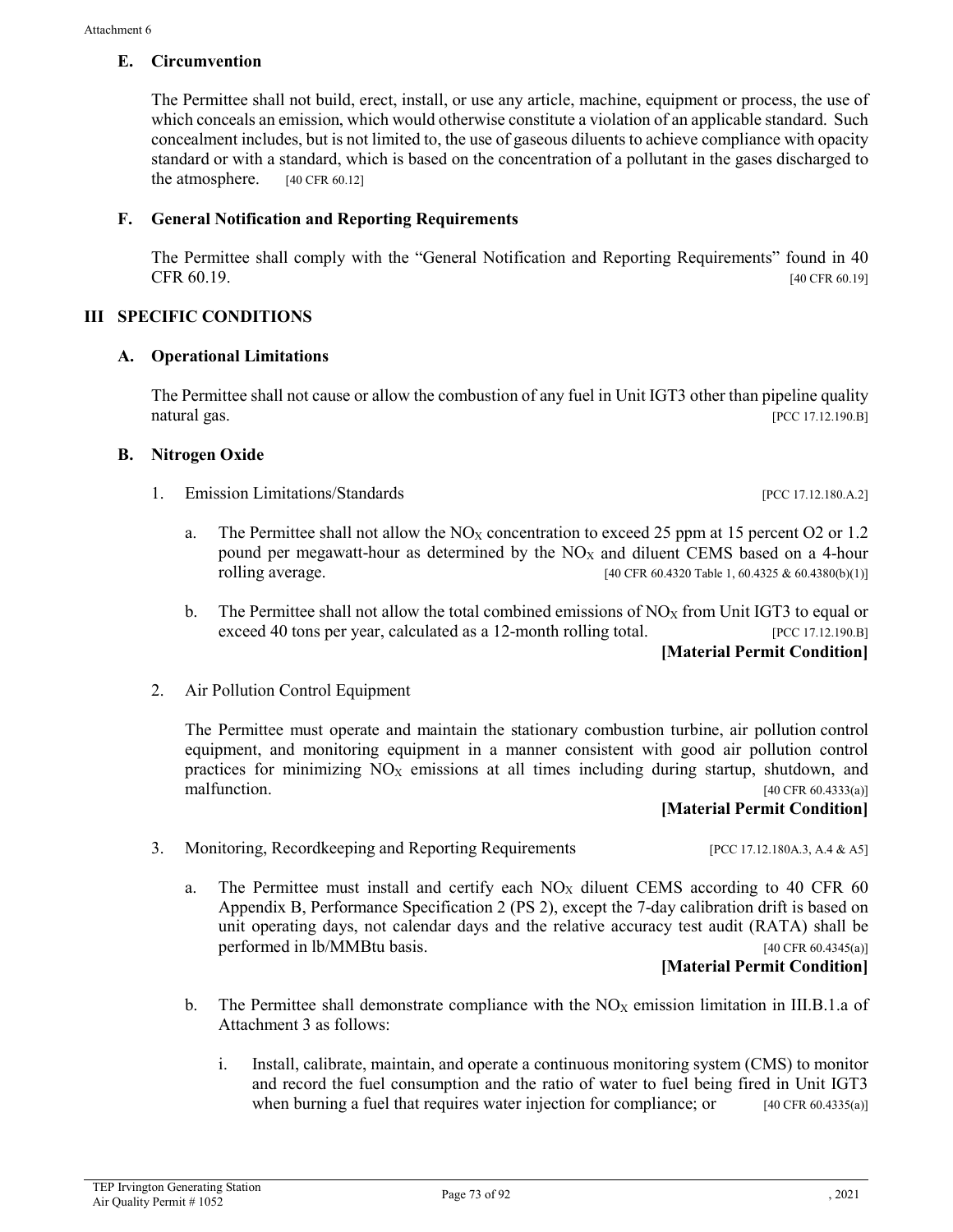- ii. Alternatively, the Permittee shall in accordance with III.E.1 of Attachment 3. install, certify, maintain and operate a continuous emission monitoring system (CEMS) consisting of a NO<sub>X</sub> monitor, and a diluent gas (CO<sub>2</sub> or O<sub>2</sub>) monitor; to determine the hourly NO<sub>X</sub> emission rate in parts per million (ppm) or pounds per million British thermal units  $(lb/MMBtu)$ ; and  $[40 \text{ CFR } 60.4335(b)(1)]$
- iii. If complying with the output-based standard, the Permittee shall install, calibrate, maintain, and operate a fuel flow meter (or flow meters) to continuously measure the heat input to IGT3; and  $[40 \text{ CFR } 60.4335(b)(2)]$
- iv. If complying with the output-based standard, the Permittee shall install, calibrate, maintain, and operate a watt meter (or meters) to continuously measure the gross electrical output of IGT3 in megawatt hours. [40 CFR 60.4335(b)(3)]
- c. The Permittee shall install, calibrate, maintain and operate each watt meter, steam flow meter and each pressure or temperature measurement device according to manufacturer's instructions.  $[40 \overline{CFR} 60.4345(d)]$
- d. Annual  $NO<sub>X</sub>$  Emission Limit

To demonstrate compliance with the annual  $NO<sub>X</sub>$  emission limit in III.B.1.b of Attachment 3, the Permittee shall comply with the continuous emission system monitoring, recordkeeping and reporting provisions in III.E.2 of Attachment 6.

[PCC 17.12.180.A.3]

- a. The Permittee shall perform the initial performance test as required by 40 CFR 60.8: [40 CFR 60.4405]
- b. The Permittee shall conduct annual performance tests (no more than 14 calendar months following the previous performance test). [40 CFR 60.4400(a)]
- c. The Permittee shall use EPA Method 7E or EPA Method 20 for III.B.1.a of Attachment 3. For units complying with the output based standard, the Permittee shall concurrently measure the stack gas flow rate using EPA Methods 1 and 2, and measure and record the electrical and thermal output from IGT3. Then, use the following equation to calculate the  $NO<sub>X</sub>$  emission rate:

$$
E = \frac{1.194 \times 10^{-7} \times (N O_X)_c \times Q_{std}}{P}
$$

where

 $E = NO<sub>X</sub>$  emission rate, in lb/MWh

1.194 x  $10^{-7}$  conversion constant, in lb/ dscf-ppm

 $(NO<sub>X</sub>)<sub>c</sub>$  = average  $NO<sub>X</sub>$  concentration for the run, in ppm

 $Q_{std}$  = stack gas volumetric flow rate, in dscf/ hr

 $P =$  gross electrical and mechanical energy output of the combustion turbine, in MW (for simple-cycle operation), for combined-cycle operation, the sum of all electrical and mechanical output from the combustion and steam turbines, or, for combined heat and power operation, the sum of all electrical and mechanical output from the combustion and steam turbines plus all useful recovered thermal output not used for additional electric or mechanical generation, in MW, calculated according to 40 CFR 60.4350(f)(2).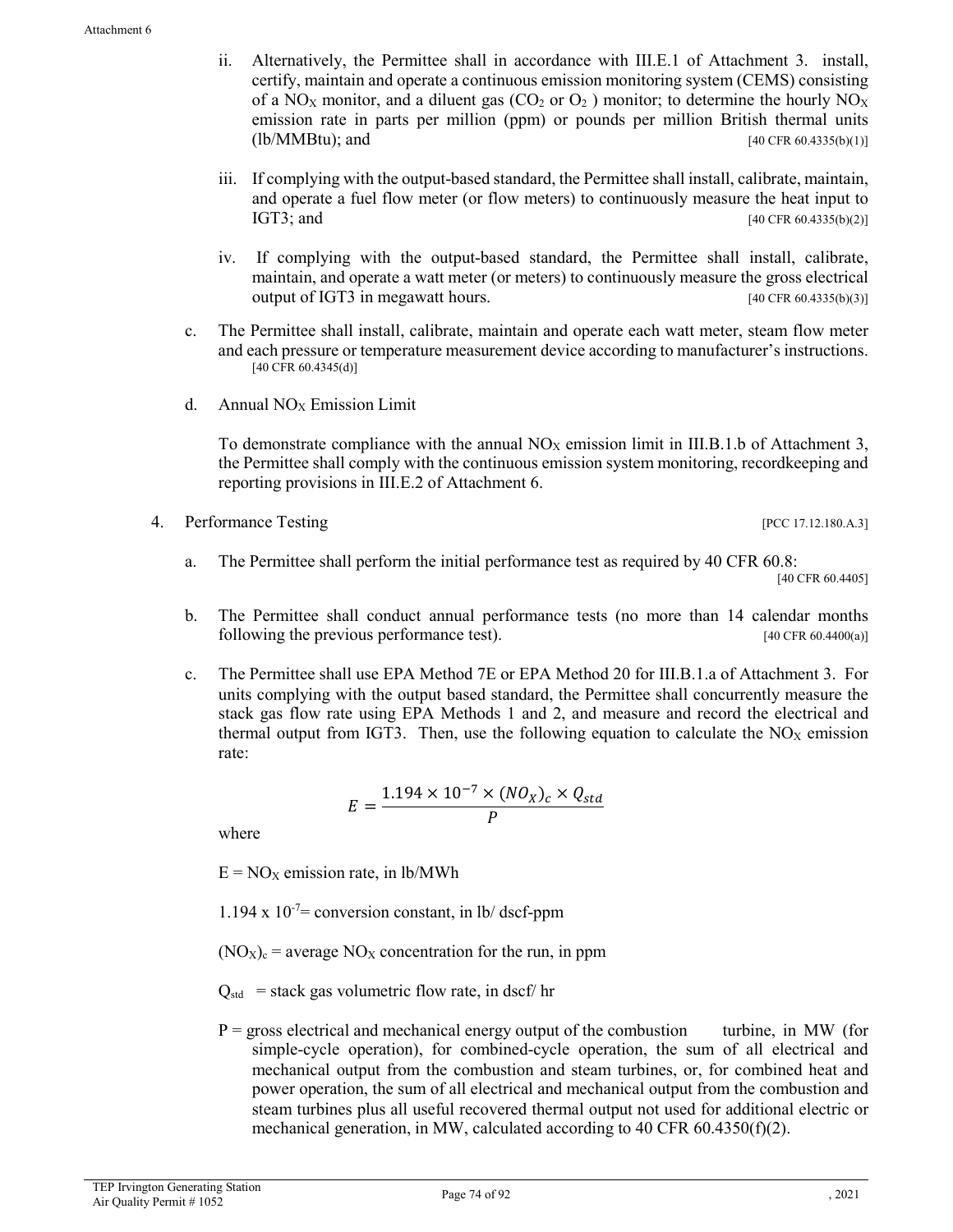d. The Permittee shall conduct  $NO<sub>X</sub>$  emission performance test in accordance with 40 CFR 60.4400 or 40 CFR 60.4405.

# **C. Sulfur Dioxide**

- 1. Emission Limitations/Standards
	- a. The Permittee shall not burn in Unit IGT3, any fuel that contains sulfur in excess of 0.060 pounds  $SO_2$  per million British thermal unit (lb of  $SO_2/MMB$ tu) heat input.

[40 CFR 60.4365][PCC 17.12.190.B] **[Material Permit Condition]**

- b. The Permittee shall not allow the total combined emissions of  $SO<sub>2</sub>$  from Unit IGT3 to equal or exceed 40 tons per year, calculated as a 12-month rolling total. [PCC 17.12.190.B] **[Material Permit Condition]**
- 2. Monitoring, Recordkeeping and Reporting Requirements [PCC 17.12.180A.3, A.4 & A5]
	- a. The Permittee shall be exempted from monitoring the total sulfur content of fuel combusted in IGT3, by keeping readily available for inspection, a paper or electronic record of a current, valid purchase contract, tariff sheet or transportation contract for the fuel, specifying that the maximum total sulfur content for natural gas use is 20 grains of sulfur or less per 100 standard cubic feet and has potential sulfur emissions of less than less than 26 ng  $SO<sub>2</sub>/J$  (0.060 lb  $SO<sub>2</sub>$ )  $\langle MMBtu \rangle$  heat input. [40 CFR §60.4365(a)]
	- b. To demonstrate compliance with III.C.1.b of Attachment 6, the Permittee shall comply with the continuous emission monitoring, recordkeeping, and reporting requirements in III.E.2 of Attachment 6.

# **D. Carbon Monoxide**

1. Emission Limitations/Standards

The Permittee shall not allow the total combined emissions of carbon monoxide (CO) from IGT3 to equal or exceed 100 tons per year, calculated as a 12-month rolling total. [PCC 17.12.190.B] **[Material Permit Condition]**

- 2. Monitoring, Recordkeeping and Reporting Requirements [PCC 17.12.180.A.3, A.4 & A.5]
	- a. The Permittee shall install, calibrate, maintain and operate and quality assure a Continuous Emission Monitoring System (CEMS) consisting of CO and  $O_2$  or  $CO_2$  monitors for measuring CO emissions and diluent from IGT3. **[Material Permit Condition]**
	- b. The Permittee shall install, calibrate, maintain and operate the in-line fuel flowmeter monitoring systems for determining the natural gas input rate to IGT3 for each operating hour according to the manufacturer's instructions.  $[40 \text{ CFR } 60.4345(c)]$

### **[Material Permit Condition]**

c. To demonstrate compliance with the annual CO emission limit in III.D.1 of Attachment 6, the Permittee shall comply with the CEMS monitoring, recordkeeping, and reporting requirements in Condition III.E.2 of Attachment 3.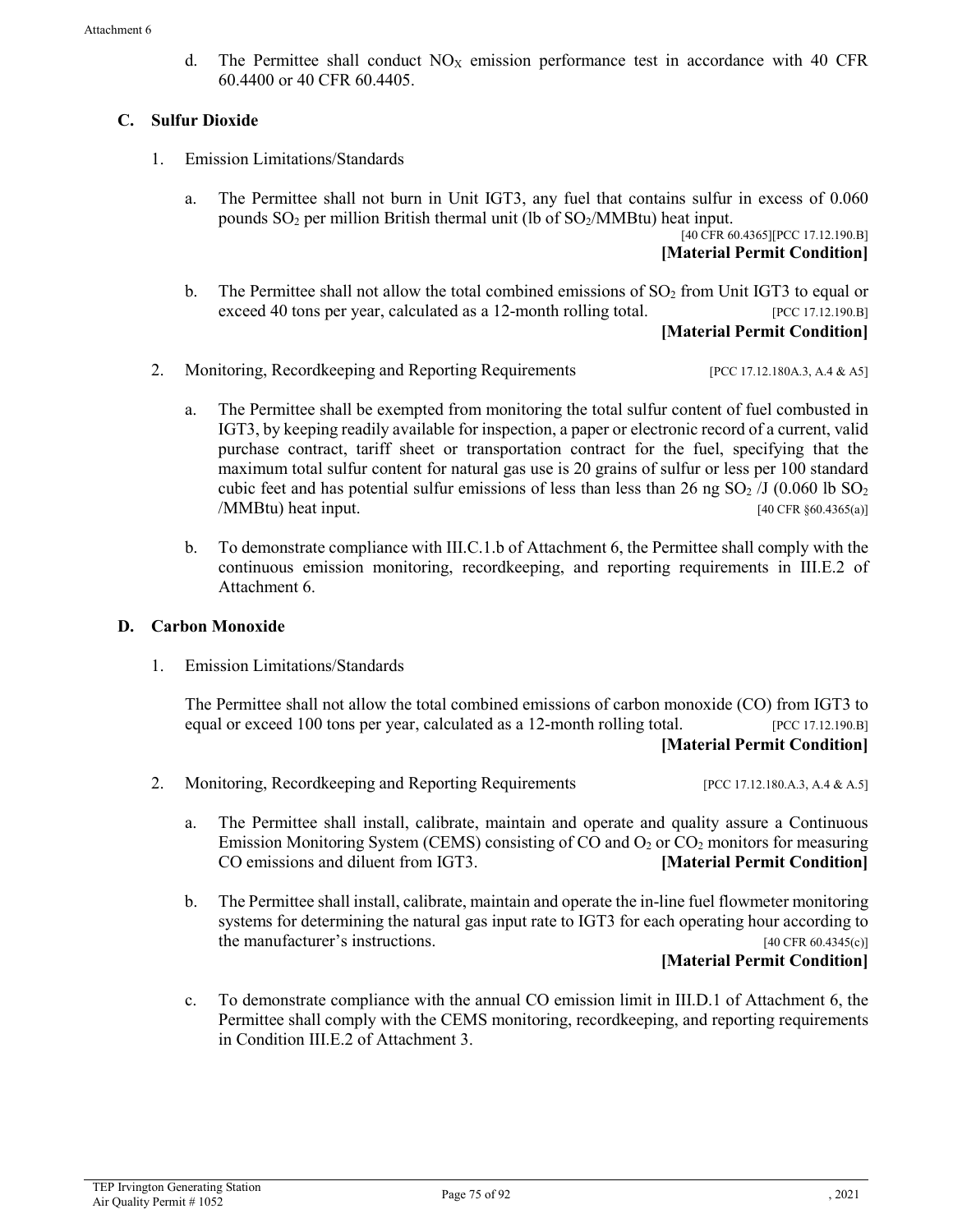### **E. Continuous Emissions Monitoring Systems (CEMS)** [40 CFR §60.13, PCC 17.12.050.H.3]

1. New Source Performance Standards for Continuous Emission Monitoring Systems

To demonstrate compliance with III.B.1.a of Attachment 6 the Permittee shall install, calibrate, maintain, and operate a continuous emission monitoring system (CEMS) and data acquisition handling system (DAHS) to calculate a four hour rolling average  $NO<sub>X</sub>$  emission rate.

- a. The Permittee shall comply with the following requirements in the General Provisions of 40 CFR 60 for each CEMS unit installed:
	- i. The CEMS and DAHS monitoring and recording devices shall be installed and operational prior to conducting initial performance test. Verification of operational status shall, as a minimum, include completion of the manufacturer's written requirements or recommendations for installation, operation, and calibration of the device.

[40 CFR 60.13 (b)]

- ii. The Permittee shall automatically check the zero (or low level value between 0 and 20 percent of span value) and span (50 to 100 percent of span value) calibration drifts at least once daily in accordance with a written procedure. The zero and span must, as a minimum, be adjusted whenever either the 24-hour zero drift or the 24-hour span drift exceeds two times the limit of the applicable performance specification in 40 CFR, Part 60, Appendix B. The system must allow the amount of the excess zero and span drift to be recorded and quantified whenever specified. [40 CFR 60.13 (d)(1)]
- iii. Except for system breakdowns, repairs, calibration checks, and zero and span adjustments required under II.B.5 of Attachment 6, the CEMS shall be in continuous operation and shall complete a minimum of one cycle of operation (sampling, analyzing, and data recording) for each successive 15-minute period. [40 CFR 60.13 (e) & (e)(2)]
- iv. The CEMS devices shall be installed such that representative measurements of emissions or process parameters from the affected facility are obtained. Additional procedures for location of continuous monitoring systems contained in the applicable Performance Specifications of appendix B of 40 CFR 60 (III.E.1.b of Attachment 3) shall be used. [40 CFR 60.13 (f)]
- v. The Permittee shall reduce all data to 1-hour averages as defined in 40 CFR 60.2. 1-hour averages shall be computed from four or more data points equally spaced over each 1- hour period. Data recorded during periods of continuous system breakdown, repair, calibration checks, and zero and span adjustments shall not be included in the data averages computed under III.E.1.a.v of Attachment 6. The data may be recorded in reduced or non-reduced form (e.g., ppm pollutant and percent O2 or ng/J of pollutant). All excess emissions shall be converted into units of the standard. After conversion into units of the standard, the data may be rounded to the same number of significant digits as used to specify the emission  $\lim$  it. [40 CFR 60.13 (h)]
- vi. The Permittee shall meet the notification and recordkeeping requirements in II.B.1.d and II.B.5 of Attachment 6.
- b. The Permittee shall comply with the following requirements in the Performance Specifications of 40 CFR 60 Appendix B, for each CEMS unit installed:
	- i. The CEMS installation and measurement location specification shall be in accordance with the methods and procedures in 40 CFR Part 60, Appendix B, Specification 2, Sections 2  $\&$ 8.1.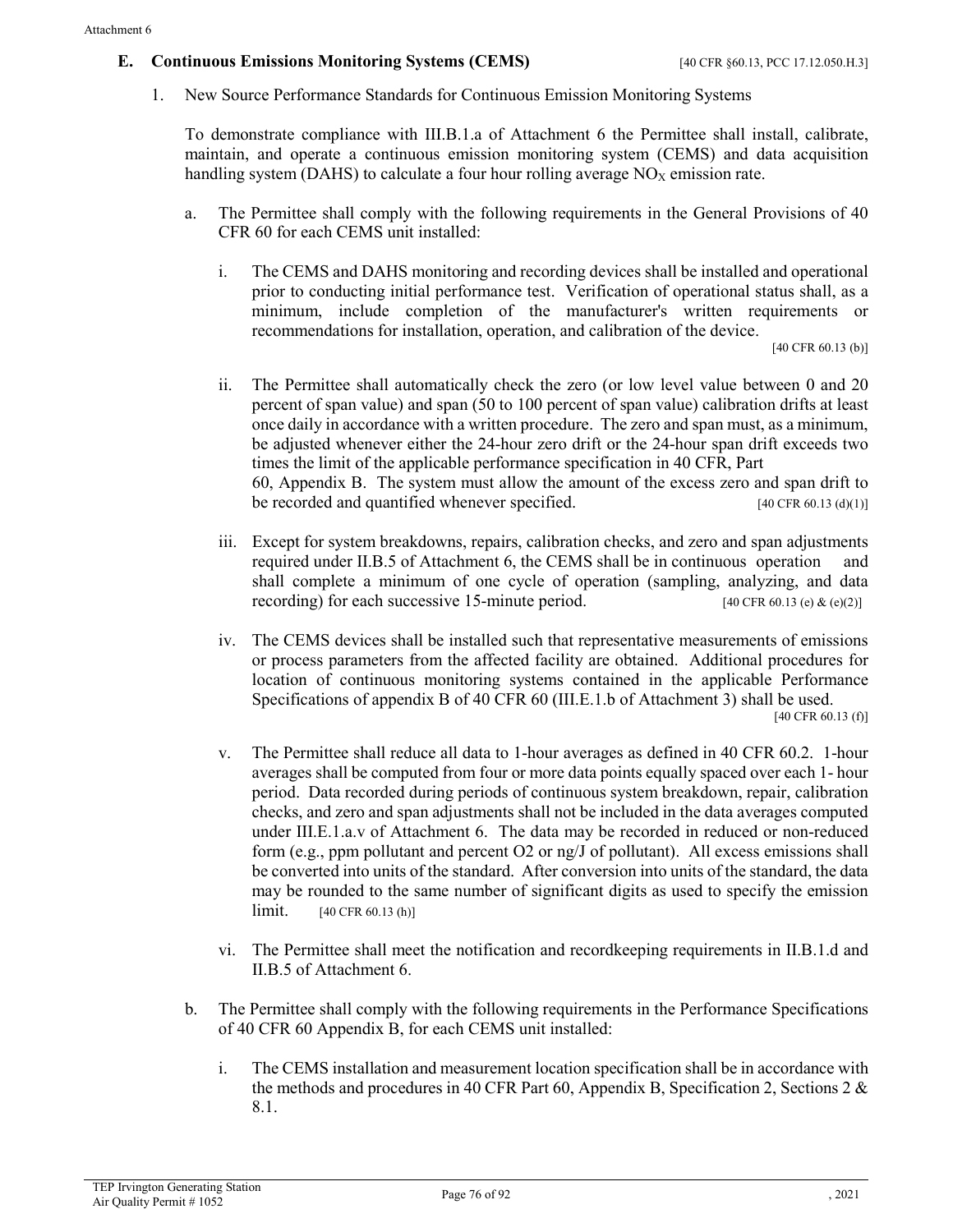- ii. Pretest preparation shall be in accordance with the methods and procedures in 40 CFR Part 60, Appendix B, Specification 2, Sections 2 & 8.2.
- iii. Calibration drift test procedure shall be in accordance with the methods and procedures in 40 CFR Part 60, Appendix B, Specification 2, Sections 2 & 8.3.
- iv. Relative accuracy test procedure shall be in accordance with the methods and procedures in 40 CFR Part 60, Appendix B, Specification 2, Sections 2 & 8.4.
- v. Reporting requirements shall be in accordance with the methods and procedures in 40 CFR Part 60, Appendix B, Specification 2, Sections 2 & 8.5.
- vi. Analytical procedures shall be in accordance with the methods and procedures in 40 CFR Part 60, Appendix B, Specification 2, Sections 2 & 11.0.
- vii. Calculation and data analysis shall be in accordance with the methods and procedures in 40 CFR Part 60, Appendix B, Specification 2, Sections 2 & 12.0.
- viii. Method performance shall be in accordance with the methods and procedures in 40 CFR Part 60, Appendix B, Specification 2, Sections 2 & 13.0.
- ix. Alternative Procedures shall be in accordance with the methods and procedures in 40 CFR Part 60, Appendix B, Specification 2, Sections 2 & 16.0.
- x. References are located in 40 CFR Part 60, Appendix B, Specification 2, Sections 2 & 17.0.
- xi. Tables, Diagrams, Flowcharts, and Validation data necessary for  $NO_X$  CEMS testing are located in 40 CFR Part 60, Appendix B, Specification 2, Sections 2 & 18.0.
- xii. Specifications and test procedures for  $O_2$  and  $CO_2$  CEMS in Stationary Systems shall be in accordance with the methods and procedures in 40 CFR Part 60, Appendix B, Specification 3.
- xiii. Specifications and Test Procedures for CO CEMS in Stationary Sources shall be in accordance with the methods and procedures in 40 CFR Part 60, Appendix B, Specification 4.
- c. The Permittee shall maintain and operate each CEMS unit in accordance with the following:
	- i. As specified in III.E.1.a.iii of Attachment 3, during each full unit operating hour, both the  $NO<sub>X</sub>$  monitor and the diluent monitor must complete a minimum of one cycle of operation (sampling, analyzing, and data recording) for each 15-minute quadrant of the hour, to validate the hour. For partial unit operating hours, at least one valid data point shall be obtained with each monitor for each quadrant of the hour in which a unit operates. For unit operating hours in which required quality assurance and maintenance activities are performed on the CEMS, a minimum of two valid data points (one in each of two quadrants) are required for each monitor to validate the  $NO<sub>X</sub>$  emission rate for the hour. [40 CFR 60.4345(b)]
	- ii. All CEMS data must be reduced to hourly averages as specified III.E.1.a.v of Attachment 3.  $[40 \text{ CFR } 60.4350(a)]$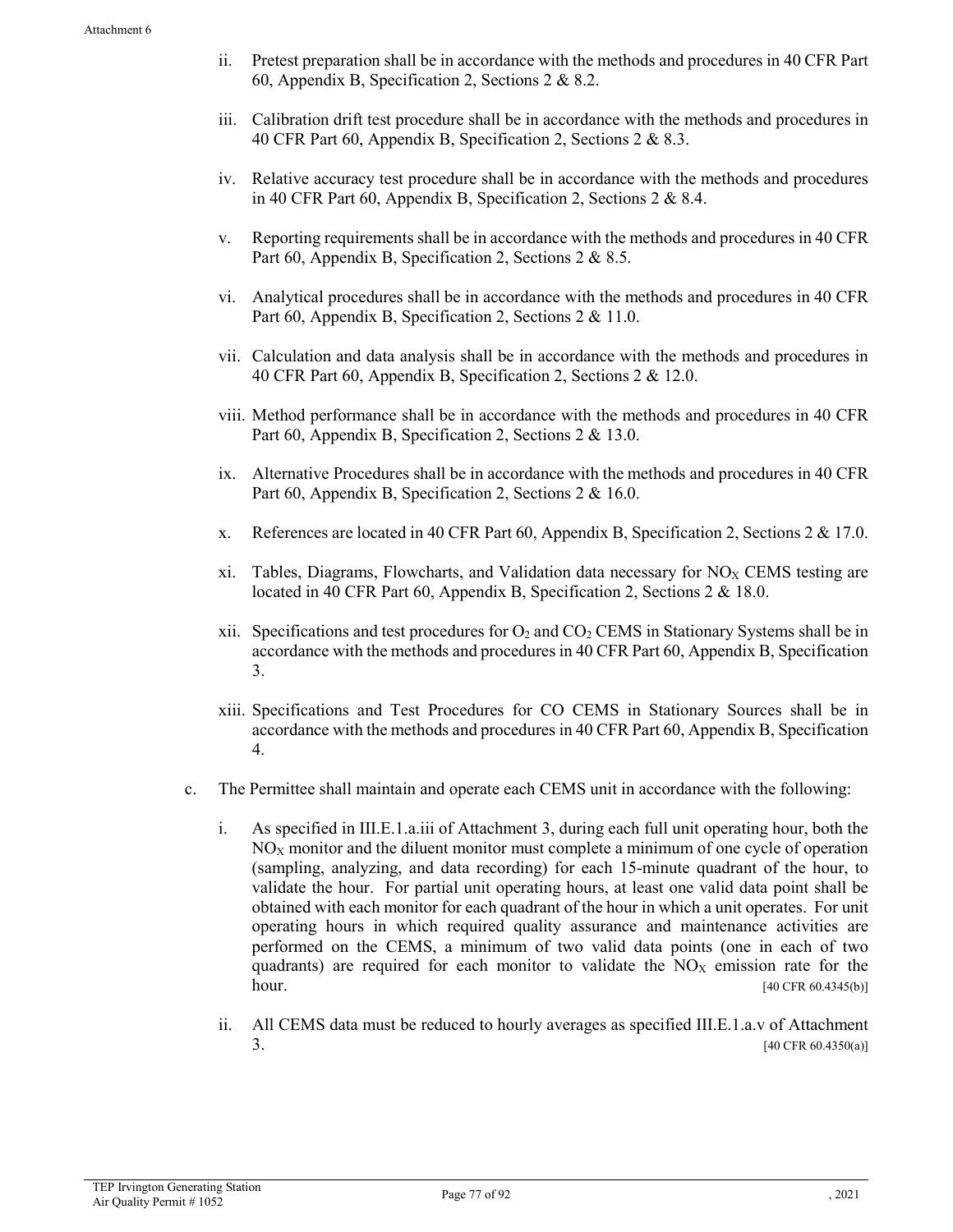iii. For each unit operating hour in which a valid hourly average, as described in III.E.1.c.i of Attachment 6, is obtained for both  $NO<sub>X</sub>$  and diluent monitors, the DAHS must calculate and record the hourly  $NO<sub>X</sub>$  emission rate in units of ppm or lb/MMBtu, using the appropriate equation from method 19 in Appendix A of 40 CFR Part 60. For any hour in which the hourly average  $O_2$  concentration exceeds 19.0 percent  $O_2$  (or the hourly average  $CO<sub>2</sub>$  concentration is less than 1.0 percent  $CO<sub>2</sub>$ ), a diluent cap value of 19.0 percent  $O<sub>2</sub>$  or 1.0 percent  $CO<sub>2</sub>$  (as applicable) may be used in the emission calculations.

[40 CFR 60.4350(b)]

iv. Correction of measured  $NO<sub>X</sub>$  concentrations to 15 percent  $O<sub>2</sub>$  is not allowed.

[40 CFR 60.4350(c)]

- v. The Permittee shall reduce all required fuel flow rate, steam flow rate, temperature, pressure, and megawatt data to hourly averages. [40 CFR 60.4350(e)]
- vi. The Permittee shall calculate the hourly average  $NO<sub>X</sub>$  emission rates, in units of either ppm (parts per million) for units complying with the concentration limit or in pounds per megawatt hour (lb/MWh) for units complying with the output based standard by using the simple cycle operation equation below: [40 CFR 60.4350(f)]

$$
E = \frac{(N O_X)_h \times (HI)_h}{P}
$$
 (Equation 1)

 $E =$  hourly NO<sub>X</sub> emission rate, in lb/MWh.

- $(NO<sub>X</sub>)<sub>h</sub>$  = hourly  $NO<sub>X</sub>$  emission rate, in lb/MMBtu.
- $(HI)$ <sub>h</sub> = hourly heat input rate to the unit, in MMBtu/h, measured using the Fuel flow meter(s), e.g., calculated using Equation D-15a in Appendix D to 40 CFR Part 75.
- P = gross energy output of the combustion turbine in MW.
- vii. The Permittee shall develop and keep on-site a quality assurance (QA) plan for all of the continuous monitoring equipment described in III.B.3.a, III.D.2.b and III.B.3.c. [40 CFR 60.4345(e)]
- 2. Monitoring, Recordkeeping, and Reporting Requirements for Annual  $NO<sub>x</sub>$ ,  $SO<sub>2</sub>$  and CO Emission Limits. [PCC 17.12.180.A.3, A.4 & A.5]
	- a. For the purpose of compliance demonstration with annual  $NO<sub>X</sub>$ , and  $CO$  emission limits, the Permittee shall utilize the  $NO<sub>X</sub>$ , CO, diluent CEMS on Unit IGT3 in conjunction with the Data Acquisition and Handling System (DAHS) and fuel flow rate monitoring systems. A default value for  $SO_2$  concentration will be calculated using equation 3 below. The DAHS will calculate emissions of  $NO<sub>x</sub>$ ,  $SO<sub>2</sub>$  and  $CO$  in pounds per hour (lb/hr), tons per month, and tons per year, calculated monthly as a 12-month rolling total. The Permittee shall use the procedures in Method 19 of 40 CFR 60 Appendix A as applicable to calculate  $NO<sub>X</sub>$ , and CO mass emission rates.
	- b. The Permittee shall calculate  $SO<sub>2</sub>$  mass emission rates for Unit IGT3 using Equation 3 and 3A below:

$$
ER = \left[\frac{2.0}{7000}\right] \times 10^6 \times \left[\frac{S_{total}}{GCV}\right]
$$
 (Equation 3)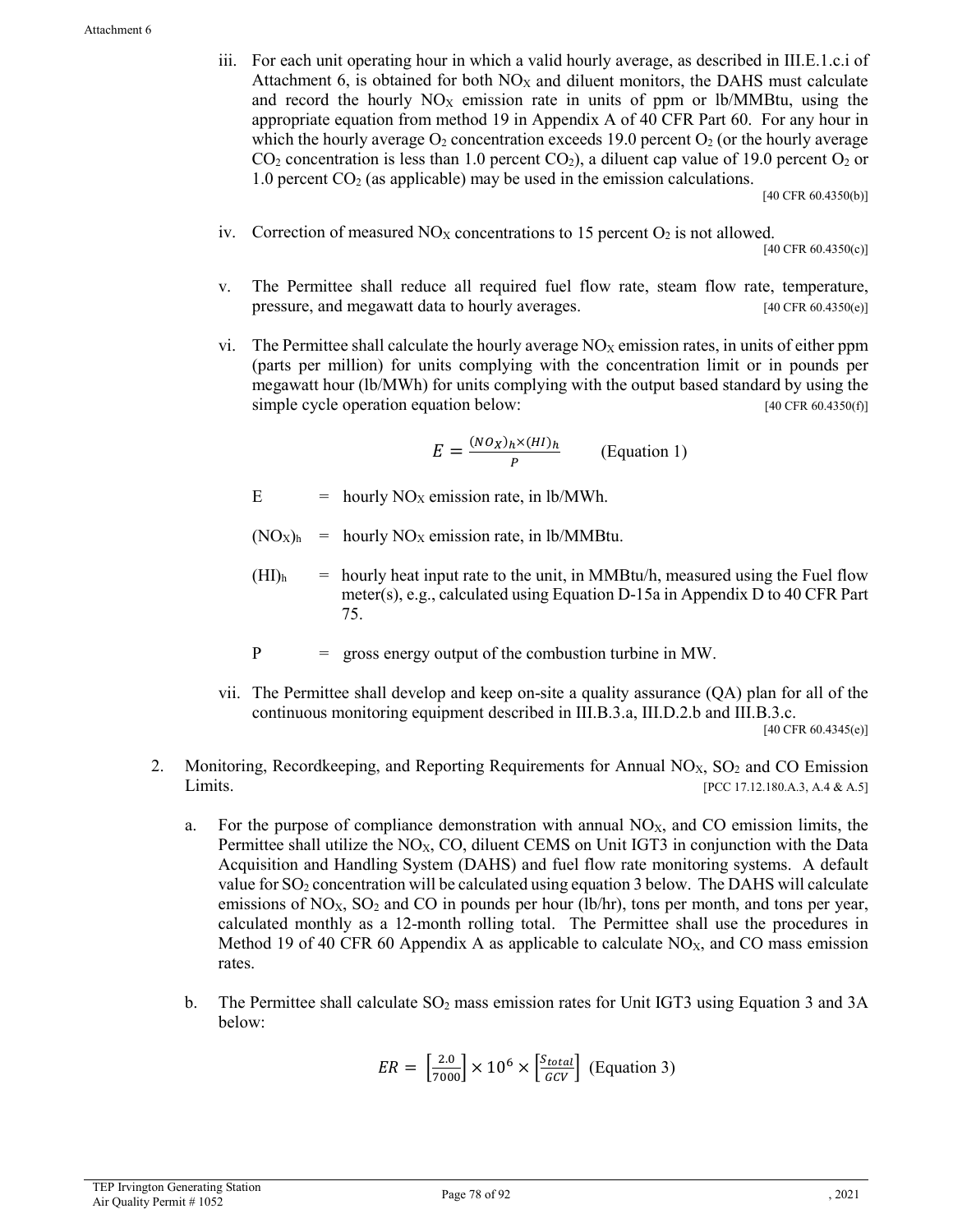| ER              | $=$ | Default $SO_2$ emission rate for natural gas combustion, lb/mmBtu                                                           |
|-----------------|-----|-----------------------------------------------------------------------------------------------------------------------------|
| $S_{total}$     | $=$ | Total sulfur content of the natural gas from a valid purchase agreement, tariff<br>agreement, or sampling, $gr/100$ scf     |
| <b>GCV</b>      |     | $=$ Gross calorific value of the natural gas from a valid purchase agreement, tariff<br>agreement, or sampling, Btu/100 scf |
| 7,000           |     | $=$ Conversion of grains/100 scf to lb/100 scf                                                                              |
| 10 <sup>6</sup> |     | $=$ Conversion factor (Btu/MMBtu)                                                                                           |
| $SO2$ rate      |     | $=$ ER x HI rate where:<br>(Equation 3A)                                                                                    |
| $SO2$ rate      | $=$ | Hourly mass emission rate of $SO_2$ , lb/hr                                                                                 |
| ER              | $=$ | $SO2$ default emission rate of 0.06 lbs/MMBtu                                                                               |
| HI rate         | $=$ | Hourly heat input rate, MMBtu/hr                                                                                            |

- c. A period of monitor downtime shall be any unit operating hour in which sufficient data are not obtained to validate the hour, for  $NO<sub>X</sub>$ , CO, and diluent concentration or heat input rate.
- d. During CEMS system downtime, the Permittee shall implement the missing data procedures for  $NO<sub>X</sub>$  and CO shown in 40 CFR Part 75 Subpart D – Missing Data Substitution Procedures
- e. Each calendar month during which the combined 12-month rolling total for the  $NO<sub>X</sub>$ , emission rate from Unit IGT3 exceeds 40 tons shall constitute an exceedance. Exceedances shall be reported to the Control Officer in accordance with XI.A of Part A.
- f. Each calendar month during which the combined 12-month rolling total for the  $SO<sub>2</sub>$ , emission rate from Unit IGT3, exceeds 40 tons shall constitute an exceedance. Exceedances shall be reported to the Control Officer in accordance with XI.A of Part A.
- g. Each calendar month during which the combined 12-month rolling total for the CO emission rate from Unit IGT3, exceeds 100 tons shall constitute an exceedance. Exceedances shall be reported to the Control Officer in accordance with XI.A of Part A.
- h. Each individual day and 12-month rolling total for  $NO<sub>X</sub>$ ,  $SO<sub>2</sub>$ , and CO emission rates in the reporting period shall be included in the semiannual compliance certification required by VII of Part A.
- i. Quality Assurance Requirements for Natural Gas Fuel Flow meters
	- (A). Each transmitter or transducer shall be calibrated by equipment that has a current certificate of traceability to NIST standards at least once every four calendar quarters in which a unit operated on natural gas for 168 hours or more during each quarter but not less than once every three years. The Permittee shall check the calibration of each transmitter or transducer by comparing its readings to that of the NIST traceable equipment at least once at the following levels: the zero-level, and at least two other upscale levels (e.g., "mid" and "high"), such that the full range of transmitter or transducer readings corresponding to normal unit operation is represented.
	- (B). The Permittee shall calculate the accuracy of each transmitter or transducer at each level tested, using the following equation: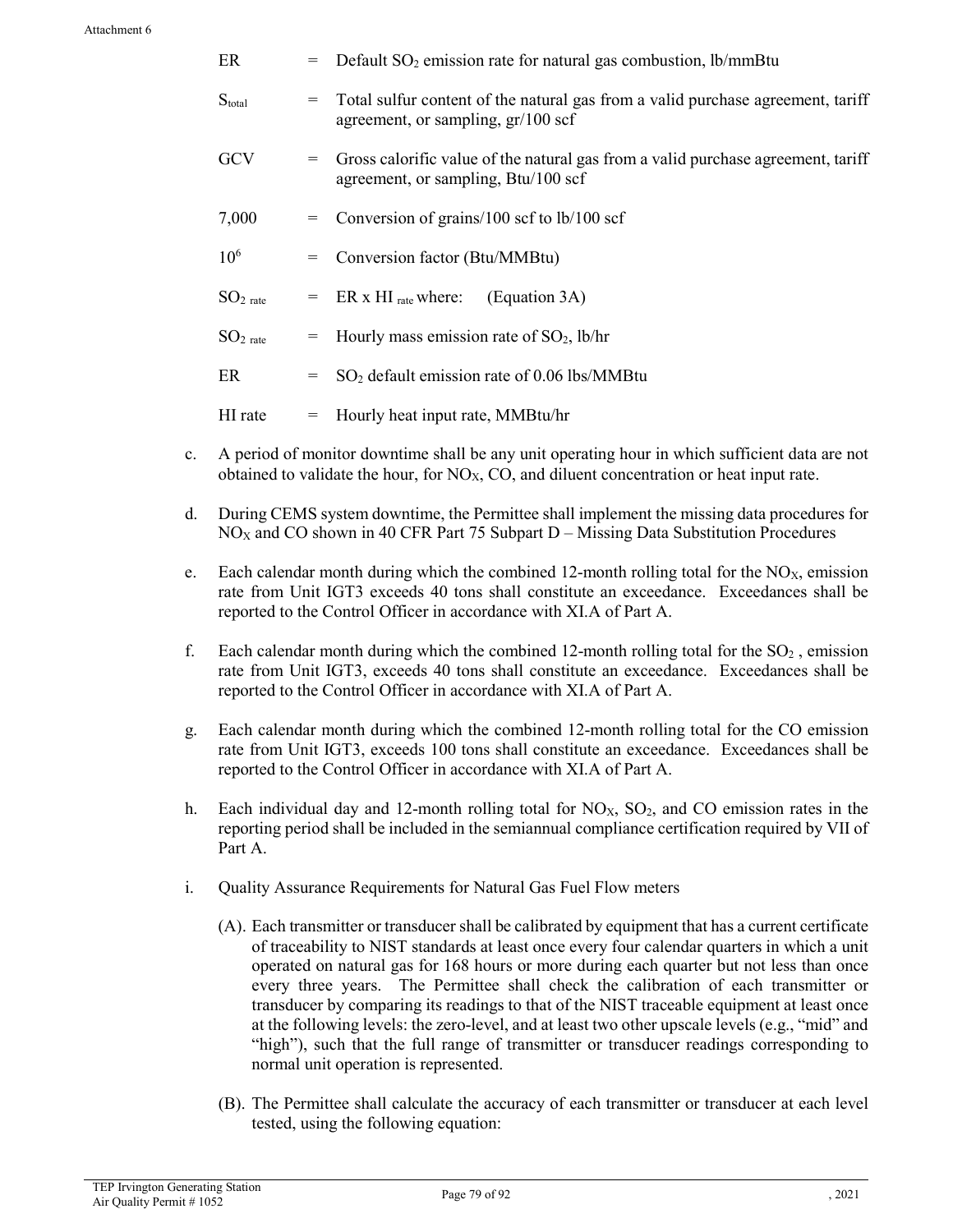$$
ACC = \frac{|R - T|}{FS} \times 100 \text{ Equation 4}
$$

Where:

- $C =$  Accuracy of the transmitter or transducer as a percentage of full-scale.
- R = Reading of the NIST traceable reference value (in milliamperes, inches of water, psi, or degrees).
- T = Reading of the transmitter or transducer being tested (in milliamperes, inches of water, psi, or degrees, consistent with the units of measure of the NIST traceable reference value).
- FS = Full-scale range of the transmitter or transducer being tested (in milliamperes, inches of water, psi, or degrees, consistent with the units of measure of the NIST traceable reference value).
- (C). If each transmitter or transducer meets an accuracy of  $\pm$  1.0 percent of its full-scale range at each level tested, the fuel flow meter accuracy of 2.0 percent is considered to be met at all levels. If however, one or more of the transmitters or transducers does not meet an accuracy of  $\pm$  1.0 percent of full-scale at a particular level, then the Permittee may demonstrate that the fuel flow meter meets the total accuracy specification of 2.0 percent at that level by using one of the following alternative methods. If, at a particular level, the sum of the individual accuracies of the three transducers is less than or equal to 4.0 percent, the fuel flow meter accuracy specification of 2.0 percent is considered to be met for that level. Or, if at a particular level, the total fuel flow meter accuracy is 2.0 percent or less, when calculated in accordance with Part 1 of American Gas Association Report No. 3, General Equations and Uncertainty Guidelines, the flow meter accuracy requirement is considered to be met for that level.
- (D). If during a transmitter or transducer accuracy test the flow meter accuracy specification of 2.0 percent is not met at any of the levels tested, the Permittee shall repair or replace the transmitter(s) or transducer(s) as necessary until the flow meter accuracy specification has been achieved at all levels. (Note that only transmitters or transducers which are repaired or replaced need to be re-tested; however, the re-testing is required at all three measurement levels to ensure that the flow meter accuracy specification is met at each level).
- (E). For orifice, nozzles, and venturi type flow meters, the Permittee shall perform a primary element inspection for damage and corrosion at least once every 12 calendar quarters in which a unit operated on natural gas for 168 hours or more during each quarter but not less than once during the term of this permit. If damage and/or corrosion are found, the Permittee shall replace the flow meter or restore the damaged or corroded flow meter to "as new" condition.
- (F). The Permittee shall log in ink, or in an electronic format the date that the calibration and inspection was conducted, the results of the calibration or inspection, and corrective action taken if needed.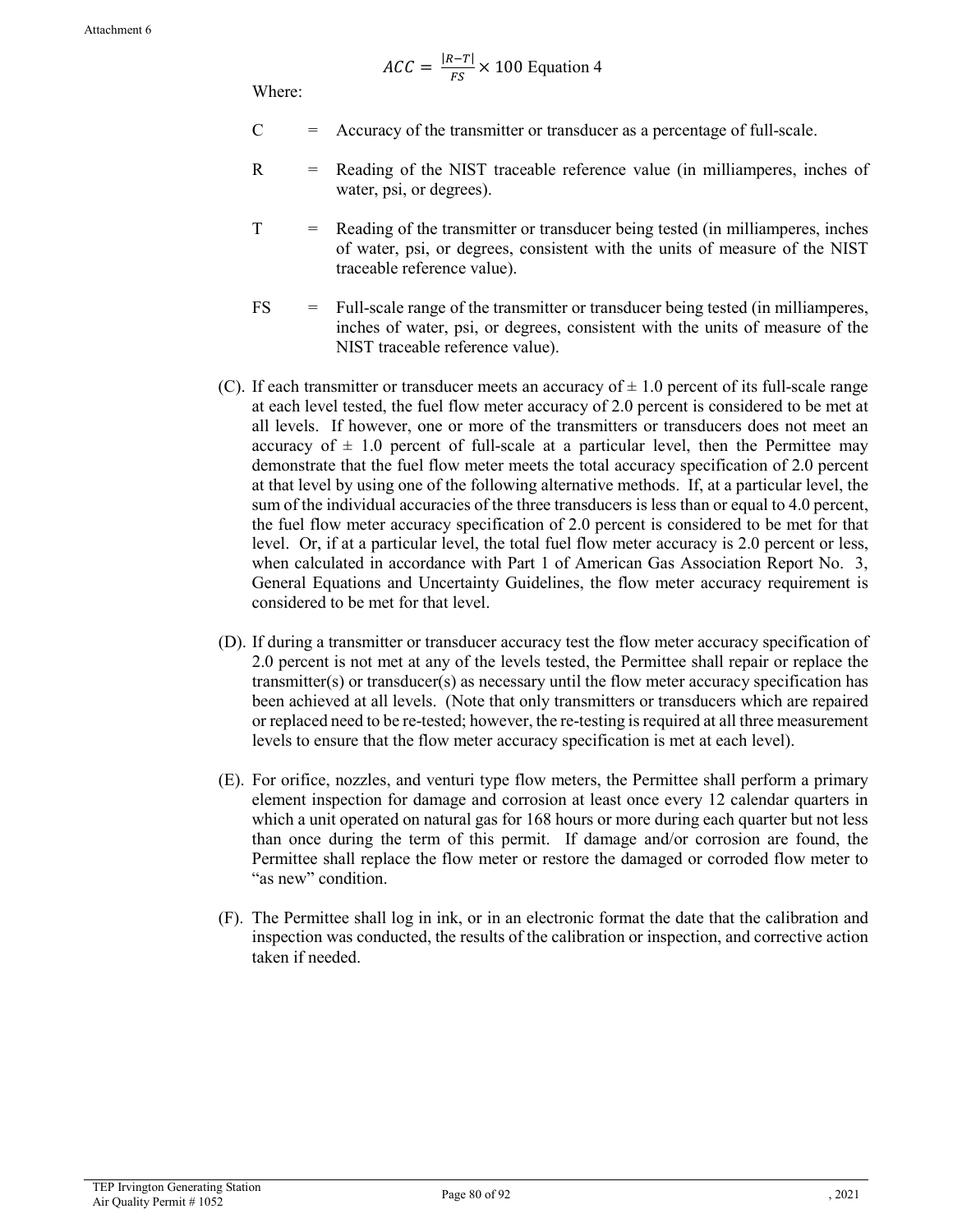# **ATTACHMENT 7: ALTERNATE OPERATING SCENARIO #2**

# **I. APPLICABILITY – 40 CFR 60 Subpart GG**

This alternate operating scenario #2 shall only apply to the turbine that will be identified as IGT3 upon purchase should the applicability date of IGT3 be subject to 40 CFR 60 Subpart GG. TEP-IGS shall notify PDEQ upon purchasing the turbine. The notification shall include all reporting requirements that are identified in this attachment.

# **II. GENERAL PROVISIONS**

The following requirements apply to the operation, maintenance, recordkeeping and testing of Unit IGT3 and its associated monitoring systems in accordance with 40 CFR Part 60, Subpart A – General Provisions. These requirements are in addition to any applicable requirements in the General Provisions in Part A of this permit, unless Attachment 7 is more stringent.

### **A. Mailing Address**

All requests, reports, applications, submittals, and other communications to the Administrator and Control Officer pursuant to 40 CFR Part 60 shall be submitted in duplicate to the Administrator and Control Officer at the following addresses:  $[40 \text{ CFR } 60.4(a)]$ 

| Director                | Air Division Director                           |
|-------------------------|-------------------------------------------------|
| U.S. EPA Region IX      | Pima County Department of Environmental Quality |
| 75 Hawthorne Street     | 33 North Stone Avenue, Suite 700                |
| San Francisco, CA 94105 | Tucson, AZ 85701                                |

### **B. Notification and Recordkeeping**

- 1. The Permittee shall furnish the Control Officer written notification as follows: [40 CFR 60.7(a)]
	- a. A notification of the date of construction of Unit IGT3 is commenced postmarked no later than 30 days after such date (date of construction). [40 CFR 60.7(a)(1)]
	- b. A notification of the actual date of initial startup of Unit IGT3 postmarked within 15 days of after such date (date of initial startup).  $[40 \text{ CFR } 60.7(a)(3)]$
	- c. A notification of any physical or operational change to an existing facility which may increase the emission rate of any air pollutant to which a standard applies, unless that change is specifically exempted under an applicable subpart or in 40 CFR 60.14(e). This notice shall be postmarked 60 days or as soon as practicable before the change is commenced and shall include information describing the precise nature of the change, present and proposed emission control systems, productive capacity of the facility before and after the change, and the expected completion date of the change. The Control Officer may request additional relevant information subsequent to this notice. [40 CFR 60.7(a)(4)]
	- d. A notification of the date upon which demonstration of the continuous monitoring system performance commences in accordance with 40 CFR 60.13(c) postmarked not less than 30 days prior to such date.  $[40 \text{ CFR } 60.7(a)(5)]$
	- e. A notification of the anticipated date for conducting the opacity observations required by 40 CFR  $60.11(e)(1)$ . The notification shall also include, if appropriate, a request for the Administrator to provide a visible emissions reader during a performance test. The notification shall be postmarked not less than 30 days prior to such date. [40 CFR 60.7(a)(6)]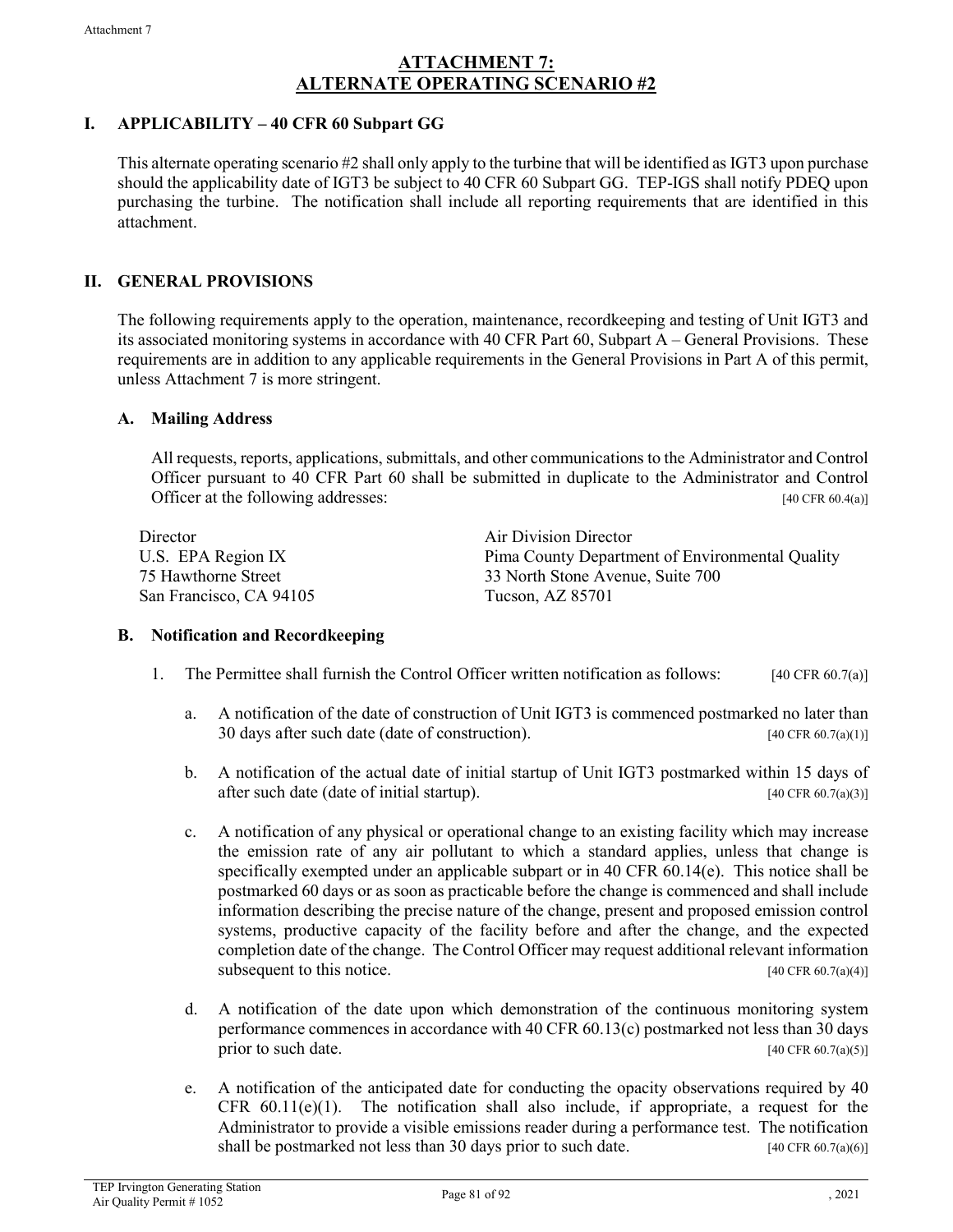f. A notification that continuous opacity monitoring system data results will be used to determine compliance with the applicable opacity standard during a performance test required by 40 CFR 60.8 in lieu of Method 9 observation data as allowed by 40 CFR 60.11(e)(5). This notification shall be postmarked not less than 30 days prior to the date of the performance test.

[40 CFR 60.7(a)(7)]

- 2. The Permittee shall maintain records of the occurrence and duration of any startup, shutdown, or malfunction in the operation of an affected facility; any malfunction of the air pollution control equipment; or any periods during which a continuous monitoring system or monitoring device is inoperative.  $[40 \text{ CFR } 60.7(b)]$
- 3. The Permittee shall submit excess emissions and monitoring systems performance reports and/or summary report form to the Control Officer semi-annually, except when: more frequent reporting is specifically required by an applicable subpart; or the Control Officer, on a case-by-case basis, determines that more frequent reporting is necessary to accurately assess the compliance status of the source. All reports shall be postmarked by the 30th day following the end of each six-month period. Written reports of excess emissions shall include the following information:

[40 CFR 60.7(c) & PCC 17.12.040.B]

a. The magnitude of excess emissions computed in accordance with 40 CFR 60.13(h), any conversion factor(s) used, and the date and time of commencement and completion of each time period of excess emissions and the process operating time during the reporting period.

 $[40 \text{ CFR } 60.7(c)(1)]$ 

- b. Specific identification of each period of excess emissions that occurs during startups, shutdowns, and malfunctions of the affected facility. The nature and cause of any malfunction (if known), the corrective action taken or preventative measures adopted.  $[40 \text{ CFR } 60.7 \text{ (c)}(2)]$
- c. The date and time identifying each period during which the continuous monitoring system was inoperative except for zero and span checks and the nature of the system repairs or adjustments. [40 CFR 60.7(c)(3)]
- d. When no excess emissions have occurred or the continuous monitoring system(s) have not been inoperative, repaired, or adjusted, such information shall be stated in the report.

[40 CFR 60.7(c)(4)]

- 4. The summary report form submitted by the Permittee shall contain the information and be in the format shown in 40 CFR 60.7(d) Figure 1 unless otherwise specified by the Administrator. One summary report form shall be submitted for each pollutant monitored at IGT3.  $[40 \text{ CFR } 60.7(d)]$ 
	- a. If the total duration of excess emissions for the reporting period is less than 1 percent of the total operating time for the reporting period and CMS downtime for the reporting period is less than 5 percent of the total operating time for the reporting period, only the summary report form shall be submitted and the excess emission report described in II.B.3 of Attachment 4 need not be submitted unless requested by the Administrator. [40 CFR 60.7(d)(1)]
	- b. If the total duration of excess emissions for the reporting period is 1 percent or greater of the total operating time for the reporting period or the total CMS downtime for the reporting period is 5 percent or greater of the total operating time for the reporting period, the summary report form and the excess emission report described in II.B.3 of Attachment 7 shall both be submitted. [40 CFR 60.7(d)(2)]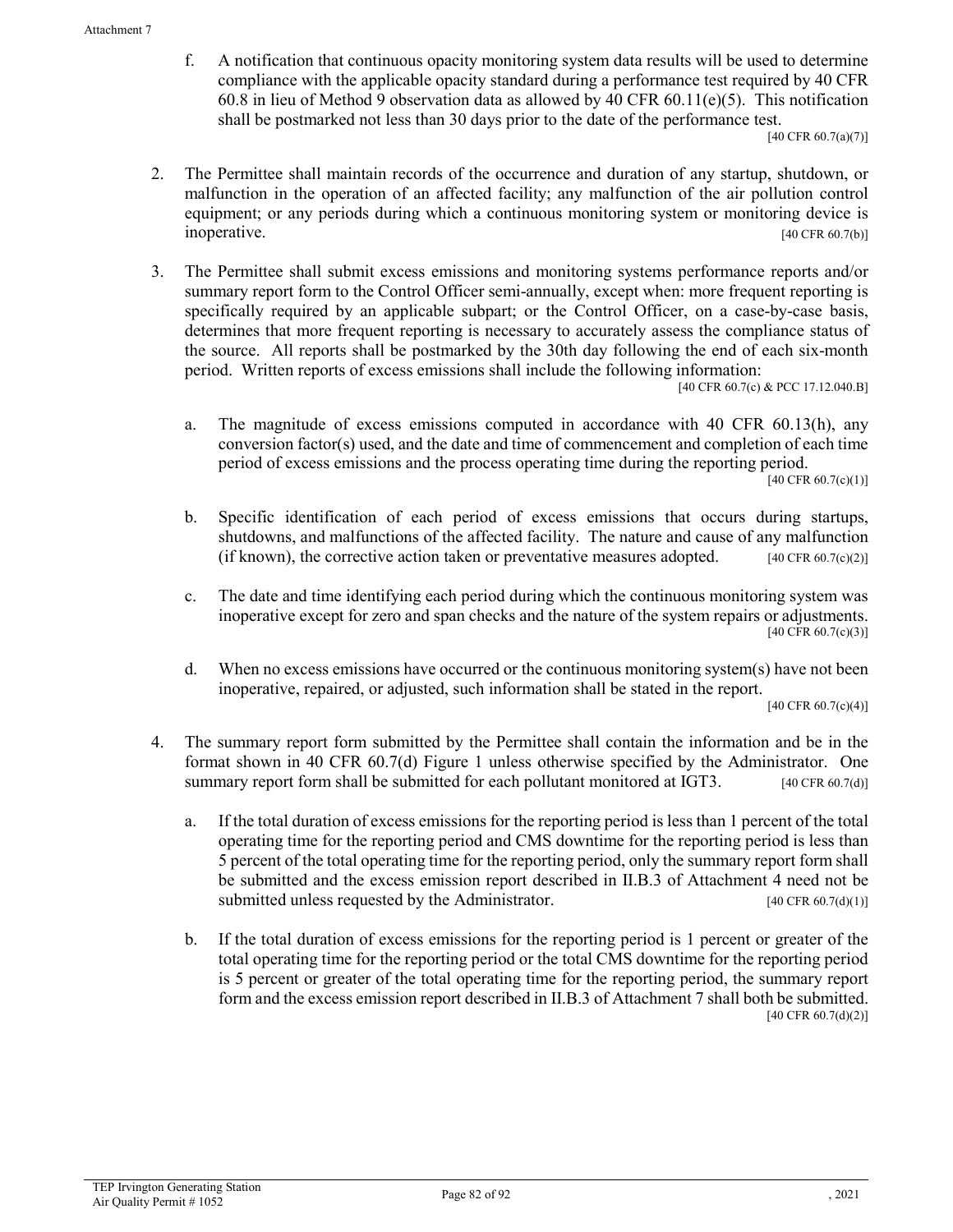#### Attachment 7

5. The Permittee shall maintain a file of all measurements, including continuous monitoring system, monitoring device, and performance testing measurements; all continuous monitoring system performance evaluations; all continuous monitoring system or monitoring device calibration checks; adjustments and maintenance performed on these systems or devices; and all other information required in a permanent form suitable for inspection. The file shall be retained for at least two years following the date of such measurements, maintenance, reports, and records, except as follows:

[40 CFR 60.7(f)]

- a. If the Permittee is required to install a continuous emissions monitoring system (CEMS) where the CEMS installed is automated, and where the calculated data averages do not exclude periods of CEMS breakdown or malfunction. An automated CEMS records and reduces the measured data to the form of the pollutant emission standard through the use of a computerized data acquisition system. In lieu of maintaining a file of all CEMS subhourly measurements as required in II.B.5 of Attachment 7, the Permittee shall retain the most recent consecutive three averaging periods of subhourly measurements and a file that contains a hard copy of the data acquisition system algorithm used to reduce the measured data into the reportable form of the standard. [40 CFR 60.7(f)(1)]
- b. If the Permittee is required to install a CEMS where the measured data is manually reduced to obtain the reportable form of the standard, and where the calculated data averages do not exclude periods of CEMS breakdown or malfunction. In lieu of maintaining a file of all CEMS subhourly measurements as required under II.B.5 of Attachment 7 the Permittee shall retain all subhourly measurements for the most recent reporting period. The subhourly measurements shall be retained for 120 days from the date of the most recent summary or excess emission report submitted to the Administrator.  $[40 \text{ CFR } 60.7 \text{ (f)}(2)]$
- c. The Administrator or Control Officer, upon notification to the source, may require the Permittee to maintain all measurements as required by II.B.5 of Attachment 7, if the Administrator or Control Officer determines these records are required to more accurately assess the compliance status of the affected source.  $[40 \text{ CFR } 60.7(f)(3)]$

# **C. Performance Tests**

Within 60 days after achieving the maximum production rate at which IGT3 will be operated, but not later than 180 days after initial startup of IGT3 and at such other times as may be required by the Control Officer under section 114 of the Act, the Permittee shall conduct emissions performance test(s) for  $NO<sub>X</sub>$ and  $SO_2$ , and furnish the Control Officer a written report of the results of such performance test(s).

[40 CFR 60.8(a)]

### **D. Compliance with Standards and Maintenance Requirements**

At all times, including periods of startup, shutdown, and malfunction, the Permittee shall, to the extent practicable, maintain and operate IGT3 including associated air pollution control equipment in a manner consistent with good air pollution control practice for minimizing emissions. Determination of whether acceptable operating and maintenance procedures are being used will be based on information available to the Control Officer which may include, but is not limited to, monitoring results, opacity observations, review of operating and maintenance procedures, and inspection of the source.

1. For the purpose of submitting compliance certifications or establishing whether or not the Permittee has violated or is in violation of any standard in 40 CFR Part 60, nothing shall preclude the use, including the exclusive use, of any credible evidence or information, relevant to whether a source would have been in compliance with applicable requirements if the appropriate performance or compliance test or procedure had been performed. [40 CFR 60.11(g)]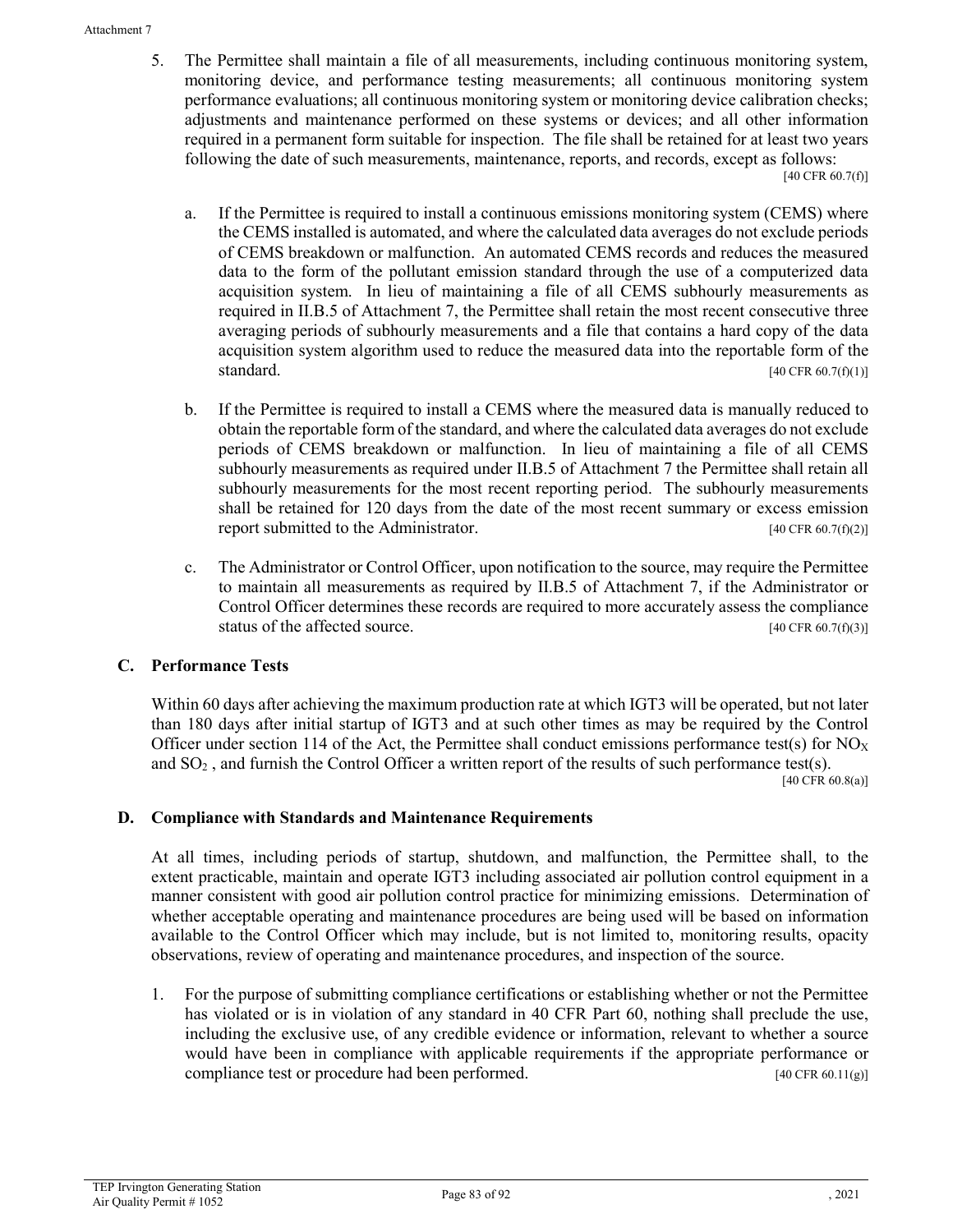### **E. Circumvention**

The Permittee shall not build, erect, install, or use any article, machine, equipment or process, the use of which conceals an emission, which would otherwise constitute a violation of an applicable standard. Such concealment includes, but is not limited to, the use of gaseous diluents to achieve compliance with opacity standard or with a standard, which is based on the concentration of a pollutant in the gases discharged to the atmosphere. [40 CFR 60.12]

# **F. General Notification and Reporting Requirements**

The Permittee shall comply with the "General Notification and Reporting Requirements" found in 40 CFR  $60.19$ . [40 CFR 60.19]

# **III SPECIFIC CONDITIONS**

# **A. Operational Limitations**

The Permittee shall not cause or allow the combustion of any fuel in Unit IGT3 other than pipeline quality natural gas. [PCC 17.12.190.B]

### **B. Nitrogen Oxide**

### **1. Emission Limitations/Standards** [PCC 17.12.180.A.2]

a. On and after the date of the performance test required by II.C of Attachment 7 is completed, the Permittee shall not cause to be discharged into the atmosphere from Unit IGT3) any gases which contain nitrogen oxides  $(NO_X)$  in excess of: [40 CFR 60.332(a)(1) & 60.332(b)]

```
[Material Permit Condition]
```

$$
STD = 0.0075 \frac{(14.4)}{Y} + F
$$

Where:

- STD = allowable ISO corrected (if required as given in 40 CFR 60.335(b)(1)) NO<sub>x</sub> emission concentration (percent by volume at 15 percent oxygen and on a dry basis),
- Y = manufacturer's rated heat rate at manufacturer's rated load (kilojoules per watt hour) or, actual measured heat rate based on lower heating value of fuel as measured at actual peak load for the facility. The value of Y shall not exceed 14.4 kilojoules per watt hour, and
- $F = NO<sub>X</sub>$  emission allowance for fuel-bound nitrogen = 0. For Gas Turbine Units IGT3,  $STD = 75$  ppmy at 15% oxygen
- b. The Permittee shall not allow the total combined emissions of nitrogen oxides from Unit IGT3 to equal or exceed 40 tons per year, calculated as a 12-month rolling total.  $[PCC 17.12.190.BT]$ **[Material Permit Condition]**

# **2. Air Pollution Control Equipment**

At all times, including during startup, shutdown, and malfunction, the Permittee shall, to the extent practicable, maintain and operate Unit IGT3 including associated air pollution control equipment and monitoring equipment in a manner consistent with good air pollution control practices for minimizing  $NO<sub>X</sub>$  emissions. [40 CFR 60.11(d)][PCC 17.12.180.A.2]

**[Material Permit Condition]**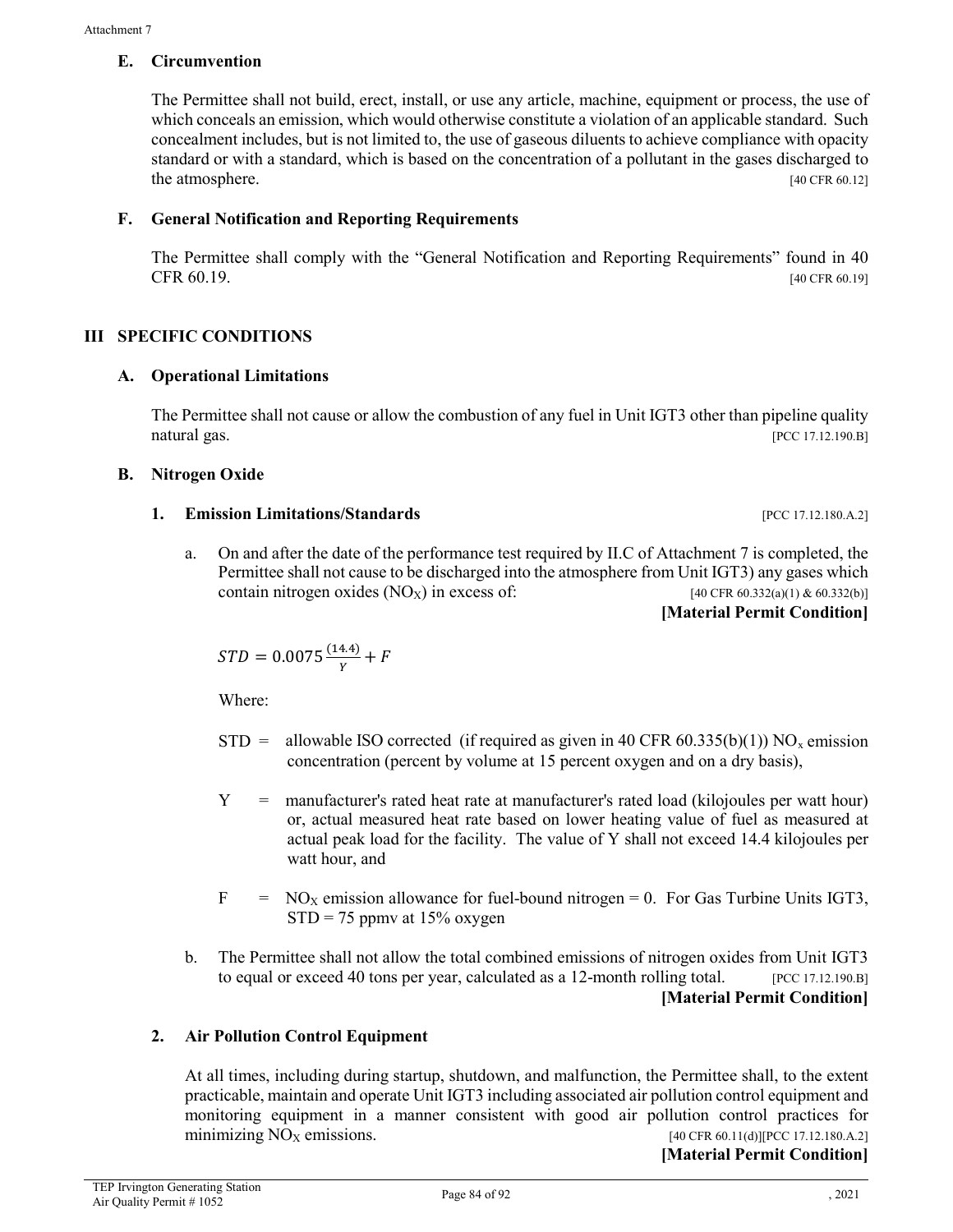### **3. Monitoring, Recordkeeping and Reporting Requirements** [PCC 17.12.180A.3, A.4 & A5]

a. The Permittee shall install, certify, maintain, operate and quality-assure Continuous Emission Monitoring Systems (CEMS) consisting of  $NO<sub>X</sub>$  and  $O<sub>2</sub>$  (or  $CO<sub>2</sub>$ ) monitors for measuring  $NO<sub>X</sub>$  emissions from Gas Turbine Unit IGT3. [PCC 17.12.180.A.2]

### **[Material Permit Condition]**

b. The Permittee shall install, calibrate, maintain, and operate fuel flow rate monitoring systems for determining the natural gas input rate to gas turbine unit IGT3 for each operating hour. The fuel flow rate monitoring system shall be calibrated and quality-assured in accordance with III.E.2.i of Attachment 4. [PCC 17.12.180.A.2]

**[Material Permit Condition]**

c. New Source Performance Standards (NSPS) Provisions

The Permittee shall comply with the following requirements contained in 40 CFR Part 60 Subpart GG as amended on July 8, 2004.

- i. The Permittee shall comply with the  $NO<sub>X</sub>$  emission limitation in III.B.1.a.of Attachment 7 by using one of the following methods:
	- (A) Install, calibrate, maintain and operate a continuous monitoring system to monitor and record the fuel consumption and the ratio of water to fuel being fired in Unit  $IGT3.$  [40 CFR 60.334(a)]
	- (B) Utilize the CEMS required by III.B.3.a of Attachment 4 and demonstrate compliance in accordance with III.B.3.c.iii of Attachment 4. [40 CFR 60.334(d)]
- ii. If the Permittee elects to demonstrate compliance with III.B.1.a. of Attachment 4 by continuously monitoring the water to fuel ratio as provided by III.B.3.c.i.(A) of Attachment 4, the following requirements shall apply:
	- (A) The water to fuel ratio in III.B.3.c.i.(A) of Attachment 4 shall be monitored during the performance test required under 40 CFR 60.8 to establish acceptable values and ranges. The Permittee may supplement the performance test data with engineering analyses, design specifications, manufacturer's recommendations and other relevant information to define the acceptable parametric ranges more precisely. The Permittee shall develop and keep on-site a parameter monitoring plan which explains the procedures used to document proper operation of the  $NO<sub>X</sub>$  emission controls. The plan shall include the parameter(s) monitored and the acceptable range(s). Any supplemental data such as engineering analyses, design specifications, manufacturer's recommendations and other relevant information shall be included in the monitoring plan.  $[40 \text{ CFR } 60.334(g)]$
	- (B) The Permittee shall submit reports of excess emissions and monitor downtime, in accordance with 40 CFR 60.7(c). Excess emissions shall be reported for all periods of Unit IGT3 operation, including startup, shutdown and malfunction. Excess emissions and monitor downtime that shall be reported are defined as follows: [40 CFR 60.334(j) & (j)(1)(i)]
		- (1) An excess emission shall be any unit operating hour for which the average water to fuel ratio, as measured by the continuous monitoring system, falls below the acceptable water to fuel ratio needed to demonstrate compliance with III.B.1.a. of Attachment 7, as established during the performance test required in 40 CFR 60.8. Any unit operating hour in which no water is injected into the turbine shall also be considered an excess emission.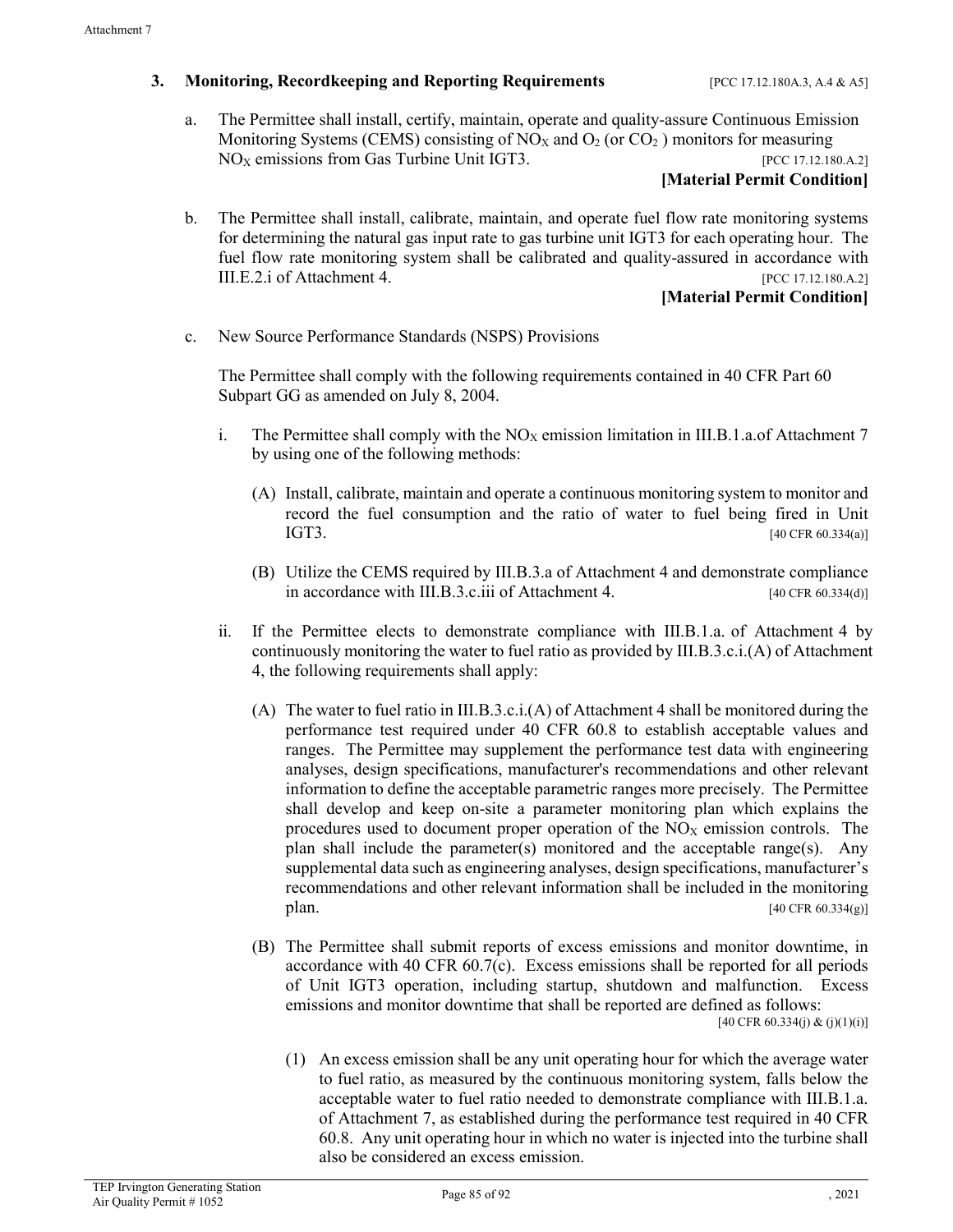- (2) A period of monitor downtime shall be any unit operating hour in which water is injected into the turbine, but the essential parametric data needed to determine the water to fuel ratio are unavailable or invalid.
- (3) Each report shall include the average water to fuel ratio, average fuel consumption, ambient conditions (temperature, pressure, and humidity) and gas turbine load. The Permittee is not required to report ambient conditions if opting to use the worst case ISO correction factor as specified in 40 CFR60.334(b)(3)(ii).
- iii. If the Permittee elects to demonstrate compliance with III.B.1.a. of Attachment 7 using CEMS as provided by III.B.3.c. $(i)(B)$  of Attachment 4, the following requirements shall apply:
	- $(A)$  The NO<sub>X</sub> and diluent CEMS shall be installed, certified, maintained and operated as follows:
		- (1) Each CEMS must be installed and certified according to Performance Specification 2 and 3 (for diluent) of 40 CFR Part 60, Appendix B, except the 7 day calibration drift is based on unit operating days, not calendar days. [40 CFR 60.334(b)(1)]
		- (2) The  $NO<sub>X</sub>$  and diluent CEMS on Unit IGT3 shall be installed and operational prior to conducting performance tests as required by III.B.4 of Attachment 4. [40 CFR 60.13(b)]
		- (3) During each full unit operating hour, each monitor must complete a minimum of one cycle of operation (sampling, analyzing, and data recording) for each 15 minute quadrant of the hour, to validate the hour. For partial unit operating hours, at least one valid data point must be obtained for each quadrant of the hour in which the unit operates. For unit operating hours in which required quality assurance and maintenance activities are performed on the CEMS, a minimum of two valid data points (one in each of two quadrants) are required to validate the hour.  $[40 \text{ CFR } 60.334(b)(2)]$
		- (4) For the purpose of identifying excess emissions, CEMS data must be reduced to hourly averages as specified in 40 CFR  $60.13(h)$ . [40 CFR  $60.334(b)(3)$ ]
		- (5) For each unit operating hour in which a valid hourly average is obtained for both  $NO<sub>X</sub>$  and diluent, the data acquisition and handling system must calculate and record the hourly  $NO<sub>X</sub>$  emissions in the units of the applicable  $NO<sub>X</sub>$  emission standard under III.B.1.a. of Attachment 4 of this Attachment. For any hour in which the hourly average  $O_2$  concentration exceeds 19.0 percent  $O_2$  a diluent cap value of 19.0 percent  $O_2$  may be used in the emission calculations.  $[40 \text{ CFR } 60.334(b)(3)(i)]$
		- (6) A worst case ISO correction factor may be calculated and applied using historical ambient data in accordance with the procedures in 40 CFR  $60.334(b)(3)(ii)$ . [40] CFR 60.334(b)(3)(ii)]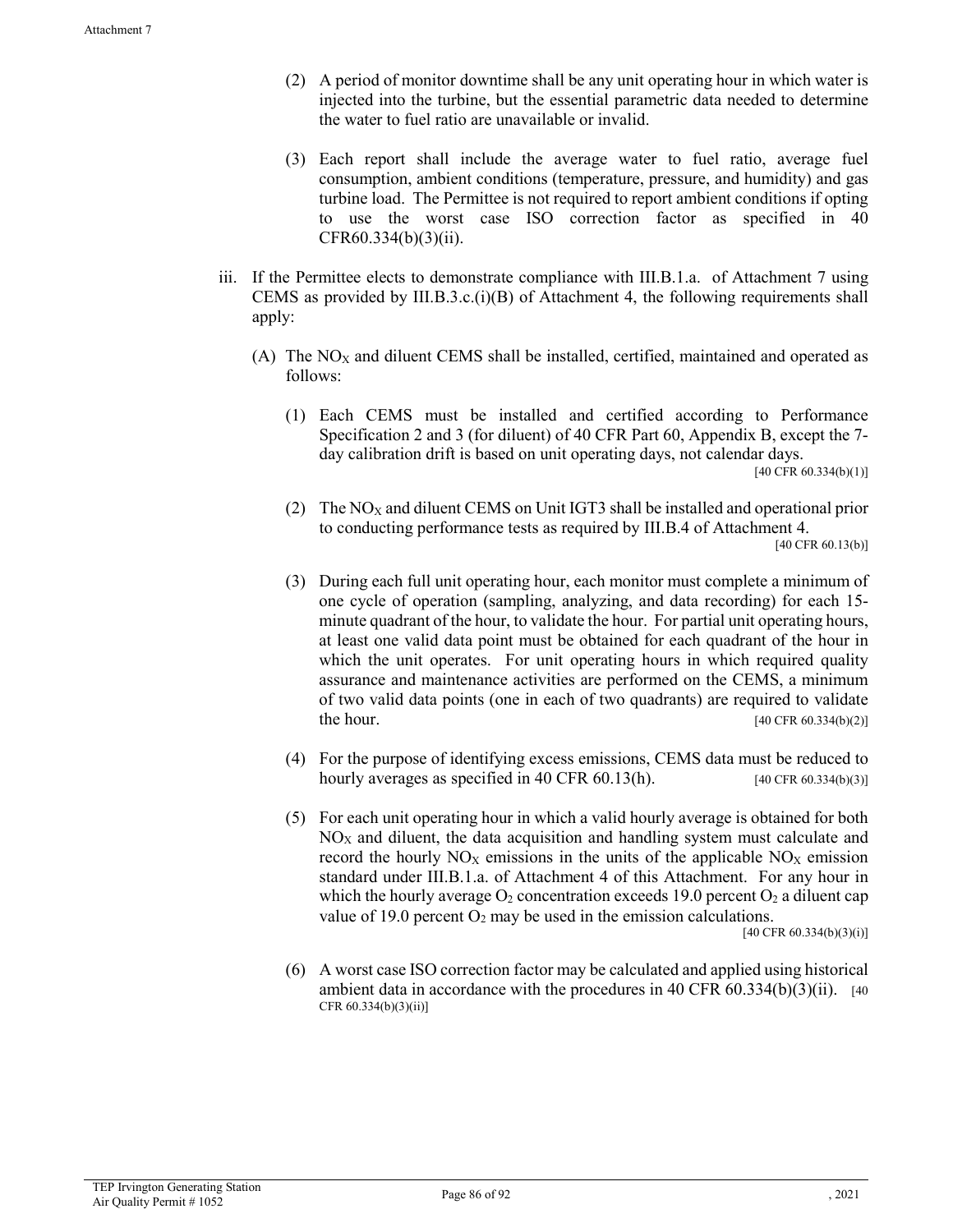- (B) The Permittee shall submit reports of excess emissions and monitor downtime in accordance with 40 CFR 60.7(c). The reports shall be postmarked by the 30th day following the end of each calendar quarter. Excess emissions shall be reported for all periods of unit operation, including startup, shutdown and malfunction. Periods of excess emissions and monitor downtime that shall be reported are defined as follows: [40 CFR 60.334(j)(1)(iii)]
	- (1) An hour of excess emissions shall be any unit operating hour in which the 4-hour rolling average  $NO<sub>x</sub>$  concentration exceeds the applicable emission limit in Condition III.B.1.a of Attachment 4. A 4-hour rolling average  $NO<sub>X</sub>$ concentration is the arithmetic average of the average  $NO<sub>x</sub>$  concentration measured by the CEMS for a given hour (corrected to  $15$  percent  $O_2$  and, to ISO standard conditions) and the three unit operating hour average  $NO<sub>X</sub>$ concentrations immediately preceding that unit operating hour.
	- (2) A period of monitor downtime shall be any unit operating hour in which sufficient data are not obtained to validate the hour, for either  $NO<sub>X</sub>$  concentration or diluent (or both).
	- (3) Each report shall include the ambient conditions (temperature, pressure, and humidity) at the time of the excess emission period. The Permittee is not required to report ambient conditions if opting to use the worst case ISO correction factor as specified in 40 CFR 60.334(b)(3)(ii).
- d. Annual  $NO<sub>X</sub>$  Emission Limit

To demonstrate compliance with the annual  $NO<sub>X</sub>$  emission limit in III.B.1.b of Attachment 4, the Permittee shall comply with the continuous emission system monitoring, recordkeeping and reporting provisions in III.E.2 of Attachment 4.

# **4. Performance Testing**

The Permittee shall conduct a  $NO<sub>X</sub>$  emissions performance test on Unit IGT3, in accordance with 40 CFR 60.8 and the test methods and procedures in 40 CFR 60.335. The performance test shall be used to demonstrate compliance with the emission limit contained in III.B.1.a of Attachment 4. [40 CFR 60.335]

# **C. Sulfur Dioxide**

### **1. Emission Limitations/ Standards**

a. The Permittee shall not burn in Unit IGT3, any fuel that contains total sulfur in excess of 0.8 percent by weight (8000 ppmw). [40 CFR 60.333(b)] & [PCC 17.12.190.B]

#### **[Material Permit Condition]**

b. The Permittee shall not allow the total combined emissions of  $SO<sub>2</sub>$  from Unit IGT3 to equal or exceed 40 tons per year, calculated as a 12-month rolling total. [PCC 17.12.190.B]

### **2. Monitoring, Recordkeeping and Reporting Requirements** [PCC 17.12.180A.3, A.4 & A5]

a. The Permittee may elect not to monitor the total sulfur content of the gaseous fuel combusted in the turbine, if the gaseous fuel is demonstrated to meet the definition of natural gas in 40 CFR 60.331(u). The Permittee shall use one of the following sources of information to make the required demonstration: [40 CFR 60.334(h)(3)]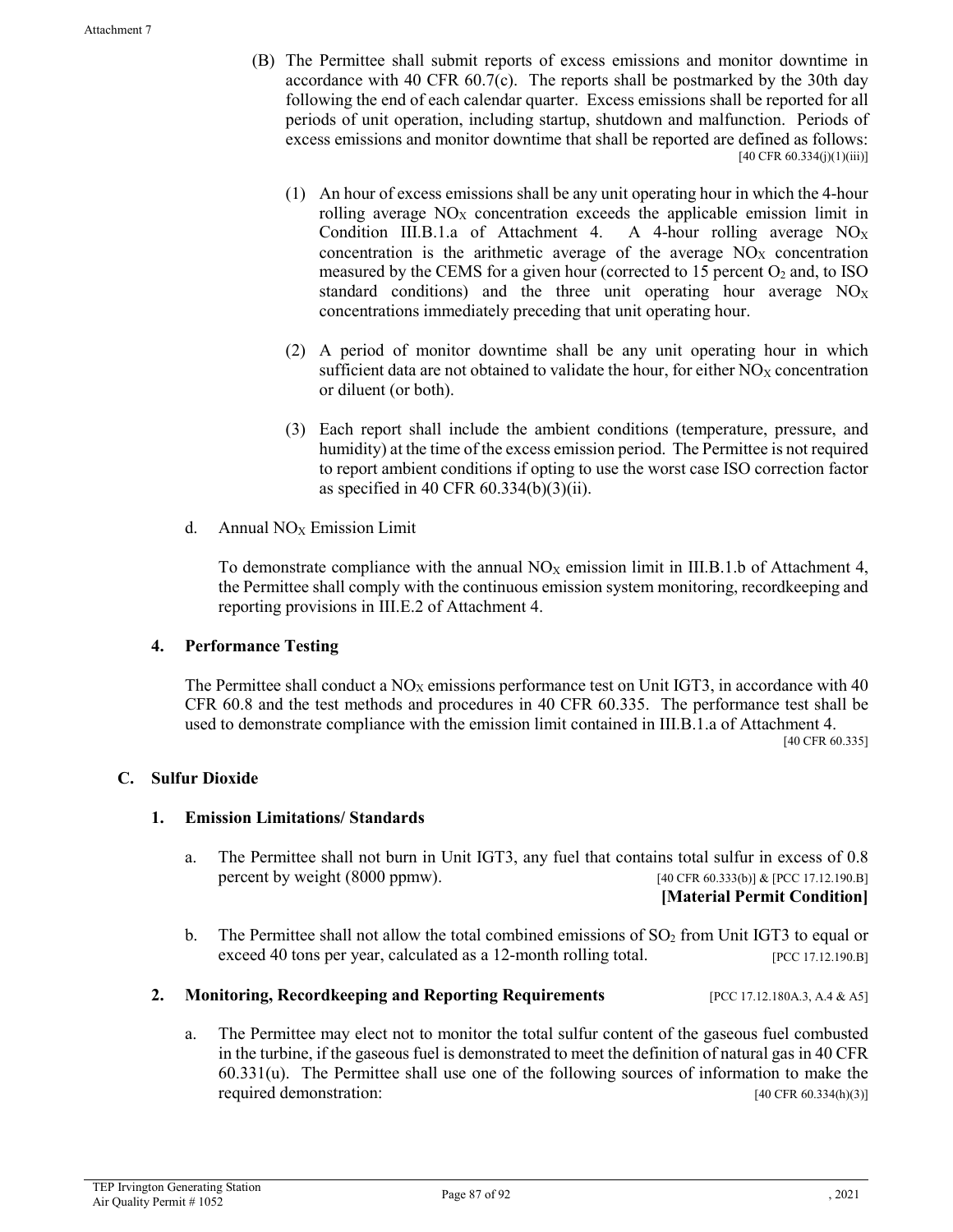- i. The gas quality characteristics in a current, valid purchase contract, tariff sheet or transportation contract for the gaseous fuel, specifying that the maximum total sulfur content of the fuel is 20 grains / 100 scf or less; or
- ii. Representative fuel sampling data which shows that the sulfur content of the gaseous fuel does not exceed 20 grains / 100 scf. At a minimum, the amount of fuel sampling data specified in section 2.3.1.1 or 2.3.2.4 of appendix D to 40 CFR Part 75 is required.
- b. To demonstrate compliance with III.C.1.b of Attachment 7, the Permittee shall comply with the continuous emission monitoring, recordkeeping, and reporting requirements in III.E.2 of Attachment 4.

### **D. Carbon Monoxide**

### **1. Emission Limitations/Standards**

The Permittee shall not allow the total combined emissions of carbon monoxide (CO) from IGT3 to equal or exceed 100 tons per year, calculated as a 12-month rolling total. [PCC 17.12.190.B] **[Material Permit Condition]**

**2. Monitoring, Recordkeeping and Reporting Requirements** [PCC 17.12.180.A.3, A.4 & A.5]

a. The Permittee shall install, calibrate, maintain and operate and quality-assure a Continuous Emission Monitoring System (CEMS) consisting of CO and O2 or CO2 monitors for measuring CO emissions and diluent from IGT3. [PCC 17.12.180.A.2]

**[Material Permit Condition]**

b. The Permittee shall install, calibrate, maintain and operate the in-line fuel flowmeter monitoring systems for determining the natural gas input rate to IGT3 for each operating hour according to the manufacturer's instructions. [PCC 17.12.180.A.2]

# **[Material Permit Condition]**

c. To demonstrate compliance with the annual CO emission limit in III.D.1 of Attachment 7, the Permittee shall comply with the CEMS monitoring, recordkeeping, and reporting requirements in Condition III.E.2 of Attachment 4.

### **E. Continuous Emissions Monitoring Systems (CEMS)** [40 CFR §60.13, PCC 17.12.050.H.3]

### **1. New Source Performance Standards for Continuous Emission Monitoring Systems**

To demonstrate compliance with III.B.1.a of Attachment 7 the Permittee shall install, calibrate, maintain, and operate a continuous emission monitoring system (CEMS) and data acquisition handling system (DAHS) to calculate a four hour rolling average  $NO<sub>X</sub>$  emission rate.

- a. The Permittee shall comply with the following requirements in the General Provisions of 40 CFR 60 for each CEMS unit installed:
	- i. The CEMS and DAHS monitoring and recording devices shall be installed and operational prior to conducting initial performance test. Verification of operational status shall, as a minimum, include completion of the manufacturer's written requirements or recommendations for installation, operation, and calibration of the device.

[40 CFR 60.13(b)]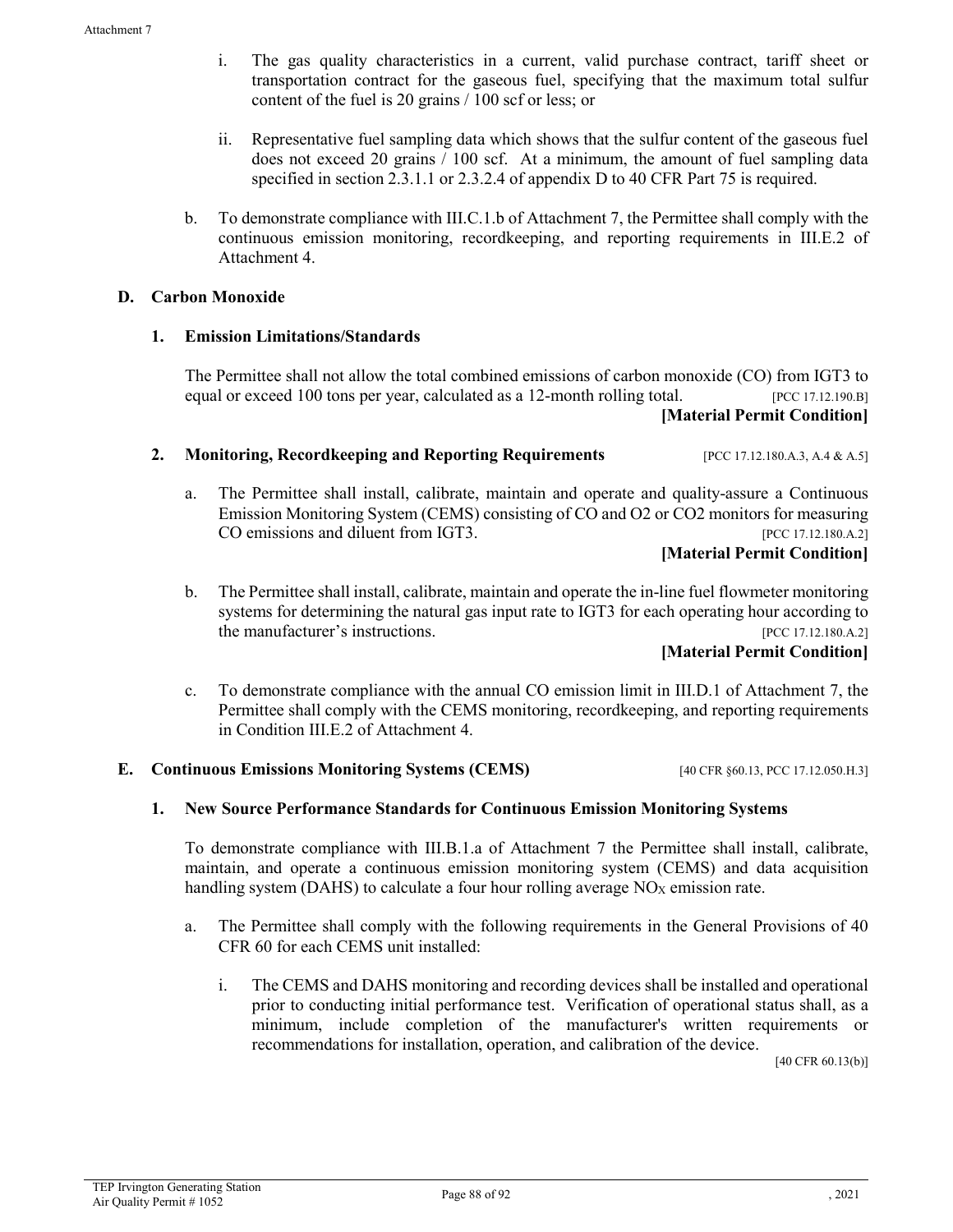- ii. The Permittee shall automatically check the zero (or low level value between 0 and 20 percent of span value) and span (50 to 100 percent of span value) calibration drifts at least once daily in accordance with a written procedure. The zero and span must, as a minimum, be adjusted whenever either the 24-hour zero drift or the 24-hour span drift exceeds two times the limit of the applicable performance specification in 40 CFR, Part 60, appendix B. The system must allow the amount of the excess zero and span drift to be recorded and quantified whenever specified. [40 CFR 60.13 (d)(1)]
- iii. Except for system breakdowns, repairs, calibration checks, and zero and span adjustments required under V.B.4.a (ii), the CEMS shall be in continuous operation and shall complete a minimum of one cycle of operation (sampling, analyzing, and data recording) for each successive 15-minute period [40 CFR 60.13 (e)  $\&$  (e)(2)]
- iv. The CEMS devices shall be installed such that representative measurements of emissions or process parameters from the affected facility are obtained. Additional procedures for location of continuous monitoring systems contained in the applicable Performance Specifications of appendix B of 40 CFR 60 (III.E.1.b of Attachment 4) shall be used. [40 CFR 60.13 (f)]
- v. The Permittee shall reduce all data to 1-hour averages. 1-hour averages shall be computed from four or more data points equally spaced over each 1-hour period. Data recorded during periods of continuous system breakdown, repair, calibration checks, and zero and span adjustments shall not be included in the data averages. The data may be recorded in reduced or non-reduced form (e.g., ppm pollutant and percent  $O_2$  or ng/J of pollutant). All excess emissions shall be converted into units of the standard. After conversion into units of the standard, the data may be rounded to the same number of significant digits as used to specify the emission limit.  $[40 \text{ CFR } 60.13 \text{ (h)}]$
- vi. The Permittee shall meet the notification and recordkeeping requirements in II.B.1.d and II.B.5 of Attachment 4.
- b. The Permittee shall comply with the following requirements in the Performance Specifications of 40 CFR 60 Appendix B, for each CEMS unit installed:
	- i. The CEMS installation and measurement location specification shall be in accordance with the methods and procedures in 40 CFR Part 60, Appendix B, Specification 2, Sections 2  $\&$ 8.1.
	- ii. Pretest preparation shall be in accordance with the methods and procedures in 40 CFR Part 60, Appendix B, Specification 2, Sections 2 & 8.2.
	- iii. Calibration drift test procedure shall be in accordance with the methods and procedures in 40 CFR Part 60, Appendix B, Specification 2, Sections 2 & 8.3.
	- iv. Relative accuracy test procedure shall be in accordance with the methods and procedures in 40 CFR Part 60, Appendix B, Specification 2, Sections 2 & 8.4.
	- v. Reporting requirements shall be in accordance with the methods and procedures in 40 CFR Part 60, Appendix B, Specification 2, Sections 2 & 8.5.
	- vi. Analytical procedures shall be in accordance with the methods and procedures in 40 CFR Part 60, Appendix B, Specification 2, Sections 2 & 11.0.
	- vii. Calculation and data analysis shall be in accordance with the methods and procedures in 40 CFR Part 60, Appendix B, Specification 2, Sections 2 & 12.0.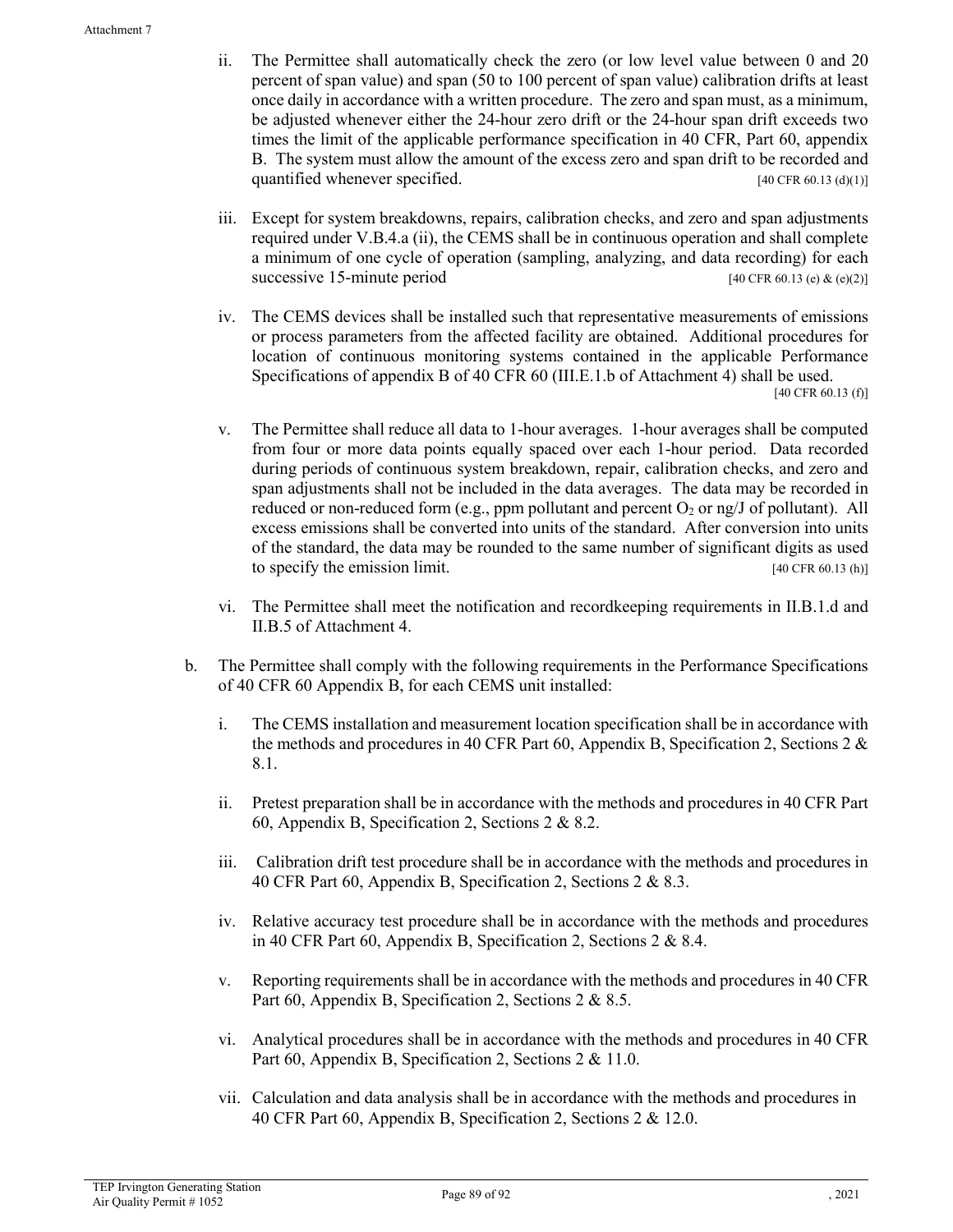- viii. Method performance shall be in accordance with the methods and procedures in 40 CFR Part 60, Appendix B, Specification 2, Sections 2 & 13.0.
- ix. Alternative Procedures shall be in accordance with the methods and procedures in 40 CFR Part 60, Appendix B, Specification 2, Sections 2 & 16.0.
- x. References are located in 40 CFR Part 60, Appendix B, Specification 2, Sections 2 & 17.0.
- xi. Tables, Diagrams, Flowcharts, and Validation data necessary for  $NO<sub>X</sub>$  CEMS testing are located in 40 CFR Part 60, Appendix B, Specification 2, Sections 2 & 18.0.
- xii. Specifications and test procedures for  $O_2$  and  $CO_2$  CEMS in Stationary Systems shall be in accordance with the methods and procedures in 40 CFR Part 60, Appendix B, Specification 3.
- xiii. Specifications and Test Procedures for CO CEMS in Stationary Sources shall be in accordance with the methods and procedures in 40 CFR Part 60, Appendix B, Specification 4.

### 2. Monitoring, Recordkeeping, and Reporting Requirements for Annual NO<sub>X</sub>, SO<sub>2</sub>, and CO **Emission Limits Emission Limits Emission Limits Emission Limits Exercíse 2.5**

- a. For the purpose of compliance demonstration with annual  $NO<sub>X</sub>$ , and CO emission limits, the Permittee shall utilize the  $NO<sub>X</sub>$ , CO, diluent CEMS on Unit IGT3 in conjunction with the Data Acquisition and Handling System (DAHS) and fuel flow rate monitoring systems. A default value for  $SO_2$  concentration will be calculated using equation 3 below. The DAHS will calculate emissions of  $NO<sub>X</sub>$ ,  $SO<sub>2</sub>$  and CO in pounds per hour (lb/hr), tons per month, and tons per year, calculated monthly as a 12-month rolling total. The Permittee shall use the procedures in Method 19 of 40 CFR 60 Appendix A as applicable to calculate  $NO<sub>X</sub>$ , and CO mass emission rates.
- b. The Permittee shall calculate  $SO<sub>2</sub>$  mass emission rates for Unit IGT3 using Equation 3 and 3A below:
	- ER  $= (2.0 / 7000) \times 10^6 \times (S_{total} / GCV)$  where: (Equation 3)
	- $ER = Default SO<sub>2</sub> emission rate for natural gas combustion, lb/MM$
	- $S<sub>total</sub>$  = Total sulfur content of the natural gas from a valid purchase agreement, tariff agreement, or sampling,  $gr/100$  scf  $GCV = Gross$  calorific value of the natural gas from a valid purchase agreement, tariff agreement, or sampling, Btu/100 scf  $7,000 =$  Conversion of grains/100 scf to lb/100 scf.
	- $10^6$  = Conversion factor (Btu/MMBtu)
	- $SO<sub>2</sub>$  rate = ER x HI rate; where: (Equation 3A)
	- $SO_2$  rate = Hourly mass emission rate of  $SO_2$ , lb/hr
	- $ER = SO2$  default emission rate of 0.06 lbs/MMBtu
	- $HI$  rate  $=$  Hourly heat input rate, MMBtu/hr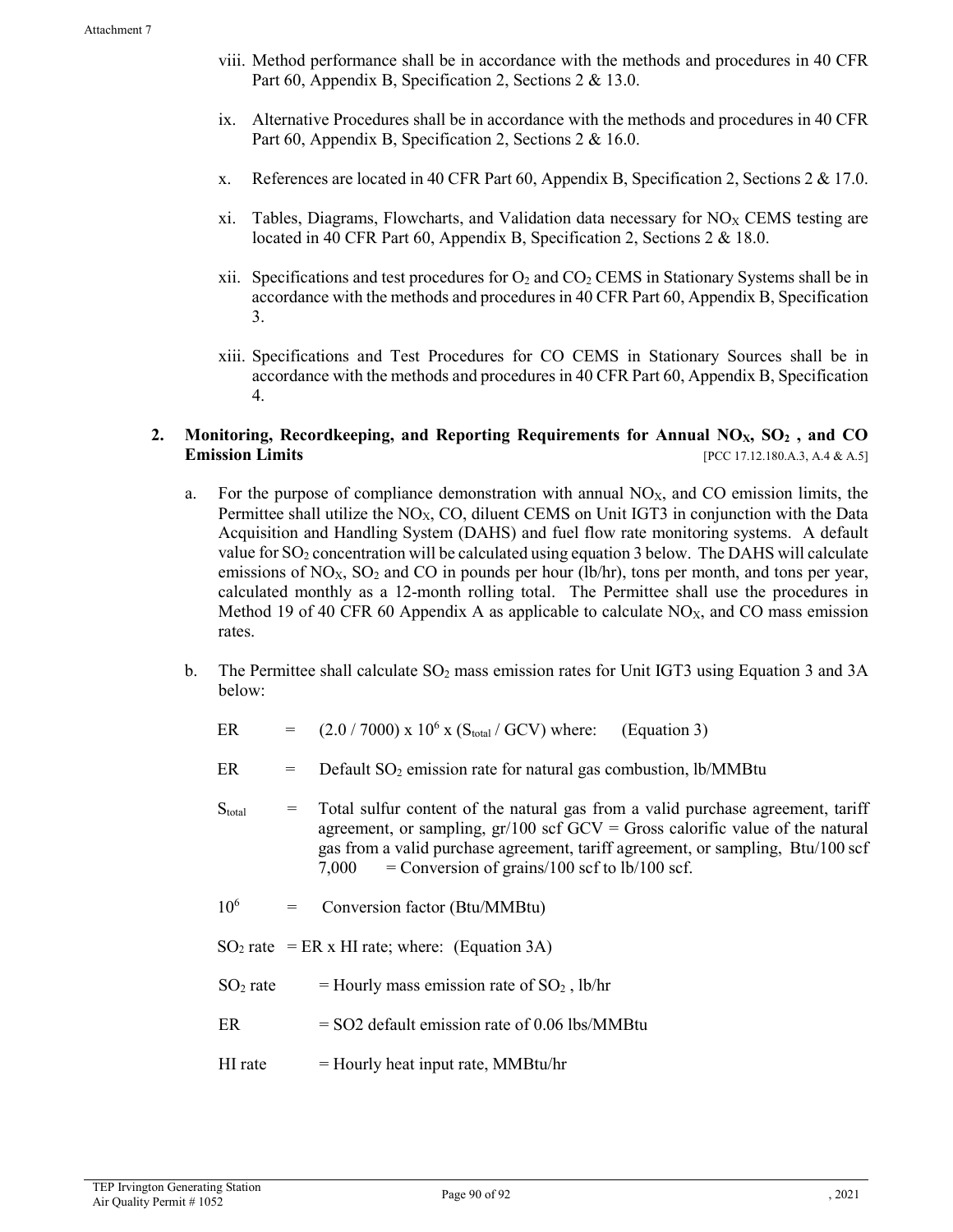- c. A period of monitor downtime shall be any unit operating hour in which sufficient data are not obtained to validate the hour, for  $NO<sub>X</sub>$ , CO, and diluent concentration or heat input rate.
- d. During CEMS system downtime, the Permittee shall implement the missing data procedures for  $NO<sub>X</sub>$  and CO shown in 40 CFR Part 75 Subpart  $D -$ Missing Data Substitution Procedures.
- e. Each calendar month during which the combined 12-month rolling total for the  $NO<sub>X</sub>$ , emission rate from Unit IGT3 exceeds 40 tons shall constitute an exceedance. Exceedances shall be reported to the Control Officer in accordance with XI.A of Part A.
- f. Each calendar month during which the combined 12-month rolling total for the SO2, emission rate from Unit IGT3, exceeds 40 tons shall constitute an exceedance. Exceedances shall be reported to the Control Officer in accordance with XI.A of Part A.
- g. Each calendar month during which the combined 12-month rolling total for the CO emission rate from Unit IGT3, exceeds 100 tons shall constitute an exceedance. Exceedances shall be reported to the Control Officer in accordance with XI.A of Part A.
- h. Each individual day and 12-month rolling total for  $N_{\alpha}S_{\alpha}S_{\alpha}$ , and CO emission rates in the reporting period shall be included in the semiannual compliance certification required by VII of Part A.
- i. Quality Assurance Requirements for Natural Gas Fuel Flow meters
	- i. Each transmitter or transducer shall be calibrated by equipment that has a current certificate of traceability to NIST standards at least once every four calendar quarters in which a unit operated on natural gas for 168 hours or more during each quarter but not less than once every three years. The Permittee shall check the calibration of each transmitter or transducer by comparing its readings to that of the NIST traceable equipment at least once at the following levels: the zero-level, and at least two other upscale levels (e.g., "mid" and "high"), such that the full range of transmitter or transducer readings corresponding to normal unit operation is represented.
	- ii. The Permittee shall calculate the accuracy of each transmitter or transducer at each level tested, using the following equation:

$$
ACC = \frac{|R - T|}{FS} \times 100 \text{ Equation 4}
$$

Where:

- $C =$  Accuracy of the transmitter or transducer as a percentage of full-scale.
- R = Reading of the NIST traceable reference value (in milliamperes, inches of water, psi, or degrees).
- T = Reading of the transmitter or transducer being tested (in milliamperes, inches of water, psi, or degrees, consistent with the units of measure of the NIST traceable reference value).
- FS = Full-scale range of the transmitter or transducer being tested (in milliamperes, inches of water, psi, or degrees, consistent with the units of measure of the NIST traceable reference value).